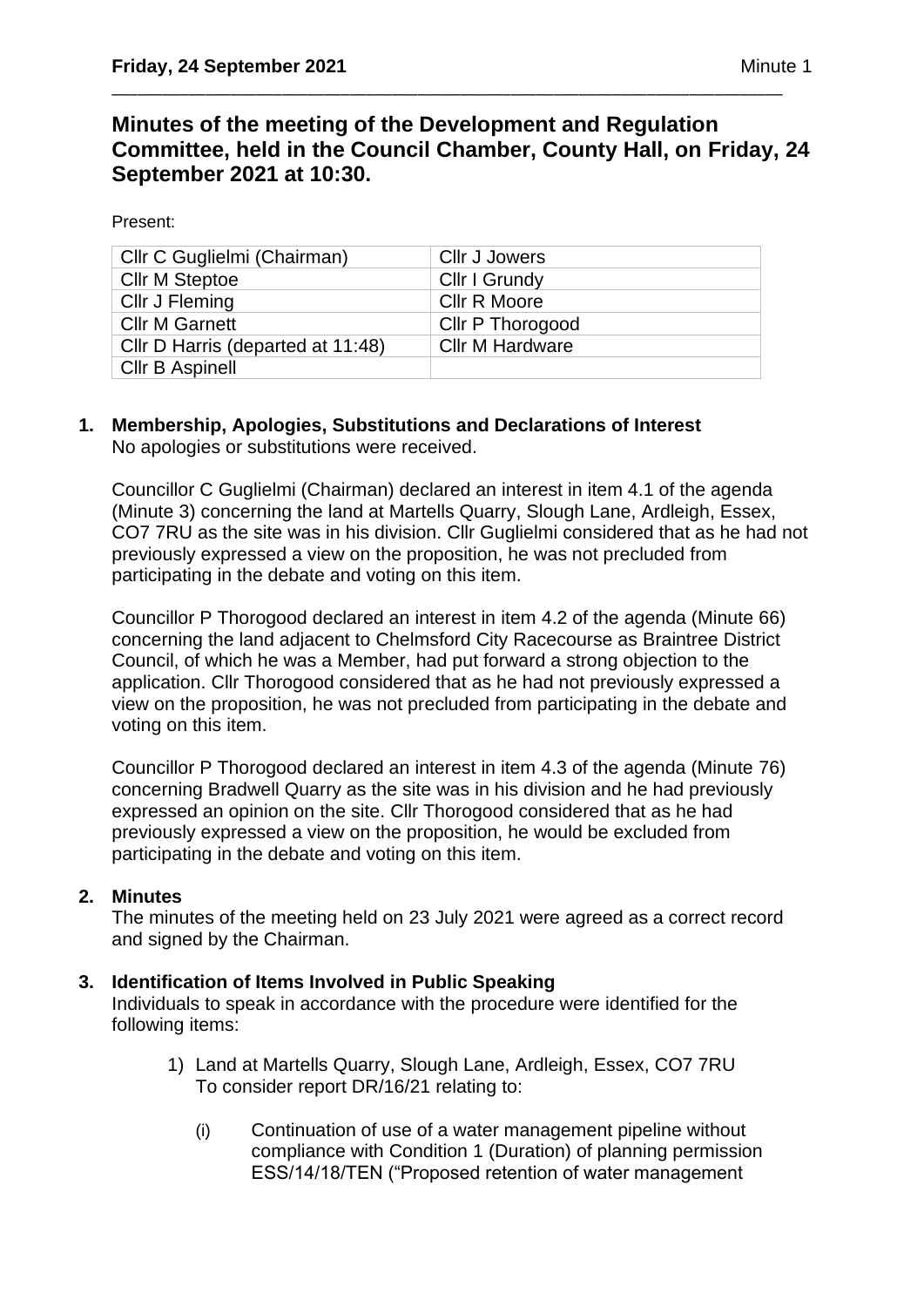pipeline") to enable the continued use until 30 September 2041. Ref No: ESS/24/20/TEN.

\_\_\_\_\_\_\_\_\_\_\_\_\_\_\_\_\_\_\_\_\_\_\_\_\_\_\_\_\_\_\_\_\_\_\_\_\_\_\_\_\_\_\_\_\_\_\_\_\_\_\_\_\_\_\_\_\_\_\_\_\_\_\_\_\_\_\_\_\_\_\_\_\_\_\_\_\_\_\_

- (ii) Continuation of use of washing plant for the recycling of nonhazardous and inert wastes without compliance with Conditions 2 (Duration); 10 and 11 (Routeing Restrictions/HGV Movements); and 19 (Restoration Scheme) of planning permission ESS/32/18/TEN ("the installation and use of a washing plant for the recycling of nonhazardous and inert wastes, the use of a crusher, the installation of a weighbridge office and relocation of a weighbridge together with associated access onto the highway") Ref No: ESS/25/20/TEN.
- (iii) Continuation of use of a mineral washing plant without compliance with Condition 2 (Use and Duration of plant) of planning permission ESS/43/14/TEN ("Installation and use of a new replacement mobile mineral washing plant") to enable the continued use until 30th September 2039.

Ref No: ESS/26/20/TEN.

- (iv) Continuation of use of the land for mineral extraction and infilling without compliance with Conditions 2, 3, 4, and 5 (Duration); 6 (Approved Details); 25 and 26 (HGV Routeing Requirements) and 56 (Restoration and Aftercare) of planning permission ESS/61/19/TEN ("Continuation of use of land for mineral extraction and infilling without compliance with Condition 6 (Approved Details) of planning permission ref no: ESS/53/17/TEN.") Ref No: ESS/27/20/TEN.
- (v) Proposed western extension to Martells Quarry for the extraction, processing, sale and distribution of silica sand and gravel, and subsequent restoration using inert materials along with the creation of a new access. Ref No: ESS/29/20/TEN.

**Location:** Land at Martells Quarry, Slough Lane, Arsleigh, Essex, CO7 7RU

**Ref:** ESS/24/20/TEN, ESS/25/20/TEN, ESS/26/20/TEN, ESS/27/20/TEN and ESS/29/20/TEN

Public speakers:

- Agent, on behalf of Applicant: Ms Molyneux speaking for
	- 2) Land adjacent to Chelmsford City Racecourse, Great Leighs, Chelmsford To consider report DR/17/21 relating to: Pyrolysis Plant to generate electricity from imported solid recovered fuel, associated building and offices. **Location:** Land adjacent to Chelmsford City Racecourse, Great Leighs, Chelmsford, CM3 1QP **Ref:** ESS/61/21/CHL

Public speakers: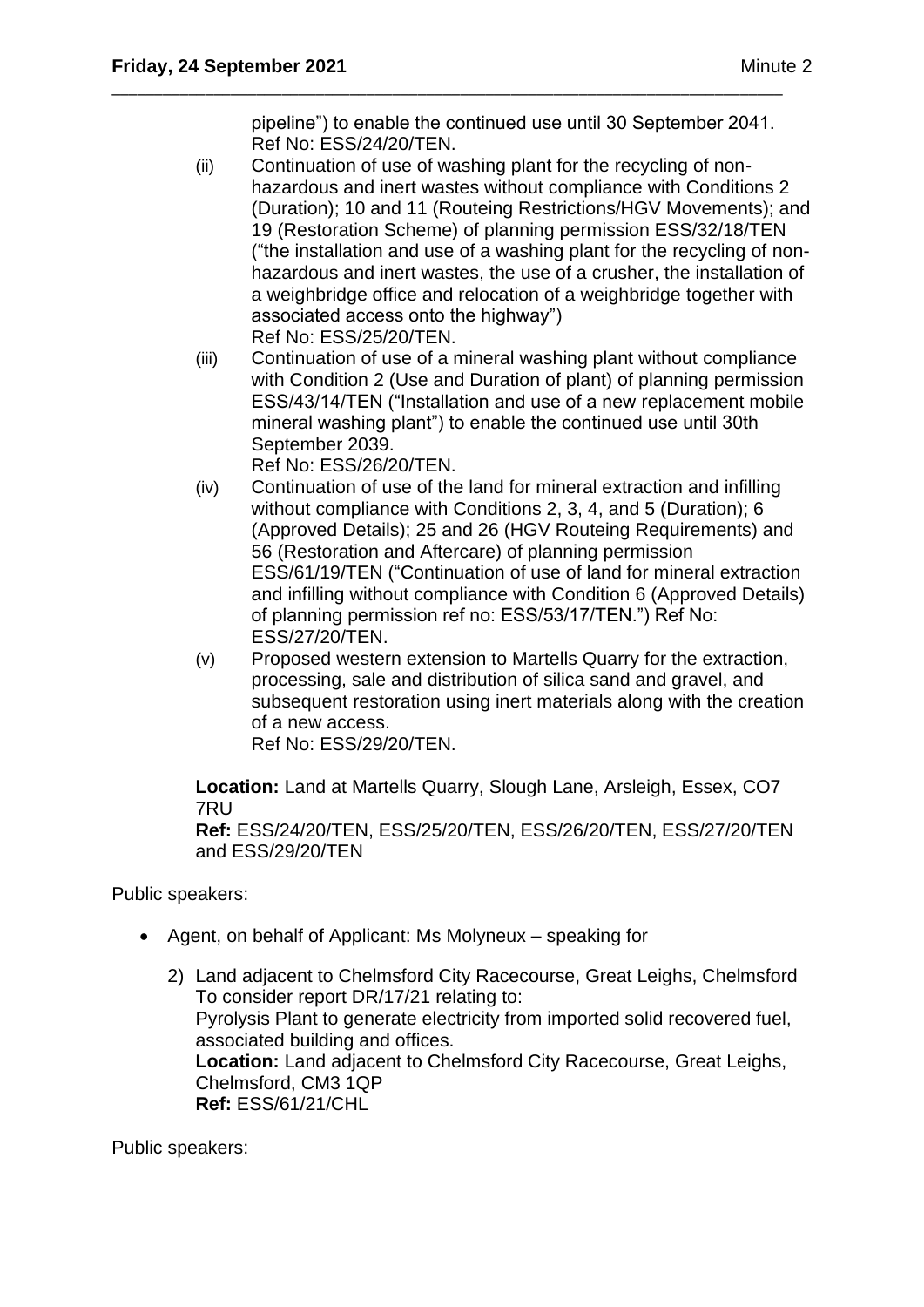• Agent, on behalf of applicant: Mr Roberts – speaking for.

\_\_\_\_\_\_\_\_\_\_\_\_\_\_\_\_\_\_\_\_\_\_\_\_\_\_\_\_\_\_\_\_\_\_\_\_\_\_\_\_\_\_\_\_\_\_\_\_\_\_\_\_\_\_\_\_\_\_\_\_\_\_\_\_\_\_\_\_\_\_\_\_\_\_\_\_\_\_\_

3) Bradwell Quarry

To consider report DR/18/21 relating to: Extraction of 6.5 million tonnes of sand and gravel (from Site A7 as identified in the Essex Minerals Local Plan 2014) including the retention of the existing access onto the A120, the processing plant (including sand and gravel washing plant), office and weighbridge, ready mix concrete plant, bagging unit, DSM plant, water and silt management systems, extension of the internal haul road into Site A7 and access for private and support vehicles to the Site A7 contractors compound via Woodhouse Lane, with restoration to agriculture and biodiversity (species rich grassland and wetland). **Location:** Bradwell Quarry, Church Road, Bradwell, CM77 8EP, and land south of Cuthedge Lane. **Ref:** ESS/12/20/BTE

Public speakers:

• Local member: Cllr Paul Thorogood – speaking against.

## **4. Land at Martells Quarry, Slough Lane, Ardleigh, Essex, CO7 7RU**

The Committee considered report DR/16/21 by the Chief Planning Officer.

Members noted the addendum to the agenda, particularly in respect of changes to proposed condition 39.

Policies relevant to the application were detailed in the report.

Details of consultation and representations received were set out in the report.

The Committee noted the key issues:

- Principle of the development.
- Conformity with the development requirements set out in the MLP (Preferred Site) and WLP (Allocation) site profiles respectively.
- Landscape/Visual.
- Ecology.
- Noise and Dust/Other environmental aspects.
- Traffic.
- Restoration/Afteruse.

In accordance with the protocol on public speaking the Committee was addressed by Ms Abigail Molyneux, speaking as an agent on behalf of the Applicant. Ms Molyneux made several points:

- The proposed extension is allocated within the Minerals Local Plan as the only site for silica sand and gravel provision within Essex.
- At the time of the meeting, there were 2 years of minerals reserves left within the quarry. The applications would provide for a continued supply of these resources.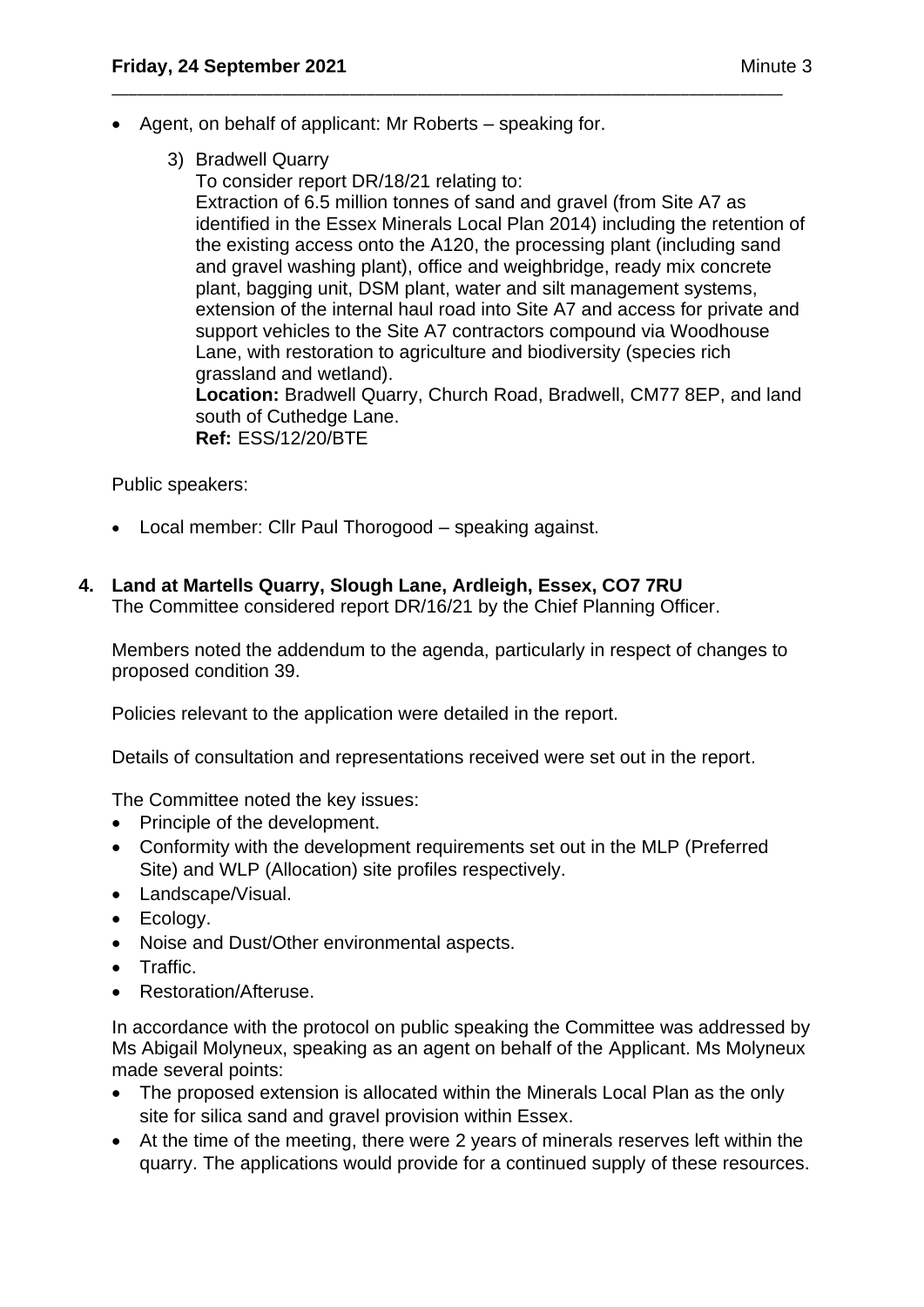• The extension would provide for the continued employment of workers both at the site and within dependant external businesses.

\_\_\_\_\_\_\_\_\_\_\_\_\_\_\_\_\_\_\_\_\_\_\_\_\_\_\_\_\_\_\_\_\_\_\_\_\_\_\_\_\_\_\_\_\_\_\_\_\_\_\_\_\_\_\_\_\_\_\_\_\_\_\_\_\_\_\_\_\_\_\_\_\_\_\_\_\_\_\_

- The proposed scheme has been subject to a robust environmental impact assessment.
- The proposal included a number of conditions in addition to a legal agreement that would secure an extended period of aftercare for ecological benefit and a highway contribution.

Following comments and concerns raised by members, it was noted:

- That infilling of the existing site would take place before expansion. Officers reported that the majority of the material used for infilling would be waste residue that could not be recycled.
- The environmental impact of cement concrete production and use was commented upon, specifically regarding carbon dioxide production.
- It was noted that final restoration on the site would be completed by September 2041.
- The number of vehicles entering and exiting the site would be monitored, however, vehicle tracking was not felt to be appropriate due to the large number of third-party contractors entering the site and the number of drop-offs carried out by the vehicles.
- A recommendation from the County Highways Officer within the proposal included a £3,000 contribution from the applicant towards the feasibility, design and legal costs of the environmental weight restriction for Wivenhoe Road, where unnecessary HGV movements were considered inappropriate on the local network.
- Officers reported that conditions were in place to ensure that traffic and dust levels would be controlled to limit the impact upon local residents.

There being no further points raised, the resolution, including the amendments to the conditions in the Addendum, was proposed by Councillor J Jowers and seconded by Councillor D Harris. Following a vote of ten in favour, one against, it was

## **Resolved**

That planning permission be granted subject:

- (1) For Planning permission ESS/24/20/TEN; ESS/25/20/TEN; ESS/26/20/TEN; ESS/27/20/TEN and ESS/29/20/TEN the prior completion of an appropriate Section 106 legal agreement under the Town and Country Planning Act 1990 (as amended) and Section 278 legal agreement under the Highways Act 1980 to provide for:
	- (i) Prior to any site preparation works being carried out in respect of planning permission ref no: ESS/29/20/TEN, a £3,000 financial contribution (index linked) shall be deposited with Essex County Council towards the feasibility, design and/or legal costs/ delivery of environmental weight restriction (or part thereof) for Wivenhoe Road where unnecessary HGV movements are considered inappropriate on the local network. Such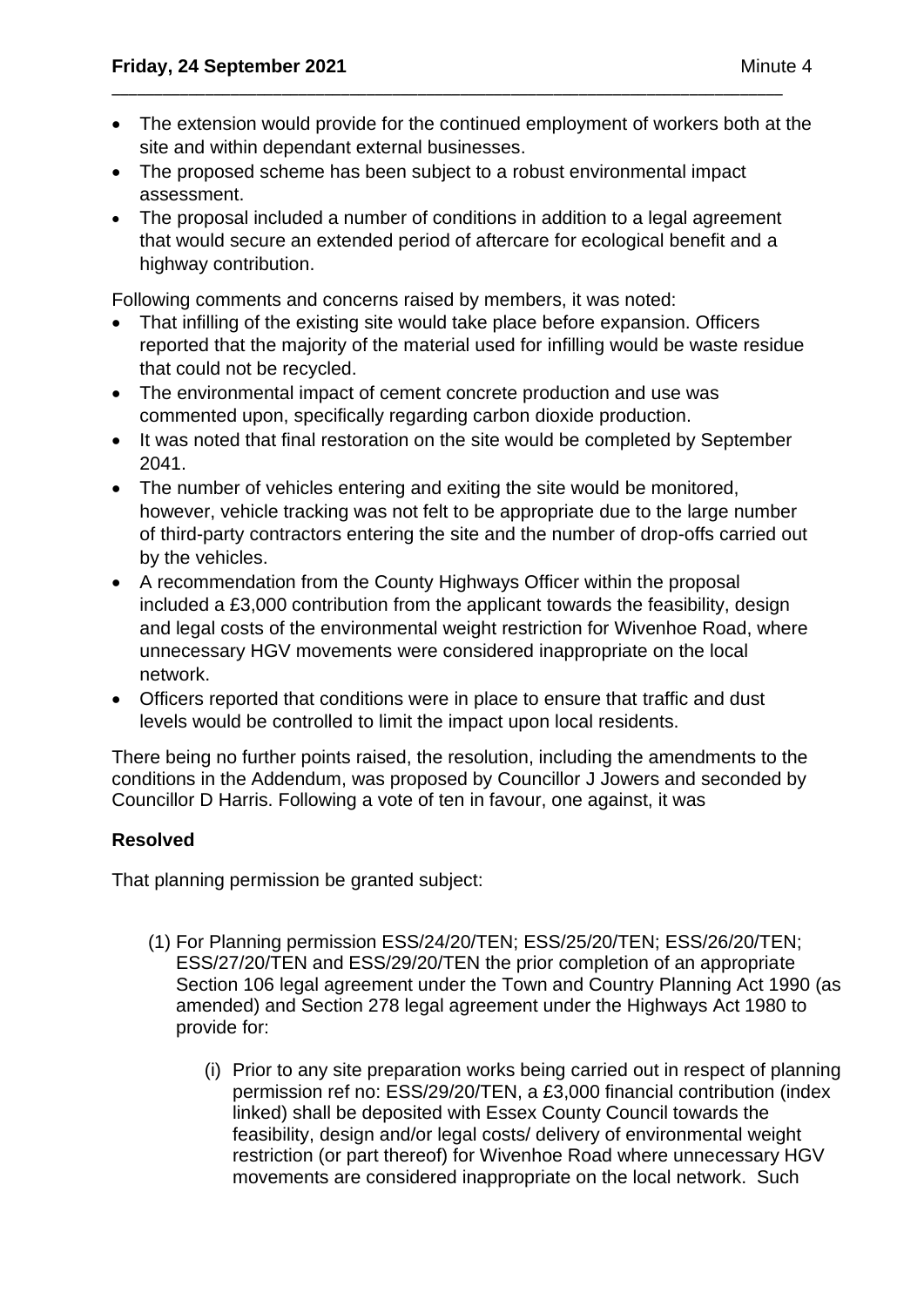contribution to be paid on commencement of development. (Payback 5 years).

\_\_\_\_\_\_\_\_\_\_\_\_\_\_\_\_\_\_\_\_\_\_\_\_\_\_\_\_\_\_\_\_\_\_\_\_\_\_\_\_\_\_\_\_\_\_\_\_\_\_\_\_\_\_\_\_\_\_\_\_\_\_\_\_\_\_\_\_\_\_\_\_\_\_\_\_\_\_\_

- (ii) The carrying out of highway works for the creation of the new Slough Lane crossing point and
- (iii) The carrying out of highway works at the Martells Industrial estate Slough Lane junction together with
- (iv)Undertaking a formal Stage 1 Road Safety Audit outlining the junction detail/ crossing points design/ improvements for (ii) and (iii) above.
- (iv) Manage and fund the care and maintenance of the after-use and the features on the land as depicted in principle on drawing Nos KD.MTQ.1.004 entitled "Restoration Plan" dated August 2019 and KD.MTQ.2.009 Rev D entitled "Concept Restoration" dated April 2021 and to ensure that this will apply for a minimum period of 15 years beyond the statutory five-year aftercare period i.e. a minimum total of 20 years

## And

(2) Following completion of the legal agreements referred to in (1) above planning permission be granted subject to the following conditions:

## **A. For ESS/24/20/TEN**

## Duration

1. All operations authorised or required by this permission shall cease, and the pipeline and any other supporting infrastructure associated with the development, approved as part of this permission shall be removed and the site restored in accordance with the conditions of this permission either within four months of the date of the pipeline no longer being used in connection with its quarry water management role or not later than 30th September 2041.

Reason: To restrict the period of the operations in accordance with the adjoining permitted quarry operations that require restoration of the quarry land by 30th September 2041 and to which the pipeline infrastructure are designed to serve and to enable the Mineral Planning Authority to retain control over operations at the site and secure restoration, having regard to the Planning Practice Guidance on Restoration and Aftercare of mineral sites that seeks to minimise the adverse effect of mineral workings within the environment and that restoration and aftercare of mineral sites is achieved at the earliest opportunity, to a high standard having regard to Policies S12 of the Essex Minerals Local Plan Adopted July 2014.

## Approved Details

- 2. The development hereby permitted shall be carried out in accordance with the details submitted by way of the 'Planning Application ESS/14/18/TEN comprising:
	- (i) Letter from PDE Consulting Limited dated 10/05/18
	- (ii) Planning Application form from Sewells Reservoir Construction Ltd dated 10/05/18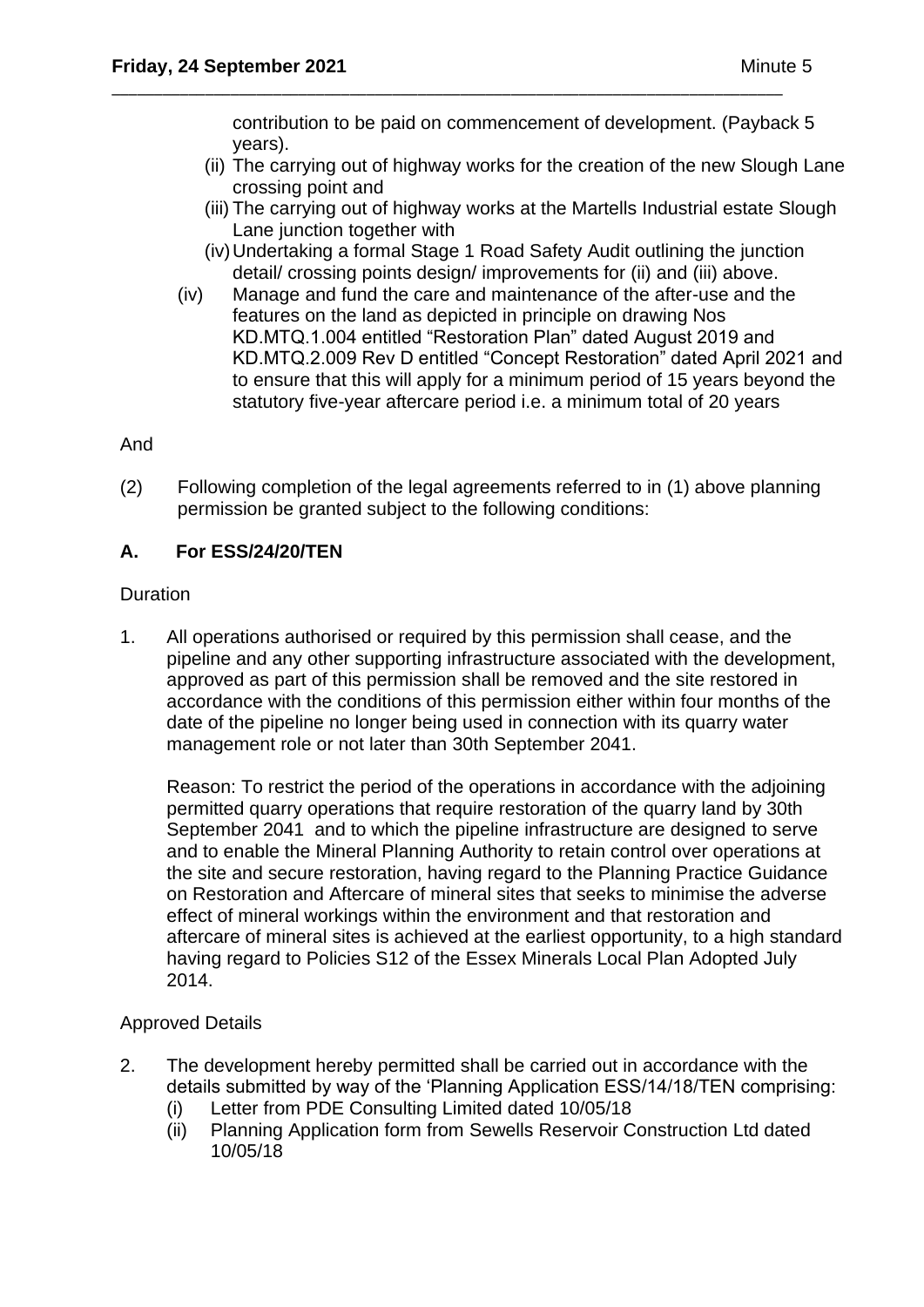(iii) Supporting document entitled "Planning Application and Supporting Statement" from PDE Consulting Ltd dated May 2018.

\_\_\_\_\_\_\_\_\_\_\_\_\_\_\_\_\_\_\_\_\_\_\_\_\_\_\_\_\_\_\_\_\_\_\_\_\_\_\_\_\_\_\_\_\_\_\_\_\_\_\_\_\_\_\_\_\_\_\_\_\_\_\_\_\_\_\_\_\_\_\_\_\_\_\_\_\_\_\_

(iv) Drwg No: M13.227C.D.001 entitled "Water Abstraction Pipeline" dated May 2018.

As amended by those details reserved by condition 4 (Landscaping) of planning permission ref no: ESS/14/18/TEN those details set out in:

- (i) Application form from Mr Jonathan Worsley of PDE Consulting Ltd dated  $18<sup>th</sup>$ October 2018;
- (ii) Landscape Plan details complied by R Smithyman of KEDD Limited dated 17<sup>th</sup> October 2018.

Submitted under cover of the letter ref no: 17/001/JW/18/047, dated 18<sup>th</sup> October 2018.

As amended by planning application ESS/24/20/TEN comprising those details set out in:

- (i) Application form from Sewells Reservoir Construction Limited dated 18th February 2020.
- (ii) Supporting document entitled "Planning Application and Supporting Statement, Variation of Condition 1 attached to planning permission reference ESS/14/18/TEN to allow for the retention of a water management pipeline until 30 September 2041" from PDE Consulting Ltd dated February 2020.

Reason: For the avoidance of doubt as to the nature of the development hereby permitted, to ensure development is carried out in accordance with the approved application details, to ensure that the development is carried out with minimum harm to the environment and having regard to Policies DM1 and S12 of the Essex Minerals Local Plan Adopted July 2014.

## Availability of Plans

3. A copy of this permission and the approved plans shall be available at the operator's adjacent quarry site office at all times during the life of the site the subject of this permission. Any subsequent amendments approved by the Mineral Planning Authority shall also be available.

Reason: In the interests of clarity and to inform both site operators and visiting persons of the site operational responsibilities towards working methods and restoration commitments having regard to the National Planning Policy Framework and its recognition that planning decisions ensure that development does not allow unacceptable adverse impacts on the environment having regard to Policy DM1 of the Essex Minerals Local Plan Adopted July 2014.

## Landscape

4. Landscaping of the site shall take place in accordance with the details approved on 21st November 2018 comprising: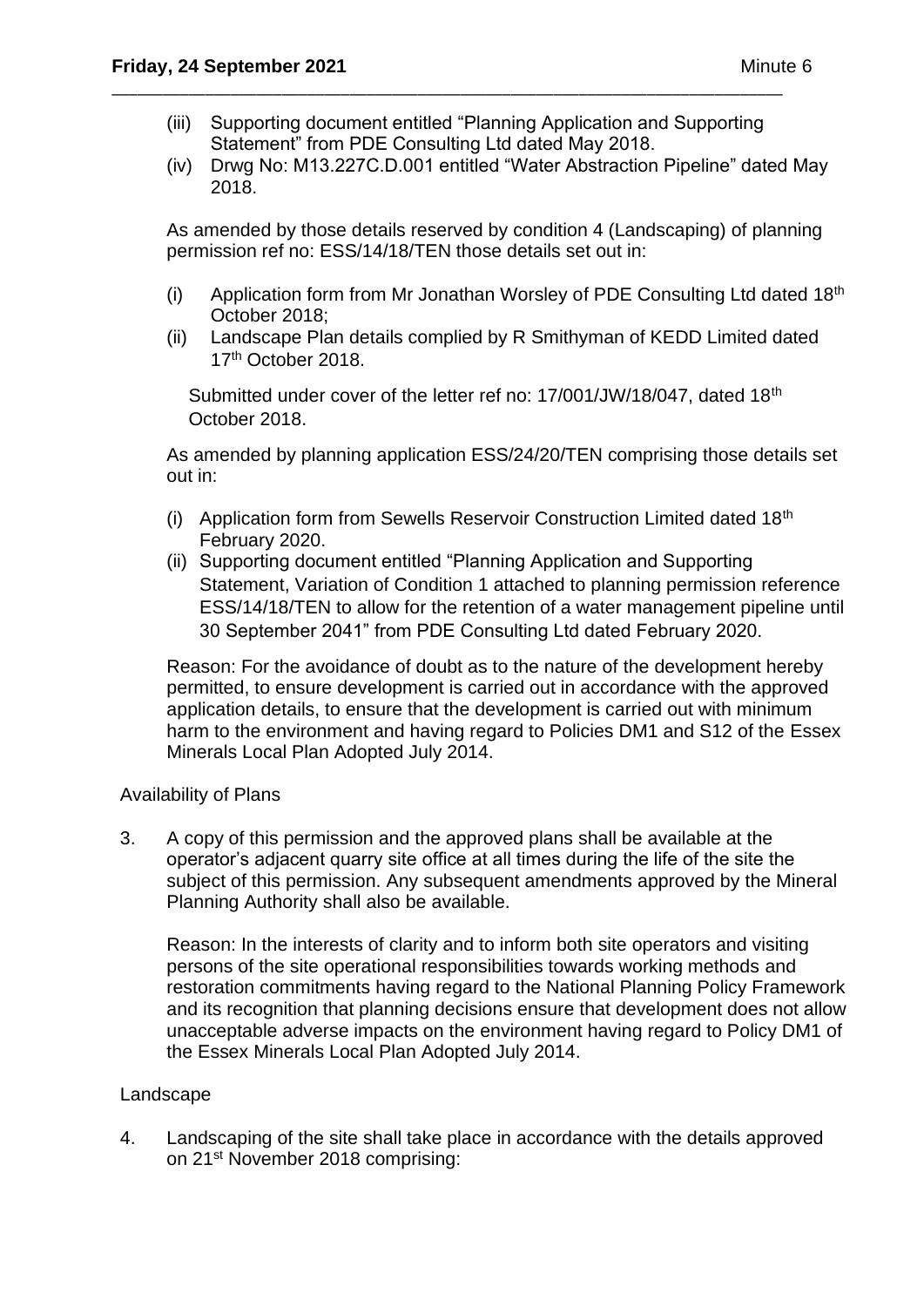(i) Application form from Mr Jonathan Worsley of PDE Consulting Ltd dated 18<sup>th</sup> October 2018;

\_\_\_\_\_\_\_\_\_\_\_\_\_\_\_\_\_\_\_\_\_\_\_\_\_\_\_\_\_\_\_\_\_\_\_\_\_\_\_\_\_\_\_\_\_\_\_\_\_\_\_\_\_\_\_\_\_\_\_\_\_\_\_\_\_\_\_\_\_\_\_\_\_\_\_\_\_\_\_

(ii) Landscape Plan details complied by R Smithyman of KEDD Limited dated  $17<sup>th</sup>$ October 2018.

Submitted under cover of the letter ref no: 17/001/JW/18/047, dated 18th October 2018.

Reason: For the avoidance of doubt as to the nature of the development hereby permitted, to ensure a comprehensive scheme of landscaping and to provide for the integration of the site back into the landscape having regard to the Essex Minerals Local Plan Adopted July 2014 Policies S10 and DM1; Tendring District Local Plan Adopted 2007 Policy QL11 and the Planning Practice Guidance on Restoration and Aftercare of mineral sites.

## Landscape Management

5. Any tree or shrub forming part of the landscaping scheme undertaken as part of this application shall be maintained such that if it dies, is damaged, diseased or removed within a duration of 5 years following original planting, it shall be replaced during the next available planting season (October to March inclusive) with others of similar size and species, unless the Mineral Planning Authority gives written consent for any variation.

Reason: In the interest of replacing that planting stock removed as part of the application; that appropriate replacement landscape planting is provided to help integrate the land into the local landscape and that this landscaping is maintained until the planting becomes established to comply with Policies DM1 and S12 of the Essex Minerals Local Plan Adopted July 2014 and the Planning Practice Guidance on Restoration and Aftercare of mineral sites.

#### Reinstatement

6. No removal of the pipeline shall take place until the operator has secured an approved scheme for the pipeline removal that details removal methods, land reinstatement and landscape planting. The pipeline and land reinstatement and landscaping shall then be undertaken in accordance with the approved scheme.

Reason: In the interests of clarity and to secure the reinstatement and landscaping of the land to integrate it back into the landscape having regard to Policy DM1 of the Essex Minerals Local Plan Adopted July 2014 and the Planning Practice Guidance on Restoration and Aftercare of mineral sites

## **B. For ESS/25/20/TEN**

Commencement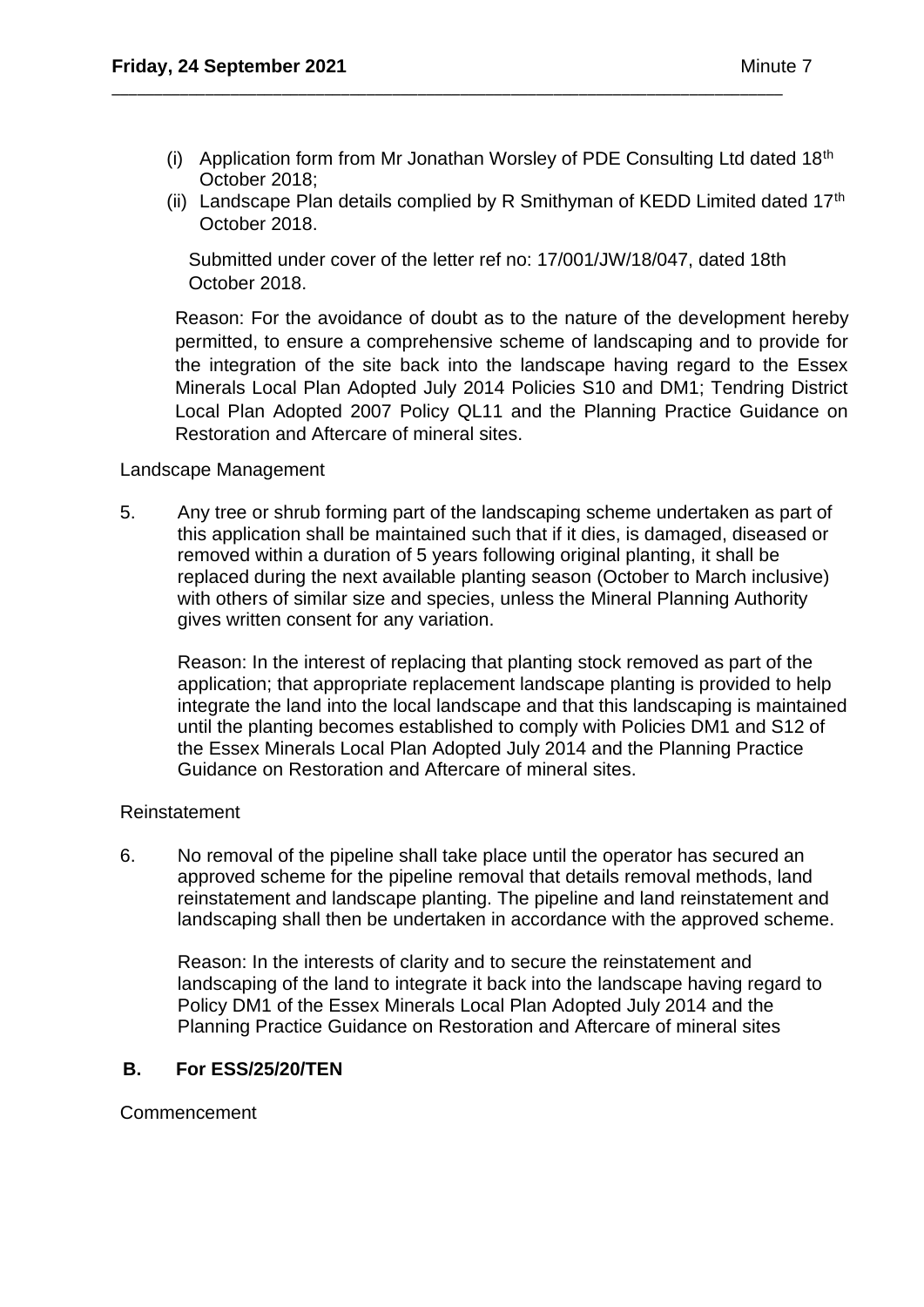1. The development hereby permitted shall be taken to have commenced September 2019 as set out in the letter from PDE Consulting dated 9<sup>th</sup> September 2019.

\_\_\_\_\_\_\_\_\_\_\_\_\_\_\_\_\_\_\_\_\_\_\_\_\_\_\_\_\_\_\_\_\_\_\_\_\_\_\_\_\_\_\_\_\_\_\_\_\_\_\_\_\_\_\_\_\_\_\_\_\_\_\_\_\_\_\_\_\_\_\_\_\_\_\_\_\_\_\_

Reason: To comply with section 91 of the Town and Country Planning Act 1990 [as amended]. To limit the impact of the site on local amenity and ensure restoration within a reasonable timescale and to comply with Policies DM1, DM3, S6, S10, S11 and S12 of the Essex Minerals Local Plan (Adopted July 2014) and Policy 10 of The Essex and Southend Waste Local Plan (Adopted July 2017).

## Duration of Permission

2. The use of land for the development hereby approved shall be for a limited period and the development shall be removed and the land restored by 30 September 2040 in line with the cessation and restoration requirements of the permission ESS/27/20/TEN, to which this application area relates.

Reason: To restrict the period of the operations in accordance with the working and infilling of the Martells quarry to which this application is related and to enable the Waste Planning Authority to retain control over operations; and to ensure the clearance and future restoration of the land in accordance with Policies DM1, DM3, S10 and S12 of the Essex Minerals Local Plan (Adopted July 2014) Policy 10 of The Essex and Southend Waste Local Plan (Adopted July 2017)) and Policy QL11 of the Tendring District Local Plan 2007.

## Approved Details

- 3. The development hereby permitted shall be carried out in accordance with the details submitted in respect of Planning Permission ESS/32/18/TEN by way of the:
	- (i) Planning Application form from PDE Consulting Ltd dated 20th September 2018
	- (ii) Planning Application Supporting Statement from PDE Consulting Ltd entitled "Planning application seeking for the installation and use of a washing plant for the recycling of non-hazardous and inert wastes, the use of a crusher, and the installation of a weighbridge office and relocation of a weighbridge together with associated access onto the highway" dated September 2018.

Supporting reports comprising:

- (iii) Noise Report produced by Walker Beak Mason dated 12th September 2018.
- (iv) Dust Assessment produced by PDE Consulting Ltd dated September 2018.
- (v) Flood Risk Assessment and Hydrological Impact Assessment produced by BCL Hydro dated September 2018.
- (vi) Landscape and Visual Impact Assessment produced by Kedd Limited dated August 2018.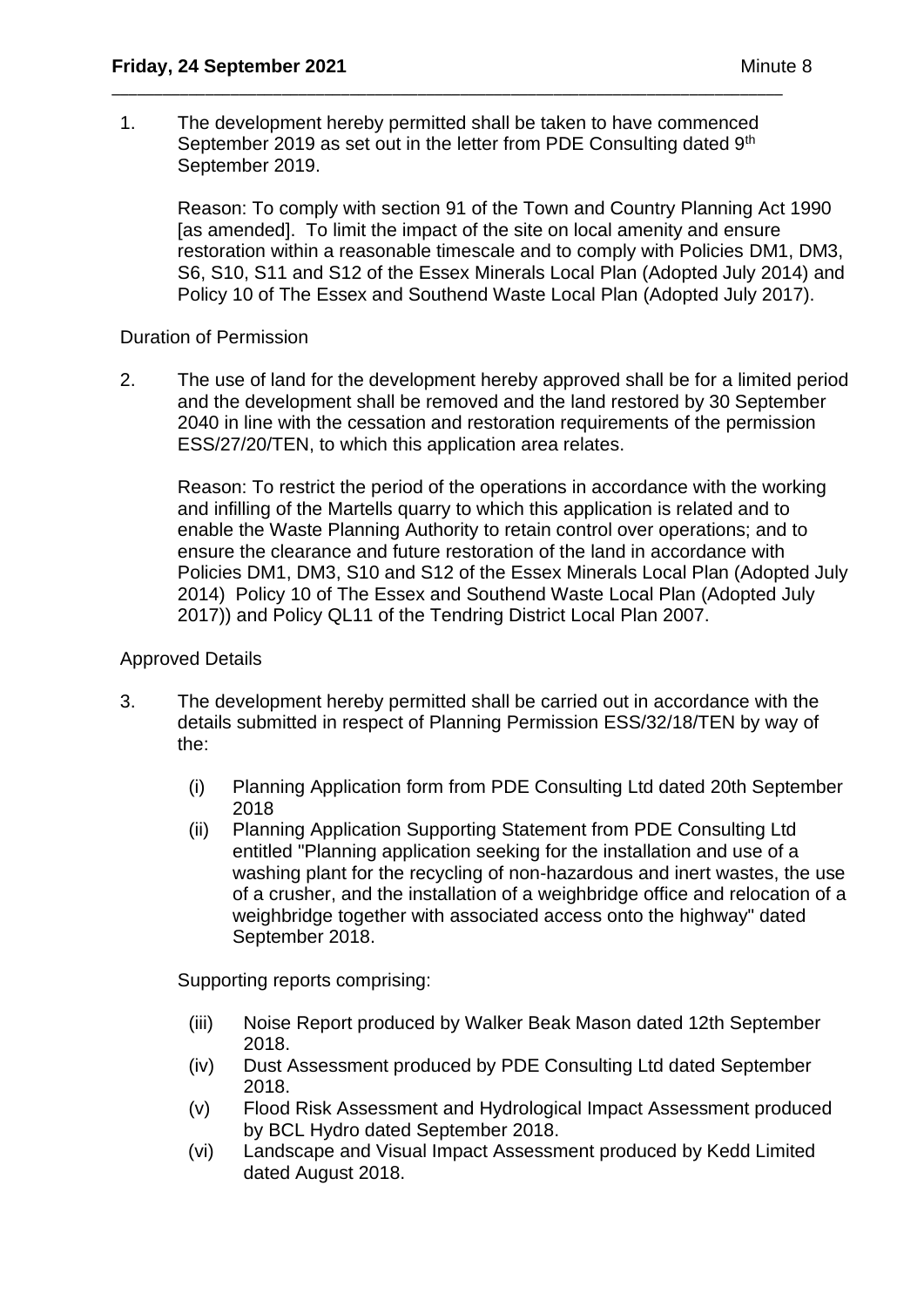- (vii) Ecological Report produced by Susan Deakin Ecology dated September 2018
- (ii) Drwg Nos: M13.227(b). D.001A entitled "Site Location Plan" dated September 2018

\_\_\_\_\_\_\_\_\_\_\_\_\_\_\_\_\_\_\_\_\_\_\_\_\_\_\_\_\_\_\_\_\_\_\_\_\_\_\_\_\_\_\_\_\_\_\_\_\_\_\_\_\_\_\_\_\_\_\_\_\_\_\_\_\_\_\_\_\_\_\_\_\_\_\_\_\_\_\_

- (ix) Drwg No: M13.227(b). D.003A entitled "Soils Wash Plant Elevations" dated September 2018
- (x) Drwg No: M13.227(b). D.004A entitled "Current Situation" dated September 2018
- (xi) Drwg No: M13.227(b). D.005A entitled "Weighbridge and Weighbridge Office Detail" dated September 2018.

As amended by the email from Abgail Molyneux to Terry Burns dated 15th February 2019 at 11:53 and accompanying:

- (i) Drwg No: M13.227(b). D.002C entitled "Soils Wash Plant Proposed Layout" dated February 2019.
- (ii) Drwg No: M13.227(b). D.007A entitled "Detailed Landscaping Plan" dated February 2019
- (iii) Drwg No: M13.227(b). D.008A entitled "Detailed Sump Area" dated February 2019.
- (iv) Drwg No: M13.227(b). D.009 entitled "Dimension Plans" dated February 2019.

As amended by those details reserved by Condition 6 (Processing Plant) of planning permission ref no: ESS/32/18/TEN those details set out in:

- (i) Letter from PDE Consulting Ltd dated 9th September 2019.
- (ii) Planning application form from PDE Sewells Reservoir Construction Limited dated 9th September 2019 and
	- (iii) Drwg No: SP1011 Layout 01D dated 25th April 2019.

As amended by planning application ESS/25/20/TEN and those details set out in:

- (i) Planning application form from PDE Sewells Reservoir Construction Limited dated 18<sup>th</sup> February 2020. and
- (ii) Planning Application and Supporting Statement Variation of conditions attached to planning permission reference ESS/32/18/TEN to allow for the continuance of permitted developments until 30 September 2040. Also, to allow an increase in waste imports and consequential HGV movements. To defer the submission of a restoration scheme for the recycling area until 30 December 2037" from PDE Consulting Ltd dated February 2020.

Reason: To enable the Waste Planning Authority to monitor the site to ensure compliance with the planning permission and to comply with Policies DM1, DM3, S6, S10, S11 and S12 of the Essex Minerals Local Plan (Adopted July 2014) and Policy 10 of The Essex and Southend Waste Local Plan (Adopted July 2017).

Availability of Plans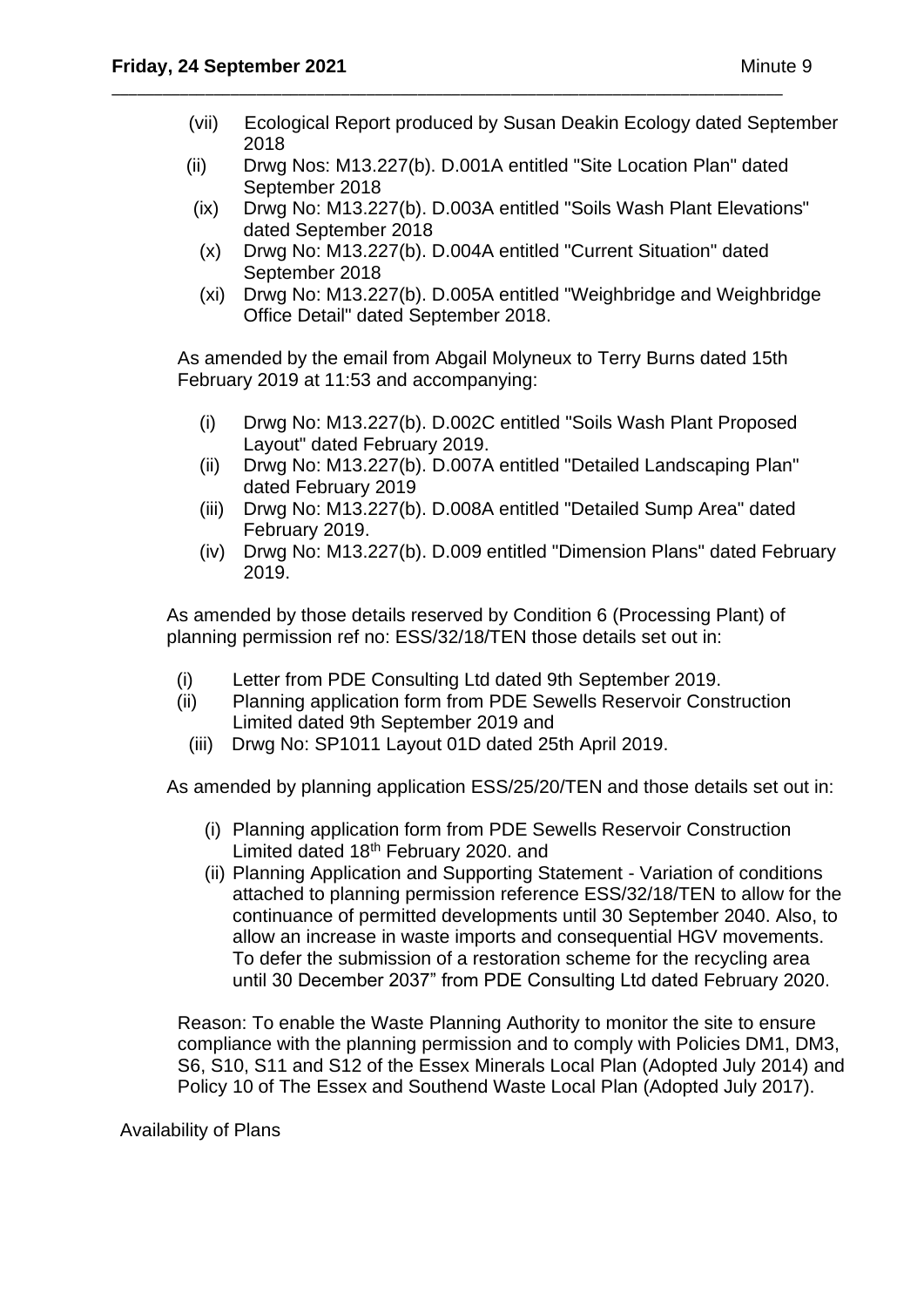4. A copy of this permission and the approved plans shall be available at the operator's site office at all times during the life of the site the subject of this permission. Any subsequent amendments approved by the Waste Planning Authority shall also be available.

\_\_\_\_\_\_\_\_\_\_\_\_\_\_\_\_\_\_\_\_\_\_\_\_\_\_\_\_\_\_\_\_\_\_\_\_\_\_\_\_\_\_\_\_\_\_\_\_\_\_\_\_\_\_\_\_\_\_\_\_\_\_\_\_\_\_\_\_\_\_\_\_\_\_\_\_\_\_\_

Reason: In the interests of clarity and to inform both site operators and visiting persons of the site operational responsibilities towards working methods and restoration commitments having regard to the National Planning Policy Framework and its recognition that planning decisions ensure that development does not allow unacceptable adverse impacts on the environment.

## Permitted Development Rights

5. Notwithstanding the provisions of the Town and Country Planning (General Permitted Development) Order 1995 (or any order revoking and re-enacting that Order with or without modification) no building, structure, static plant (other than hydraulic excavator or plant for the movement of materials) except as detailed within the approved scheme, shall be installed, extended or erected on the site without the benefit of planning permission.

Reason: To enable the Waste Planning Authority to properly control, monitor and minimise the impact on the amenities of the local area and to comply with Policies DM1, DM3, S10 and S12 of the Essex Minerals Local Plan (Adopted July 2014), Policy 10 of The Essex and Southend Waste Local Plan (Adopted July 2017) and Policy QL11 of the Tendring District Local Plan 2007.

## Processing Plant

- 6. The design of the processing plant shall be in accordance with the details approved on 26th September 2019 under Condition 6 of ESS/32/18/TEN comprising:
	- (i) Letter from PDE Consulting Ltd dated 9th September 2019.
		- (ii) Planning application form from PDE Sewells Reservoir Construction Limited dated 9th September 2019 and
	- (iii) Drwg No: SP1011 Layout 01D dated 25th April 2019.

Reason: To ensure that the recycling plant as commissioned accords with the proposed recycling plant details as provided for in the application documents and against which the environmental impacts were assessed against having regard to The Essex Minerals Local Plan Adopted July 2014 Policies DM1 and S10 and the National Planning Policy Framework and its recognition that planning decisions ensure that development does not allow unacceptable adverse impacts on the environment.

#### **Stockpiles**

- 7. Stockpiles of materials on site shall not exceed a height from original ground level of:
	- 3 metres for topsoil
	- 4 metres for subsoil (except where used as acoustic bund);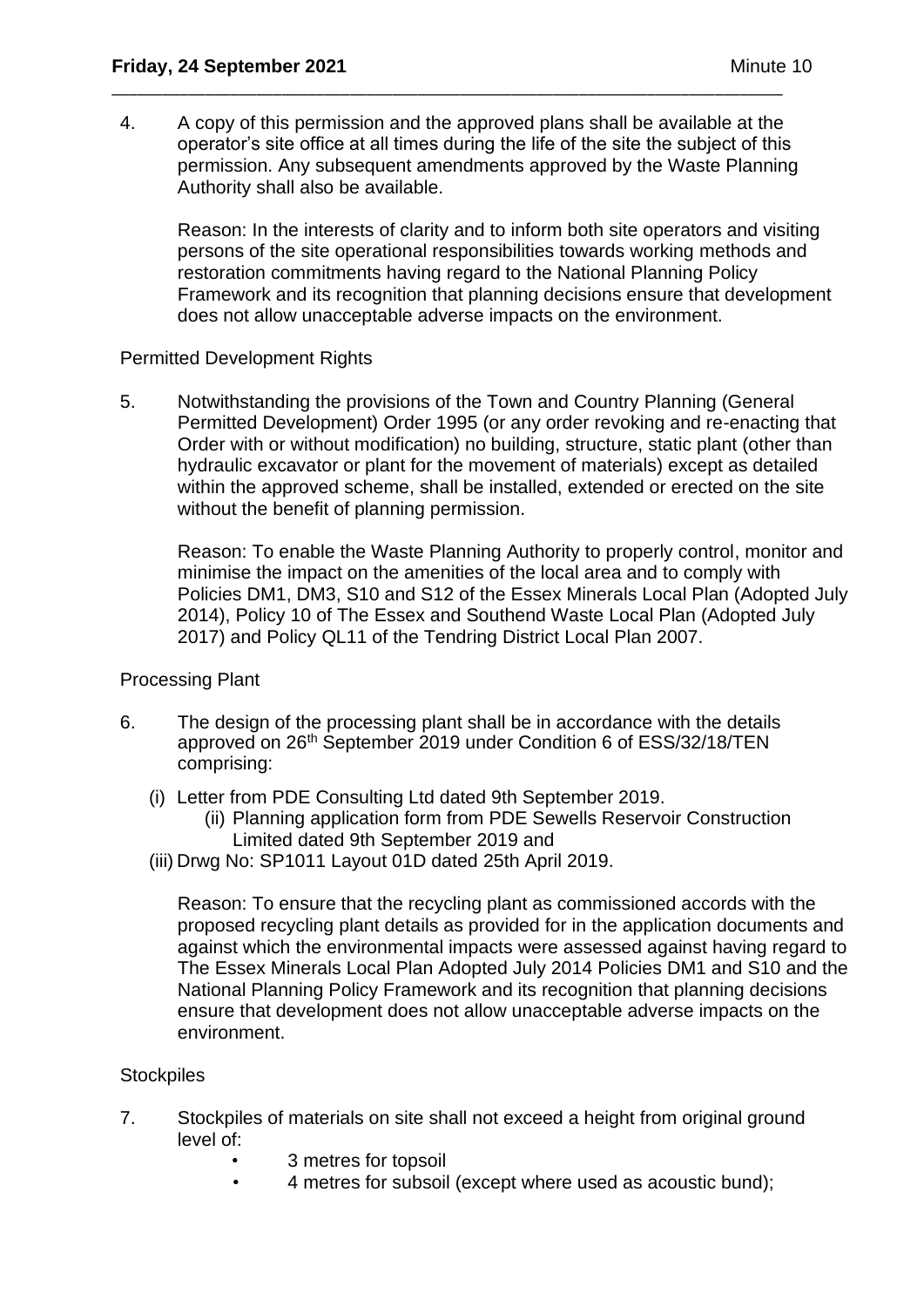- 6 metres for unprocessed and processed aggregates, and
- 5 metres for any other related material.

\_\_\_\_\_\_\_\_\_\_\_\_\_\_\_\_\_\_\_\_\_\_\_\_\_\_\_\_\_\_\_\_\_\_\_\_\_\_\_\_\_\_\_\_\_\_\_\_\_\_\_\_\_\_\_\_\_\_\_\_\_\_\_\_\_\_\_\_\_\_\_\_\_\_\_\_\_\_\_

Reason: In the interests of safety, to help minimise the visual impact of the development, to allow the operators and the planning authority to monitor the heights of the stockpiles and to comply with Policies DM1, DM3 and S10 of the Essex Minerals Local Plan (Adopted July 2014), Policy 10 of The Essex and Southend Waste Local Plan (Adopted July 2017) and Policy QL11 of the Tendring District Local Plan 2007.

## Sale of Aggregate/Other Product

8. There shall be no retailing or direct sales of mineral to the public from the application land.

Reason: To clarify those details approved, to maintain control over the development and to ensure that the land is not opened up to third parties the impact arising from which has not been proposed in the development nor formed part of the assessment of the application and could require a re-assessment of the decision having regard to National Planning Policy Framework in respect of ensuring that permitted operations do not give rise to unacceptable environmental impacts on the environment.

## Access Usage

9 The access / haul road used in the connection with the operations hereby permitted shall be sprayed with water during dry weather conditions when airborne dust is likely to arise to prevent dust nuisance.

Reason: To reduce the impacts of dust disturbance from the site on the local environment and to comply with Policies DM1, DM3, S5, S10 and S11 of the Essex Minerals Local Plan (Adopted July 2014), Policy 10 of The Essex and Southend Waste Local Plan (Adopted July 2017), and Policy QL11 of the Tendring District Local Plan 2007.

## **Sheeting**

10. All loaded lorries and other vehicles associated with the development carrying any aggregate, other than washed stone of 25mm in diameter or larger, leaving the site shall be sheeted.

Reason: In the interest of highway safety and to reduce the potential for dust arisings and detritus on the public highway and to comply with Policies DM3, DM4, S10 and DM1 of the Essex Minerals Local Plan (Adopted July 2014), Policy 10 of The Essex and Southend Waste Local Plan (Adopted July 2017) and Policy QL11 of the Tendring District Local Plan 2007.

Routeing Requirements/HGV movements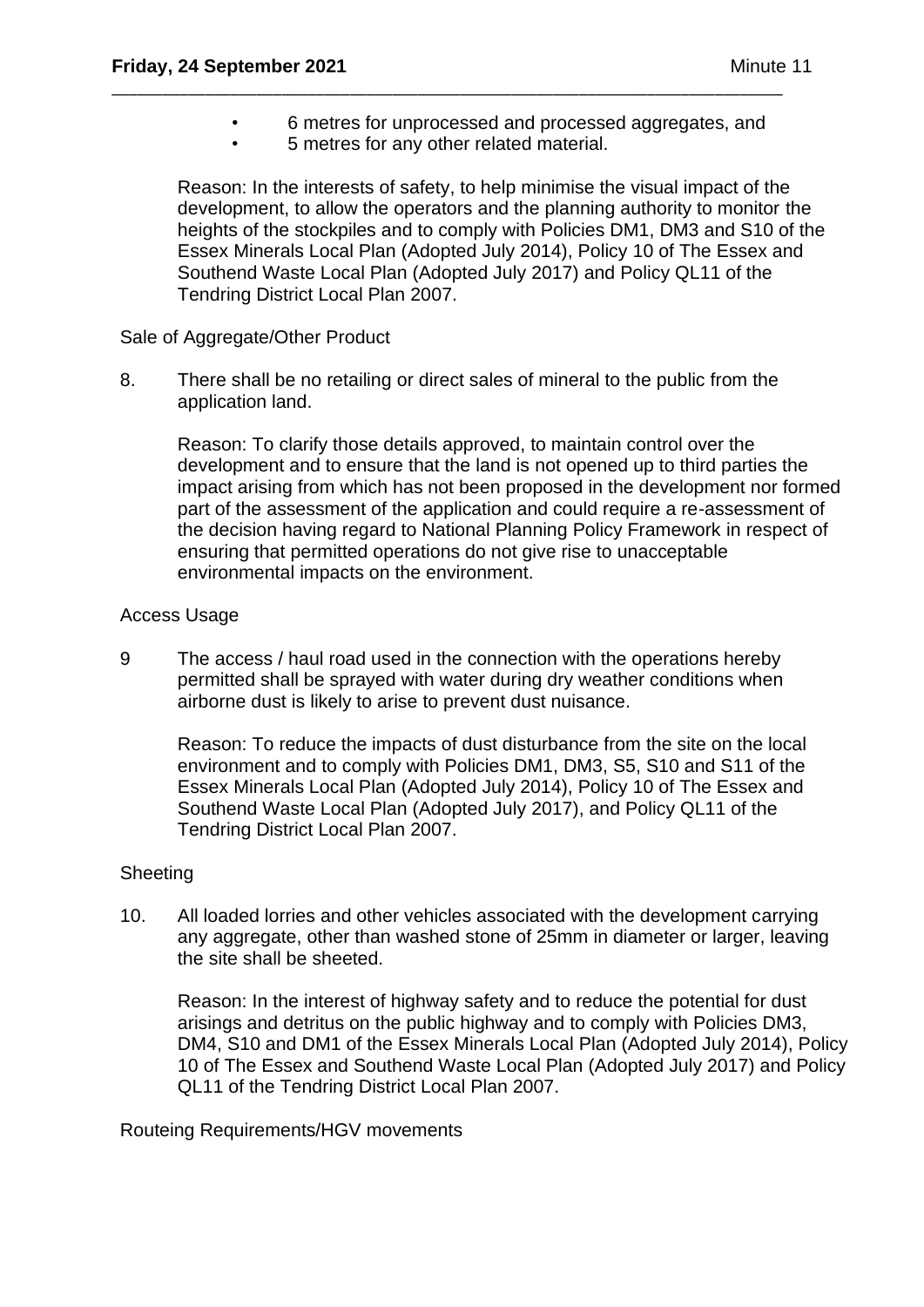11. All HGV access to and from the site shall be only via the private access road from Bromley Road to the A120 as indicated on plan 'Figure 1.1 except for local deliveries as indicated on plan 'Figure 2.2 dated January 2007.

\_\_\_\_\_\_\_\_\_\_\_\_\_\_\_\_\_\_\_\_\_\_\_\_\_\_\_\_\_\_\_\_\_\_\_\_\_\_\_\_\_\_\_\_\_\_\_\_\_\_\_\_\_\_\_\_\_\_\_\_\_\_\_\_\_\_\_\_\_\_\_\_\_\_\_\_\_\_\_

The maximum number of vehicle movements associated with the development (combined with those HGV movements approved under the principal permission ESS/27/20/TEN) hereby permitted shall not exceed the following limits:

- daily HGV movements of 160 (80 in and 80 out) (Monday to Friday)
- daily HGV movements of 80 (40 in and 40 out) (Saturdays)
- The total movements shall apply to all vehicles associated with the development, hereby approved, including recycling and infilling operations.

Records of all HGV movements shall be kept by the operator during the life of the permitted operations and a copy shall be supplied to the Waste Planning Authority upon written request.

Reason: In the interest of highway safety and safeguarding local amenity and to comply with Policies DM1, DM3, S5, S10 and S11 of the Essex Minerals Local Plan (Adopted July 2014); Policy 10 of The Essex and Southend Waste Local Plan (Adopted July 2017) and Policy QL11 of the Tendring District Local Plan 2007.

12. The use of the private haul road to the A120 shall be restricted to a maximum of 25 Heavy Goods Vehicles (greater than 7.5 tonnes gvw) per hour and shall not be used by other vehicles (including cars and light vans). The private haul access road shall be kept shut outside the approved working hours indicated in Condition 13.

Reason: In the interest of highway safety and protecting local amenity, and to comply with Policies DM1, DM3, S5, S6, S10 and S11 of the Essex Minerals Local Plan (Adopted July 2014); Policy 10 of The Essex and Southend Waste Local Plan (Adopted July 2017) and Policy QL11 of the Tendring District Local Plan 2007.

ENVIRONMENTAL PROTECTION Operating Hours

13. The development hereby permitted shall only be carried out during the following times:

> 07:00 – 18:30 Monday to Friday, 07:00 – 13:00 Saturdays

and at no other times or on Sundays, Bank or Public Holidays.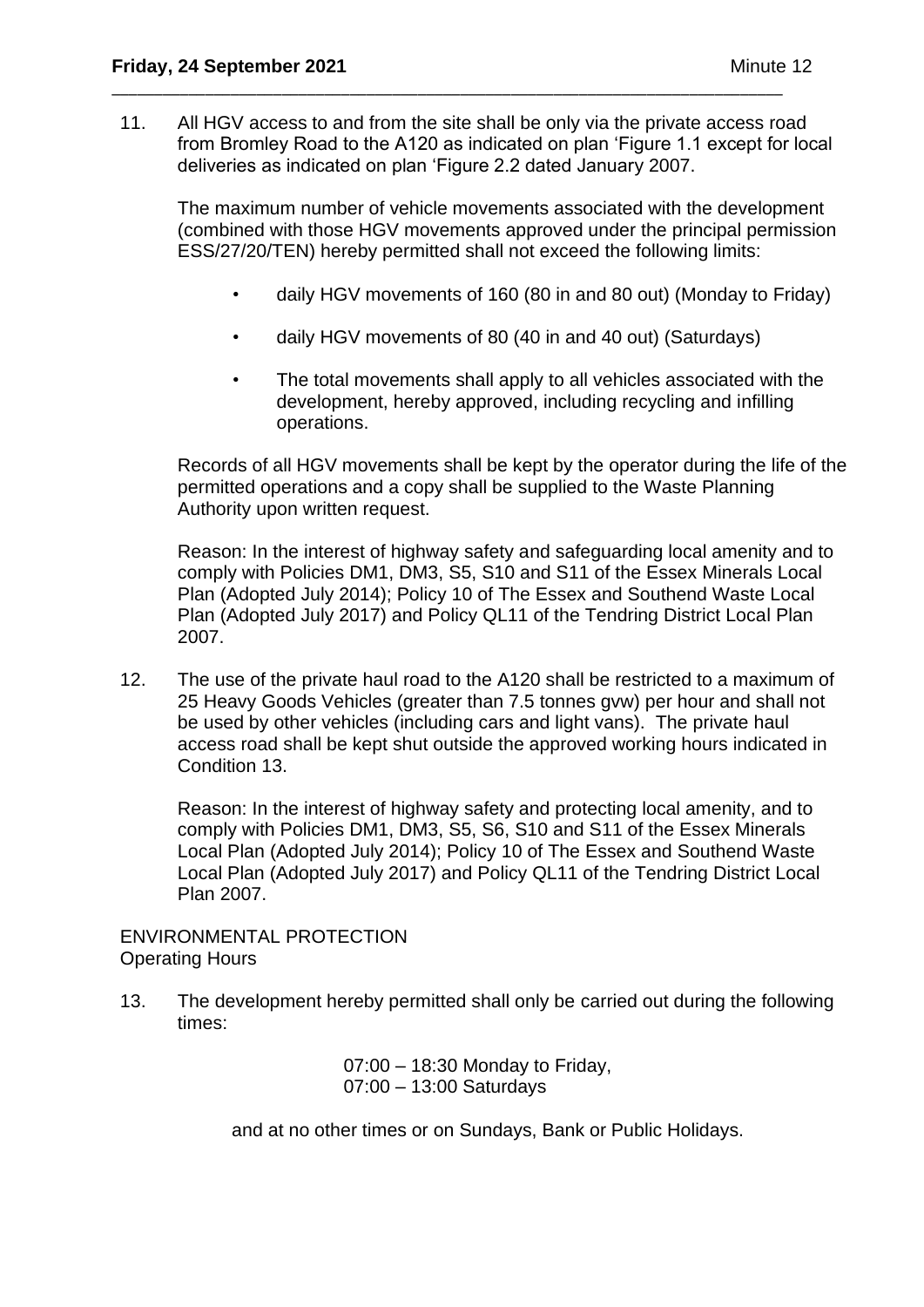Reason: In the interest of limiting the effects on local amenity, to control the impacts of the development and to comply with Policies DM1, DM3 and S10 of the Essex Minerals Local Plan (Adopted July 2014), Policy 10 of The Essex and Southend Waste Local Plan (Adopted July 2017) and Policy QL11 of the Tendring District Local Plan 2007.

\_\_\_\_\_\_\_\_\_\_\_\_\_\_\_\_\_\_\_\_\_\_\_\_\_\_\_\_\_\_\_\_\_\_\_\_\_\_\_\_\_\_\_\_\_\_\_\_\_\_\_\_\_\_\_\_\_\_\_\_\_\_\_\_\_\_\_\_\_\_\_\_\_\_\_\_\_\_\_

## **Lighting**

14. No additional external lighting shall be installed on site except in accordance with details to be submitted to and approved in writing by the Waste Planning Authority. The scheme shall be implemented in accordance with the approved details.

At no time shall any of the external lighting units exceed 5 lux maintained average luminance or be adjusted to operate beyond such timings as may be agreed in the scheme required above.

Reason: To minimise loss of visual amenity due to light pollution from operations on site and to comply with Policies DM1, DM3 and S10 of the Essex Minerals Local Plan Adopted July 2014, Policy 10 of The Essex and Southend Waste Local Plan (Adopted July 2017) and Policy QL11 of the Tendring District Local Plan 2007

Noise Limits – Temporary Operations

15. For temporary but exceptionally noisy operations, the free-field noise level at the noise sensitive properties identified in Condition 16 of this permission shall not exceed 70dB LAeq, 1hr. Temporary operations shall not exceed a total of eight weeks in any continuous 12-month period for work affecting any noise sensitive property. These noise limits and timescales apply to the cumulative operations on land under the applicant's control i.e., the processing plant hereby consented and the extraction, processing and restoration activities consented under ESS/27/20/TEN. These operations may include bund formation and removal, soil stripping, removal of spoil heaps and construction of new permanent landforms.

Reason: To protect the amenities of the local residents from the effects of noise pollution and to comply with Policies DM1, DM3 and S10 of the Essex Minerals Local Plan Adopted July 2014, Policy 10 of The Essex and Southend Waste Local Plan (Adopted July 2017) and Policy QL11 of the Tendring District Local Plan 2007.

Noise Limits – Normal Operations

16. Except for temporary operations, the free field Equivalent Continuous Noise Level (LAeq 1hr) at the following noise sensitive locations adjoining the site shall not exceed the dB LAeq 1hr levels as set out below.

| Location            | dB LAeq 1hr levels |
|---------------------|--------------------|
| <b>Rumage House</b> | 49 dB LAeq 1hr     |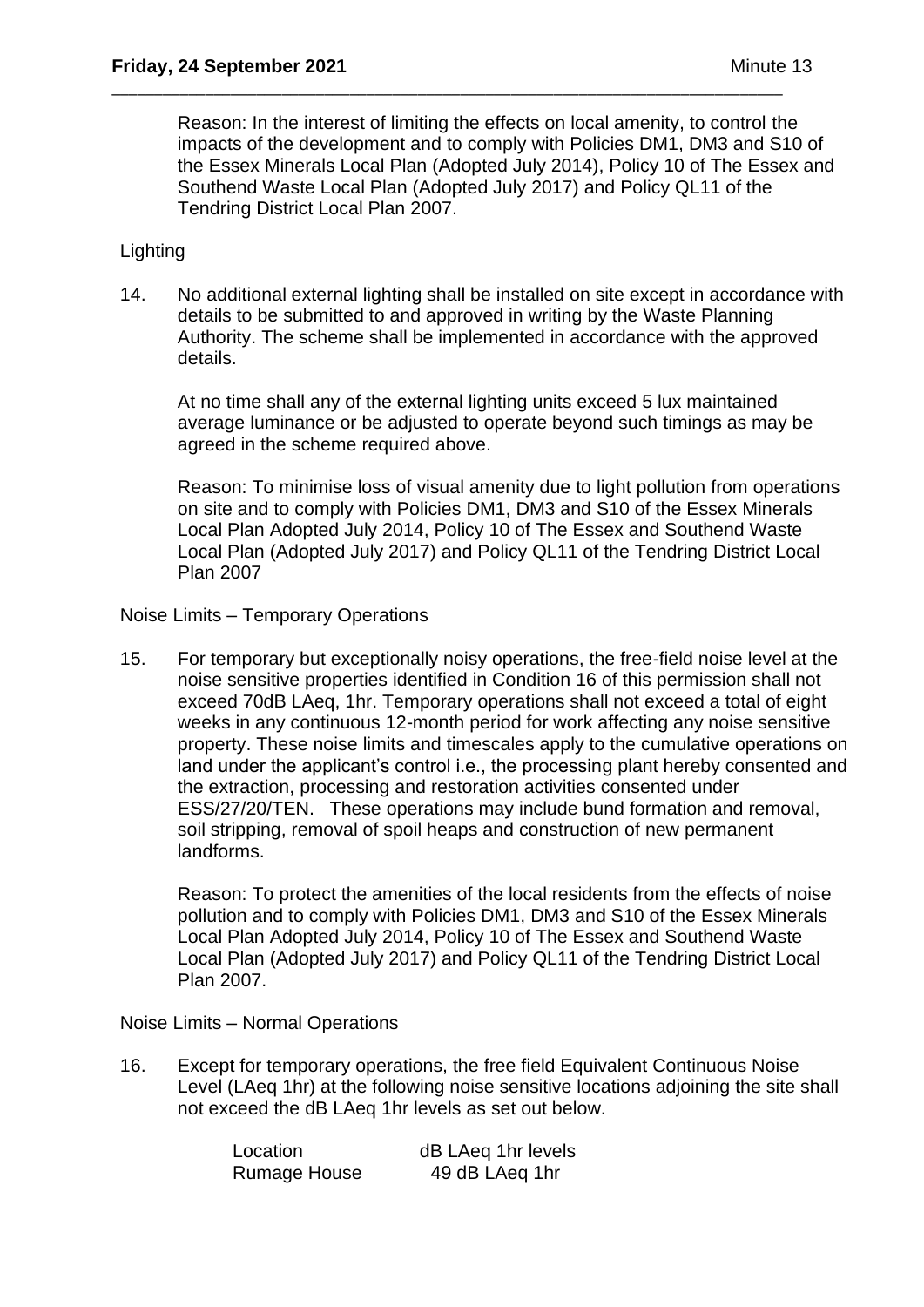| <b>Ardleigh Park</b> | 51 dB LAeq 1hr |
|----------------------|----------------|
| Slough Farm          | 54 dB LAeq 1hr |
| <b>Park Corner</b>   | 55 dB LAeq 1hr |
| <b>White House</b>   | 55 dB LAeq 1hr |
| Carringtons          | 55 dB LAeq 1hr |
| George Hall          | 55 dB LAeq 1hr |

\_\_\_\_\_\_\_\_\_\_\_\_\_\_\_\_\_\_\_\_\_\_\_\_\_\_\_\_\_\_\_\_\_\_\_\_\_\_\_\_\_\_\_\_\_\_\_\_\_\_\_\_\_\_\_\_\_\_\_\_\_\_\_\_\_\_\_\_\_\_\_\_\_\_\_\_\_\_\_

Measurements shall be made no closer than 3.5 metres from the façade of the properties or other reflective surface and shall be corrected for extraneous noise.

 The above noise limits are for noise arising from all combined activities on land under the applicant's control i.e., the processing plant hereby consented, and the extraction, processing and restoration activities consented under ESS/27/20/TEN

Reason: To protect the amenities of the local residents from the effects of noise pollution and to comply with Policies DM1, DM3 and S10 of the Essex Minerals Local Plan Adopted July 2014, Policy 10 of The Essex and Southend Waste Local Plan (Adopted July 2017) and Policy QL11of the Tendring District Local Plan 2007.

#### Noise Monitoring

17. Noise levels shall be monitored by the operator at three monthly intervals from the date of this permission, except the frequency of monitoring shall be increased during periods of mineral extraction or restoration operations within 400m from Coronation Cottages, noise levels shall be monitored at this location only on a fortnightly basis and the results submitted to the Waste Planning Authority within 1 week of the date of monitoring unless agreed otherwise by the Waste Planning Authority;

Unless specified otherwise noise measurements should be made at the following noise sensitive locations Rumage House, Ardleigh Park, Coronation Cottages, Slough Farm, Carringtons and George Hall. The results of the monitoring shall include LA90 and LAeq noise levels, the prevailing weather conditions, details and calibration of the equipment used for measurement and comments on other sources of noise which affect the noise climate.

Records of surveys shall be kept by the operator during the life of the permitted operations and a copy shall be supplied to the Waste Planning Authority upon written request. Should any substantive noise complaints be received by the local authority then the operators shall carry out noise level monitoring to demonstrate compliance with the limiting noise levels specified above. Amendment to the frequency and duration of any such monitoring shall be agreed with the Waste Planning Authority.

Reason: To ensure development is being carried out without adversely affecting residential amenity and to comply with Policies DM1, DM3 and S10 of the Essex Minerals Local Plan Adopted July 2014, Policy 10 of The Essex and Southend Waste Local Plan (Adopted July 2017) and Policy QL11 of the Tendring District Local Plan 2007.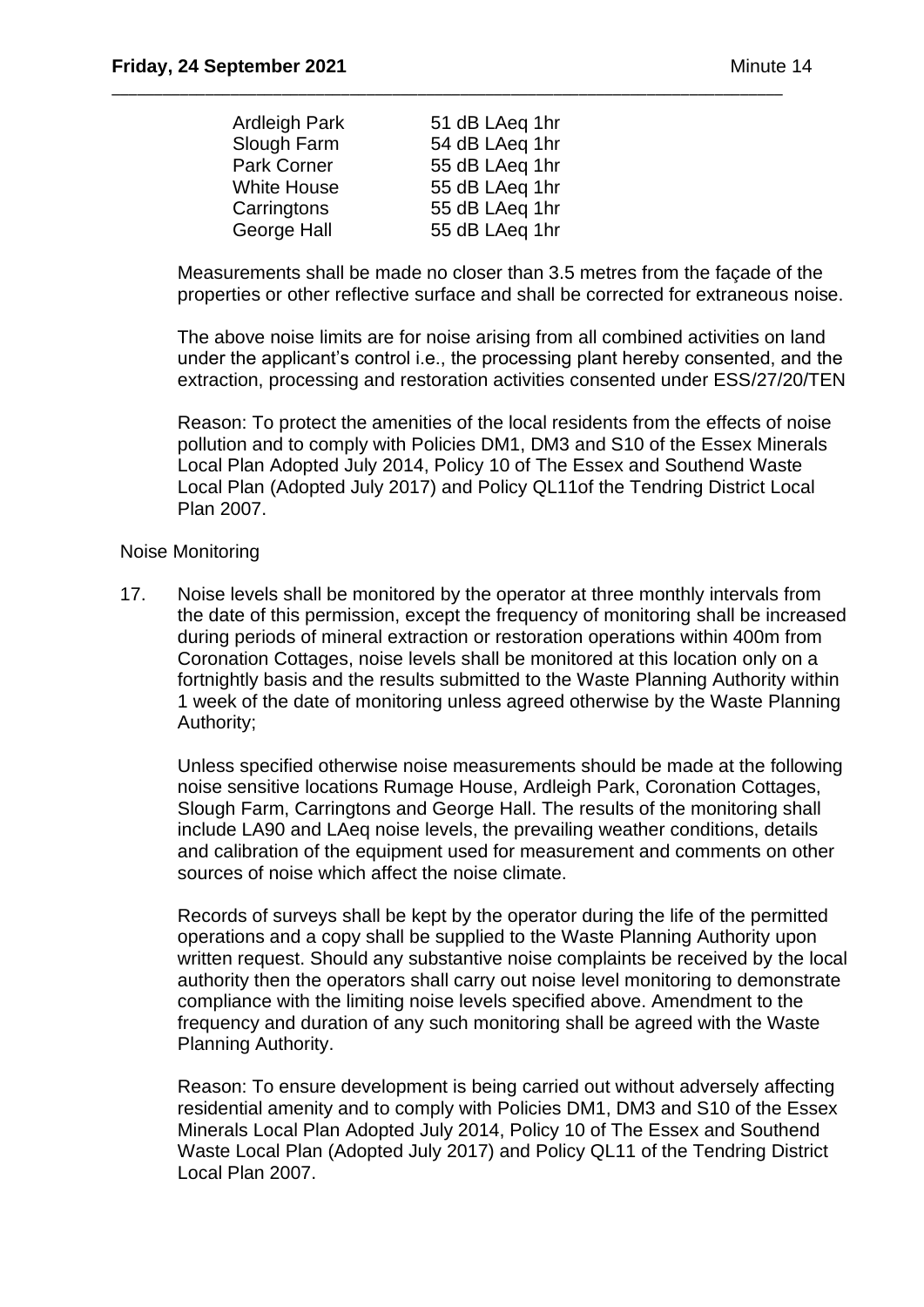#### Noise – Vehicle reversing/silencers

18. All vehicles and any mobile plant used exclusively on site shall be fitted with white noise alarms or equivalent which shall be employed at all times when in use on site.

\_\_\_\_\_\_\_\_\_\_\_\_\_\_\_\_\_\_\_\_\_\_\_\_\_\_\_\_\_\_\_\_\_\_\_\_\_\_\_\_\_\_\_\_\_\_\_\_\_\_\_\_\_\_\_\_\_\_\_\_\_\_\_\_\_\_\_\_\_\_\_\_\_\_\_\_\_\_\_

Reason: To protect the amenities of local residents, to limit the impact of noise arising from the site and to comply with Policies DM1, DM3 and S10 of the Essex Minerals Local Plan Adopted July 2014, Policy 10 of The Essex and Southend Waste Local Plan (Adopted July 2017) and Policy QL11 of the Tendring District Local Plan 2007.

19. All vehicles, plant and machinery operated within the site shall be fitted with and make use of effective silencers and shall be maintained in accordance with the manufacturer's specification at all times.

Reason: To ensure minimum noise disturbance from operations on site and to comply with Policies DM1, DM3 and S10 of the Essex Minerals Local Plan Adopted July 2014, Policy 10 of The Essex and Southend Waste Local Plan (Adopted July 2017) and Policy QL11 of the Tendring District Local Plan 2007.

#### Restoration

20. Prior to the completion of the excavation of sand and gravel from the western extension land approved under permission ESS/29/20/TEN or by the 30th December 2037, whichever date is the earlier, a scheme or schemes for the restoration and aftercare of the recycling area to an amenity/agricultural afteruse or other such afteruse shall be submitted to the Waste Planning Authority. The scheme(s) shall include details of drainage, landscaping, aftercare and timescales. The scheme(s) shall thereafter be implemented in accordance with the approved details.

Reason: To secure proper restoration of the site within a reasonable and acceptable timescale and to comply with Policies DM1, S10 and S12 of the Essex Minerals Local Plan Adopted July 2014, Policy 10 of The Essex and Southend Waste Local Plan (Adopted July 2017) and Policy QL11 of the Tendring District Local Plan 2007.

## Landscaping

21. The development hereby permitted shall be implemented in accordance with the landscaping provisions set out on Drwg No: M13.227(b).D.007A entitled "Detailed Landscaping Plan" dated February 2019 accompanying the email from Abigail Molyneux to Terry Burns dated 15th February 2019 at 11:53.

Reason: In the interest of the amenity of the local area and to ensure development is adequately screened to comply with Policies DM1, DM3, S10 and S12 of the Essex Minerals Local Plan Adopted July 2014, Policy 10 of The Essex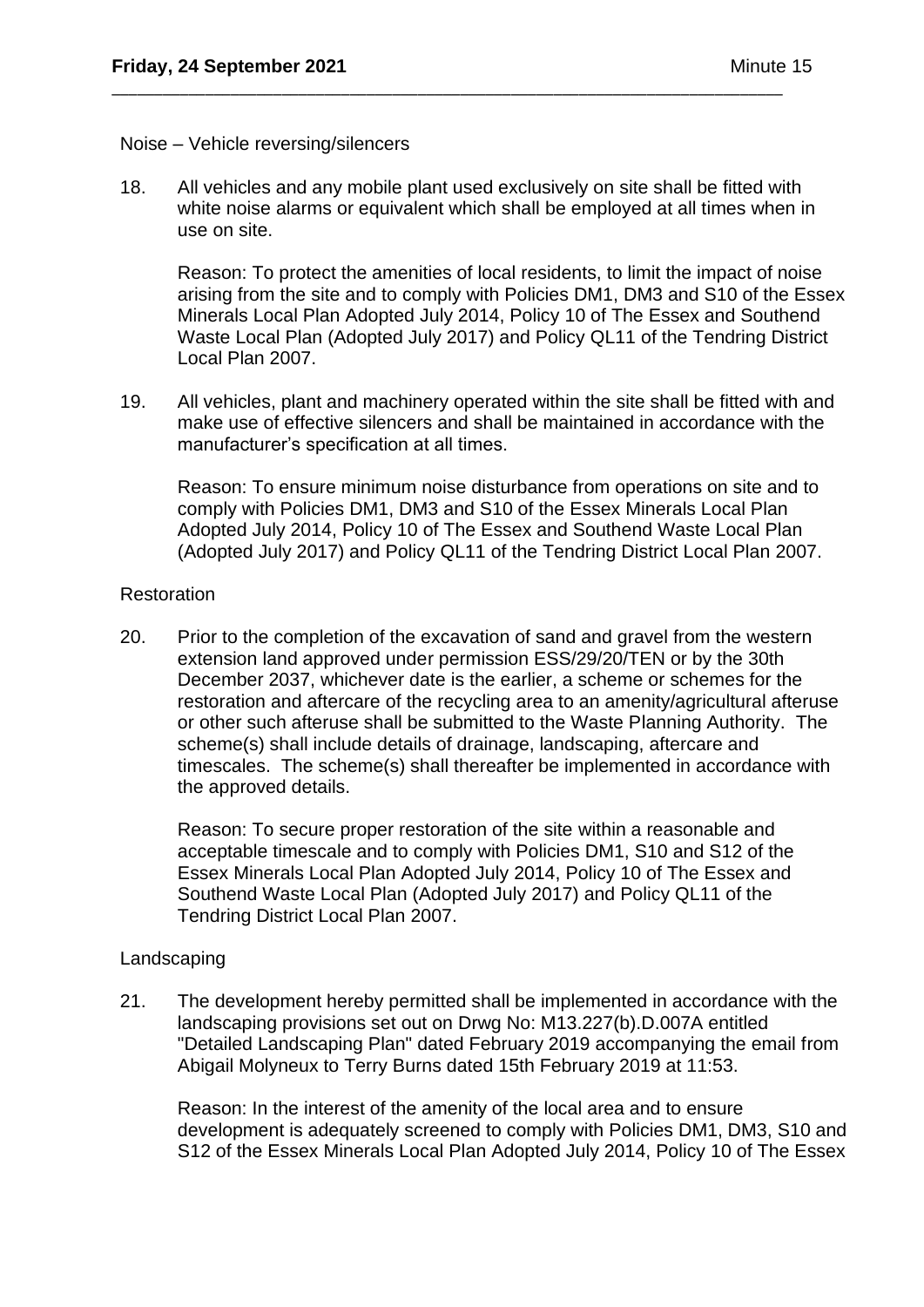and Southend Waste Local Plan (Adopted July 2017) and Policy QL11 of the Tendring District Local Plan 2007.

\_\_\_\_\_\_\_\_\_\_\_\_\_\_\_\_\_\_\_\_\_\_\_\_\_\_\_\_\_\_\_\_\_\_\_\_\_\_\_\_\_\_\_\_\_\_\_\_\_\_\_\_\_\_\_\_\_\_\_\_\_\_\_\_\_\_\_\_\_\_\_\_\_\_\_\_\_\_\_

22. All landscaping shall be maintained to the satisfaction of the Waste Planning Authority in accordance with the UK Forestry Standard Guidelines 2011 throughout that period that the applicant or a successor operator in any way on the site. All new tree and shrub planting shall be maintained in a grass and weed free condition. Any trees and shrubs removed, substantially damaged or seriously diseased, dead or dying, shall be replaced in the subsequent planting season with species of a similar size and description.

Reason: In the interest of the amenity of the local area; to ensure development is adequately screened and that landscaping is maintained in accordance with approved schemes and to comply with Policies DM1, S5, S10 and S12 of the Essex Minerals Local Plan (Adopted July 2014), Policy 10 of The Essex and Southend Waste Local Plan (Adopted July 2017) and Policy QL11 of the Tendring District Local Plan 2007.

## **C. For ESS/26/20/TEN**

- 1. The development hereby permitted under ESS/43/14/TEN shall be carried out in accordance with the details of the application dated 23 October 2014 together with the accompanying:
	- (i) Supporting Statement, dated October 2014;
	- (ii) Drawing ref. MQ1 entitled "Location Plan";
	- (iii) Drawing ref. MQ2 (received via email from Aggregate Industries UK Ltd 28/11/2014) entitled "Plan showing land under applicants control and application area";
	- (iv)Drawing ref. MQ3 (received via email from Aggregate Industries UK Ltd 28/11/2014) entitled "Application drawing".

As amended by the Non-Material Amendment for a replacement mineral processing plant details approved on 14<sup>th</sup> September 2017 comprising:

- The Application form from Sewells Reservoir Construction Limited 30th August 2017.
- Drwg No: M2500 E4 Layout dated 02/12/2011
- Drwg No: SP907 –LAYOUT-01A entitled "Wash Plant Layout" dated 02/03/2017
- Set of 8 no photographs untitled and undated showing elevations of the mobile plant in place on site.

As amended by planning application ESS/26/20/TEN comprising:

- a. Planning application form from PDE Sewells Reservoir Construction Limited dated 18th February 2020. and
- b. the planning statement entitled "Planning Application and Supporting Statement, Variation of Condition 2 attached to planning permission reference ESS/43/14/TEN to allow for the continuance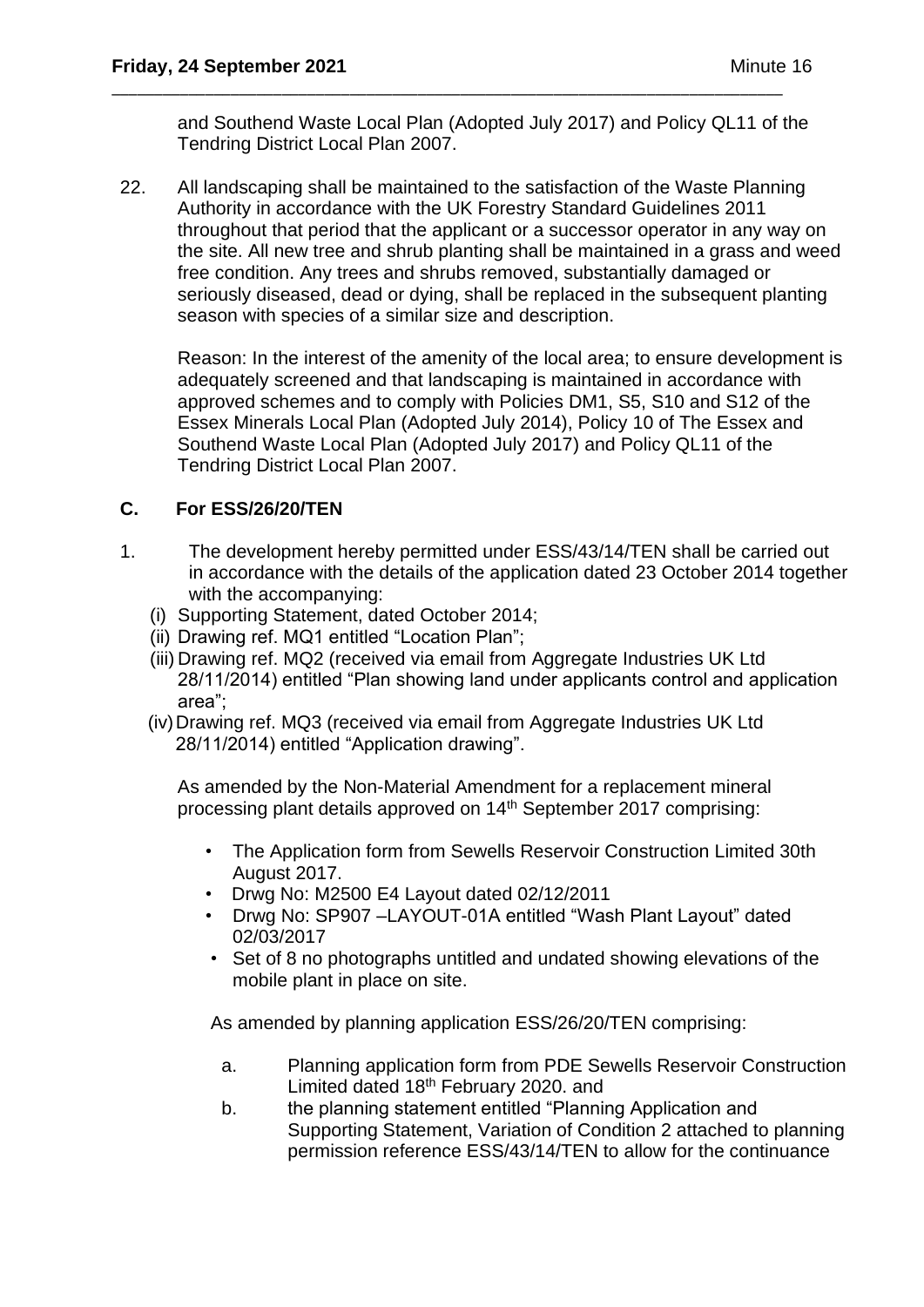of permitted developments until 30 September 2039" from PDE Consulting Ltd dated February 2020.

Reason: For the avoidance of doubt as to the nature of the development hereby permitted, to ensure the development is carried out in accordance with the approved application details, to ensure that the development is carried out with the minimum harm to the local environment having regard to Policies DM1, DM3 and S12 of the Essex Minerals Local Plan Adopted July 2014. Tendring District Local Plan policies QL11, COM23 and EN1.

\_\_\_\_\_\_\_\_\_\_\_\_\_\_\_\_\_\_\_\_\_\_\_\_\_\_\_\_\_\_\_\_\_\_\_\_\_\_\_\_\_\_\_\_\_\_\_\_\_\_\_\_\_\_\_\_\_\_\_\_\_\_\_\_\_\_\_\_\_\_\_\_\_\_\_\_\_\_\_

2. The development hereby permitted shall be used solely in association with mineral extraction permitted by planning permission ref: ESS/18/07/TEN and as amended through subsequent permissions the latest iteration being permission ESS/27/20/TEN and for the western extension land permitted under ESS/29/20/TEN; the plant shall be removed from the site when no longer required for the purpose for which built, erected or installed and in any case not later than 30 September 2039; and the site restored in accordance with the approved restoration scheme and timetable.

Reason: To enable the Mineral Planning Authority to adequately control the development, to ensure that the land is restored to a condition capable of beneficial use having regard to Policies DM1 and S12 of the Essex Minerals Local Plan Adopted July 2014 and Tendring District Local Plan policies QL11, COM23 and EN1.

## **D. For ESS/27/20/TEN**

Notification Dates

- 1. The Mineral Planning Authority shall be notified in writing 7 days prior to the following:
	- (a) Intention to start soil stripping within any area.
	- (b) Completion of silica sand extraction.
	- (c) Commencement of the landfilling.
	- (d) Completion of landfilling.
	- (e) Completion of restoration
	- (f) Completion of final restoration to agriculture.

(for clarity, the commencement of extraction was notified as 22 March 2010, submitted to the Mineral Planning Authority on 15 March 2010 under condition 3 of planning permission reference ESS/18/07/TEN.

The commencement of mineral importation was notified as 23 October 2017 to the Mineral Planning Authority on 16 October 2017 by email from John Snow of PDE Consulting Ltd at 17:12.

Reason: To enable the Mineral Planning Authority to monitor the site to ensure compliance with the planning permission and to comply with Policies DM1, DM3, S6, S10, S11 and S12 of the Essex Minerals Local Plan ((Adopted July 2014))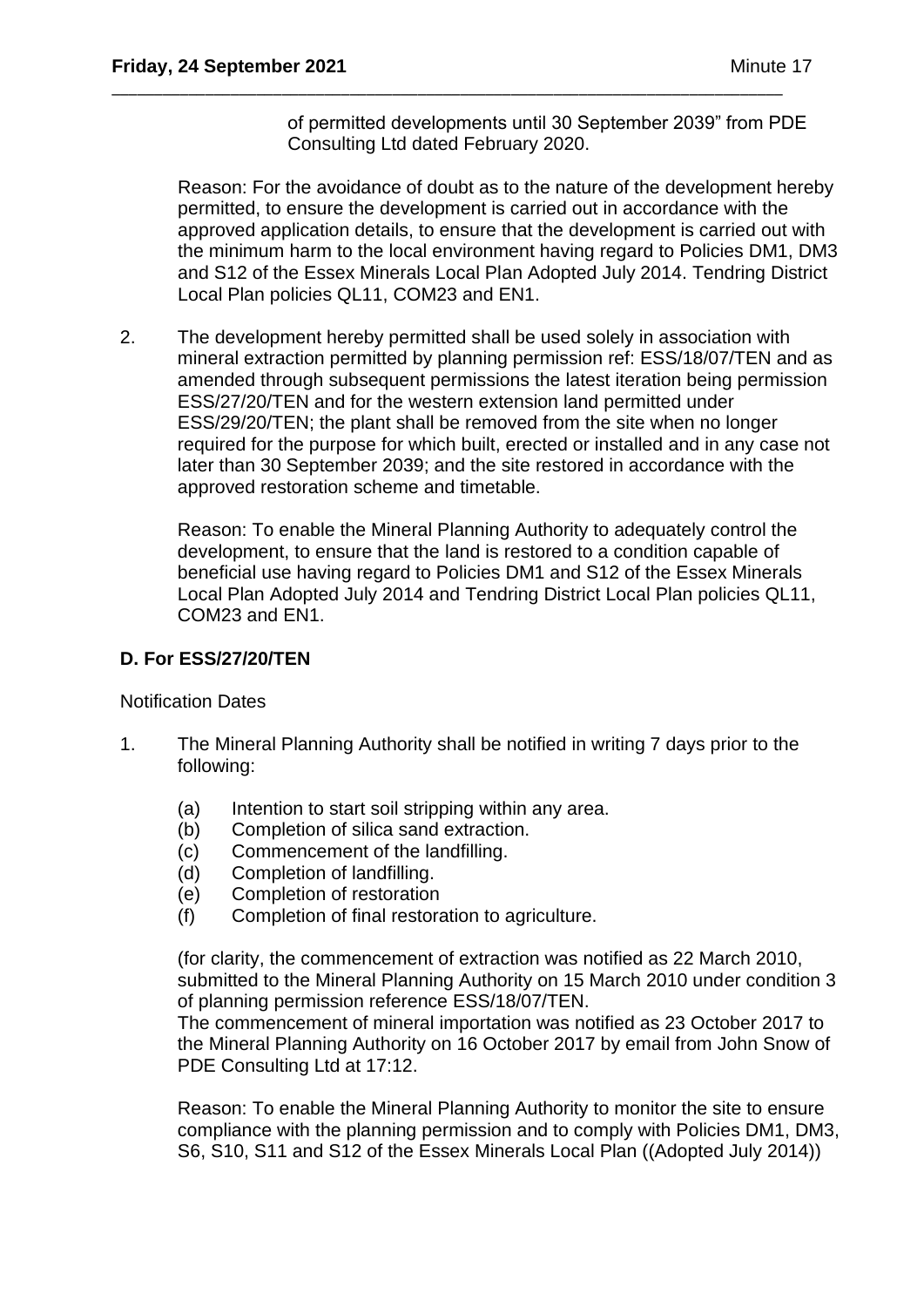and Policy 10 of The Essex and Southend Waste Local Plan (Adopted July 2017).

\_\_\_\_\_\_\_\_\_\_\_\_\_\_\_\_\_\_\_\_\_\_\_\_\_\_\_\_\_\_\_\_\_\_\_\_\_\_\_\_\_\_\_\_\_\_\_\_\_\_\_\_\_\_\_\_\_\_\_\_\_\_\_\_\_\_\_\_\_\_\_\_\_\_\_\_\_\_\_

Duration of Permission

2. Extraction of minerals shall cease south of Slough Lane by 30 December 2026. Reinstatement of the land to and including topsoil level shall be completed by 30 September 2041.

Reason: In the interests of clarity and to ensure development is carried out in accordance with submitted application and approved details, and to minimise the duration of disturbance from the development hereby permitted and to comply with Policies DM1, DM3, S6, S10, S11 and S12 of the Essex Minerals Local Plan (Adopted July 2014), and Policy 10 of The Essex and Southend Waste Local Plan (Adopted July 2017).

3. With the exception of the existing drying shed and associated plant and hardstanding and office building indicated on plan no. ENV/BB/111 all buildings, plant, machinery, foundations, roadways, structures or erections used in connection with the development hereby permitted shall be removed from the site by 30<sup>th</sup> September 2041 and the land restored by 30<sup>th</sup> September 2042. For the avoidance of doubt this shall include the processing plant and associated stockpiles, access/egress road used to service the site from Bromley Road to the truckstop on the A120, through which access and egress to and from the A120 is gained and all buildings, plant (inc. water tank), machinery, foundations, roadways, structures or erections used in connection with any of the operational extraction phases, the recycling facility and landfilling and in any case not to prevent the restoration of the site by 30 September 2042. The access/egress road to/from the truckstop on the A120, including ancillary bunds shall be restored to a condition suitable for agriculture in accordance with a scheme of restoration that shall have previously been submitted to and approved in writing by the Mineral Planning Authority. The scheme shall thereafter be implemented in accordance with the approved details.

Reason: In the interests of clarity and to enable the Mineral Planning Authority to adequately control the development and to ensure that the land is restored to a beneficial use in compliance with Policies DM1, DM3, S10 and S12 of the Essex Minerals Local Plan (Adopted July 2014) and Policies 10 and 12 of The Essex and Southend Waste Local Plan (Adopted July 2017) and Policies EN1, EN4, EN6, EN6a, EN6b, QL11 and COM 23 of the Tendring District Local Plan 2007.

4. The landfilling hereby permitted shall cease by 30 September 2040 and the site shall be restored within 1 year in accordance with the details set out Drwg No: KD/MTQ/1.004 Status Final entitled "Restoration Plan" dated August 2019.

Reason: In the interests of clarity and to provide for the completion and progressive restoration of the site within the approved timescale and to comply with Policies DM1, DM3, S10 and S12 of the Essex Minerals Local Plan (Adopted July 2014) and Policy 10 of The Essex and Southend Waste Local Plan (Adopted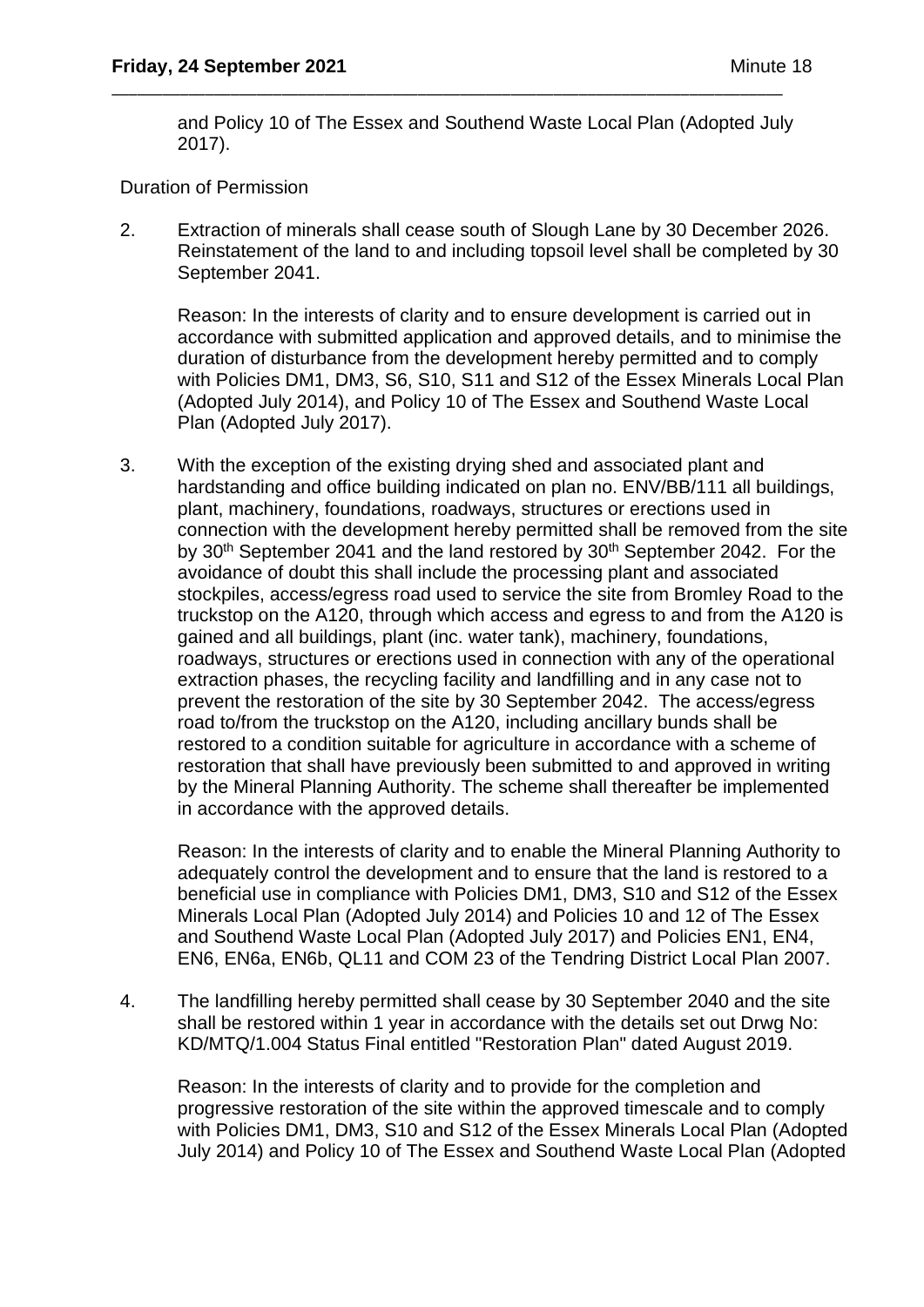July 2017) and Policies EN1, EN4, EN6, EN6a, EN6b, QL11 and COM 23 of the Tendring District Local Plan 2007.

5. The use of land adjacent to the processing plant for stockpiling shall be for a limited period and shall expire on 30 September 2040 when the use shall cease, and the site shall be cleared and restored in accordance with the approved scheme of restoration as determined under Condition 57 of this permission.

\_\_\_\_\_\_\_\_\_\_\_\_\_\_\_\_\_\_\_\_\_\_\_\_\_\_\_\_\_\_\_\_\_\_\_\_\_\_\_\_\_\_\_\_\_\_\_\_\_\_\_\_\_\_\_\_\_\_\_\_\_\_\_\_\_\_\_\_\_\_\_\_\_\_\_\_\_\_\_

Reason: In the interests of clarity and to enable the Minerals/Waste Planning Authority to adequately control the development and to ensure the clearance and future restoration of the stockpiled area once extraction onsite has ceased, in accordance with Policies DM1, DM3, S10 and S12 of the Essex Minerals Local Plan (Adopted July 2014) Policy 10 of The Essex and Southend Waste Local Plan (Adopted July 2017) and Policies EN1, EN4, EN6, EN6a, EN6b, QL11 and COM 23 of the Tendring District Local Plan 2007.

## Approved Details

6. The development hereby permitted shall be carried out in accordance with the details submitted by way of the 'Planning Application' (ESS/18/07/TEN) dated 29 March 2007 and the Environmental Statement dated March 2007 together with drawing numbers;

Fig 1.1 Location – Dated January 2007 Fig 2.1 Site – Dated January 2007 Fig 2.2 Local Delivery Area – Dated January 2007 Fig 2.7 Location of groundwater and monitoring boreholes – Dated January 2007 Fig 3.4 Site Investigation – Dated January 2007 Fig 5.1 Working Areas – Dated January 2007 Fig 5.2 Rev B Pre-Settlement Contours - Dated January 2008 Fig 5.3 Rev A Post Settlement Contours - Dated January 2008 Fig 5.4 Progressive Working of Area A - Dated January 2007 Fig 5.5 The progressive working of Areas B & C Dated January 2007 ENV/BB/111 Drying shed, associated plant, hardstanding office Dated May 1997

As amended by planning application reference ESS/46/14/TEN dated 31 October 2014 together with;

- Covering Letter Dated October 2014
- Planning Statement 'Martell's Quarry Planning Application to vary Condition 2 of Planning Permission ESS/18/07/TEN under section 73 of the Town and Country Planning Act 1990 –Proposed Re-phasing of Operations at Martell's Quarry' – Dated October 2014
- Drawing No M13.227.D.001 (Undated)
- Drawing No M13.227.D.002 (Undated)
- Drawing No M13.227.D.003 (Undated)
- Drawing No M13.227.D.004 (Undated)
- Emails dated 10 November 2014 and 11 November 2014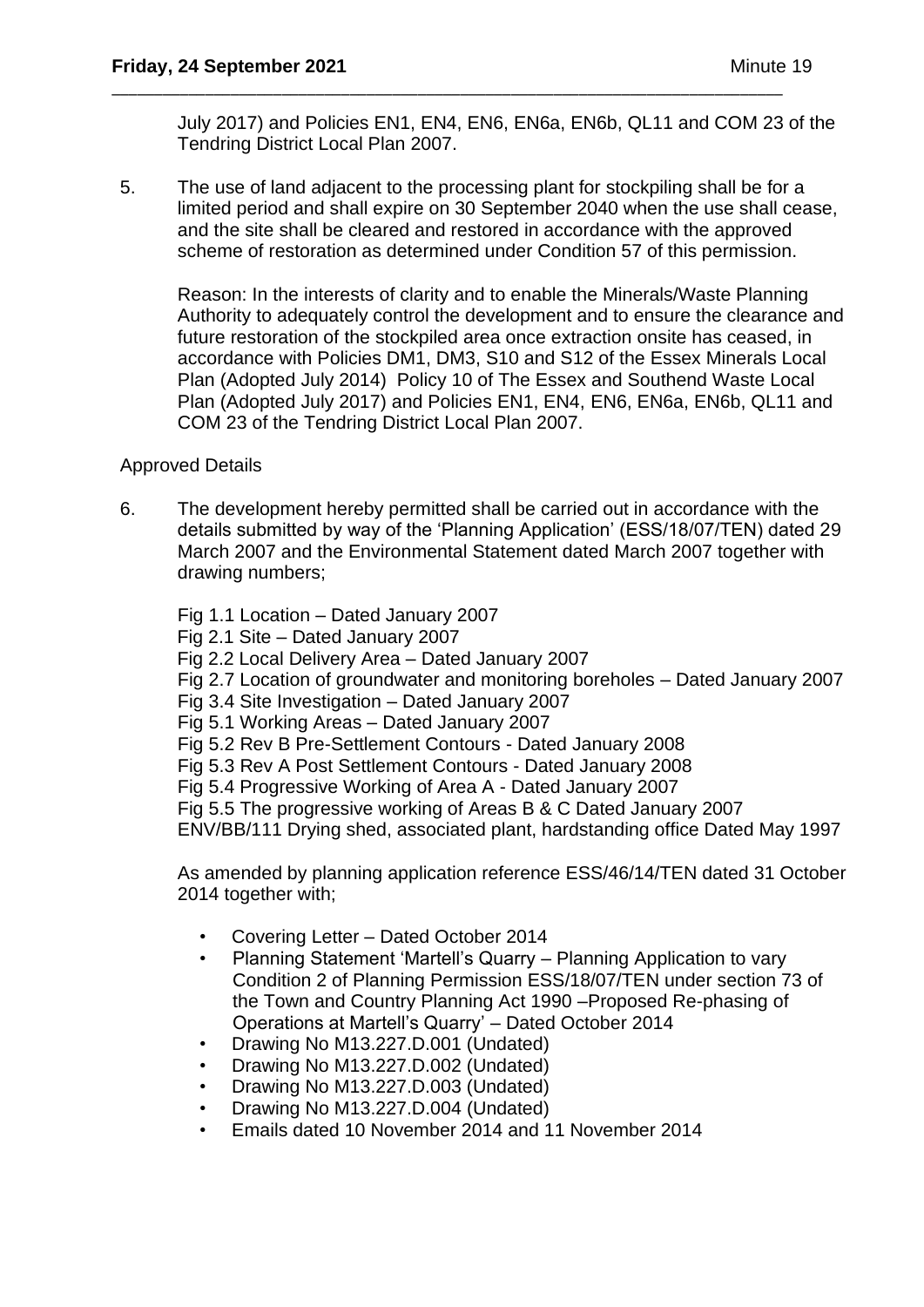As amended by those details reserved by condition of planning permission ref no: ESS/18/07/TEN:

a. For Archaeological Field Work Investigation those details set out in the application of details reserved by condition received 13 November 2008, including the "Archaeological Evaluation (Stage 2) Written Scheme of Investigation" dated March 2006.

\_\_\_\_\_\_\_\_\_\_\_\_\_\_\_\_\_\_\_\_\_\_\_\_\_\_\_\_\_\_\_\_\_\_\_\_\_\_\_\_\_\_\_\_\_\_\_\_\_\_\_\_\_\_\_\_\_\_\_\_\_\_\_\_\_\_\_\_\_\_\_\_\_\_\_\_\_\_\_

- b. For Soil Movement those details set out in the application for approval of details reserved by condition received 13 November 2008, including a letter dated 13 November 2008 and accompanying Soil Handling Machinery and Procedures, MAFF Good Practice Guide for Handling Soils Sheets 1, 2, 3 and 4, also Soil Handling – Modified Loose Tipping Procedures for Soil Replacement dated 9 July 2008 and details as varied by a letter dated 19 May 2009.
- c. For Machine Movements those details set out in the application for approval of details reserved by condition received 13 November 2008, including a letter dated 13 November 2008 and accompanying Soil Handling Machinery and Procedures, MAFF Good Practice Guide for Handling Soils Sheets 1, 2, 3 and 4, also Soil Handling – Modified Loose Tipping Procedures for Soil Replacement dated 9 July 2008.
- d. For Soil Bund Management those details set out in the application for approval of details reserved by condition received 13 November 2008, including a letter dated 13 November 2008 and accompanying Soil Handling Machinery and Procedures, MAFF Good Practice Guide for Handling Soils Sheets 1, 2, 3 and 4, also Soil Handling – Modified Loose Tipping Procedures for Soil Replacement dated 9 July 2008 and details as varied by a letter dated 21 April 2009
- e. For the Noise Monitoring, those details set out in the report "Aggregate Industries – Garside Sands, New Extension Site, Martell's Quarry: Conditional Noise Monitoring" dated 17 May 2010.
- f. For the Highway Improvement Works those details set out in the application for approval of details reserved by condition received 15 June 2009, together with the draft Section 278 agreement dated February 2009 by Scott Wilson and drawings D122418 – 02 Revision P1 (dated 11 Feb 2009) and D122418- 01 Revision P2 (dated 18 May 2009).
- g. For the Highway Works to Haul Road Entrance those details set out in the application for approval of details reserved by condition received 15 June 2009, together with email from Grahame King dated 8 July 2009.
- h. For the Standard Road Warning Signs those details set out in the approval of details reserved by condition received 15 June 2009 and works permit drawing D122418-01P5.
- i. For the Highway Directional Signs those details set out in Drawing no:D122418-01 Revision P2 as amended by the e-mail from Andrew Wright dated 30 July 2009.
- j. For the Wheel Washing those details set out in the approval of details reserved by condition received 13 November 2008, including a letter dated 13 November 2008 and drawing 001 from Wright Rain dated 29 April 2008. reserved by condition received 15 June 2009.
- k. For Dust Suppression those details set out in the approval of details reserved by condition received 13 November 2008, including a letter dated 13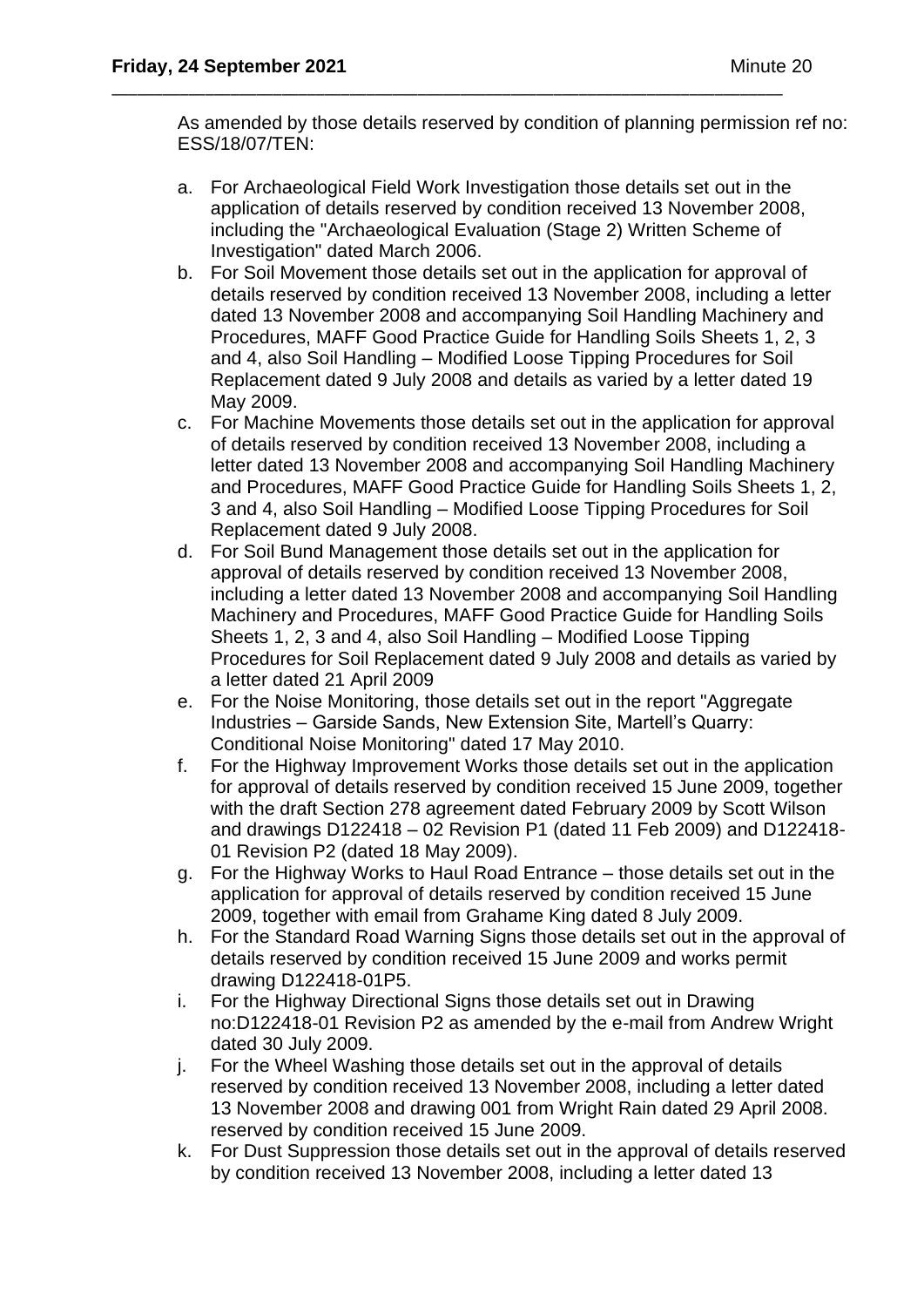November 2008 and amended Environmental Dust Scheme updated February 2009 and received 10 February 2009.

\_\_\_\_\_\_\_\_\_\_\_\_\_\_\_\_\_\_\_\_\_\_\_\_\_\_\_\_\_\_\_\_\_\_\_\_\_\_\_\_\_\_\_\_\_\_\_\_\_\_\_\_\_\_\_\_\_\_\_\_\_\_\_\_\_\_\_\_\_\_\_\_\_\_\_\_\_\_\_

- l. For Landscaping those details set out in the approval of details reserved by condition received 13 November 2008, including a letter dated 13 November 2008 and a letter dated 12 June 2009 with accompanying:
	- (i) Amended Landscape Proposals by FURSE Landscape Architects Limited, dated June 2009,
	- (ii) Plan MQ/L11 Landscape and Tree Protection dated 22 September 2008,
	- (iii) Plan MQ/L12A Landscape proposals dated 8 March 2009,
	- (iv) Plans FD1 (dated 25 May 2006), FD2 (dated 25 May 2006), PD2 (dated 22 May 2008), PD3 (dated 22 June 2005) and PD6 (dated 22 July 2005).
- m. For Landscaping retention and protection those details set out in the application for approval of details reserved by condition 13 November 2008, including a letter dated 13 November 2008 and accompanying Landscape and Management Plan dated 4 November 2008 by Entec UK Limited and

(i) Plan MQ/L11 Landscape and Tree Protection dated 22 September 2008,

(ii) Plan MQ/l12A Landscape proposals dated 8 April 2009, (iii)Plans FD1, FD2, PD2, PD3, PD6 – Fence and Planting Specifications and

(iv) details as varied by letter dated 21 April 2009.

n. For Habitat Management and Creation those details set out in the application for approval of details reserved by condition 13 November 2008 for the habitat management plan including a letter dated 13 November 2008 and accompanying Landscape and Management Plan dated 4 November 2008 by Entec UK Limited and:

(i) Plan MQ/L11 Landscape and Tree Protection dated 22 September 2008,

(ii) Plan MQ/l12A Landscape proposals dated 8 April 2009,

(iii)Plans FD1, FD2, PD2, PD3, PD6 – Fence and Planting Specifications and (iv) details as varied by letter dated 21 April 2009.

As amended by the planning application reference no: ESS/23/15/TEN comprising:

(i) Planning application form from Heaton Planning dated 11 May 2015 and (ii)Planning statement entitled "Application to vary condition 7 of planning permission ESS/46/14/TEN under Section 73 of the Town and Country Planning Act 1990 to enable the importation of material" dated May 2015 (iii) Drwg No: M13.277.D.005 entitled "FINAL".

As amended by the planning application reference no: ESS/53/17/TEN comprising:

(i) Planning application form from Sewells Reservoir Construction Limited dated 27th October 2017.

(ii) Letter from PDE Consulting Limited dated 27th October 2017.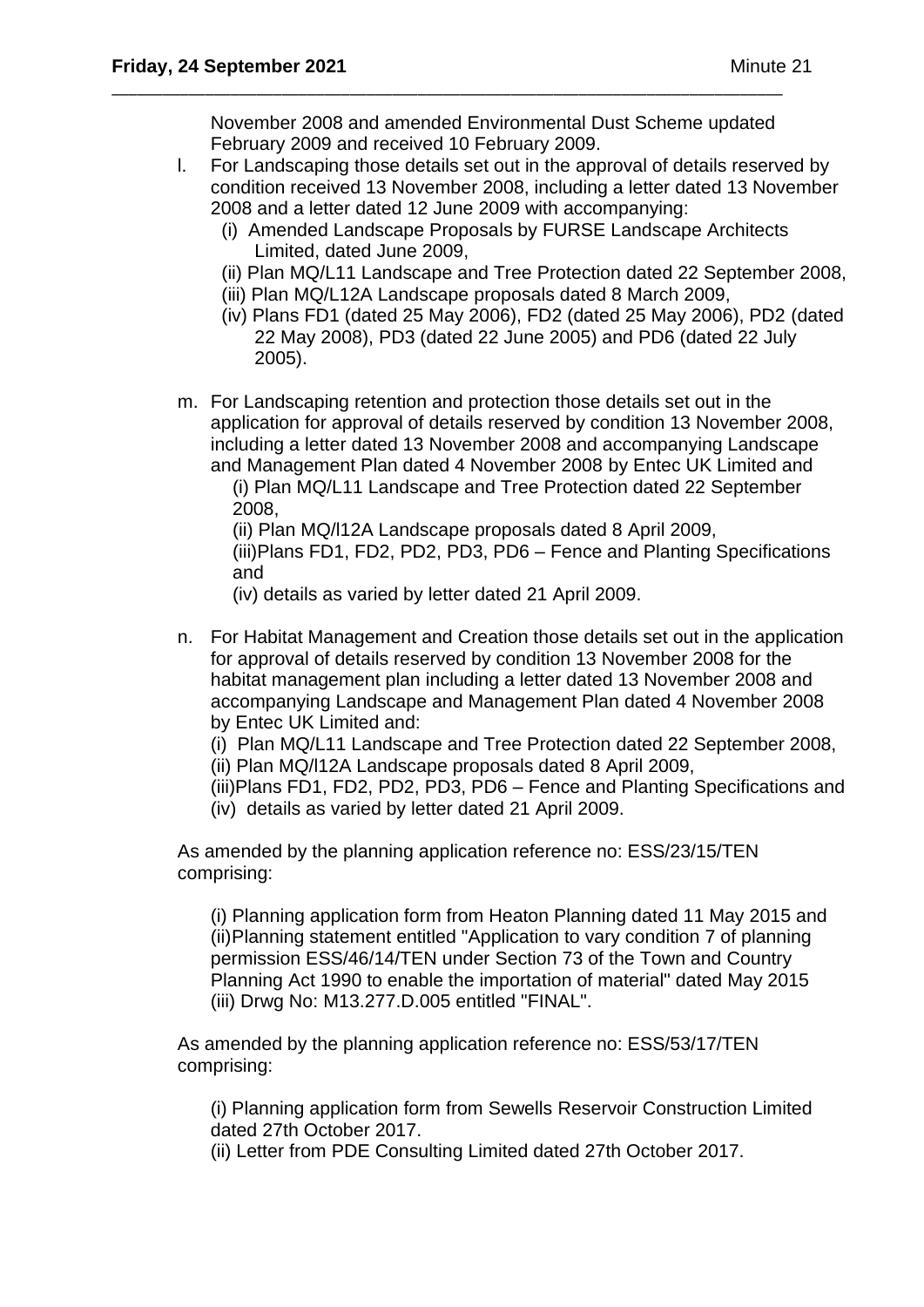(iii)Supporting report from PDE Consulting Limited entitled "Planning Application and Supporting Statement" dated October 2017.

\_\_\_\_\_\_\_\_\_\_\_\_\_\_\_\_\_\_\_\_\_\_\_\_\_\_\_\_\_\_\_\_\_\_\_\_\_\_\_\_\_\_\_\_\_\_\_\_\_\_\_\_\_\_\_\_\_\_\_\_\_\_\_\_\_\_\_\_\_\_\_\_\_\_\_\_\_\_\_

- (iv)Drwg No: M13.227(a). D.001 entitled "Site Location Plan" dated October 2017.
- (v) As amended by the Letter from PDE Consulting Limited dated 17th May 2018.

As amended by those details reserved by condition of planning permission ref no: ESS/53/17/TEN comprising:

- a) For Waste Importation (Condition 29) those details as set out in:
	- (i) the letter from PDE Consulting Ltd dated 18th October 2018;
	- (ii) Planning application form from PDE Consulting Ltd dated 18th October 2018; and PDE Consulting Ltd Report entitled "Scheme for the Restriction of Waste" dated October 2018.

b) For Condition 34 (Odour Emissions): those details as set out in:

- (i) the letter from PDE Consulting Ltd dated 18th October 2018;
- (ii) Planning application form from PDE Consulting Ltd dated 18th October 2018.

As amended by the planning application reference no: ESS/61/19//TEN comprising:

- (i) Letter from PDE Consulting Ltd dated 9th August 2019.
- (ii) Planning application form from Sewells Reservoir Construction Limited dated 9th August 2019.
- (iii) Report entitled "Planning Application and Supporting Statement Variation of Condition 6 attached to planning permission reference ESS/53/17/TEN to allow for: I. revisions to approved details of mineral extraction and landfilling; II. The implementation of a Planting Establishment and Management scheme; III. Retrospective permission for the provision of a water tank" dated August 2019.
- (iv) Drwg No: KD/MTQ/1.002 Status Final entitled "Current Situation and Proposed Extraction" dated August 2019.
- (v) Drwg No: KD/MTQ/1.003 Status Final entitled "Landfill Placement" dated August 2019. (Now superseded by ESS/27/20/TEN see below)
- (vi) Drwg No: KD/MTQ/1.004 Status Final entitled "Restoration Plan" dated August 2019.
- (vii) Drwg No: KD/MTQ/1.006 Status: Final entitled "Post Stabilisation Plan" dated August 2019.
- (viii) E-mail from David Marsh dated 15th November 2019 and accompanying report entitled "Slope Remediation Specification 3.0, Reference 1147/RS3.0" dated 15th July 2019 and the crosssection plan within referenced: 1147/502/Rev A entitled "Remedial Works Sections" dated 25/02/19.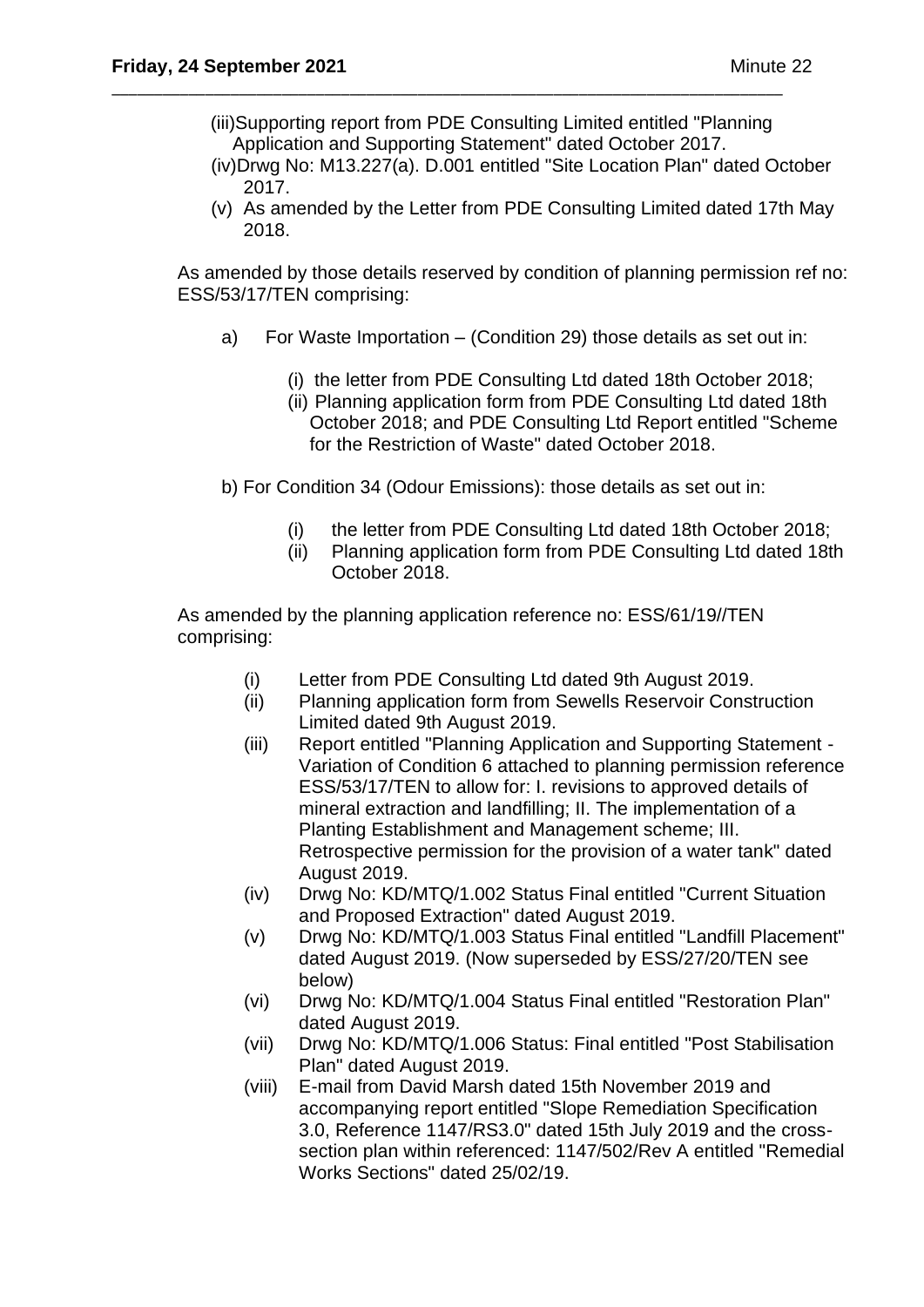- (ix) Letter from PDE Consulting Ltd dated 25th November 2019.
- (x) Letter from PDE Consulting Ltd dated 21st January 2020 and accompanying Drwg No: KD/MTQ/1.005A Status Final entitled "Planting, Management and Maintenance Plan" dated January 2020.

As amended by the planning application reference no: ESS/27/20/TEN comprising:

\_\_\_\_\_\_\_\_\_\_\_\_\_\_\_\_\_\_\_\_\_\_\_\_\_\_\_\_\_\_\_\_\_\_\_\_\_\_\_\_\_\_\_\_\_\_\_\_\_\_\_\_\_\_\_\_\_\_\_\_\_\_\_\_\_\_\_\_\_\_\_\_\_\_\_\_\_\_\_

- (i) Planning application form from Sewells Reservoir Construction Limited dated 18th February 2020.
- (ii) Supporting Report entitled "*Planning Application and Supporting Statement, Variation of conditions attached to planning permission reference ESS/61/19/TEN to allow for the continuance of permitted developments and subsequent restoration. Also, to allow changes to the approved details to facilitate mineral extraction and landfilling and the inclusion of noise mitigation within the recycling area.*

*To allow an increase in waste imports and consequential HGV movements.*

*To defer the submission of a restoration scheme for the recycling area until 30 December 2037*" from PDE Consulting Ltd dated February 2020.

(iii) Drwg No: KD/MTQ/1.008 Status Final entitled "Updated Landfill Plan" dated February 2020.

Reason: For the avoidance of doubt as to the nature of the development hereby permitted, to ensure development is carried out in accordance with the approved application details, to ensure that the development is carried out with minimum harm to the environment and in accordance with Policies S1, S10 and DM1 of the Essex Minerals Local Plan (Adopted July 2014).

## Availability of Plans

7. A copy of this permission and the approved plans shall be available at the operator's site office at all times during the life of the site the subject of this permission. Any subsequent amendments approved by the Mineral Planning Authority shall also be available in the same location.

Reason: In the interests of clarity and to inform both site operators and visiting persons of the site operational responsibilities towards working methods and restoration commitments having regard to the National Planning Policy Framework and its recognition that planning decisions ensure that development does not allow unacceptable adverse impacts on the environment.

## Ecological Interests

8. Prior to any ground disturbance taking place along the existing slope batters within the excavation void written confirmation shall be made to the Mineral Planning Authority from a qualified ecologist that there are no protected species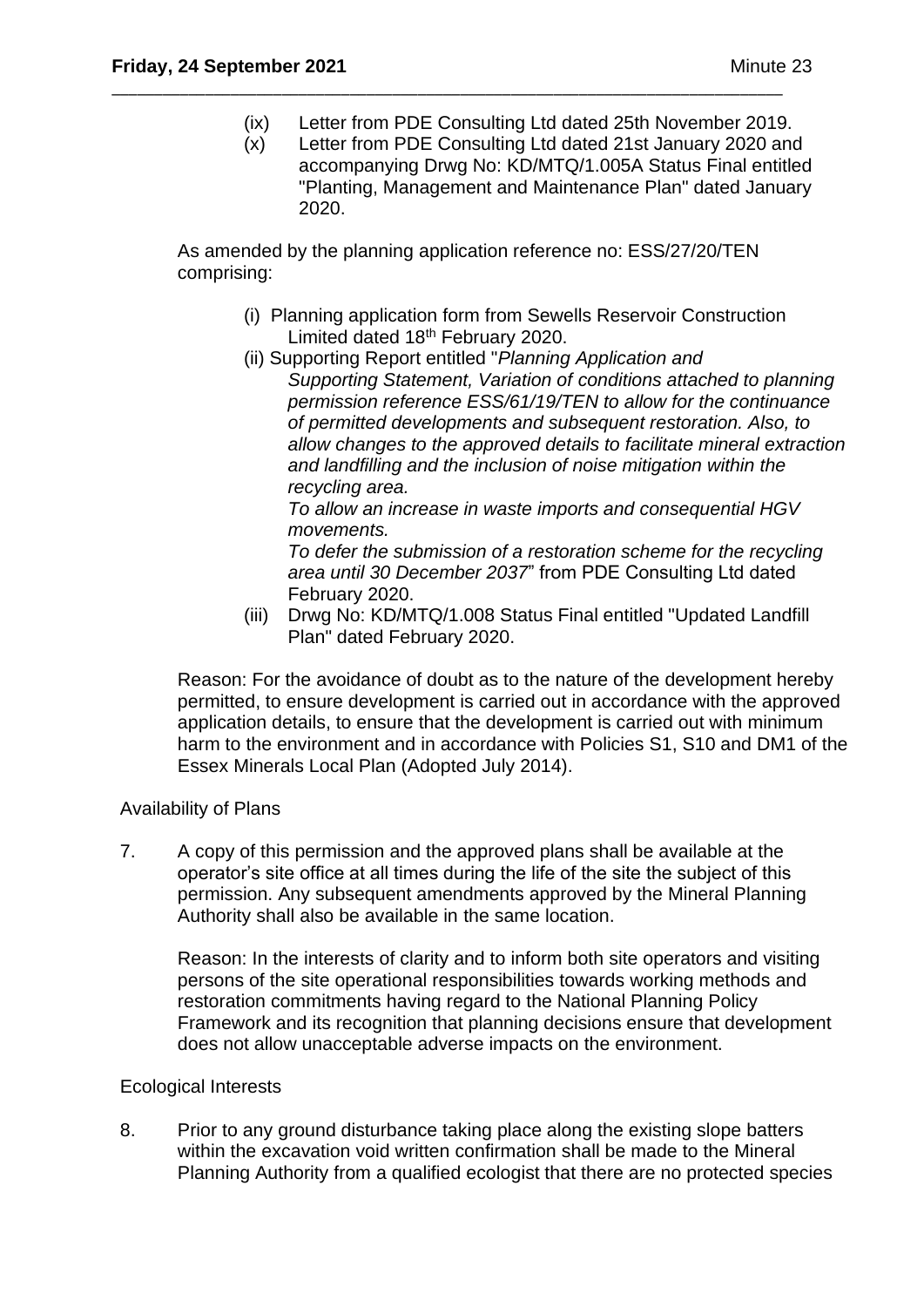interests present or affected. Such confirmation shall relate to a period not more than 6 days prior to entry of the above locations

\_\_\_\_\_\_\_\_\_\_\_\_\_\_\_\_\_\_\_\_\_\_\_\_\_\_\_\_\_\_\_\_\_\_\_\_\_\_\_\_\_\_\_\_\_\_\_\_\_\_\_\_\_\_\_\_\_\_\_\_\_\_\_\_\_\_\_\_\_\_\_\_\_\_\_\_\_\_\_

Reason: To conserve Protected and Priority species and allow the Mineral Planning Authority to discharge its duties under the UK Habitats Regulations 2017, the Wildlife & Countryside Act 1981 as amended and Section 40 of the Natural Environment and Communities Act 2006 (Priority habitats & species) and having regard to the Essex Minerals Local Plan Adopted July 2014 Policies DM1, DM2 and S10 and The Essex and Southend Waste Local Plan (adopted July 2017) Policy 10 and to the National Planning Policy Framework and its encouragement to conserve and enhance the natural environment and to minimise impacts on biodiversity interests.

## Prior Archaeology

9. No groundworks, in any area, shall take place until the applicant has implemented a programme of archaeological field work investigation and recording in accordance with the agreed scheme of archaeological investigation approved in June 2008 under Condition 3 of planning permission ref no: ESS/18/07/TEN. The approved scheme of archaeological investigation is as set out in the application of details reserved by condition received 13 November 2008, including the "Archaeological Evaluation (Stage 2) Written Scheme of Investigation" dated March 2006.

Reason: To ensure that adequate archaeological investigation and recording has been undertaken prior to development and groundworks taking place within the site and to comply with Policies S10, S12 and DM1 of the Essex Minerals Local Plan (Adopted July 2014), Policy 10 The Essex and Southend Waste Local Plan (Adopted July 2017) and Policies QL11 and TR9 Tendring District Local Plan 2007.

## Working Arrangements

10. The land to which this permission relates shall only be worked in conjunction with the processing plant, drying plant, haul roads, storage area, recycling facilities as indicated on Drwg Figure 2.1 dated January 2007 and as an extension of the existing workings at Martell's Quarry.

Reason: For the avoidance of doubt as to the nature of the development hereby permitted, to ensure development is carried out in accordance with the approved application details, to ensure that the development is carried out with minimum harm to the environment and in accordance with Policies S1, S10 and DM1 of the Essex Minerals Local Plan (Adopted July 2014). and Policies COM 22, COM 23, QL11, TR1, TR1a, TR9 and EN4 of the Tendring District Local Plan 2007.

## Permitted Development Rights

11. Notwithstanding the provisions of the Town and Country Planning (General Permitted Development) Order 1995 (or any order revoking and re-enacting that Order with or without modification) no building, structure, static plant (other than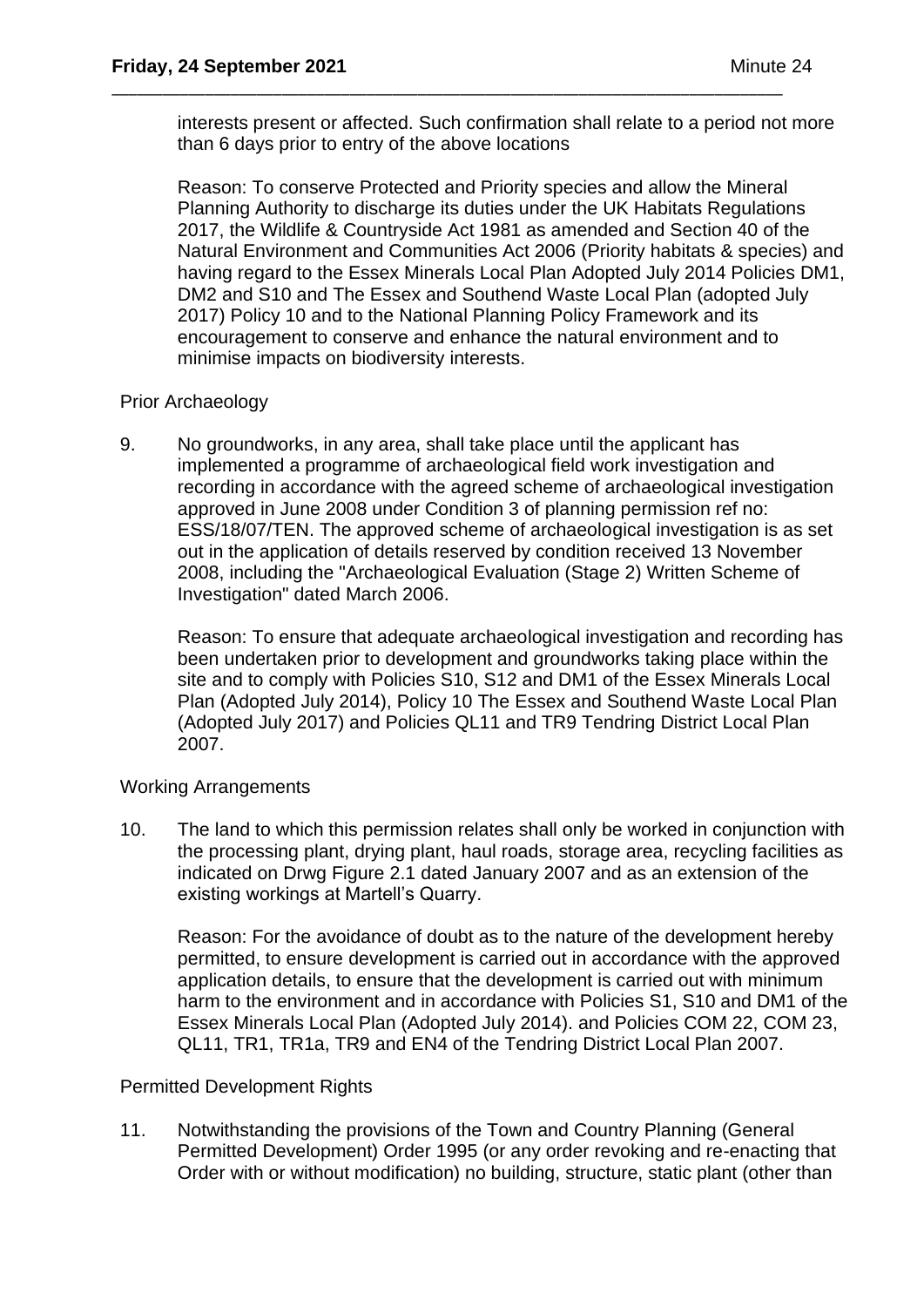hydraulic excavator, or plant for the movement of materials) except as detailed within the approved scheme, shall be installed, extended or erected on the site without the benefit of planning permission.

\_\_\_\_\_\_\_\_\_\_\_\_\_\_\_\_\_\_\_\_\_\_\_\_\_\_\_\_\_\_\_\_\_\_\_\_\_\_\_\_\_\_\_\_\_\_\_\_\_\_\_\_\_\_\_\_\_\_\_\_\_\_\_\_\_\_\_\_\_\_\_\_\_\_\_\_\_\_\_

Reason: To enable the Mineral Planning Authority to adequately control, monitor and minimise the impact on the amenities of the local area and to comply with Policies DM1, DM3, S10 and S12 of the Essex Minerals Local Plan (Adopted July 2014), Policy 10 of The Essex and Southend Waste Local Plan (Adopted July 2017) and Policies COM 22, COM 23, and QL11 of the Tendring District Local Plan 2007.

## Quarry depth

12. The depth of extraction of sand and gravel and of underlying clays for restoration purposes shall not exceed 15m AOD.

Reason: For the avoidance of doubt as to the nature of the development hereby permitted and to ensure development is carried out in accordance with the approved application details and in the interests of local and environmental amenity and highway safety, in accordance with Policies S12, S10 and DM1 of the Essex Minerals Local Plan (Adopted July 2014) , Policy 10 of The Essex and Southend Waste Local Plan (Adopted July 2017) and Policies EN1, EN4, EN6, EN7, COM 23, and QL11 of the Tendring District Local Plan 2007.

### **Stockpiles**

- 13. Stockpiles of materials on site shall not exceed a height from original ground level of:
	- 3 metres for topsoil
	- 4 metres for subsoil (except where used as acoustic bund);
	- 6 metres for unprocessed and processed aggregates, and
	- 5 metres for any other related material.

Reason: In the interests of safety, to help minimise the visual impact of the development, to allow the operators and the planning authority to monitor the heights of the stockpiles and to comply with Policies DM1, DM3 and S10 of the Essex Minerals Local Plan (Adopted July 2014), Policy 10 of The Essex and Southend Waste Local Plan (Adopted July 2017) and Policies QL11 and COM 23 of the Tendring District Local Plan 2007.

14. The bunds indicated on Figure 5 of planning application ESS/25/04/TEN shall be retained for the life of the recycling operations.

Reason: In the interest of local amenity and in accordance with Policies DM1, DM3 and S10 of the Essex Minerals Local Plan (Adopted July 2014), Policy 10 of The Essex and Southend Waste Local Plan (Adopted July 2017) and Policies QL11, COM 22 and COM 23 of the Tendring District Local Plan 2007.

Maintenance of haul road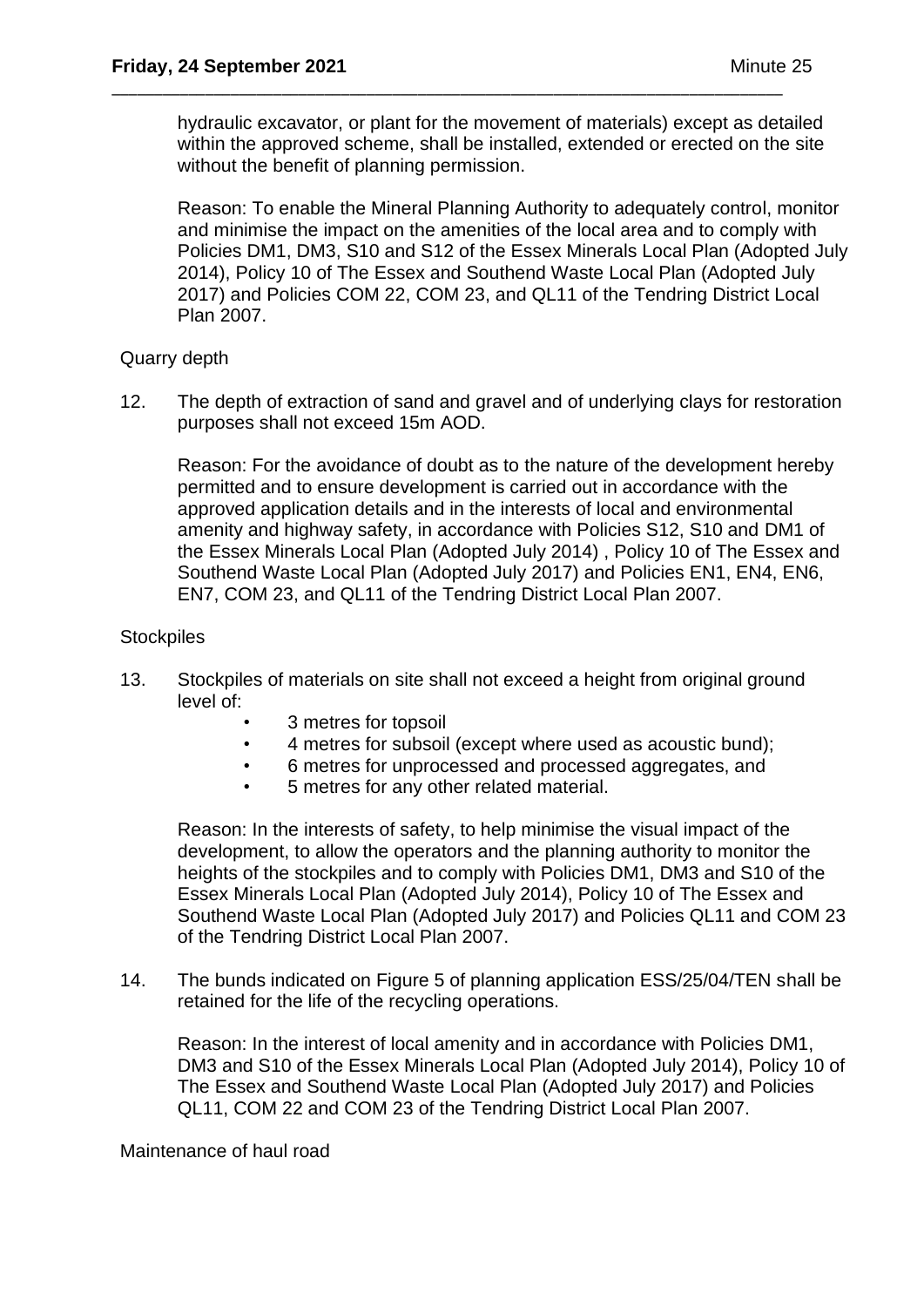15. The section of the internal haul access road between the wheel washing facility and the public highway shall be metalled, drained and kept clear of debris throughout the life of the site.

\_\_\_\_\_\_\_\_\_\_\_\_\_\_\_\_\_\_\_\_\_\_\_\_\_\_\_\_\_\_\_\_\_\_\_\_\_\_\_\_\_\_\_\_\_\_\_\_\_\_\_\_\_\_\_\_\_\_\_\_\_\_\_\_\_\_\_\_\_\_\_\_\_\_\_\_\_\_\_

Reason: In the interests of highway safety and to prevent material being taken onto the public highway and to comply with Policies DM1, DM3, S5, S10 and S11 of the Essex Minerals Local Plan (Adopted July 2014), Policy 10 of The Essex and Southend Waste Local Plan (Adopted July 2017) and Policies COM 23, QL11, TR1a and TR9 of the Tendring District Local Plan 2007.

16. The access / haul road used in the connection with the operations hereby permitted shall be sprayed with water during dry weather conditions when airborne dust is likely to arise to prevent dust nuisance.

Reason: To reduce the impacts of dust disturbance from the site on the local environment and to comply with Policies DM1, DM3, S5, S10 and S11 of the Essex Minerals Local Plan (Adopted July 2014), Policy 10 of The Essex and Southend Waste Local Plan (Adopted July 2017), and Policies COM 23, QL11, TR1a and TR9 of the Tendring District Local Plan 2007.

#### Wheel wash

17. The development hereby permitted shall be implemented in accordance with the details of the wheel washing facilities approved on 6 February 2009 under Condition 16 of planning permission reference ESS/18/07/TEN. The approved details of the wheel washing facilities are set out in the application for approval of details reserved by condition received 13 November 2008, including a letter dated 13 November 2008 and drawing 001 from Wright Rain dated 29 April 2008.

Reason: In the interest of preventing material, dust or detritus from affecting the public highway safety and to comply with Policies DM1, DM3, S5, S10 and S11 of the Essex Minerals Local Plan (Adopted July 2014); Policy 10 of The Essex and Southend Waste Local Plan (Adopted July 2017) and Policies COM 23, QL11, TR1a and TR9 of the Tendring District Local Plan 2007.

#### Mineral export

18. The total quantity of mineral leaving the site shall not exceed a level of 125,000 tonnes per annum from the date of commencement of the development. Records shall be kept for the life of mineral extraction and made available to the Mineral Planning Authority upon request.

Reason: In the interest of the amenity of the locality and surrounding residential occupiers, highway safety, also in order that the Mineral Planning Authority can monitor throughput at the site, in accordance with Policies DM1, DM3, S5, S10 and S11 of the Essex Minerals Local Plan (Adopted July 2014); Policy 10 of The Essex and Southend Waste Local Plan (Adopted July 2017) and Policies COM 22, COM 23, QL11, TR1, TR1a, TR9 and RA1 of the Tendring District Local Plan 2007.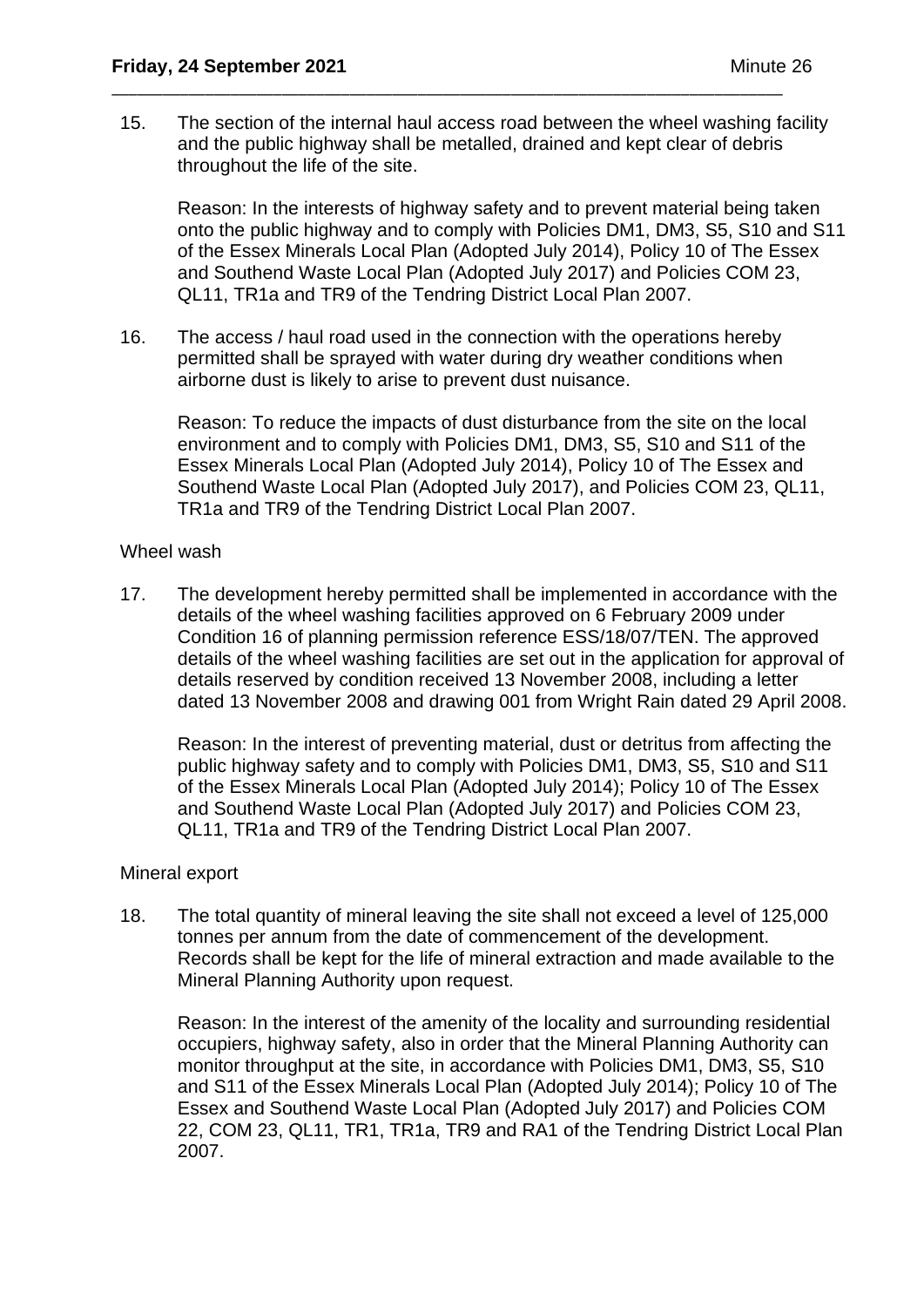### Importation Restrictions

19. No more than 20,000 tonnes of mineral per annum shall be imported into the processing area as defined on Drawing No M13.227.D.005 entitled "Final". The imported mineral shall only be used in blending with the indigenous mineral. arising from within the Martell's Quarry site (as defined in planning permission ESS/18/07/TEN). Records of the importation shall be kept for the life of the mineral extraction and made available to the Mineral Planning Authority upon request.

\_\_\_\_\_\_\_\_\_\_\_\_\_\_\_\_\_\_\_\_\_\_\_\_\_\_\_\_\_\_\_\_\_\_\_\_\_\_\_\_\_\_\_\_\_\_\_\_\_\_\_\_\_\_\_\_\_\_\_\_\_\_\_\_\_\_\_\_\_\_\_\_\_\_\_\_\_\_\_

Reason: To ensure that there are no adverse impacts on the local amenity from development not assessed in the application details and to comply with Policies DM3, DM4, S10 and DM1 of the Essex Minerals Local Plan (Adopted July 2014), Policy 10 of The Essex and Southend Waste Local Plan (Adopted July 2017) and Policies TR1, TR1a, TR9, COM 23 and QL11 of the Tendring District Local Plan 2007.

### Sale of Aggregate/Other Product

20. There shall be no retailing or direct sales of mineral to the public from the application land.

Reason: To clarify those details approved, to maintain control over the development and to ensure that the land is not opened up to third parties the impact arising from which has not been proposed in the development nor formed part of the assessment of the application and could require a re-assessment of the decision having regard to National Planning Policy Framework in respect of ensuring that permitted operations do not give rise to unacceptable environmental impacts on the environment.

## **Sheeting**

21. All loaded lorries and other vehicles associated with the development carrying any aggregate, other than washed stone of 25mm in diameter or larger, leaving the site shall be sheeted.

Reason: In the interest of highway safety and to reduce the potential for dust arisings and detritus on the public highway and to comply with Policies DM3, DM4, S10 and DM1 of the Essex Minerals Local Plan (Adopted July 2014), Policy 10 of The Essex and Southend Waste Local Plan (Adopted July 2017) and Policies TR1, TR1a, TR9, COM 23 and QL11 of the Tendring District Local Plan 2007.

Highway Works to Haul Road Entrance

22. The development hereby permitted shall be implemented in accordance with the improvements to the haul road entrance approved on 23 July 2009 under condition 71 of planning permission reference ESS/18/07/TEN. The improvements are set out in the application for approval of details reserved by condition received 15 June 2009, together with email from Grahame King dated 8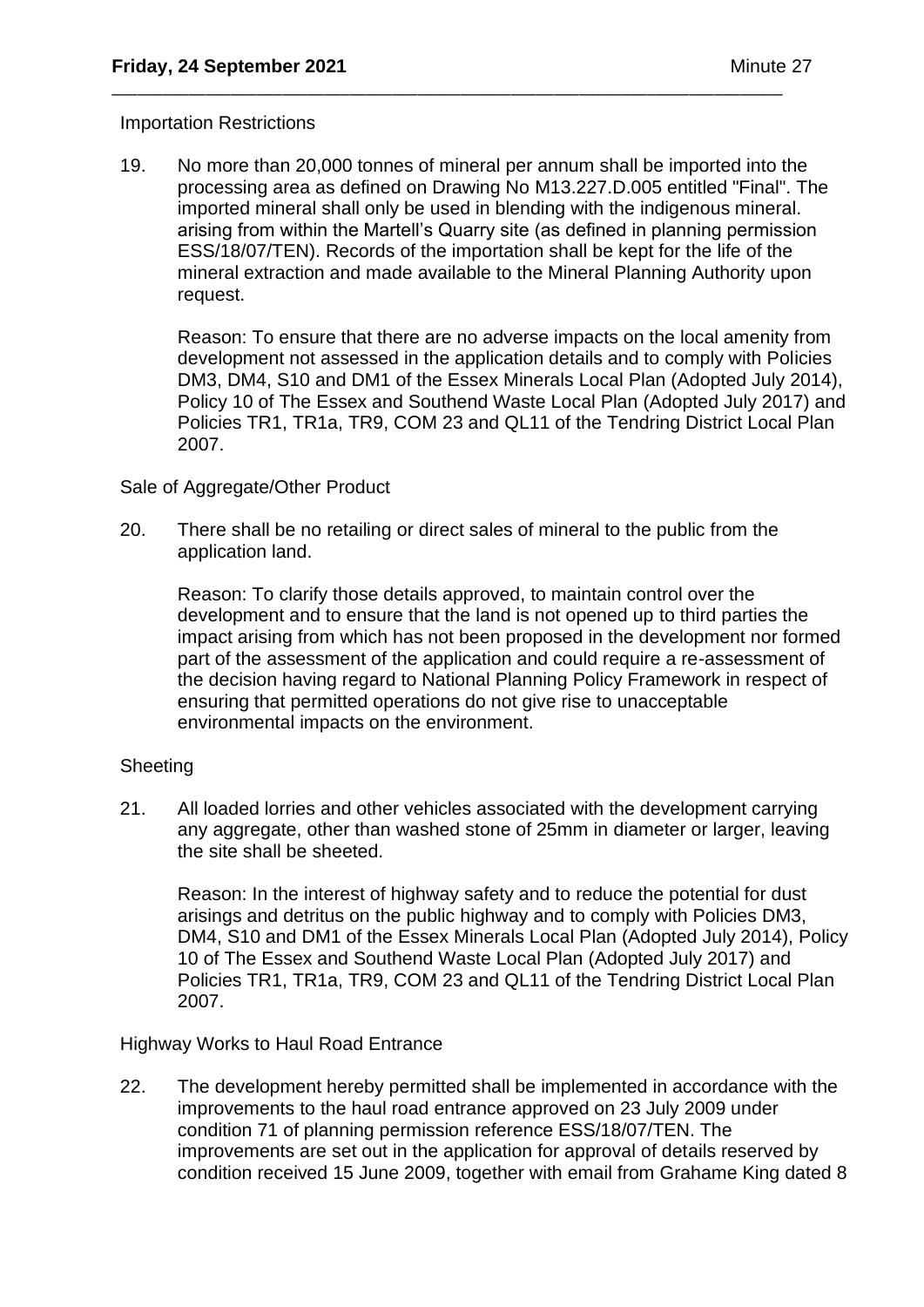July 2009, and shall be maintained throughout the development. The entrance shall be kept free of potholes and mud and detritus to ensure that such material is not carried onto the public highway.

\_\_\_\_\_\_\_\_\_\_\_\_\_\_\_\_\_\_\_\_\_\_\_\_\_\_\_\_\_\_\_\_\_\_\_\_\_\_\_\_\_\_\_\_\_\_\_\_\_\_\_\_\_\_\_\_\_\_\_\_\_\_\_\_\_\_\_\_\_\_\_\_\_\_\_\_\_\_\_

Reason: In the interest of highway safety and local amenity and to comply with Policies DM1, DM3, S5, S10 and S11 of the Essex Minerals Local Plan (Adopted July 2014); Policy 10 and 12 of The Essex and Southend Waste Local Plan (Adopted July 2017) and Policies COM 23, QL11, TR1a and TR9 of the Tendring District Local Plan 2007.

Highway Improvement Works

23. The development hereby permitted shall be implemented in accordance with the details of the highway improvements approved on 9 July 2009 under condition 11 of planning permission reference ESS/18/07/TEN. The approved details of the highway improvements are set out in the application for approval of details reserved by condition received 15 June 2009, including the draft Section 278 agreement dated February 2009 by Scott Wilson and drawings D122418 – 02 Revision P1 (dated 11 Feb 2009) and D122418-01 Revision P2 (dated 18 May 2009).

Reason: In the interest on amenity of the locality and highway safety, in accordance with Policies DM1, DM3, S5, S10 and S11 of the Essex Minerals Local Plan (Adopted July 2014); Policy 10 and 12 of The Essex and Southend Waste Local Plan (Adopted July 2017) and Policies COM 23, QL11, TR1, TR1a, TR9 and RA1 of the Tendring District Local Plan 2007.

24. The development hereby permitted shall be implemented in accordance with standard warning signs approved on 5 March 2010 under condition 72 of planning permission reference ESS/18/07/TEN. The standard warning sign locations are set out in the application for approval of details reserved by condition received 15 June 2009 and works permit drawing D122418-01P5.

Reason: In the interest of highway safety and local amenity and to comply with Policies DM1, DM3, S5, S10 and S11 of the Essex Minerals Local Plan (Adopted July 2014); Policy 10 of The Essex and Southend Waste Local Plan (Adopted July 2017) and Policies COM 23, QL11, TR1a and TR9 of the Tendring District Local Plan 2007.

## HGV Directional Signs

25. The development hereby permitted shall be implemented in accordance with the HGV directional signs approved on 8 October 2009 under condition 19 of planning permission reference ESS/18/07/TEN. The approved HGV directional signs are set out in the application for approval of details reserved by condition received 15 June 2009, including drawing number D122418-01 Revision P2, as amended by email from Andrew Wright dated 30 July 2009. The approved HGV directional signs shall be maintained for the duration of operations hereby permitted.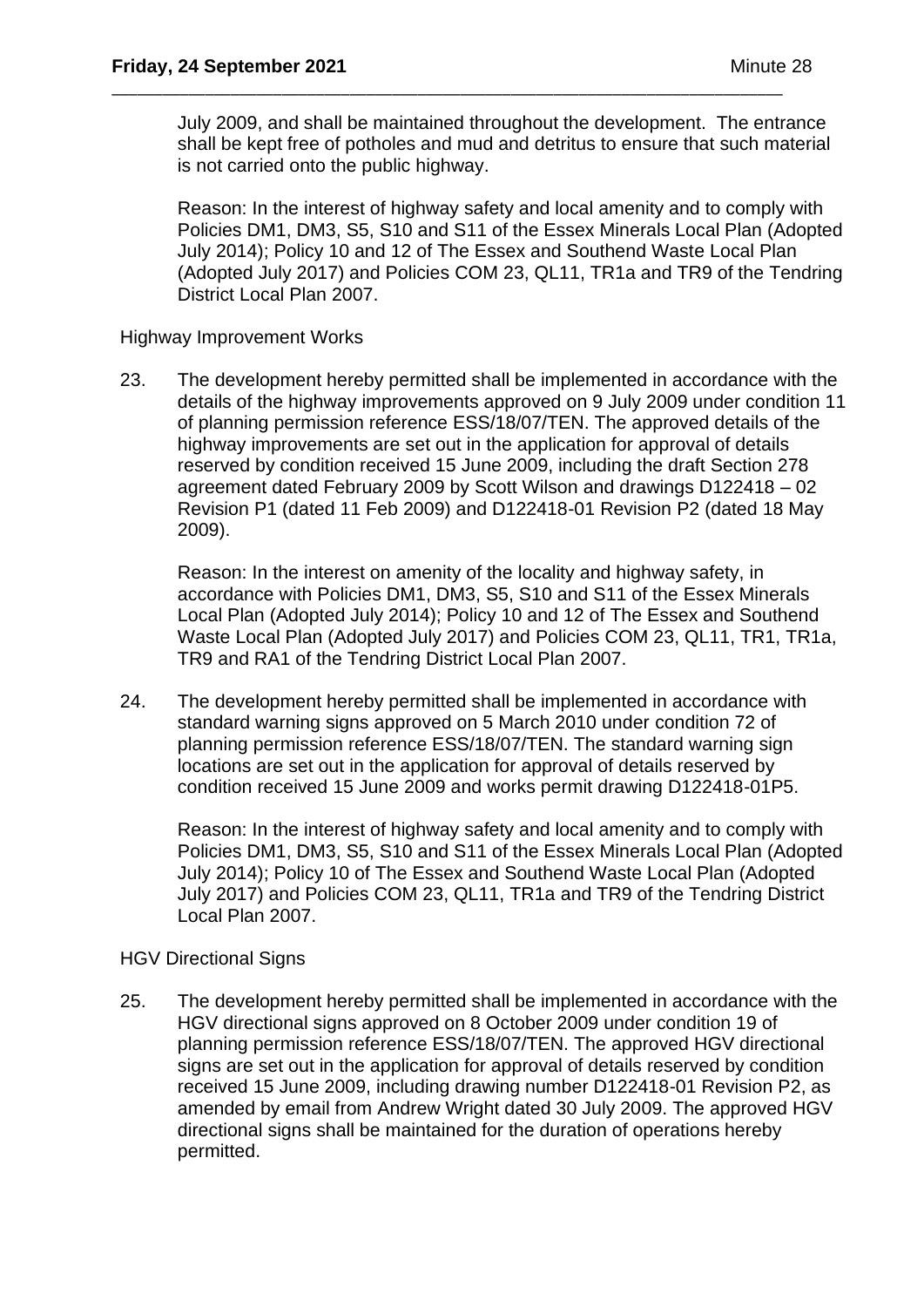Reason: In the interests of highway safety and local amenity and to comply with Policies DM1, DM3, S5, S10 and S11 of the Essex Minerals Local Plan (Adopted July 2014); Policy 10 of The Essex and Southend Waste Local Plan (Adopted July 2017) and Policies COM 23, QL11, TR1a and TR9 of the Tendring District Local Plan 2007.

### Routeing Requirements

26. All HGV access to and from the site shall be only via the private access road from Bromley Road to the A120 as indicated on plan 'Figure 1.1 except for local deliveries as indicated on plan 'Figure 2.2 dated January 2007.

\_\_\_\_\_\_\_\_\_\_\_\_\_\_\_\_\_\_\_\_\_\_\_\_\_\_\_\_\_\_\_\_\_\_\_\_\_\_\_\_\_\_\_\_\_\_\_\_\_\_\_\_\_\_\_\_\_\_\_\_\_\_\_\_\_\_\_\_\_\_\_\_\_\_\_\_\_\_\_

The maximum number of vehicle movements associated with the development hereby permitted shall not exceed the following limits:

- The maximum number of vehicle movements associated with the development (combined with those HGV movements approved under the permission ESS/26/20/TEN) hereby permitted shall not exceed the following limits:
- daily HGV movements of 160 (80 out and 80 in) (Monday to Friday)
- daily HGV movements of 80 (40 out and 40 in) (Saturdays)

Records of all HGV movements shall be kept by the operator during the life of the permitted operations and a copy shall be supplied to the Minerals/Waste Planning Authority upon written request.

Reason: In the interest of highway safety and safeguarding local amenity and to comply with Policies DM1, DM3, S5, S10 and S11 of the Essex Minerals Local Plan (Adopted July 2014); Policy 10 of The Essex and Southend Waste Local Plan (Adopted July 2017) and Policies COM 23, QL11, TR1, TR1a and TR9 and RA1 of the Tendring District Local Plan 2007.

27. The use of the private haul road to the A120 shall be restricted to a maximum of 25 Heavy Goods Vehicles (greater than 7.5 tonnes gvw) per hour and shall not be used by other vehicles (including cars and light vans).

The private haul access road shall be kept shut outside the approved working hours indicated in Condition 37.

Reason: In the interest of highway safety and protecting local amenity, and to comply with Policies DM1, DM3, S5, S6, S10 and S11 of the Essex Minerals Local Plan (Adopted July 2014); Policy 10 of The Essex and Southend Waste Local Plan (Adopted July 2017) and Policies COM 23, QL11, TR1, TR1a and TR9 and RA1 of the Tendring District Local Plan 2007.

28. The surfaced section of access roads linking to crossover of Slough Lane shall be kept free of mud, dust and detritus to ensure that such material is not carried onto the public highway.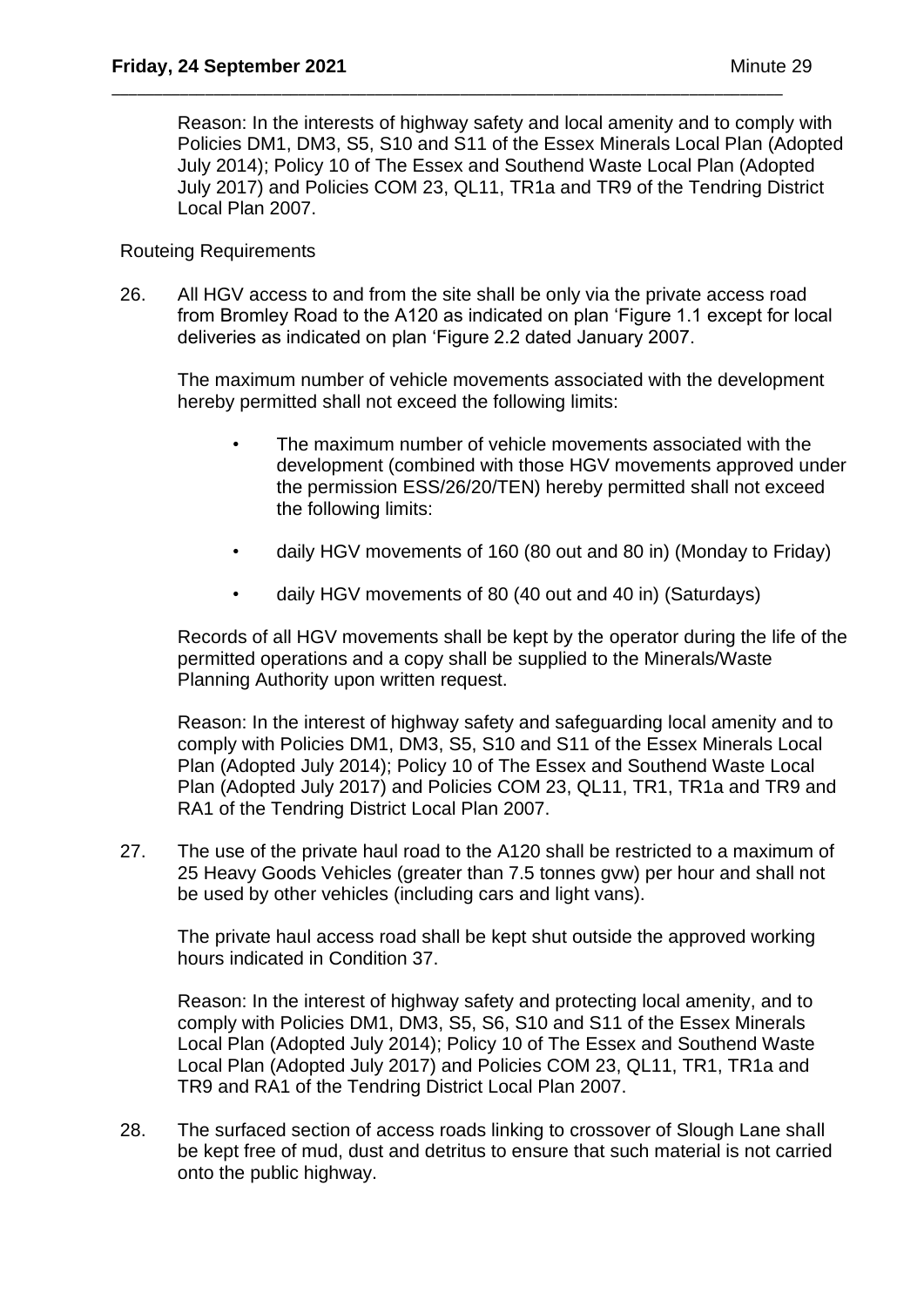Reason: In the interest of highway safety and to comply with Policies DM1, DM3, S5, S10 and S11 of the Essex Minerals Local Plan (Adopted July 2014); Policy 10 of The Essex and Southend Waste Local Plan (Adopted July 2017) and Policies COM 23, QL11, TR1a and TR9 of the Tendring District Local Plan 2007.

\_\_\_\_\_\_\_\_\_\_\_\_\_\_\_\_\_\_\_\_\_\_\_\_\_\_\_\_\_\_\_\_\_\_\_\_\_\_\_\_\_\_\_\_\_\_\_\_\_\_\_\_\_\_\_\_\_\_\_\_\_\_\_\_\_\_\_\_\_\_\_\_\_\_\_\_\_\_\_

## Monitoring Records

29. From the date that landfilling commences the operators shall maintain records of their monthly waste inputs and outputs and shall make them available to the Waste Planning Authority upon request. All records shall be kept for the duration of the permitted operations.

Reason: In the interests of clarity, to enable appropriate monitoring of the rates of importation in order to ensure compliance with the approved details having regard to Policies DM1, DM2, and S10 of the Essex Minerals Local Plan Adopted July 2014; and Policies DM1, DM3, S6, S5, S10 and S11 of the Essex Minerals Local Plan (Adopted July 2014) and Policies COM 22, COM 23, QL11, TR1, TR1a, TR9 and RA1 of the Tendring District Local Plan 2007 and the National Planning Policy Framework and its recognition that planning decisions ensure that development does not allow unacceptable adverse impacts on the environment.

## Infilling Phase

30. Only Commercial and Industrial, solid inert and Mechanical and Biological Treated waste residues shall be imported into the site for landfill where the origin is only from within a 20-mile catchment of the application site's boundaries, and/or within the administrative area of Essex & Southend-on-Sea and/or is residual waste from London beyond 2015.

Reason: To ensure that the importation of waste is undertaken in a manner compatible and consistent with maintaining the proximity principle and to ensure that the site is consistent and compliant with the aims and objectives and is in accordance with Policies DM1, DM3, S5, S10 and S11 of the Essex Minerals Local Plan (Adopted July 2014); Policy 10 of The Essex and Southend Waste Local Plan (Adopted July 2017) and Policies COM 23, QL11, TR1, TR1a and TR9 and RA1 of the Tendring District Local Plan 2007.

- 31. For Waste Importation The scheme to address waste importation shall be carried out in accordance with the details of the scheme approved on 3rd December 2018 under Condition 29 of planning permission reference ESS/53/17/TEN comprising those details as set out in:
	- (i) The letter from PDE Consulting Ltd dated 18th October 2018;
	- (ii)Planning application form from PDE Consulting Ltd dated 18th October 2018; and
	- (iii)PDE Consulting Ltd Report entitled "Scheme for the Restriction of Waste" dated October 2018.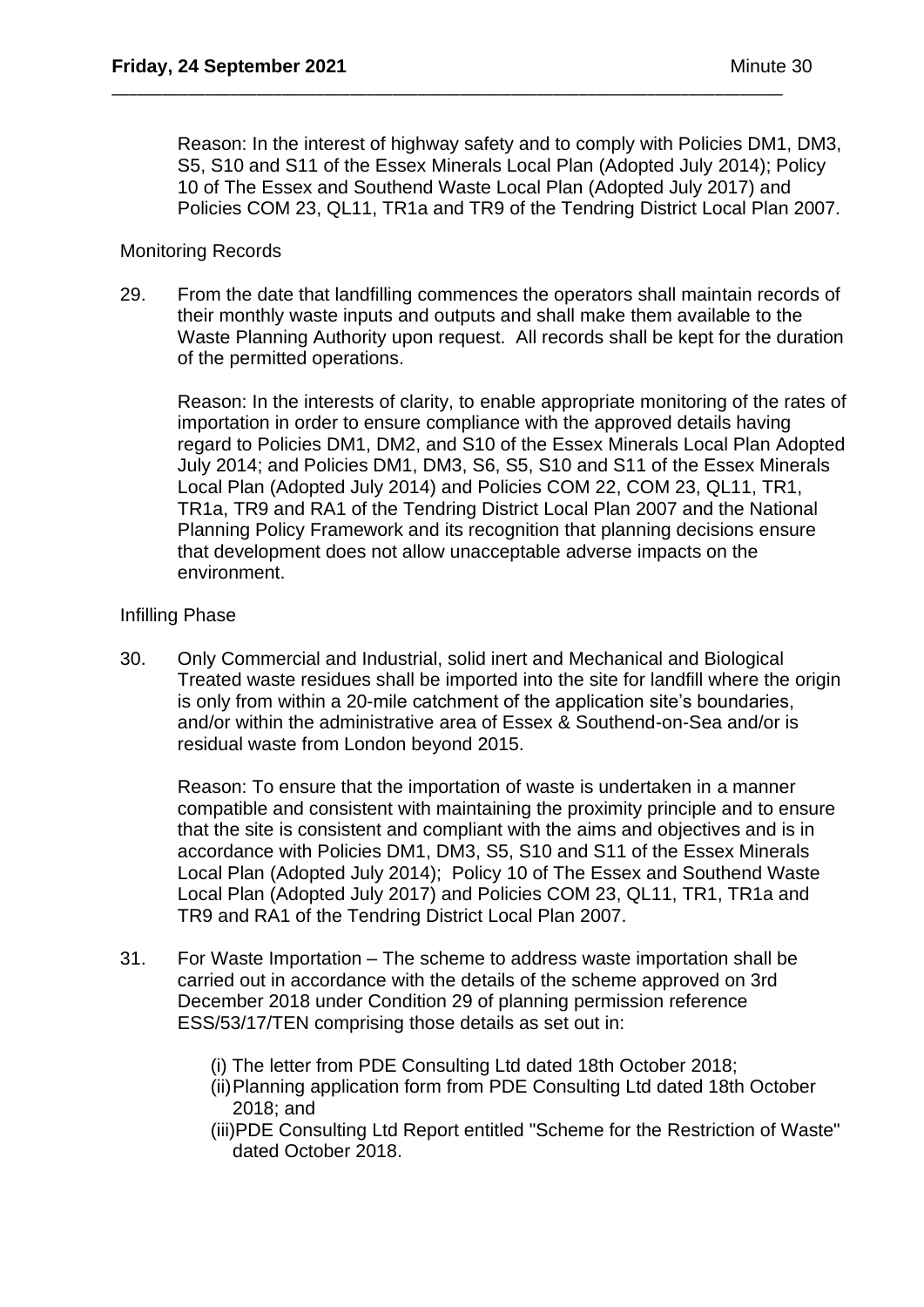Reason: To ensure that the importation of waste is undertaken in a manner compatible and consistent with maintaining the proximity principle and to ensure that the site is consistent and compliant with the aims and objectives of the Essex and Southend Waste Local Plan, in accordance Policies DM1, DM3, S5, S10 and S11 of the Essex Minerals Local Plan (Adopted July 2014); Policy 10 of The Essex and Southend Waste Local Plan (Adopted July 2017) and Policies , QL11, TR1, TR1a and TR9 and RA1 of the Tendring District Local Plan 2007.

32. No waste other than inert waste, commercial and Industrial waste and waste residue and Mechanical Biological Treatment waste residue shall be received for recycling or landfilling.

\_\_\_\_\_\_\_\_\_\_\_\_\_\_\_\_\_\_\_\_\_\_\_\_\_\_\_\_\_\_\_\_\_\_\_\_\_\_\_\_\_\_\_\_\_\_\_\_\_\_\_\_\_\_\_\_\_\_\_\_\_\_\_\_\_\_\_\_\_\_\_\_\_\_\_\_\_\_\_

Reason: In the interests of clarity under which the original permission was determined and to which waste materials other than the stipulated categories could raise additional environmental concerns, which would need to be considered afresh; and to comply with Policy 10 of The Essex and Southend Waste Local Plan (Adopted July 2017) and Policy COM 23, of the Tendring District Local Plan 2007.

33. As landfilling progresses through each phase, at 3 yearly intervals from the commencement of development, the operator shall reassess the allowances being made for settlement and submit their findings in writing to the Waste Planning Authority for formal approval. Where shown that surcharging is less than originally predicted, the pre-settlement contours shall be adjusted, and landfilling undertaken to accord with the revised calculations for settlement.

Reason: To ensure that the approved pre-settlement contours are adjusted to reflect anticipated reductions in the proportion of bio-degradable waste being landfilled and that the post settlement contours will enable the site to be absorbed back into the local landscape in compliance with Policy 10 of The Essex and Southend Waste Local Plan (Adopted July 2017) and Policy EN1, EN4, EN6, EN6a, EN6b and COM 23, of the Tendring District Local Plan 2007.

34. No deposition, storage, processing, handling or transfer of waste shall take place on the site outside of the confines of the approved designated areas.

Reason: To ensure controlled waste operations and the containment of waste materials in compliance with Policy 10 of The Essex and Southend Waste Local Plan (Adopted July 2017) and Policy EN1, EN4, EN6, EN6a, EN6b, QL11 and COM 23, of the Tendring District Local Plan 2007.

35. No non-inert waste shall be disposed of to landfill within 250 metres of any adjacent residential property.

Reason: In the interests of local residential amenity in accordance with Policy 10 of The Essex and Southend Waste Local Plan (Adopted July 2017) and Policy EN1, EN4, EN6, EN6a, EN6b, QL11 and COM 23, of the Tendring District Local Plan 2007.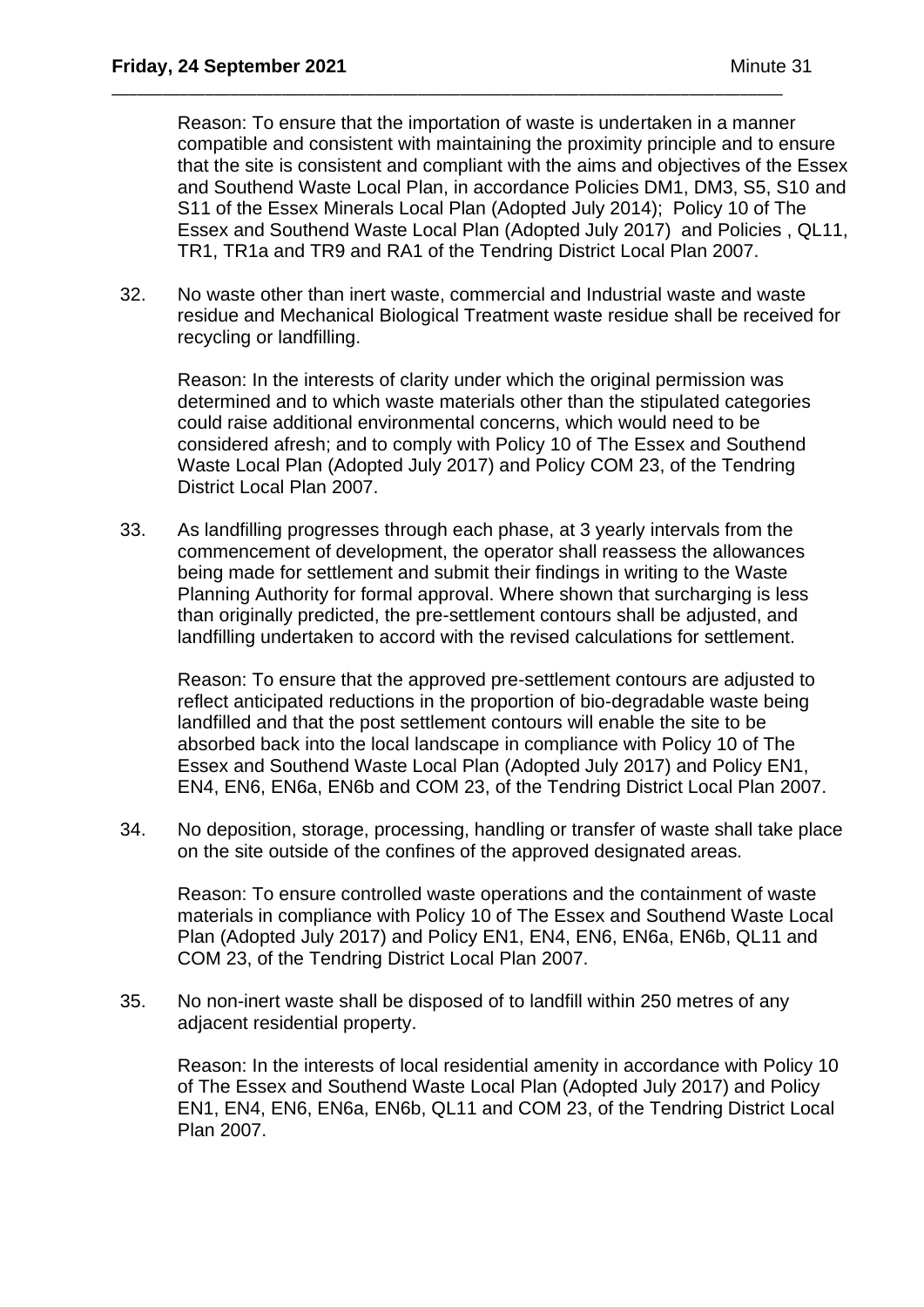36. For Odour Emissions – The scheme to address Odour Emissions shall be carried out in accordance with the details of the scheme approved on 3rd December 2018 under Condition 34 of planning permission reference ESS/53/17/TEN comprising those details as set out in:

\_\_\_\_\_\_\_\_\_\_\_\_\_\_\_\_\_\_\_\_\_\_\_\_\_\_\_\_\_\_\_\_\_\_\_\_\_\_\_\_\_\_\_\_\_\_\_\_\_\_\_\_\_\_\_\_\_\_\_\_\_\_\_\_\_\_\_\_\_\_\_\_\_\_\_\_\_\_\_

- (i) the letter from PDE Consulting Ltd dated 18th October 2018;
- (ii)Planning application form from PDE Consulting Ltd dated 18th October 2018.No intake of waste shall take place until a scheme giving details of measures to prevent fugitive odour emissions from the landfilling of waste has been submitted to and approved in writing by the Waste Planning Authority.

Reason: In the interests of local residential amenity in accordance with Policy 10 of The Essex and Southend Waste Local Plan (Adopted July 2017) and Policy EN1, EN4, EN6, EN6a, EN6b, QL11 and COM 23, of the Tendring District Local Plan 2007.

ENVIRONMENTAL PROTECTION Operating Hours

37. The development hereby permitted shall only be carried out during the following times:

> 07:00 – 18:30 Monday to Friday, 07:00 – 13:00 Saturdays

And, at no other times or on Sundays, Bank or Public Holidays.

Reason: In the interest of limiting the effects on local amenity, to control the impacts of the development and to comply with Policies DM1, DM3 and S10 of the Essex Minerals Local Plan (Adopted July 2014), Policy 10 of The Essex and Southend Waste Local Plan (Adopted July 2017) and Policies COM 23 and QL11 of the Tendring District Local Plan 2007.

## Storage

38. No scrap, mobile or fixed plant, equipment, skips, containers trailers or vehicles shall be placed or parked other than within designated areas.

Reason: To help minimise the visual impact of the development, to limit the impacts on locality and to comply with Policies DM1, DM3 and S10 of the Essex Minerals Local Plan Adopted July 2014, Policy 10 of The Essex and Southend Waste Local Plan (Adopted July 2017) and Policies QL11 and COM 23 of the Tendring District Local Plan 2007

39. No additional external lighting shall be installed on site except in accordance with details to be submitted to and approved in writing by the Mineral Planning Authority. The scheme shall be implemented in accordance with the approved details.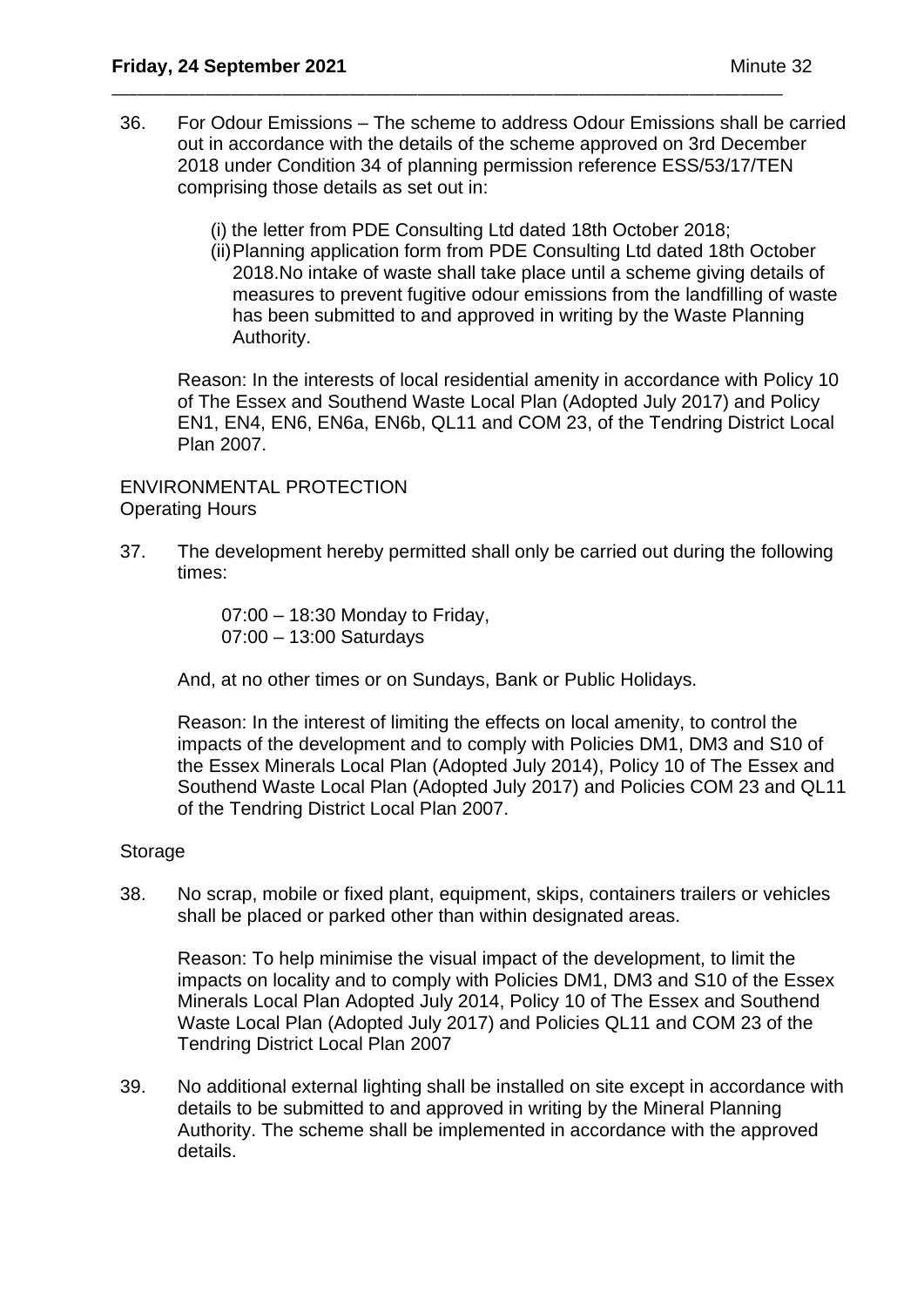At no time shall any of the external lighting units exceed 5 lux maintained average luminance or be adjusted to operate beyond such timings as may be agreed in the scheme required above.

\_\_\_\_\_\_\_\_\_\_\_\_\_\_\_\_\_\_\_\_\_\_\_\_\_\_\_\_\_\_\_\_\_\_\_\_\_\_\_\_\_\_\_\_\_\_\_\_\_\_\_\_\_\_\_\_\_\_\_\_\_\_\_\_\_\_\_\_\_\_\_\_\_\_\_\_\_\_\_

Reason: To minimise loss of visual amenity due to light pollution from operations on site and to comply with Policies DM1, DM3 and S10 of the Essex Minerals Local Plan Adopted July 2014, Policy 10 of The Essex and Southend Waste Local Plan (Adopted July 2017) and Policies QL11 and COM 23 of the Tendring District Local Plan 2007.

Noise Limits – Temporary Operations

40. For temporary but exceptionally noisy operations, the free-field noise level at the noise sensitive properties shall not exceed 70dB LAeq, 1hour. Temporary operations shall not exceed a total of eight weeks in any continuous 12-month period for work affecting any noise sensitive property. These operations may include bund formation and removal, soil stripping, removal of spoil heaps and construction of new permanent landforms.

Reason: To ensure minimum disturbance from operations and avoidance of nuisance to the local community. In the interest of local amenity and in accordance with Policies DM1, DM3 and S10 of the Essex Minerals Local Plan Adopted July 2014, Policy 10 of The Essex and Southend Waste Local Plan (Adopted July 2017) and Policies QL11, COM 22 and COM 23 of the Tendring District Local Plan 2007.

Noise Limits – Normal Operations

41. Except for temporary operations, the free field Equivalent Continuous Noise Level (LA eq 1hr) at the following noise sensitive locations adjoining the site shall not exceed the dB LAeq 1hr levels as set out below.

| Location                   | dB LAeq 1hr levels |
|----------------------------|--------------------|
| <b>Rumage House</b>        | 49 dB LAeq 1hr     |
| <b>Ardleigh Park</b>       | 51 dB LAeq 1hr     |
| <b>Coronation Cottages</b> | 55 dB LAeq 1hr     |
| Slough Farm                | 54 dB LAeq 1hr     |
| Park Corner                | 55 dB LAeq 1hr     |
| <b>White House</b>         | 55 dB LAeq 1hr     |
| Carringtons                | 55 dB LAeq 1hr     |
| <b>George Hall</b>         | 55 dB LAeq 1hr     |
|                            |                    |

Measurements shall be made no closer than 3.5 metres from the façade of the properties or other reflective surface and shall be corrected for extraneous noise.

Reason: To protect the amenities of the local residents from the effects of noise pollution and to comply with Policies DM1, DM3 and S10 of the Essex Minerals Local Plan Adopted July 2014, Policy 10 of The Essex and Southend Waste Local Plan (Adopted July 2017) and Policies QL11, COM 22 and COM 23 of the Tendring District Local Plan 2007.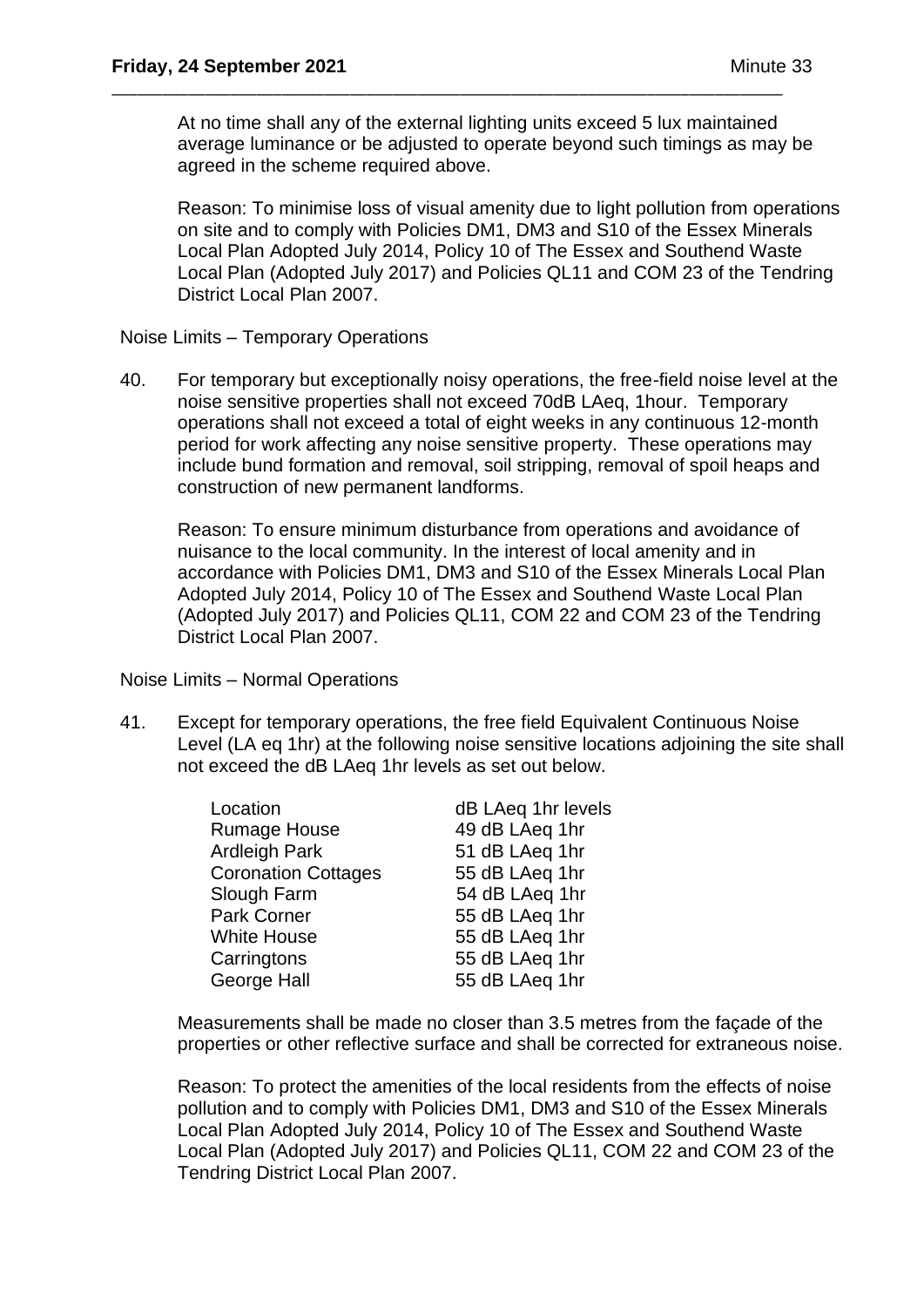### Noise Monitoring

42. The development hereby permitted shall be implemented in accordance with the details of the noise monitoring approved on 15 July 2009 under condition 21 of planning permission reference ESS/18/07/TEN. The approved details of the Noise Monitoring are set out in the application for approval of details reserved by condition received 25 June 2009, including report "Aggregate Industries – Garside Sands, New Extension Site, Martell's Quarry: Conditional Noise Monitoring" dated 17 May 2010.

\_\_\_\_\_\_\_\_\_\_\_\_\_\_\_\_\_\_\_\_\_\_\_\_\_\_\_\_\_\_\_\_\_\_\_\_\_\_\_\_\_\_\_\_\_\_\_\_\_\_\_\_\_\_\_\_\_\_\_\_\_\_\_\_\_\_\_\_\_\_\_\_\_\_\_\_\_\_\_

Reason: To protect the amenities of the local residents from the effects of noise pollution and to comply with Policies DM1, DM3 and S10 of the Essex Minerals Local Plan Adopted July 2014, Policy 10 of The Essex and Southend Waste Local Plan (Adopted July 2017) and Policies QL11, COM 22 and COM 23 of the Tendring District Local Plan 2007.

43. Noise levels shall be monitored by the operator at three monthly intervals from the date of this permission at the following noise sensitive locations Rumage House, Ardleigh Park, Coronation Cottages, Slough Farm and Park Corner. The results of the monitoring shall include LA90 and LAeq noise levels, the prevailing weather conditions, details and calibration of the equipment used for measurement and comments on other sources of noise which affect the noise climate.

Records of surveys shall be kept by the operator during the life of the permitted operations and a copy shall be supplied to the Mineral Planning Authority upon written request. Should any substantive noise complaints be received by the local authority then the operators shall carry out noise level monitoring to demonstrate compliance with the limiting noise levels specified above. Amendment to the frequency and duration of any such monitoring shall be agreed with the Minerals/Waste Planning Authority.

Reason: To ensure development is being carried out without adversely affecting residential amenity and to comply with Policies DM1, DM3 and S10 of the Essex Minerals Local Plan Adopted July 2014, Policy 10 of The Essex and Southend Waste Local Plan (Adopted July 2017) and Policies QL11, COM 22 and COM 23 of the Tendring District Local Plan 2007.

- Noise Vehicle reversing/silencers
- 44. All vehicles and any mobile plant used exclusively on site shall be fitted with white noise alarms or equivalent which shall be employed at all times when in use on site.

Reason: To protect the amenities of local residents, to limit the impact of noise arising from the site and to comply with Policies DM1, DM3 and S10 of the Essex Minerals Local Plan Adopted July 2014, Policy 10 of The Essex and Southend Waste Local Plan (Adopted July 2017) and Policies QL11, COM 22 and COM 23 of the Tendring District Local Plan 2007.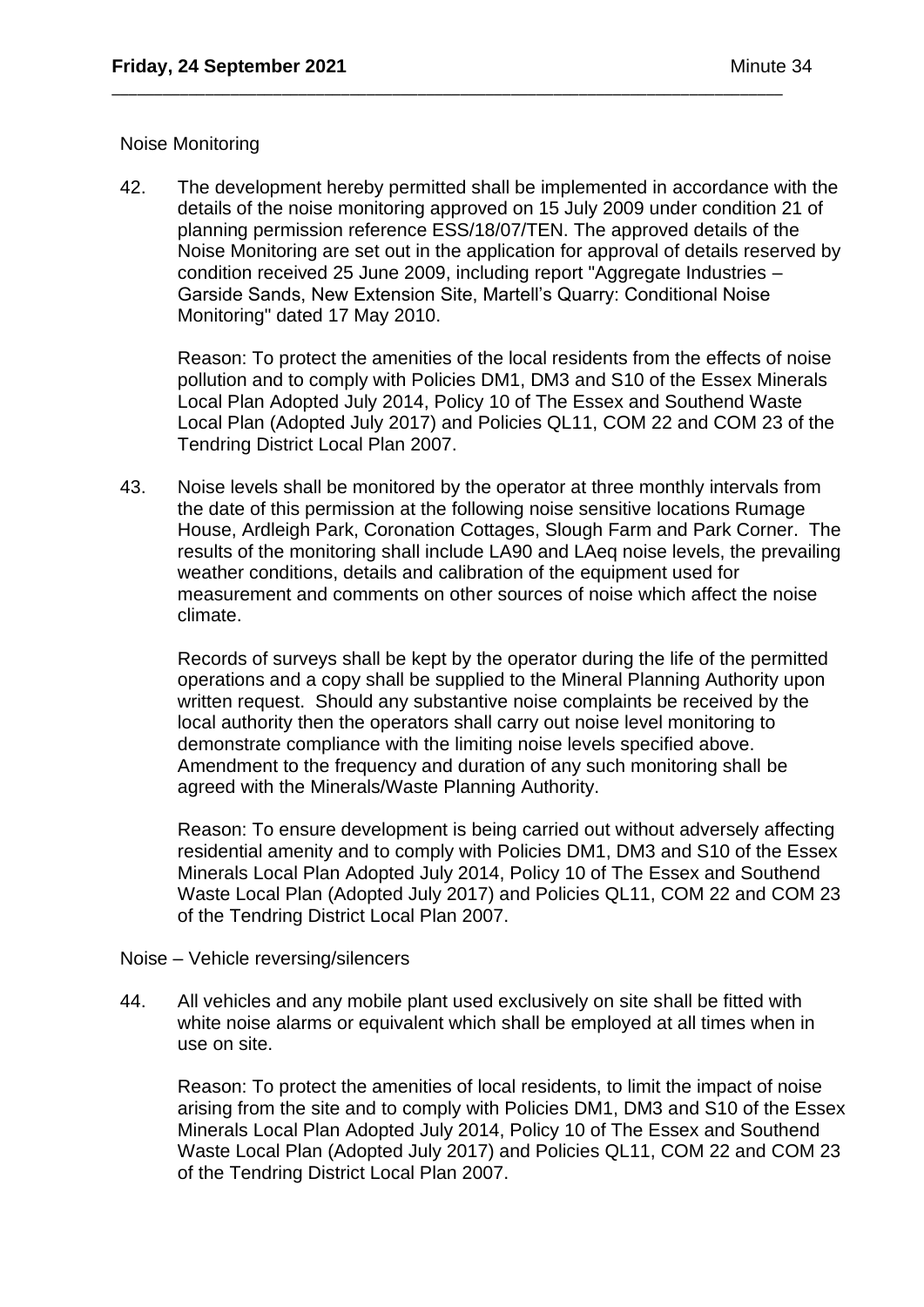45. All vehicles, plant and machinery operated within the site shall be fitted with and make use of effective silencers and shall be maintained in accordance with the manufacturer's specification at all times.

\_\_\_\_\_\_\_\_\_\_\_\_\_\_\_\_\_\_\_\_\_\_\_\_\_\_\_\_\_\_\_\_\_\_\_\_\_\_\_\_\_\_\_\_\_\_\_\_\_\_\_\_\_\_\_\_\_\_\_\_\_\_\_\_\_\_\_\_\_\_\_\_\_\_\_\_\_\_\_

Reason: To ensure minimum noise disturbance from operations on site and to comply with Policies DM1, DM3 and S10 of the Essex Minerals Local Plan Adopted July 2014, Policy 10 of The Essex and Southend Waste Local Plan (Adopted July 2017) and Policies QL11, COM 22 and COM 23 of the Tendring District Local Plan 2007.

46. No imported waste, other than inert excavated soils, shall be deposited on the excavated area of the site until engineering works have been carried out so as to prevent the drainage of surface and groundwater into the excavated area.

Reason: To protect groundwater from pollution and to comply with Policies DM1, S10 and S12 of the Essex Minerals Local Plan Adopted July 2014, Policy 10 of The Essex and Southend Waste Local Plan (Adopted July 2017) and Policies EN1, EN4, EN6, EN6a, EN6b, QL11 and COM 23 of the Tendring District Local Plan 2007.

47. Any fuel, lubricant or chemical storage above ground and refuelling facilities shall be sited on an impermeable base and surrounded and bunded to at least 110% of the tank/drum's capacity with a sealed sump within the bunded area and no direct discharge to any watercourse, land or underground strata. All fill draw and overflow pipes shall be within the bunded area. All measures shall be maintained for the lifetime of operations on site.

Reason: To minimise the risk of pollution to watercourses and to comply with Policies DM1, S10 and S12 of the Essex Minerals Local Plan Adopted July 2014, Policy 10 of The Essex and Southend Waste Local Plan (Adopted July 2017) and Policies EN1, EN4, EN6, EN6a, EN6b, QL11 and COM 23 of the Tendring District Local Plan 2007.

48. There shall be no removal of existing vegetation between March and August inclusive.

Reason: To ensure protection of birdlife during the nesting season and to comply with Policies DM1, S10 and S12 of the Essex Minerals Local Plan Adopted July 2014, Policy 10 of The Essex and Southend Waste Local Plan (Adopted July 2017) and Policies EN1, EN4, EN6, EN6a, EN6b, QL11 and COM 23 of the Tendring District Local Plan 2007.

Soil Handling and Storage

49. Topsoil, subsoil and soil making material shall only be handled / moved when they are in a dry and friable condition. This requires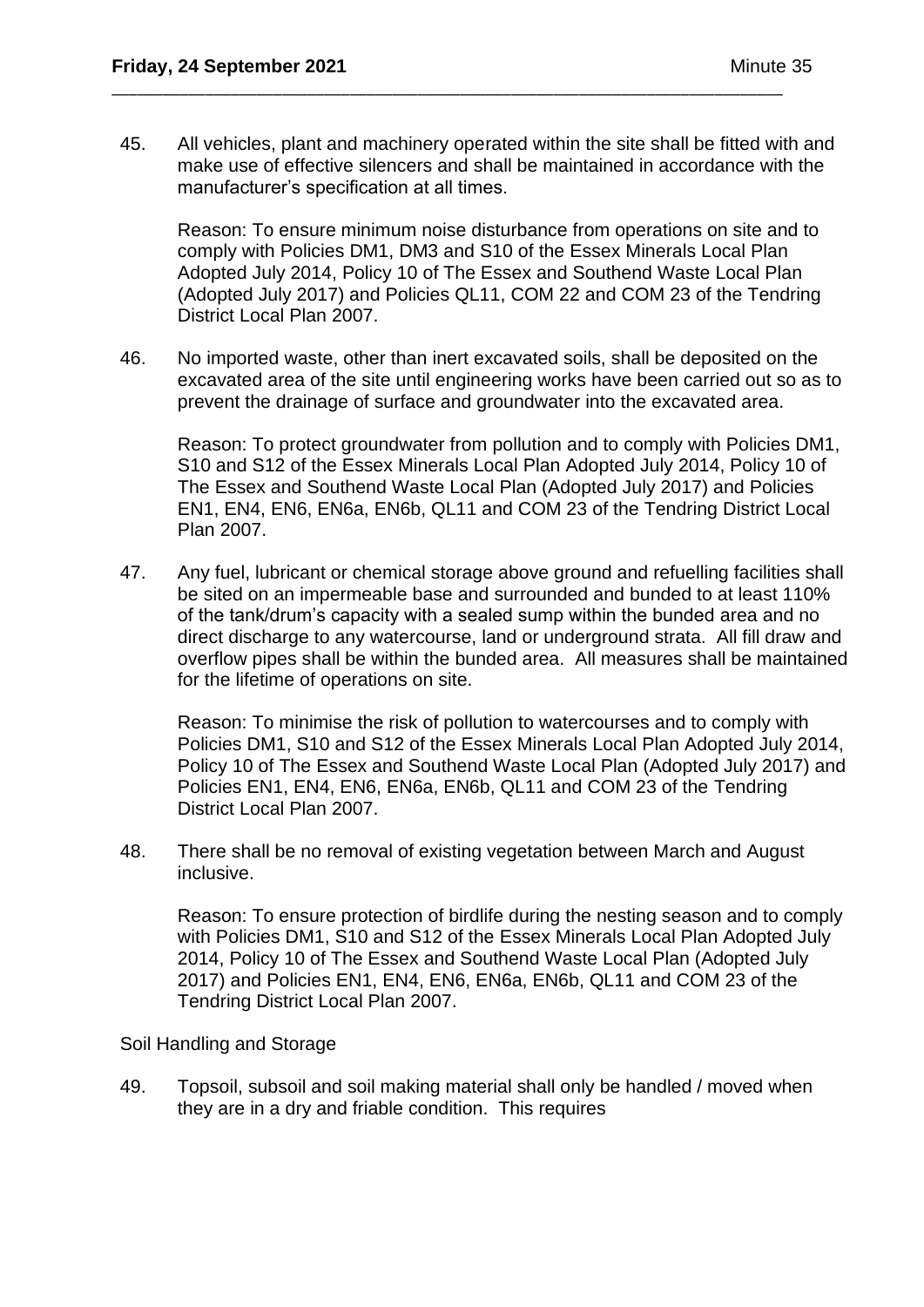(a) There to be no movement of soil between the months of November and March (inclusive) unless otherwise approved in advance in writing by the Mineral/Waste Planning Authority.

\_\_\_\_\_\_\_\_\_\_\_\_\_\_\_\_\_\_\_\_\_\_\_\_\_\_\_\_\_\_\_\_\_\_\_\_\_\_\_\_\_\_\_\_\_\_\_\_\_\_\_\_\_\_\_\_\_\_\_\_\_\_\_\_\_\_\_\_\_\_\_\_\_\_\_\_\_\_\_

(b) An assessment determining dry and friable, based on the soil's wetness and lower plastic limit. This assessment shall be made by attempting to roll a ball of soil into a thread on the surface of a clean glazed tile using light pressure from the flat of the hand. If a thread of 15cm in length and less than 3mm in diameter can be formed, soil moving should not take place until the soil has dried out. If the soil crumbles before a thread of the aforementioned dimensions can be made, then the soil is dry enough to be moved.

Reason: To minimise the structural damage and compaction of the soil and to aid the final restoration of the site in compliance with Policies DM1, S5, S10 and S12 of the Essex Minerals Local Plan Adopted July 2014, Policy 10 of The Essex and Southend Waste Local Plan (Adopted July 2017) and Policies EN1, EN4, EN6, EN6a, EN6b, QL11 and COM 23 of the Tendring District Local Plan 2007.

50. The operator shall notify the Waste Planning Authority at least 5 working days in advance of the commencement of final subsoil placement to allow a site inspection to take place.

Reason: To ensure that the site is ready for topsoil spreading and to comply with Policies DM1, S10 and S12 of the Essex Minerals Local Plan Adopted July 2014, Policy 10 of The Essex and Southend Waste Local Plan (Adopted July 2017) and Policies EN1, EN4, EN6 and QL11 of the Tendring District Local Plan 2007.

51. The development hereby permitted shall be implemented in accordance with the scheme of soil movement approved on 27 May 2009 under condition 37 of planning permission reference ESS/18/07/TEN. The approved scheme of soil movement are set out in are set out in the application for approval of details reserved by condition received 13 November 2008, including a letter dated 13 November 2008 and accompanying Soil Handling Machinery and Procedures, MAFF Good Practice Guide for Handling Soils Sheets 1, 2, 3 and 4, also Soil Handling – Modified Loose Tipping Procedures for Soil Replacement dated 9 July 2008 and details as varied by a letter dated 19 May 2009.

Reason: To ensure the retention of existing soils on the site for restoration purposes and to minimise the impact of the development on the locality and to comply with Policies DM1, S5, S10 and S12 of the Essex Minerals Local Plan Adopted July 2014, Policy 10 of The Essex and Southend Waste Local Plan (Adopted July 2017) and Policies EN1, EN4, EN6, EN6a, EN6b, QL11 and COM 23 of the Tendring District Local Plan 2007.

52. The development hereby permitted shall be implemented in accordance with the scheme of machine movements approved on 20 March 2009 under condition 38 of planning permission reference ESS/18/07/TEN. The approved scheme of machine movements are set out in the application for approval of details reserved by condition received 13 November 2008, including a letter dated 13 November 2008 and accompanying Soil Handling Machinery and Procedures, MAFF Good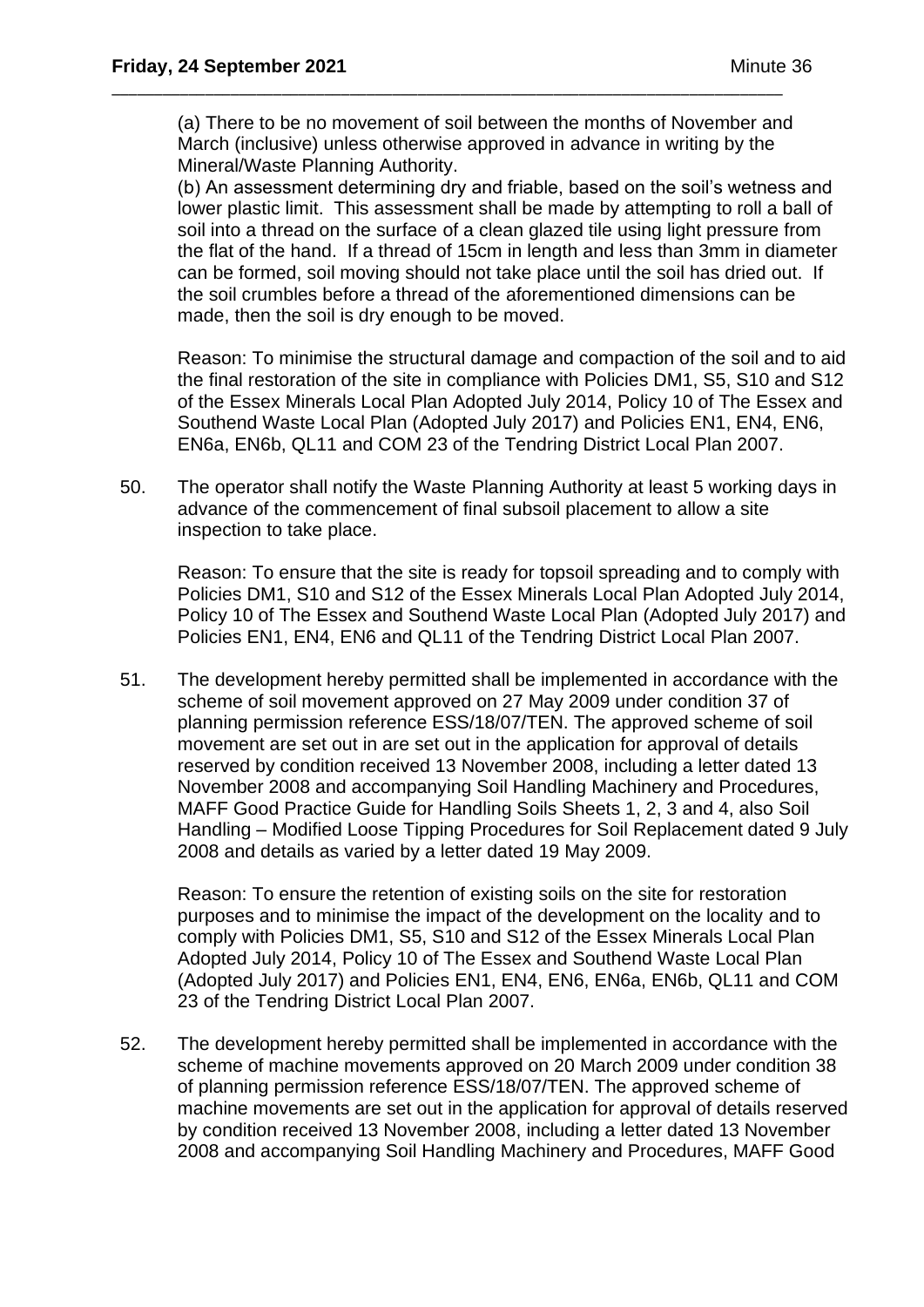Practice Guide for Handling Soils Sheets 1, 2, 3 and 4, also Soil Handling – Modified Loose Tipping Procedures for Soil Replacement dated 9 July 2008.

\_\_\_\_\_\_\_\_\_\_\_\_\_\_\_\_\_\_\_\_\_\_\_\_\_\_\_\_\_\_\_\_\_\_\_\_\_\_\_\_\_\_\_\_\_\_\_\_\_\_\_\_\_\_\_\_\_\_\_\_\_\_\_\_\_\_\_\_\_\_\_\_\_\_\_\_\_\_\_

Reason: To minimise structural damage and compaction of the soil and to aid in the final restoration works and to comply with Policies DM1, S5, S10 and S12 of the Essex Minerals Local Plan Adopted July 2014, Policy 10 of The Essex and Southend Waste Local Plan (Adopted July 2017) and Policies EN1, EN4, EN6, EN6a, EN6b, QL11 and COM 23 of the Tendring District Local Plan 2007.

53. Before any part of the site is excavated or traversed by heavy vehicles or machinery for any purpose or operation (except for the purpose of stripping that part or stacking of topsoil in that part), all available topsoil and/or subsoil shall be stripped from that part and stored in accordance with the details agreed under Condition 51.

Reason: To minimise soil compaction and structural damage, and to help the final restoration in accordance with Policies DM1, S5 S10 and S12 of the Essex Minerals Local Plan Adopted July 2014, Policy 10 of The Essex and Southend Waste Local Plan (Adopted July 2017) and Policies EN1, EN4, EN6, EN6a, EN6b, QL11 and COM 23 of the Tendring District Local Plan 2007.

- 54. For top soil and sub-soil stripping:
	- (a) The top soil shall be stripped to the full depth and shall, wherever possible, be immediately re-spread over an area of re-instated subsoil. If this immediate re-spreading is not practicable, the topsoil shall be stored separately for subsequent re-use.
	- (b) When the sub-soil is to be retained for use in the restoration process it shall be stripped to a depth of not less than 70cm and shall, wherever possible, be immediately re-spread over the replaced overburden / low permeability cap. If this immediate re-spreading is not practicable the subsoil shall be stored separately for subsequent reuse.
	- (c) Subsoil not being retained for use in the restoration process shall be regarded as overburden and stored as such.

Reason: To minimise structural damage and compaction of the soil, and to aid the final restoration of the site and to comply with Policies DM1, S5 S10 and S12 of the Essex Minerals Local Plan Adopted July 2014, Policy 10 of The Essex and Southend Waste Local Plan (Adopted July 2017) and Policies EN1, EN4, EN6 and QL11 of the Tendring District Local Plan 2007.

55. At no time shall the pre-settlement contours, inclusive of capping, subsoil and topsoil, following landfilling in each phase, exceed the 42 metres AOD crown or any of the contours as shown on Drawing No. Fig 5.2 Rev B dated January 2008. A competent land surveyor shall check the levels on site once infilling is complete (on any phase or part phase) and prior to the placement of the clay cap and these levels shall be submitted to the Waste Planning Authority within 14 working days.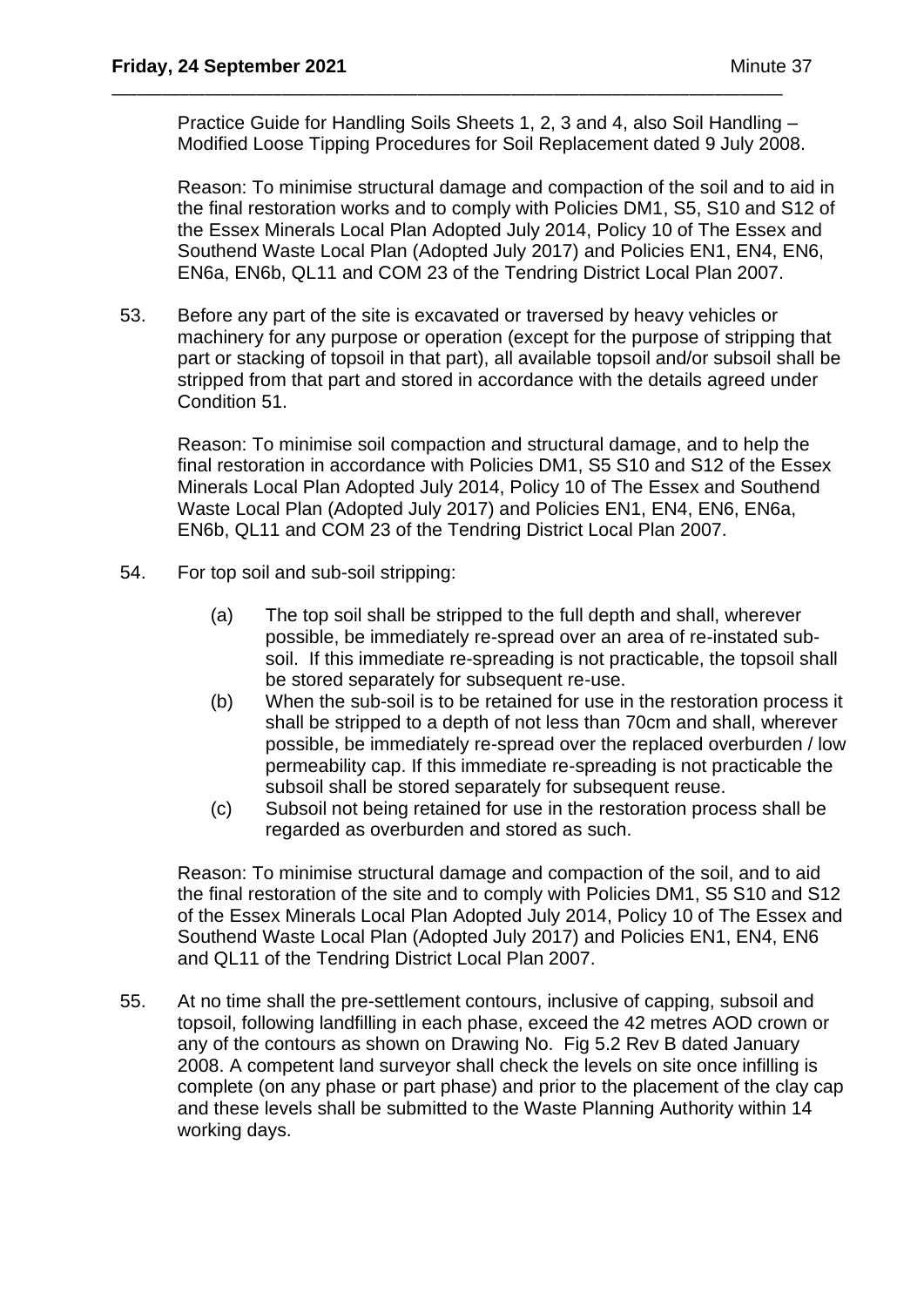The operator shall give the Waste Planning Authority 5 clear working days' notice to enable an inspection to be made prior to the placement of the clay cap or any phase or part phase.

\_\_\_\_\_\_\_\_\_\_\_\_\_\_\_\_\_\_\_\_\_\_\_\_\_\_\_\_\_\_\_\_\_\_\_\_\_\_\_\_\_\_\_\_\_\_\_\_\_\_\_\_\_\_\_\_\_\_\_\_\_\_\_\_\_\_\_\_\_\_\_\_\_\_\_\_\_\_\_

Reason: To ensure that the final post–settlement landform does not exceed 39 metres AOD and so that it can be returned to a satisfactory and beneficial afteruse to support amenity use, improve its appearance in the interests of visual amenity and assist in absorbing the site back into the local landscape in compliance with Policies DM1, S10 and S12 of the Essex Minerals Local Plan Adopted July 2014, Policy 10 of The Essex and Southend Waste Local Plan (Adopted July 2017) and Policies EN1, EN4, EN6 and QL11 of the Tendring District Local Plan 2007.

56. The development hereby permitted shall be implemented in accordance with the soil bund management scheme approved on 7 May 2009 under condition 41 of planning permission reference ESS/18/07/TEN. The approved soil bund management scheme are set out in the application for approval of details reserved by condition received 13 November 2008, including a letter dated 13 November 2008 and accompanying Soil Handling Machinery and Procedures, MAFF Good Practice Guide for Handling Soils Sheets 1, 2, 3 and 4, also Soil Handling – Modified Loose Tipping Procedures for Soil Replacement dated 9 July 2008 and details as varied by a letter dated 21 April 2009.

Reason: To protect the amenities of the local residents, to screen the development, to reduce the effects of noise disturbance, to ensure the retention of the existing soils on the site for restoration purposes and to comply with Policies DM1, S5, S10 and S12 of the Essex Minerals Local Plan Adopted July 2014, Policy 10 of The Essex and Southend Waste Local Plan (Adopted July 2017) and Policies EN1, EN4, EN6, EN6a, EN6b, QL11, COM 22 and COM 23 of the Tendring District Local Plan 2007.

57. Prior to the cessation of the infilling element activities undertaken within the Western extension land under Planning Permission ESS/29/20/TEN or by 30<sup>th</sup> December 2037 whichever is the sooner, a scheme or schemes for the restoration and aftercare of the plant site, mineral storage areas, recycling area and silt settlement areas to an amenity/agricultural afteruse or other such afteruse shall have been submitted to the Minerals Planning Authority. The scheme(s) shall include details of drainage, landscaping, aftercare and timescales. The scheme(s) shall thereafter be implemented in accordance with the approved details.

Reason: To secure proper restoration of the site within a reasonable and acceptable timescale and to comply with Policies DM1, S10 and S12 of the Essex Minerals Local Plan Adopted July 2014, Policy 10 of The Essex and Southend Waste Local Plan (Adopted July 2017) and Policies EN1, EN4, EN6, EN6a, EN6b, QL11 and COM 23 of the Tendring District Local Plan 2007.

## **Landscaping**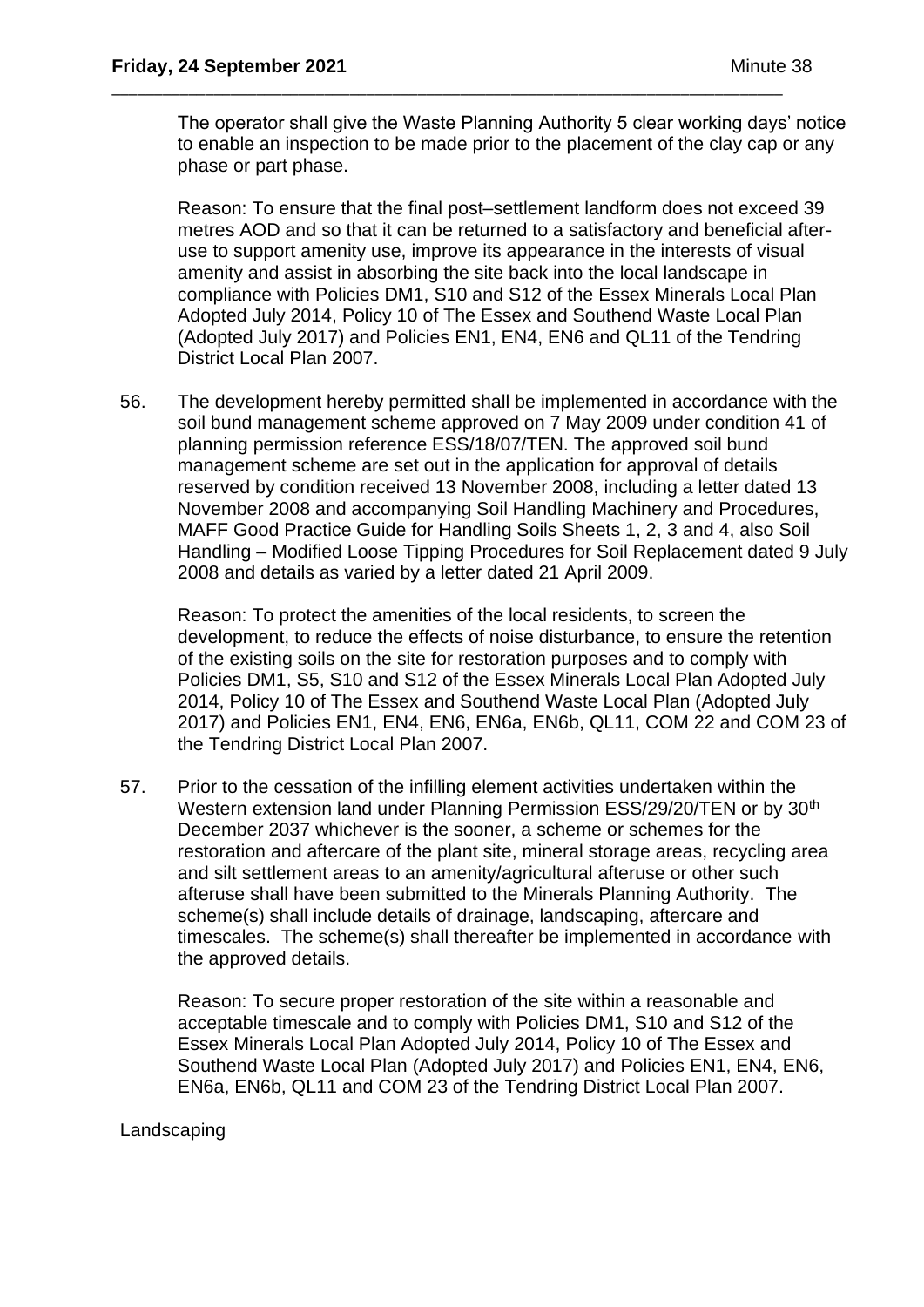58. The development hereby permitted shall be implemented in accordance with the landscaping provisions approved on 22 June 2009 under condition 31 of planning permission reference ESS/18/07/TEN. The approved landscaping is set out in the application for approval of details reserved by condition received 13 November 2008, including a letter dated 13 November 2008 and a letter dated 12 June 2009 with accompanying:

\_\_\_\_\_\_\_\_\_\_\_\_\_\_\_\_\_\_\_\_\_\_\_\_\_\_\_\_\_\_\_\_\_\_\_\_\_\_\_\_\_\_\_\_\_\_\_\_\_\_\_\_\_\_\_\_\_\_\_\_\_\_\_\_\_\_\_\_\_\_\_\_\_\_\_\_\_\_\_

- Amended Landscape Proposals by FURSE Landscape Architects Limited, dated June 2009,
- Plan MQ/L11 Landscape and Tree Protection dated 22 September 2008,
- Plan MQ/L12A Landscape proposals dated 8 March 2009,
- Plans FD1 (dated 25 May 2006), FD2 (dated 25 May 2006), PD2 (dated 22 May 2008), PD3 (dated 22 June 2005) and PD6 (dated 22 July 2005).

Reason: In the interest of the amenity of the local area and to ensure development is adequately screened to comply with Policies DM1, DM3, S10 and S12 of the Essex Minerals Local Plan Adopted July 2014, Policy 10 of The Essex and Southend Waste Local Plan (Adopted July 2017) and Policies EN1, EN4, EN6, EN6a, EN6b, QL11, COM 22 and COM 23 of the Tendring District Local Plan 2007.

59 All landscaping shall be maintained to the satisfaction of the Mineral Planning Authority in accordance with the UK Forestry Standard Guidelines 2011 throughout that period that the applicant or a successor operator in any way on the site. All new tree and shrub planting must be maintained in a grass and weed free condition. Any trees and shrubs removed, substantially damaged or seriously diseased, dead or dying, shall be replaced in the subsequent planting season with species of a similar size and description.

Reason: In the interest of the amenity of the local area; to ensure development is adequately screened and that landscaping is maintained in accordance with approved schemes and to comply with Policies DM1, S5, S10 and S12 of the Essex Minerals Local Plan (Adopted July 2014), Policy 10 of The Essex and Southend Waste Local Plan (Adopted July 2017) and Policies EN1, EN4, EN6, EN6a, EN6b, QL11 and COM 23 of the Tendring District Local Plan 2007.

### Habitat Management

60 The development hereby permitted shall be implemented in accordance with the habitat management plan approved on 7 May 2009 under condition 35 of planning permission reference ESS/18/07/TEN.

The approved habitat management plan are set out in the application for approval of details reserved by condition 13 November 2008, including a letter dated 13 November 2008 and accompanying Landscape and Management Plan dated 4 November 2008 by Entec UK Limited, Plan MQ/L11 Landscape and Tree Protection dated 22 September 2008, Plan MQ/l12A Landscape proposals dated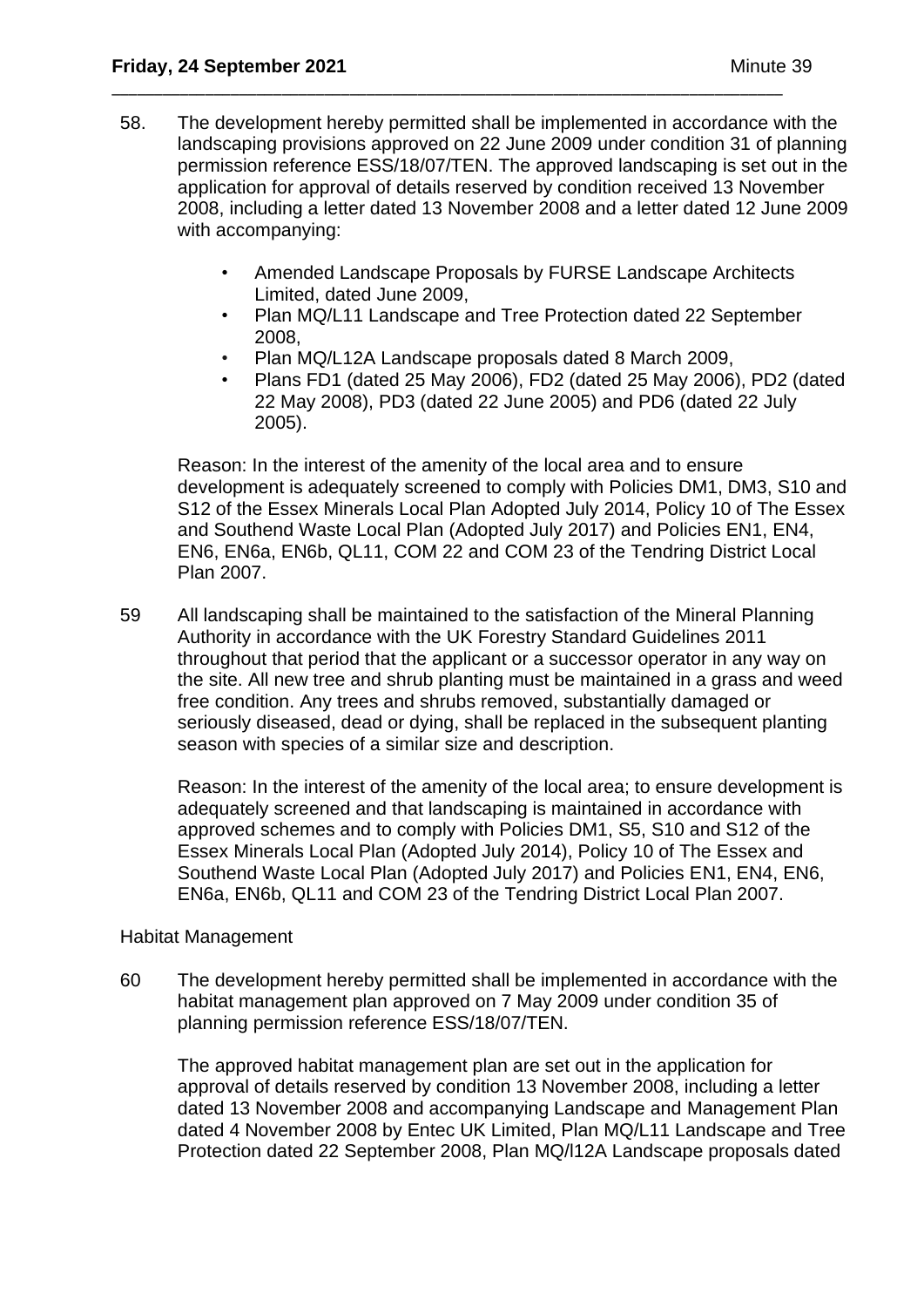8 April 2009, Plans FD1, FD2, PD2, PD3, PD6 – Fence and Planting Specifications and details as varied by letter dated 21 April 2009.

\_\_\_\_\_\_\_\_\_\_\_\_\_\_\_\_\_\_\_\_\_\_\_\_\_\_\_\_\_\_\_\_\_\_\_\_\_\_\_\_\_\_\_\_\_\_\_\_\_\_\_\_\_\_\_\_\_\_\_\_\_\_\_\_\_\_\_\_\_\_\_\_\_\_\_\_\_\_\_

Reason: To ensure protected species are sheltered from the development and if necessary, moved to alternative habitats, in accordance with Policies DM1, DM3, S10 and S12 of the Essex Minerals Local Plan (Adopted July 2014), Policy 10 of The Essex and Southend Waste Local Plan (Adopted July 2017) and Policies EN1, EN4, EN6, EN6a, EN6b, QL11 and COM 23 of the Tendring District Local Plan 2007.

Aftercare south of Slough Lane

61. All operational land south of Slough Lane, associated with this development shall be restored to a condition suitable for agriculture within the periods and with the agreed restoration scheme previously approved and identified under Condition 6 and managed through the aftercare scheme as provided for under Condition 62, with all soils being placed to their original settled profiles using the indigenous subsoil and topsoil stored in earth bunds.

Reason: To aid the final restoration of the site in compliance with Policies DM1, S10 and S12 of the Essex Minerals Local Plan (Adopted July 2014), Policy 10 of The Essex and Southend Waste Local Plan (Adopted July 2017) and Policies EN1, EN4, EN6, QL11 and COM 23 of the Tendring District Local Plan 2007.

62. An aftercare scheme detailing the steps that are necessary to bring the land to the required standard suitable for agriculture shall be submitted to and approved in writing by the Waste Planning Authority prior to commencement of restoration works on site. The submitted scheme shall:

A) Provide an outline strategy in accordance with Paragraph 57 the Planning Practice Guidance for the five-year aftercare period. This shall broadly outline the steps to be carried out in the aftercare period and their timing within the overall programme.

B) Provide for a detailed annual programme, in accordance with Paragraph 58 to the Planning Practice Guidance to be submitted to the Waste Planning Authority not later than two months prior to the annual Aftercare meeting.

Unless the Waste Planning Authority approve in writing with the person or persons responsible for undertaking the Aftercare steps that there shall be lesser steps or a different timing between steps, the Aftercare programme shall be carried out in accordance with the approved Scheme.

Reason: To ensure that the land is rehabilitated to a suitable condition to support an agricultural use and to comply with Policies DM1, DM3, S10 and S12 of the Essex Minerals Local Plan (Adopted July 2014), Policy 10 of The Essex and Southend Waste Local Plan (Adopted July 2017) and Policies EN1, EN4, EN6, EN6a, EN6b, QL11 and COM 23 of the Tendring District Local Plan 2007.

## **E. For ESS/29/20/TEN**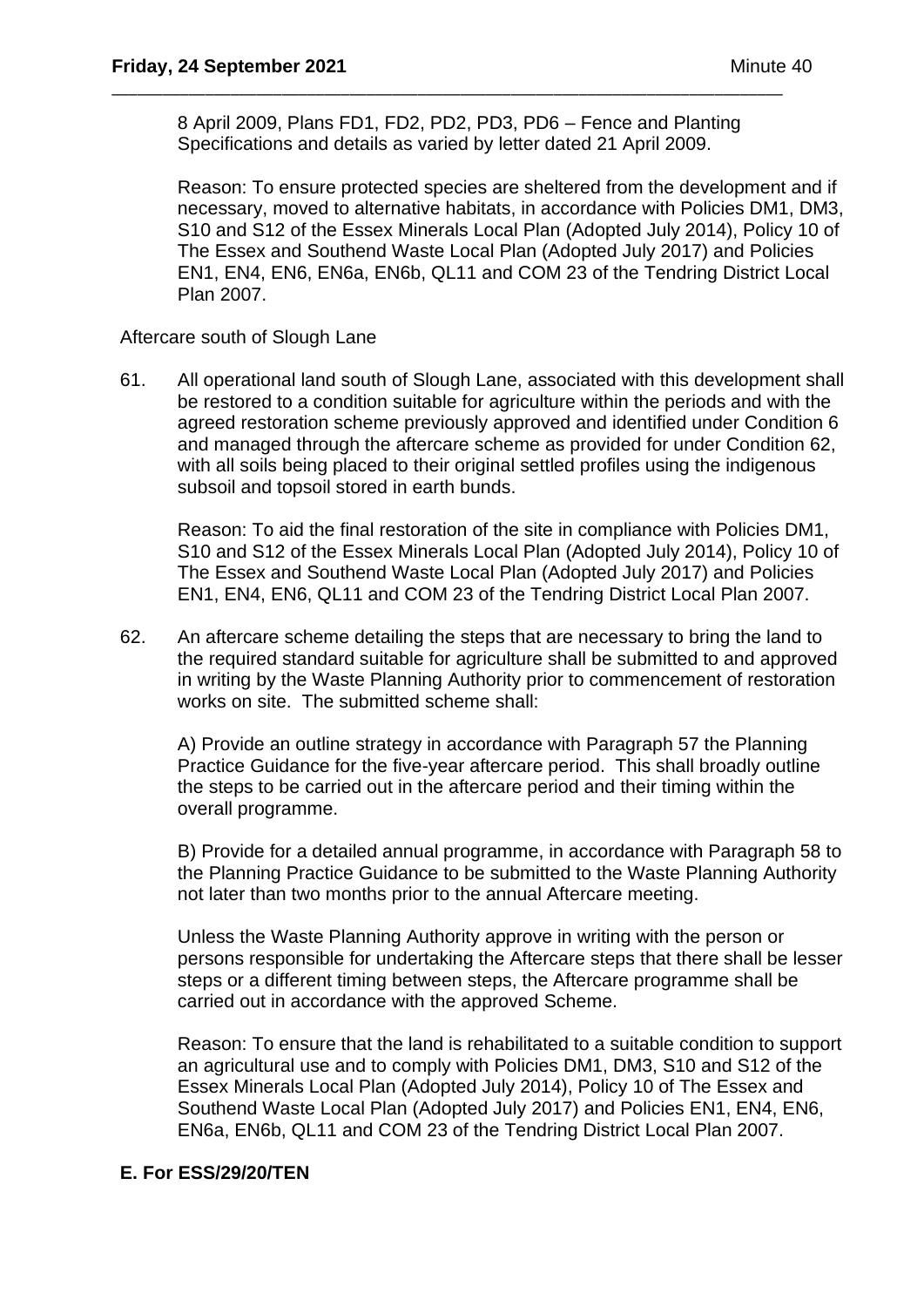### Commencement and Duration

1. The development hereby permitted shall be begun before the expiry of 3 years from the date of this permission. Written notification of the date of commencement shall be sent to the Mineral Planning Authority within 7 days of such commencement.

\_\_\_\_\_\_\_\_\_\_\_\_\_\_\_\_\_\_\_\_\_\_\_\_\_\_\_\_\_\_\_\_\_\_\_\_\_\_\_\_\_\_\_\_\_\_\_\_\_\_\_\_\_\_\_\_\_\_\_\_\_\_\_\_\_\_\_\_\_\_\_\_\_\_\_\_\_\_\_

Reason: To comply with Section 91 (1) (b) of the Town and Country Planning Act 1990 (as amended by Section 51 of the Planning and Compulsory Purchase Act 2004) and having regard to the sensitivity of the site and to enable the Mineral Planning Authority to review the desirability of the development should it not be started within a reasonable time.

2. At least seven days written notice shall be given, to the Mineral Planning Authority of the commencement of site preparation works (for the purposes of this requirement site preparation works shall include any ground preparation works or any soil stripping not connected with the archaeological investigations provided for and/or construction of the site access across Slough Lane).

Reason: To comply with Section 91 (1) (b) of the Town and Country Planning Act 1990 (as amended by Section 51 of the Planning and Compulsory Purchase Act 2004) and having regard to the sensitivity of the site and to enable the Mineral Planning Authority to review the desirability of the development should it not be started within a reasonable time.

3. All operations authorised or required by this permission shall cease, and all plant, machinery equipment, structures, buildings, stockpiles and other above ground infrastructure associated with the development, approved as part of this permission, shall be removed and the site restored in accordance with the conditions of this permission not later than 17 calendar years from the date of notification of the commencement of site preparation works as notified in accordance with Condition 2.

Reason: To restrict the period of the operations in accordance with the planning application and to enable the Mineral Planning Authority to retain control over operations at the site and secure restoration, having regard to the Mineral Planning Practice Guidance that seeks to minimise the adverse effect of workings within the environment and the National Planning Policy Framework that restoration and aftercare of such sites is achieved at the earliest opportunity and to a high standard having regard to Policy S12 of the Essex Minerals Local Plan Adopted July 2014 and Policy 10 of The Essex and Southend Waste Local Plan (Adopted July 2017).

## Approved Details

4. The development hereby permitted shall be carried out in accordance with the following details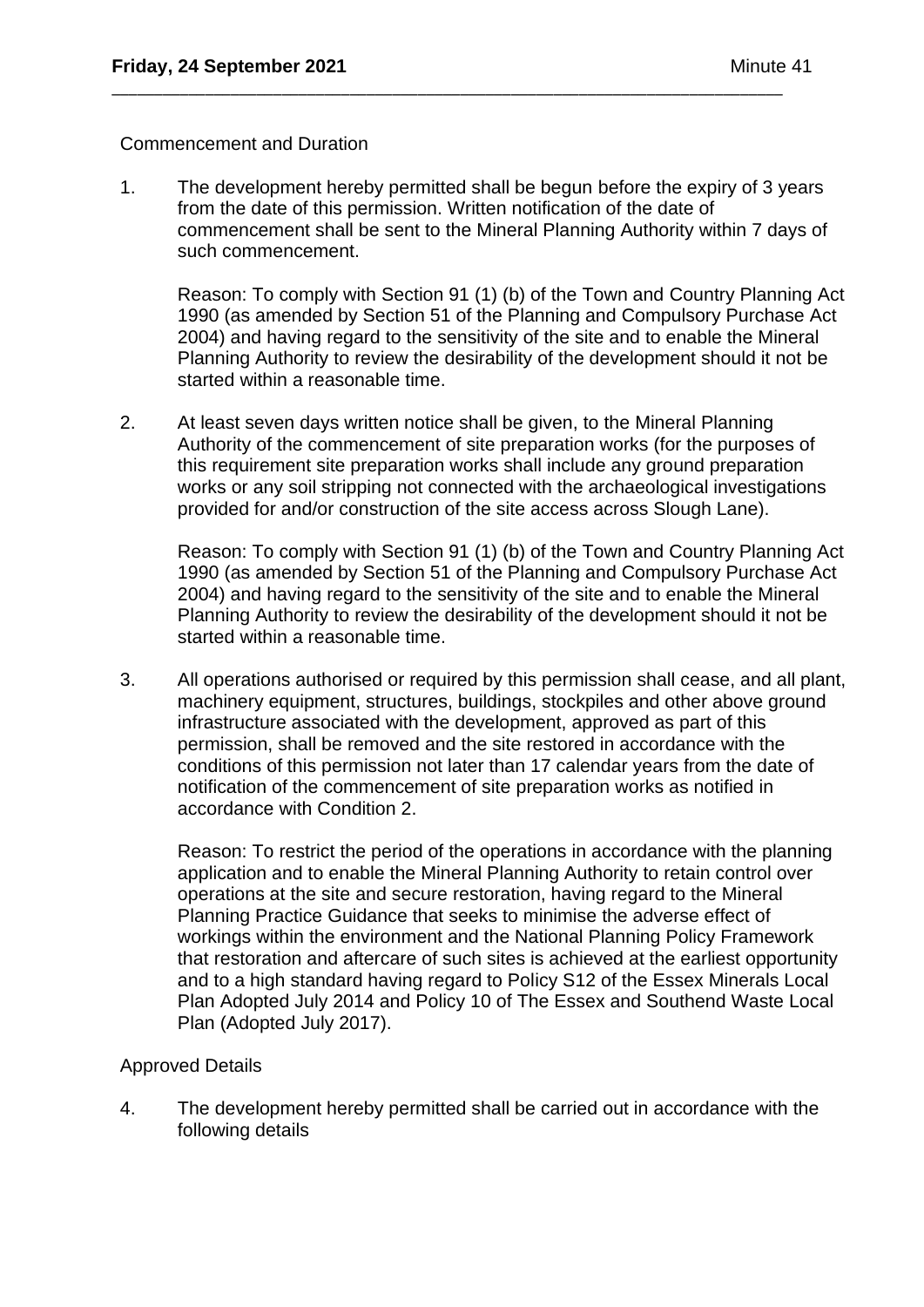a) Planning Application form from Sewells Reservoir Construction Limited dated 18<sup>th</sup> February 2020.

\_\_\_\_\_\_\_\_\_\_\_\_\_\_\_\_\_\_\_\_\_\_\_\_\_\_\_\_\_\_\_\_\_\_\_\_\_\_\_\_\_\_\_\_\_\_\_\_\_\_\_\_\_\_\_\_\_\_\_\_\_\_\_\_\_\_\_\_\_\_\_\_\_\_\_\_\_\_\_

- b) Supporting Report entitled "Planning Application and Supporting Statement, Western extension to Martells Quarry for the extraction, processing, sale and distribution of silica sand and gravel, subsequent restoration using inert materials along with the creation of new access" from PDE Consulting Ltd dated February 2020.
- c) BCL Consultant Hydrogeologists Limited report entitled: "Sewells Reservoir Construction Limited, Martells Quarry Slough Lane, Ardleigh, Colchester, CO7 7RU, Western Extension to mineral extraction area; and subsequent restoration using inert materials, Hydrological & Hydrogeological Impact Assessment" dated January 2020
- d) Drwg No: KD.MTQ.2.001 entitled "Site Location Plan" dated February 2020.
- e) KD.MTQ.2.003 entitled "Proposals Plan" Final dated February 2020.
- f) Letter from PDE Consulting dated  $7<sup>th</sup>$  December 2020 and accompanying:
- g) Drwg No: Figure 1 entitled "Martells Quarry, Slough Lane, Colchester, Proposed Haul Road Crossing Point on Slough Lane, Preliminary Layout" Rev B dated 05/12/20.

As amended by the letter from PDE Consulting Limited dated 28<sup>th</sup> January 2021 and accompanying:

h) Sharon Hosegood report entitled "Planning application ESS/29/20/TEN Arboricultural Impact Assessment Report" ref no: SHA 1334 dated January 2021.

As amended by the email from D. Marsh to Terry Burns dated  $20<sup>th</sup>$  May 2021  $@$ 17:31 and accompanying:

- i) Letter from PDE Consultants dated  $11<sup>th</sup>$  May 2021.
- j) Drwg No: KD.MTQ.2.004 entitled "Phase 1 Working and Restoration" Rev B dated April 2021.
- k) Drwg No: KD.MTQ.2.005 entitled "Phase 2 Working and Restoration" Rev B dated April 2021.
- l) Drwg No: KD.MTQ.2.006 entitled "Phase 3 Working and Restoration" Rev B dated April 2021.
- m) Drwg No: KD.MTQ.2.007 entitled "Phase 4 Working and Restoration" Rev B dated April 2021.
- n) Drwg No: KD.MTQ.2.009 entitled "Concept Restoration" Rev D dated April 2021.

As amended by the email from D. Marsh to Terry Burns dated 2<sup>nd</sup> August 2021 @ 10:29 and accompanying Drwg No: KD.MTQ.2.019 entitled "Area Restored Prior to Commencement of Extraction in Phase 2" dated July 2021.

Reason: For the avoidance of doubt as to the nature of the development hereby permitted, to ensure development is carried out in accordance with the approved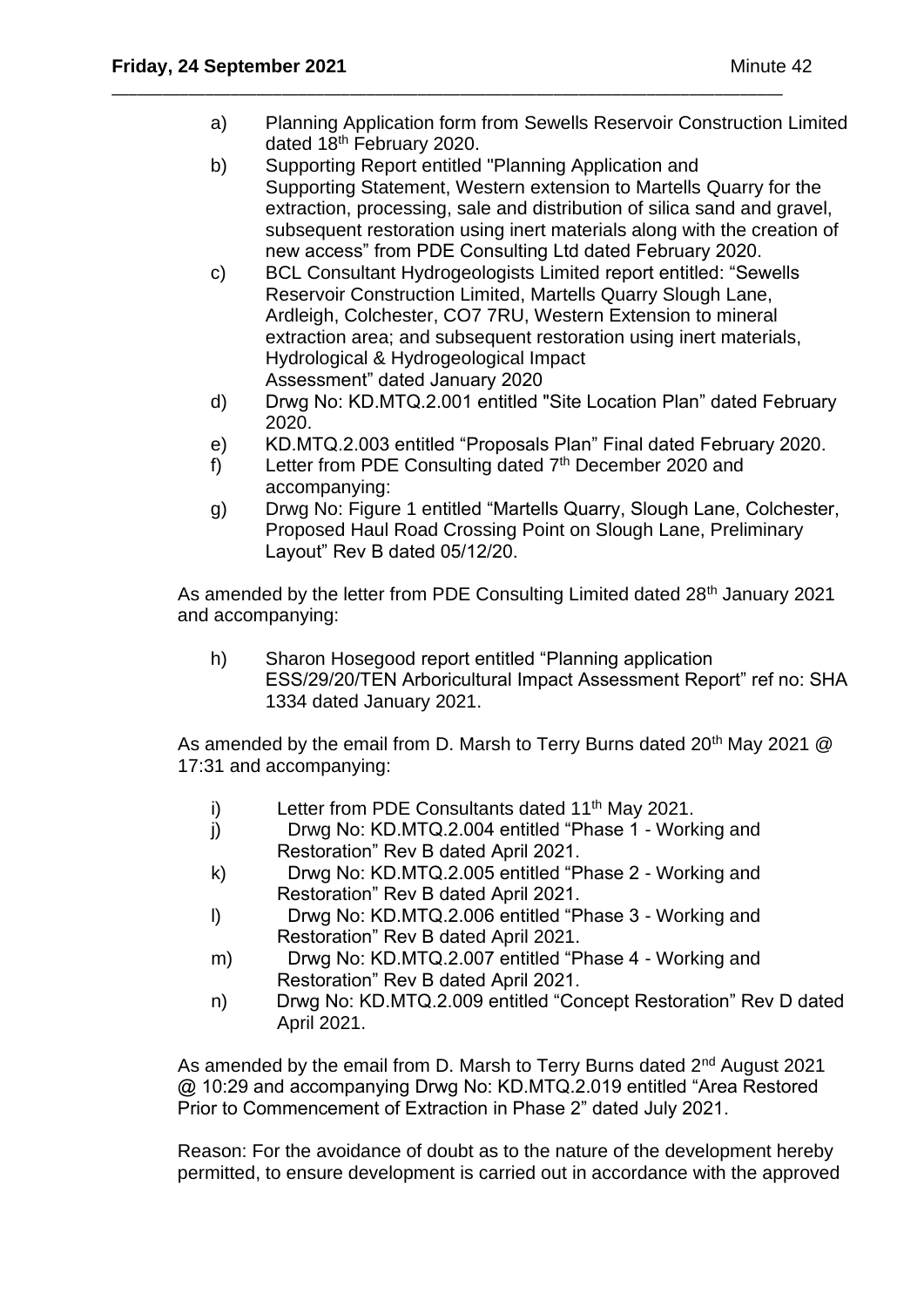application details, to ensure that the development is carried out with minimum harm to the environment and having regard to Policies DM1, S1 and S10 of the Essex Minerals Local Plan Adopted July 2014 and Policy 10 of The Essex and Southend Waste Local Plan (Adopted July 2017).

### Availability of plans

5. A copy of this permission, including all documents hereby approved and any other documents subsequently approved in accordance with any conditions of this permission shall be kept available for inspection at the site during the prescribed working hours.

\_\_\_\_\_\_\_\_\_\_\_\_\_\_\_\_\_\_\_\_\_\_\_\_\_\_\_\_\_\_\_\_\_\_\_\_\_\_\_\_\_\_\_\_\_\_\_\_\_\_\_\_\_\_\_\_\_\_\_\_\_\_\_\_\_\_\_\_\_\_\_\_\_\_\_\_\_\_\_

Reason: In the interests of clarity and to inform both site operators and visiting persons of the site operational responsibilities towards working methods and restoration commitments having regard to the National Planning Policy Framework and its recognition that planning decisions ensure that development does not allow unacceptable adverse impacts on the environment.

Protection of Existing Trees and Perimeter Vegetation

6. Existing hedgerows and trees within, and on the perimeter of, the site and identified for retention shall be retained and shall not be felled, lopped, topped or removed. Any vegetation removed without consent, dying, being severely damaged or becoming seriously diseased (at any time during the development or aftercare period) shall be replaced with trees or bushes of such size and species as may be specified by the Mineral Planning Authority, in the planting season immediately following any such occurrences.

Reason: To confirm those details against which the acceptability of the development was determined, and to restricting the development to the design and scale approved having regard to Policy S10 of the Essex Minerals Local Plan Adopted July 2014 and the National Planning Policy Framework in respect of ensuring that permitted development does not give rise to unacceptable environmental impacts on the environment.

- 7. No site preparation works (as defined in Condition 2 of this permission) shall take place until a scheme based on Drwg No: KD.MTQ.2.015 entitled "Development Cross Sections" Rev A dated April 2021 showing the provision and protection measures of the standoff/buffer of the extraction areas and the attenuation ponds; drainage ditches and perimeter veteran trees/vegetation has been submitted to and received the written approval of the Mineral Planning Authority. The scheme shall make provision for:
	- a) Measures to demarcate the standoff from any affected tree/hedgerow/woodland.
	- b) Maintenance of the demarcation measures during the life of the site activities.
	- c) Programme of works to achieve a) and b) above.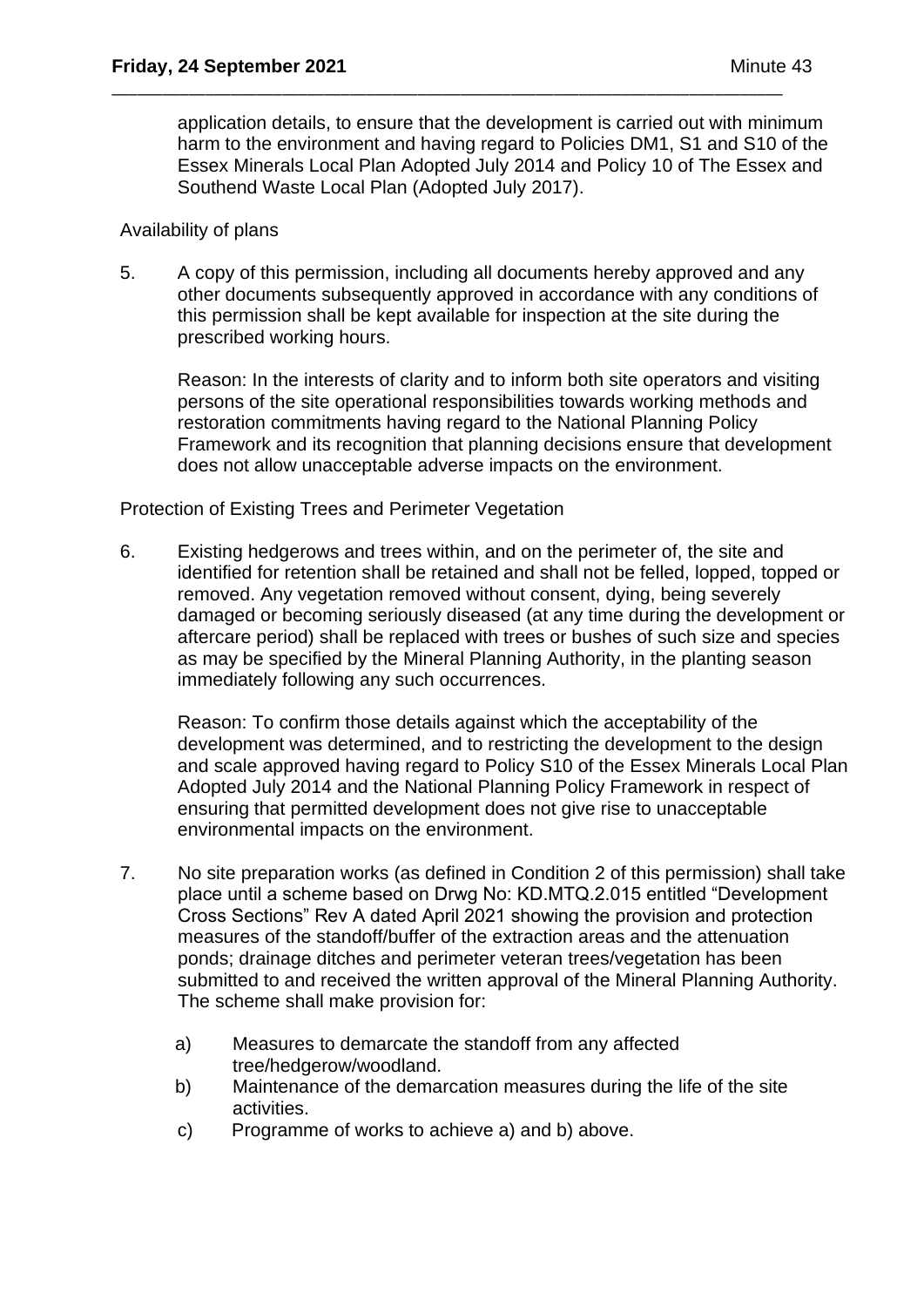For clarification all trees should be protected in accordance with BS: 5837 Trees in relation to design, demolition and construction –Recommendations.

The development shall be implemented in accordance with the approved scheme.

\_\_\_\_\_\_\_\_\_\_\_\_\_\_\_\_\_\_\_\_\_\_\_\_\_\_\_\_\_\_\_\_\_\_\_\_\_\_\_\_\_\_\_\_\_\_\_\_\_\_\_\_\_\_\_\_\_\_\_\_\_\_\_\_\_\_\_\_\_\_\_\_\_\_\_\_\_\_\_

Reason: To confirm those details against which the acceptability of the development was determined, and to restricting the development to the design and scale approved having regard to Policy S10 of the Essex Minerals Local Plan Adopted July 2014 and the National Planning Policy Framework in respect of ensuring that permitted development does not give rise to unacceptable environmental impacts on the environment.

Slough Lane crossing point

- 8. No site preparation works (as defined in Condition 2 of this permission) shall take place until the crossing point over Slough Lane has been constructed and been commissioned. The scheme shall make provision for accommodating the details as set out in:
	- a) Letter from PDE Consulting dated 07/12/20.
	- b) Design of the site access being based on Drawing No: Figure 1 Rev B dated 05/12/20 entitled "Martells Quarry, Slough Lane, Colchester, Proposed Haul Road Crossing Point on Slough Lane, Preliminary Layout".
	- c) Provision of gates at the entrance such that any gates provided shall be inward opening only.
	- d) Temporary Traffic Management Plan, which shall be adhered to during the construction phase of the works, The Plan should include details regarding any temporary traffic management/signage; access for pedestrians, if required, wheel cleaning facilities for the duration of the construction phase to prevent the deposition of mud or other debris onto the highway network/public areas, turning and parking facilities for delivery/construction vehicles within the limits of the application site together with an adequate parking area for those employed in developing the site.
	- e) Management and Maintenance of the crossing point during the life of the permission.
	- f) Provision for photographic and design record of the existing access arrangements to inform future works at reinstatement stage.
	- g) Commitment to the future removal of the access entrance when the mineral permission site is being restored.
	- h) Provision of advance signage on both approaches to the proposed Slough Lane crossing points. The signage shall be installed before the road junction / crossing point is first used by vehicular traffic.
	- i) Modifications/ provision of advance signage on both approaches to the existing Bromley Road/Slough Lane crossing points.
	- j) The proposed crossing points on Slough Lane shall be provided with a clear to ground visibility splay in accordance with drawing: Figure 1 Access Plan Revision B, as measured from and along the nearside edge of the carriageway. Such vehicular visibility splays shall be provided before the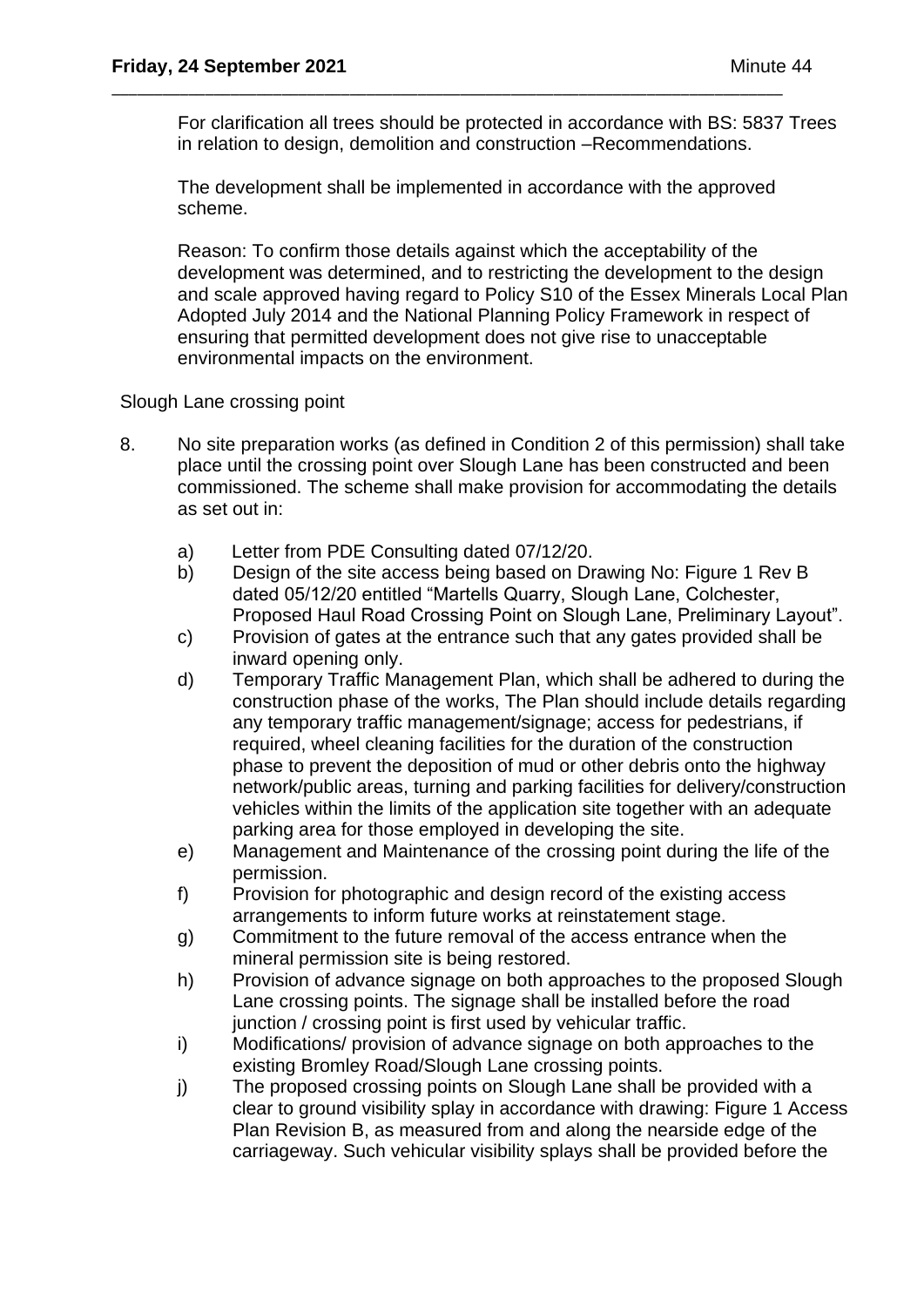road junction / crossing point is first used by vehicular traffic and retained free of any obstruction at all times.

Reason: To make adequate provision within the highway for the movement and safety of the additional traffic generated as a result of the proposed development in accordance with policy DM1, DM2, DM9 and S10 of the Essex Minerals Local Plan Adopted July 2014 and the National Planning Policy Framework and its recognition that planning decisions ensure that development does not allow unacceptable adverse impacts on the environment.

9. No unbound material shall be used in the surface treatment of the vehicular access within 12 metres of the highway boundary.

\_\_\_\_\_\_\_\_\_\_\_\_\_\_\_\_\_\_\_\_\_\_\_\_\_\_\_\_\_\_\_\_\_\_\_\_\_\_\_\_\_\_\_\_\_\_\_\_\_\_\_\_\_\_\_\_\_\_\_\_\_\_\_\_\_\_\_\_\_\_\_\_\_\_\_\_\_\_\_

Reason: To avoid displacement of loose material onto the highway in the interests of highway safety in accordance with Policy DM1 of the Essex County Council's Highway Development Management Policies adopted February 2011 and having regard to Policy S10 of the Essex Minerals Local Plan Adopted July 2014 and the National Planning Policy Framework in respect of ensuring that permitted development does not give rise to unacceptable environmental impacts on the environment.

10. There shall be no discharge of surface water onto the Highway.

Reason: To prevent hazards caused by water flowing onto the highway and to avoid the formation of ice on the highway in the interest of highway safety to ensure accordance with Policy DM1 of the Essex County Council's Highway Development Management Policies adopted February 2011 and having regard to Policy S10 of the Essex Minerals Local Plan Adopted July 2014 and the National Planning Policy Framework in respect of ensuring that permitted development does not give rise to unacceptable environmental impacts on the environment.

11. Any new boundary planting shall be planted a minimum of 1 metre back from the highway boundary and any visibility splay.

Reason: To ensure that the future outward growth of the planting does not encroach upon the highway or interfere with the passage of users of the highway, to preserve the integrity of the highway and in the interests of highway safety and in accordance with Policy DM1 of the Essex County Council's Highway Development Management Policies adopted February 2011 and having regard to Policy S10 of the Essex Minerals Local Plan Adopted July 2014 and the National Planning Policy Framework in respect of ensuring that permitted development does not give rise to unacceptable environmental impacts on the environment.

Tree Protection - Slough Lane crossing point

12. No site preparation works (as defined in Condition 2 of this permission) nor any ground disturbance in preparation for the construction of the Slough Lane crossing point as referenced in Condition 8 of this permission shall proceed until a scheme for the protection of the roadside trees within the sightlines of the proposed crossing point has received the written approval of the Mineral Planning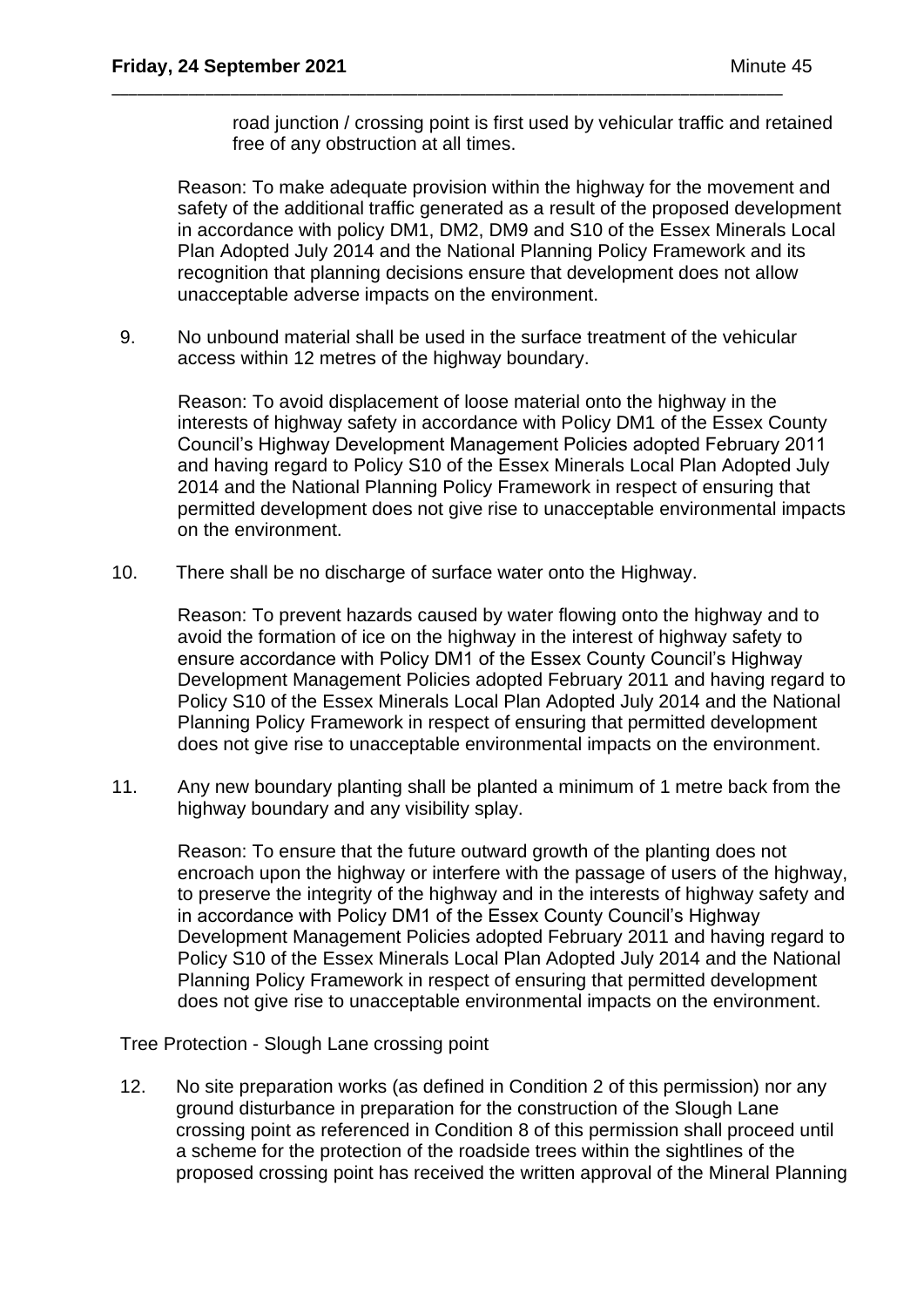Authority. The scheme shall be implemented as approved. The scheme shall make provision for:

\_\_\_\_\_\_\_\_\_\_\_\_\_\_\_\_\_\_\_\_\_\_\_\_\_\_\_\_\_\_\_\_\_\_\_\_\_\_\_\_\_\_\_\_\_\_\_\_\_\_\_\_\_\_\_\_\_\_\_\_\_\_\_\_\_\_\_\_\_\_\_\_\_\_\_\_\_\_\_

- a) Cross sections for the access / crossing of Slough Lane in relation to the protection of trees T84, 85 and 86 as indicated within the Sharon Hosegood report entitled "Planning application ESS/29/20/TEN Arboricultural Impact Assessment Report" ref no: SHA 1334 dated January 2021 on Drwg No: SHA 1334 TPP SW entitled "Tree Protection Plan" dated 20/01/21.
- b) Cross sections indicating the relationship of the 3-metre-high bund along Slough Lane to the hedge H86.

The development shall be implemented in accordance with the approved scheme and managed through the life of the permission.

Reason: To provide clarity for those details approved and to ensure that trees and hedgerows are suitably protected and not impacted by the development activities having regard to Policies DM1, DM2, and S10 of the Essex Minerals Local Plan Adopted July 2014 and the National Planning Policy Framework and its recognition that planning decisions ensure that development does not allow unacceptable adverse impacts on the environment.

Martells Industrial Estate/Slough Lane Junction Improvements

13. Within 18 months of the date of this permission the stretch of carriageway, together with the existing northern and southern crossing point bell mouths located at the entrance to the Martell's Industrial Estate, shall have been improved in accordance with the Section 278 Highways Agreement and the improvements works commissioned.

Reason: To provide suitable provision within the highway for the movement and safety of the additional traffic generated as a result of the proposed development and in the interests of pedestrians and vehicular traffic safety having regard to Policies DM1, DM2, and S10 of the Essex Minerals Local Plan Adopted July 2014; Polices DM1 of the Essex County Council Highway Development Management Policies February 2011 and the National Planning Policy Framework and its recognition that planning decisions ensure that development does not allow unacceptable adverse impacts on the environment.

## Ecological Interest

Construction Environmental Management Plan (CEMP): Biodiversity

14.. No site preparation works shall take place (as defined in Condition 2 of this permission) until a scheme for addressing the biodiversity aspects of the land has received the written approval of the Mineral Planning Authority. The scheme shall then be implemented as approved. The submitted scheme shall make provision for: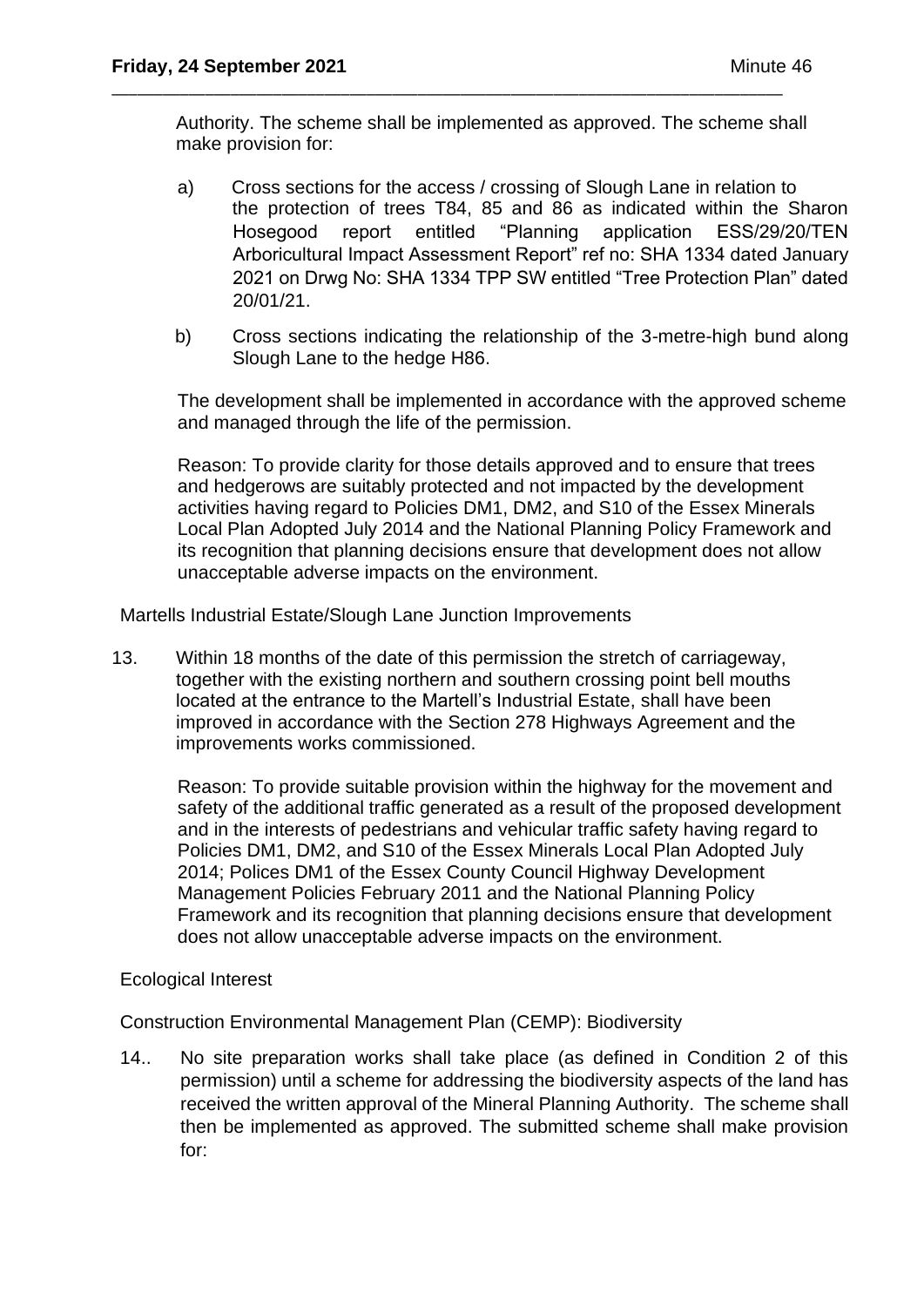a) Risk assessment of potentially damaging construction activities.

\_\_\_\_\_\_\_\_\_\_\_\_\_\_\_\_\_\_\_\_\_\_\_\_\_\_\_\_\_\_\_\_\_\_\_\_\_\_\_\_\_\_\_\_\_\_\_\_\_\_\_\_\_\_\_\_\_\_\_\_\_\_\_\_\_\_\_\_\_\_\_\_\_\_\_\_\_\_\_

- b) Identification of "biodiversity protection zones".
- c) Practical measures (both physical measures and sensitive working practices) to avoid or reduce impacts during construction (may be provided as a set of method statements).
- d) The location and timing of sensitive works to avoid harm to biodiversity

features.

- e) The times during construction when specialist ecologists need to be present on site to oversee works.
- f) Responsible persons and lines of communication.
- g) The role and responsibilities on site of an ecological clerk of works (ECoW) or similarly competent person.
- h) Use of protective fences, exclusion barriers and warning signs.
- i) Containment, control and removal of any Invasive non-native species present on site.

The approved CEMP shall be adhered to and implemented throughout the development period in accordance with the approved scheme.

Reason: To conserve protected and Priority species and allow the Mineral Planning Authority to discharge its duties under the Conservation of Habitats and Species Regulations 2017 (as amended), the Wildlife & Countryside Act 1981 (as amended) and section 40 of the Natural Environment and Rural Communities Act 2006 (Priority habitats & species).

Time Limit on development before further ecological surveys are required

- 15. No new Phases of mineral working including vegetation clearance and soil stripping as depicted on the Working Phase drawings Nos: KD.MTQ.2.004 – 007 Rev B's dated April 2021 shall take place until:
	- a) an assessment by a qualified ecologist has been undertaken to determine whether or not further supplementary ecological surveys as appropriate are required to inform the preparation and implementation of corresponding phases of ecological measures. The supplementary surveys shall be of an appropriate type for habitats and/or species and survey methods shall follow national good practice guidelines. Where such survey work is required and identifies the need to address such ecological issues that may be identified, such further work shall have first received the written approval of the Mineral Planning Authority.
	- b) Such further ecological survey work as may be required in (a) above with any actions completed and this has been confirmed in writing to the Mineral Planning Authority.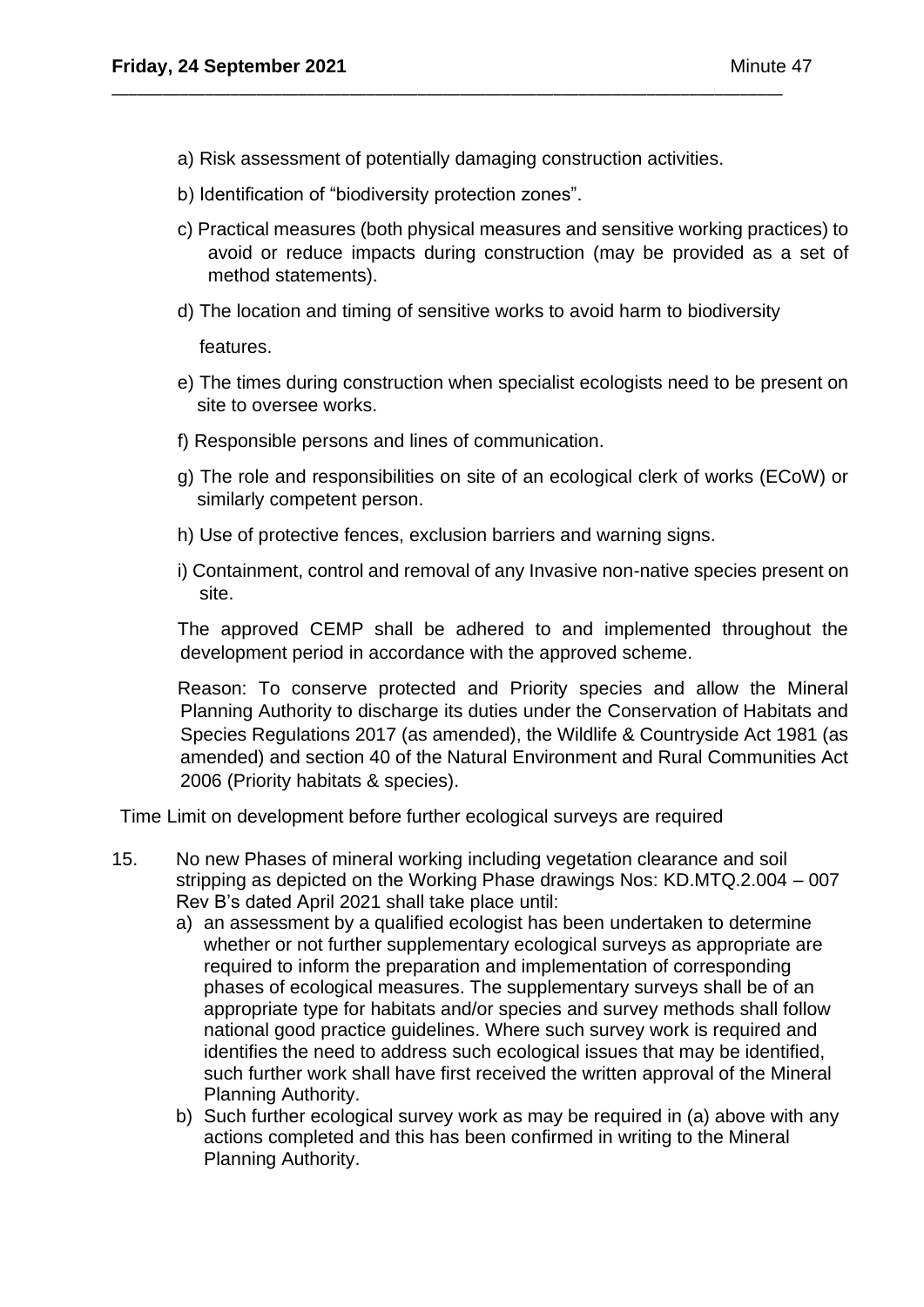Reason: In the interests of wildlife and to ensure provision is made to safeguard the ecological interest on the site and to allow the Mineral Planning Authority to discharge its duties under the Conservation of Habitats and Species Regulations 2017 (as amended), the Wildlife & Countryside Act 1981 (as amended) and Section 40 of the Natural Environment and Rural Communities Act 2006 (Priority habitats & species) and having regard to the National Planning Policy Framework and its encouragement to conserve and enhance the natural environment.

\_\_\_\_\_\_\_\_\_\_\_\_\_\_\_\_\_\_\_\_\_\_\_\_\_\_\_\_\_\_\_\_\_\_\_\_\_\_\_\_\_\_\_\_\_\_\_\_\_\_\_\_\_\_\_\_\_\_\_\_\_\_\_\_\_\_\_\_\_\_\_\_\_\_\_\_\_\_\_

### Bird Nesting

16. No vegetation shall be physically disturbed during the bird nesting season (March to August inclusive) unless the vegetation identified for removal has been surveyed to confirm the absence of active bird nesting.

Reason: In the interests of wildlife and to ensure breeding birds are not disturbed by removal of habitat having regard to the National Planning Policy Framework and its encouragement to conserve and enhance the natural environment.

### Biodiversity Enhancement Strategy

- 17. Within 3 months of the date of this permission a Biodiversity Enhancement Strategy for Protected and Priority species and habitats shall be submitted in writing to the Mineral Planning Authority. The content of the Biodiversity Enhancement Strategy shall make provision for:
	- a) Purpose and conservation objectives for the proposed enhancement

measures;

- b) detailed designs to achieve stated objectives;
- c) locations of proposed enhancement measures by appropriate maps and plans;
- d) timetable for implementation demonstrating that works are aligned with the proposed phasing of development;
- e) persons responsible for implementing the enhancement measures;
- f) details of initial aftercare and long-term maintenance (where relevant).

The works shall be implemented in accordance with the details as may subsequently be approved in writing by the Mineral Planning Authority. The Strategy shall be retained in that manner thereafter.

Reason: In the interests of wildlife and to ensure provision is made to safeguard the ecological interest on the site and to allow the Mineral Planning Authority to discharge its duties under the Conservation of Habitats and Species Regulations 2017 (as amended), the Wildlife & Countryside Act 1981 (as amended) and Section 40 of the Natural Environment and Rural Communities Act 2006 (Priority habitats & species) and having regard to the National Planning Policy Framework and its encouragement to conserve and enhance the natural environment.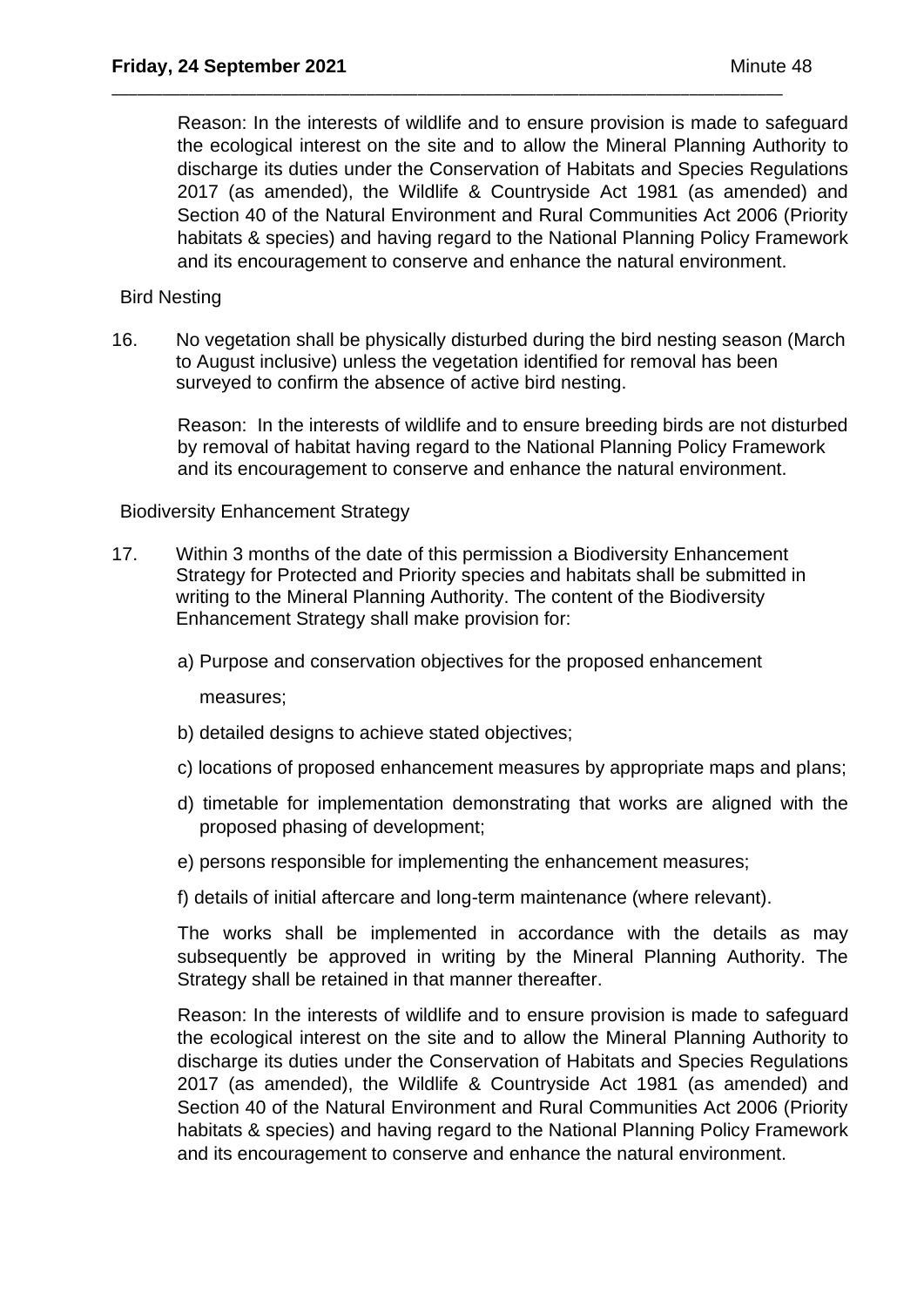### Archaeology

18. No soil stripping shall take place within the Western extension red line boundary as depicted on Drwg No: KD.MTQ.2.003 entitled "Proposals Plan" Final dated February 2020 until a Written Scheme of Investigation to address archaeological mitigation has received the written approval of the Mineral Planning Authority. The scheme shall be implemented as subsequently. The scheme shall make provision for a mitigation strategy which identifies areas proposed for archaeological excavation, geoarchaeological investigation and archaeological and geoarchaeological monitoring.

\_\_\_\_\_\_\_\_\_\_\_\_\_\_\_\_\_\_\_\_\_\_\_\_\_\_\_\_\_\_\_\_\_\_\_\_\_\_\_\_\_\_\_\_\_\_\_\_\_\_\_\_\_\_\_\_\_\_\_\_\_\_\_\_\_\_\_\_\_\_\_\_\_\_\_\_\_\_\_

Reason: To enable appropriate archaeological investigation, recording and excavation is undertaken prior to the development taking place having regard to Policies DM1, DM2, S10 and S12 of the Essex Minerals Local Plan Adopted July 2014 and to the National Planning Policy Framework in respect of ensuring that permitted development does not give rise to unacceptable environmental impacts on the environment.

19. No soil stripping shall take place within the Western extension red line boundary as depicted on Drwg No: KD.MTQ.2.003 entitled "Proposals Plan" Final dated February 2020 until written confirmation has been submitted to the Mineral Planning Authority confirming the completion of the programme of archaeological excavation and geoarchaeological test pitting identified in the Written Scheme of Investigation provided for in Condition 18 above.

Reason: To ensure the archaeological and geoarchaeological potential of the site is fully investigated and mitigation measures as required within the Written Scheme of Investigation can be implemented having regard to Policies DM1, DM2, S10 and S12 of the Essex Minerals Local Plan Adopted July 2014 and to the National Planning Policy Framework in respect of ensuring that permitted development does not give rise to unacceptable environmental impacts on the environment.

## Provision of reports

- 20. Post excavation assessments will be submitted to the Mineral Planning Authority:
	- a) Within 4 months of the completion of the fieldwork for each phase of working.
	- b) An overarching post excavation assessment within 6 months of the completion of the programme of investigation. This will result in the completion of post excavation analysis, preparation of a full site archive and report ready for deposition at the local museum, and submission of a publication report.

Reason: To ensure that appropriate archaeological investigation and recording is being undertaken and provision is being undertaken to facilitate the production of a full site archive and report ready for deposition at the local museum, and submission of a publication report having regard to Policies DM1, DM2, S10 and S12 of the Essex Minerals Local Plan Adopted July 2014 and to the National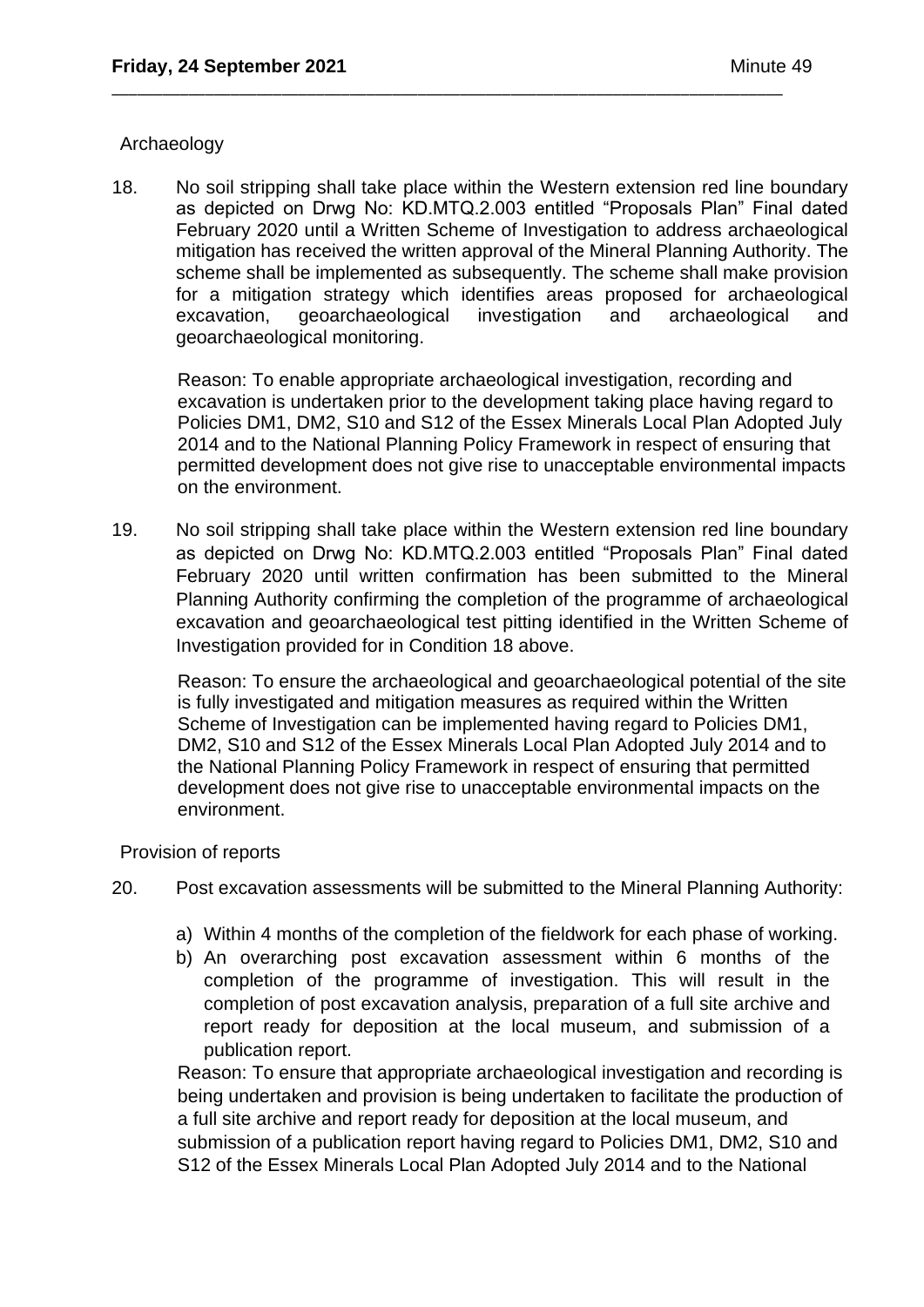Planning Policy Framework in respect of ensuring that proposals that affect heritage assets are fully assessed against any conflict with that heritage interest.

\_\_\_\_\_\_\_\_\_\_\_\_\_\_\_\_\_\_\_\_\_\_\_\_\_\_\_\_\_\_\_\_\_\_\_\_\_\_\_\_\_\_\_\_\_\_\_\_\_\_\_\_\_\_\_\_\_\_\_\_\_\_\_\_\_\_\_\_\_\_\_\_\_\_\_\_\_\_\_

## Topographical surveys

21. Topographical surveys shall be submitted;

(i) A survey of site levels within each phase of working as depicted on the series of drawing Nos: KD.MTQ.2.004 - 007 referenced in Condition (xx) above shall be carried out at intervals of not less than every 12 months, starting from the date on which excavation of overburden/mineral takes place from within each Phase. A copy of the survey shall be submitted to the Mineral Planning Authority within 14 days of being undertaken.

(ii) At the completion of final formation contours as depicted on Drwg No: KD.MTQ.2.009 entitled "Concept Restoration" Rev D dated April 2021. to confirm topographical levels are in accordance with the restoration plans. A copy of the survey shall be submitted to the Mineral Planning Authority within 14 days of being undertaken.

Reason: In the interests of clarity, to enable appropriate monitoring of the site; and to ensure the proper working/restoration of the site in accordance with the approved details having regard to Policies DM1, DM2, S10 and S12 of the Essex Minerals Local Plan Adopted July 2014 and the National Planning Policy Framework in respect of ensuring that permitted development does not give rise to unacceptable environmental impacts on the environment.

## Vehicle Routeing

22. A record shall be maintained at the site office of all movements in/out of the site by HGVs. Such records shall contain the vehicle's registration and operating company's identity and time/date of movement. The record shall be made available for inspection by the Mineral Planning Authority if requested and retained for the duration of the life of the development permitted.

Reason: In the interests of clarity, to enable appropriate monitoring of the site generated vehicle movements in order to ensure compliance with the approved details having regard to Policy DM2 and S10 of the Essex Minerals Local Plan Adopted July 2014; Policy 10 of the Essex and Southend Waste Local Plan (adopted July 2017) and the National Planning Policy Framework and its recognition that planning decisions ensure that development does not allow unacceptable adverse impacts on the environment.

## Highway Cleanliness

23. No mud or dirt shall be carried out onto the public highway by vehicles using the site.

Reason: To prevent site detritus contaminating the public highway in the interests of highway safety having regard to Policies DM1, DM2 and S10 of the Essex Minerals Local Plan Adopted July 2014; Policy 10 of the Essex and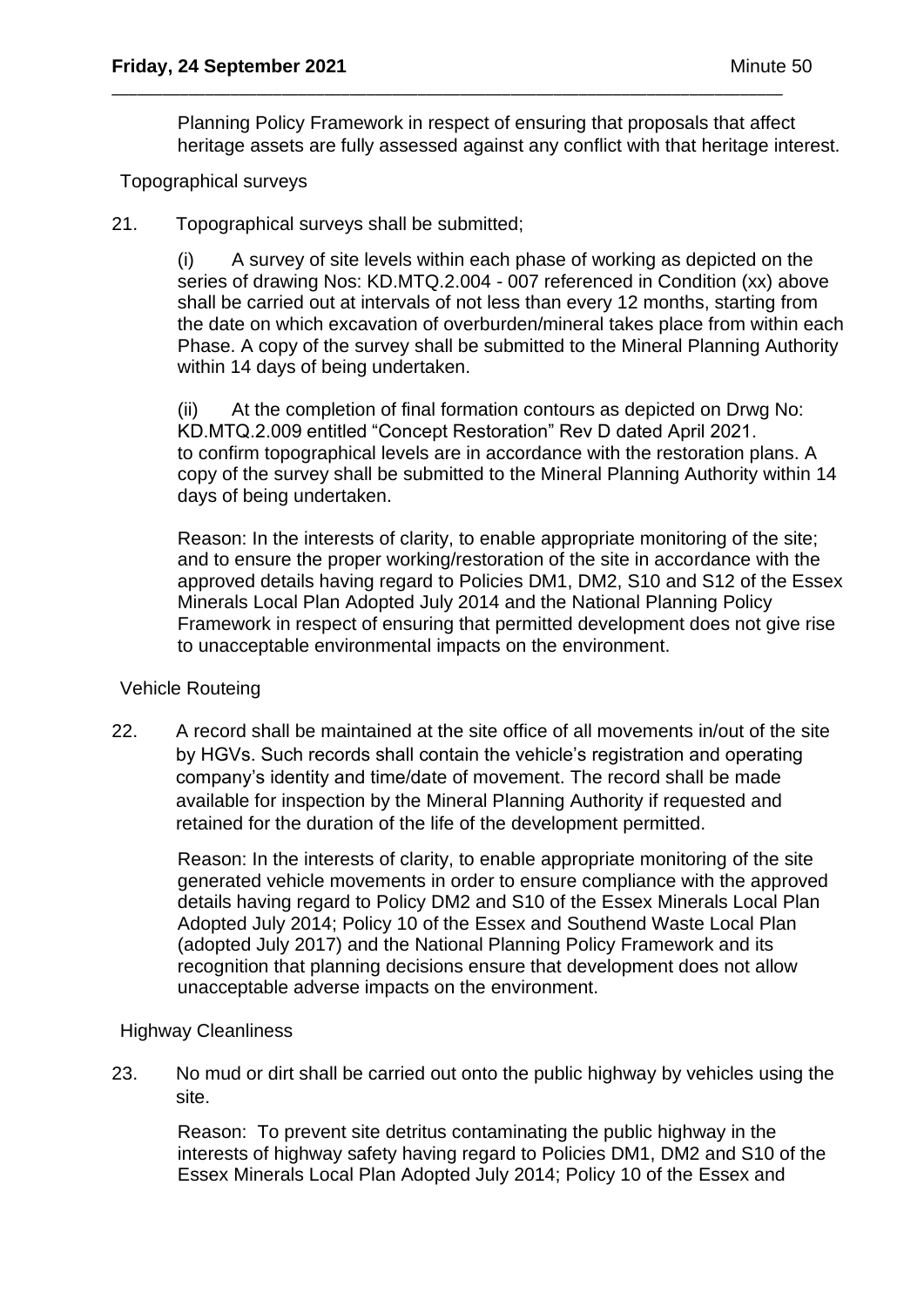Southend Waste Local Plan (adopted July 2017) and the National Planning Policy Framework in respect of ensuring that permitted quarry operations do not give rise to unacceptable environmental impacts on the environment.

\_\_\_\_\_\_\_\_\_\_\_\_\_\_\_\_\_\_\_\_\_\_\_\_\_\_\_\_\_\_\_\_\_\_\_\_\_\_\_\_\_\_\_\_\_\_\_\_\_\_\_\_\_\_\_\_\_\_\_\_\_\_\_\_\_\_\_\_\_\_\_\_\_\_\_\_\_\_\_

## HGV Movements

24. No mineral or other material as may be permitted by this permission shall be exported or imported other than via the existing site processing plant/weighbridge facility located on the north side of Slough Lane and then along the internal haul road located east of Slough Lane to the crossing point linking through to the application land as depicted on Drawing No: KD.MTQ.2.003 entitled "Proposals Plan" dated February 2020.

Reason: In the interests of clarity and the provisions of the planning application upon which determination of the application an important aspect of the acceptability of the application; to limit the effects on local amenity, to control the impacts of the development and to comply with Policies DM1, DM2 and S10 of the Essex Minerals Local Plan Adopted July 2014; Policy 10 of the Essex and Southend Waste Local Plan (adopted July 2017) and the National Planning Policy Framework in respect of ensuring that permitted quarry operations do not give rise to unacceptable environmental impacts on the environment.

### Sheeting Vehicles

25. All loaded HGVs shall be sheeted with fully serviceable covering before leaving the existing site processing plant/weighbridge facility located on the north side of Slough Lane.

Reason: To prevent site detritus contaminating the public highway in the interests of highway safety having regard to Policies DM1, DM2 and S10 of the Essex Minerals Local Plan Adopted July 2014; Policy 10 of the Essex and Southend Waste Local Plan (adopted July 2017) and the National Planning Policy Framework in respect of ensuring that permitted quarry operations do not give rise to unacceptable environmental impacts on the environment.

## Vehicle Maintenance

26. No servicing, maintenance or testing of vehicles or plant shall take place other than within the quarry void or the extant processing plant area operated under Planning Permission ESS/27/20/TEN.

(For the purposes of this condition the restriction shall not apply to unforeseen vehicle breakdowns).

Reason: To minimise any nuisance and to protect the amenities of neighbouring landusers and the rural environment/local area having regard to Policies DM1, DM2 and S10 of the Essex Minerals Local Plan Adopted July 2014; Policy 10 of the Essex and Southend Waste Local Plan (adopted July 2017) and the National Planning Policy Framework and its recognition that planning decisions ensure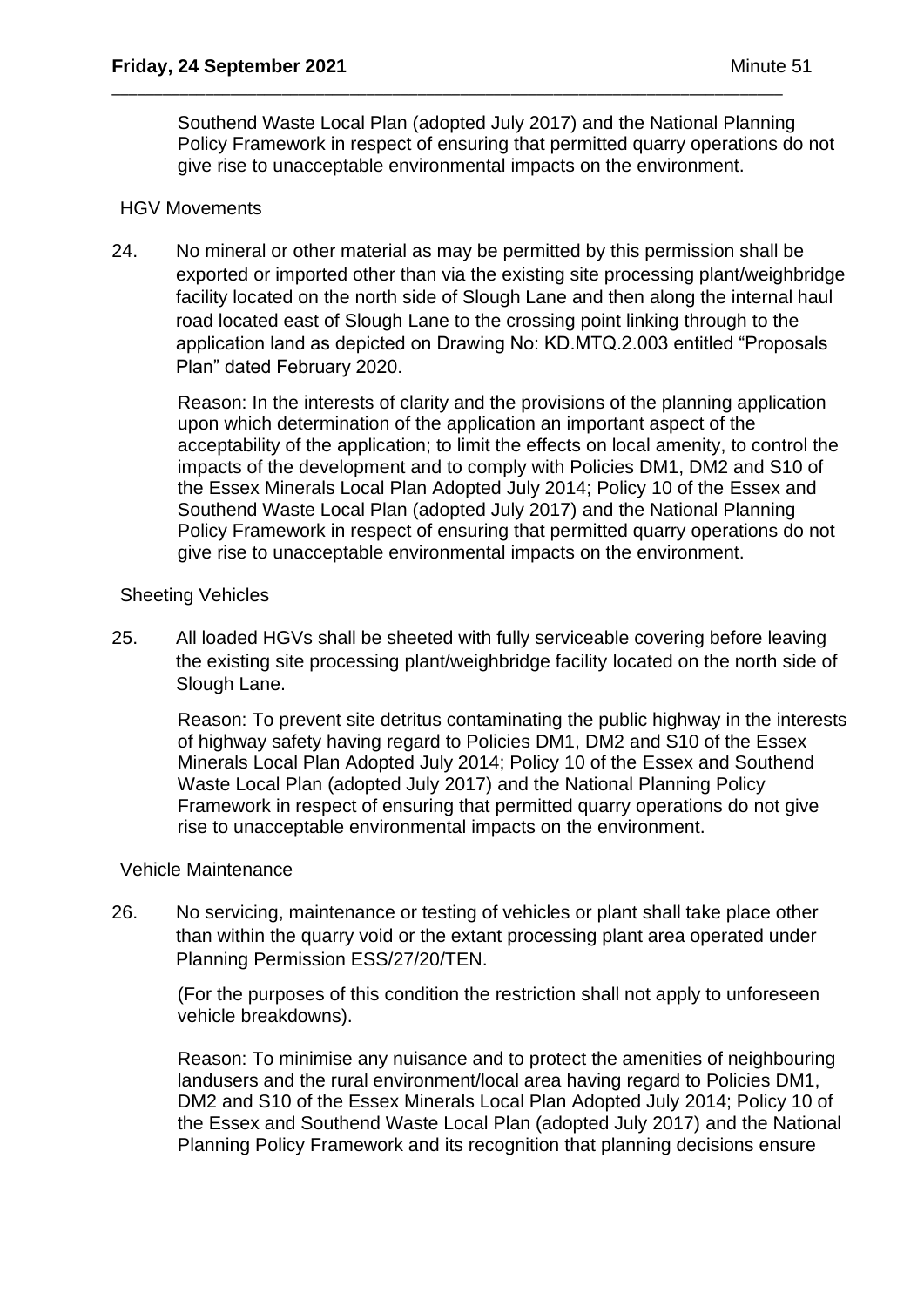that development does not allow unacceptable adverse impacts on the environment.

\_\_\_\_\_\_\_\_\_\_\_\_\_\_\_\_\_\_\_\_\_\_\_\_\_\_\_\_\_\_\_\_\_\_\_\_\_\_\_\_\_\_\_\_\_\_\_\_\_\_\_\_\_\_\_\_\_\_\_\_\_\_\_\_\_\_\_\_\_\_\_\_\_\_\_\_\_\_\_

Landscape, Ecology and Management Plan (LEMP): Biodiversity

- 27. No site preparation work, as defined in Condition 2 of this permission, shall take place until a scheme of working has been submitted to, and received the written approval of, the Mineral Planning Authority. The scheme shall be implemented as approved in writing by the Mineral Planning Authority. The submitted scheme shall make provision for:
	- a) Risk assessment of potentially damaging construction activities;
	- b) Identification of any biodiversity protection zones;
	- c) Practical measures (both physical measures and sensitive working practices) to avoid or reduce impacts during construction (may be provided as a set of method statements);
	- d) The location and timing of sensitive works to avoid harm to biodiversity features;
	- e) The times during construction when specialist ecologists need to be present on site to oversee works;
	- f) Responsible persons and lines of communication;
	- g) The role and responsibilities on site of an ecological clerk of works or similarly competent person; and the
	- h) Use of protective fences, exclusion barriers and warning signs.
	- i) Management and Implementation programme.

Reason: To clarify those details approved and to ensure that the site is operated in a controlled manner relating to the biodiversity aspects of the scheme having regard to Policies DM1, DM2 and S10 of the Essex Minerals Local Plan Adopted July 2014; Policy 10 of the Essex and Southend Waste Local Plan (adopted July 2017) and Policies EN1, EN4, EN6, EN6a, EN6b, QL11 and COM 23 of the Tendring District Local Plan 2007 and the National Planning Policy Framework in respect of ensuring that planning decisions ensure that development does not allow unacceptable adverse impacts on the environment.

Sale of Aggregate/Other Product

28. There shall be no retailing or direct sales of mineral to the public from the application land.

Reason: To clarify those details approved, to maintain control over the development and to ensure that the land is not opened up to third parties the impact arising from which has not been proposed in the development nor formed part of the assessment of the application and could require a re-assessment of the decision having regard to National Planning Policy Framework in respect of ensuring that permitted operations do not give rise to unacceptable environmental impacts on the environment.

Restriction on further Phase entry until Restoration Achieved within wider Quarry complex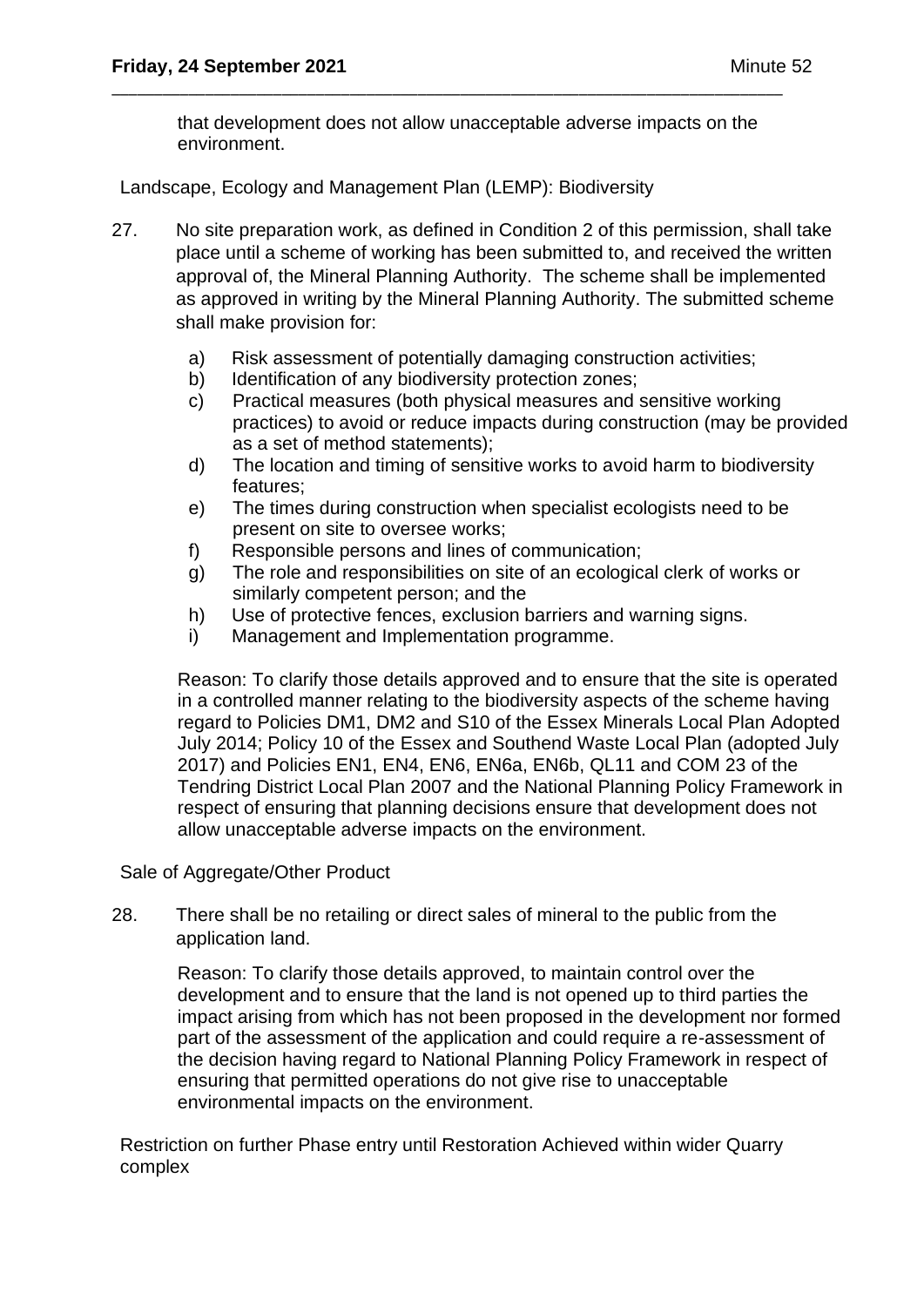29. No topsoil/soil stripping or mineral extraction shall take place beyond the Phase 1 land within either the Phase 2 or 3 sequences as identified on the Drwg No: KD.MTQ.2.003 entitled "Proposals Plan" dated February 2020 until the land identified in green and identified on Drwg No: KD.MTQ.2.019 entitled "Area Restored Prior to Commencement of Extraction in Phase 2" dated July 2021 has been brought up to final formation level (topsoil level) and confirmation provided in writing from the Mineral Planning Authority that these levels have been achieved.

\_\_\_\_\_\_\_\_\_\_\_\_\_\_\_\_\_\_\_\_\_\_\_\_\_\_\_\_\_\_\_\_\_\_\_\_\_\_\_\_\_\_\_\_\_\_\_\_\_\_\_\_\_\_\_\_\_\_\_\_\_\_\_\_\_\_\_\_\_\_\_\_\_\_\_\_\_\_\_

Reason: To confirm those details against which the acceptability of the development was determined, and to restrict the development to the design approved and the achievement of restoration from within the rest of the quarry complex footprint having regard to Policies DM1, DM2, S10 and S12 of the Essex Minerals Local Plan Adopted July 2014; Policy 10 of The Essex and Southend Waste Local Plan (Adopted July 2017) and the National Planning Policy Framework in respect of ensuring that permitted development does not give rise to unacceptable environmental impacts on the environment.

## ENVIRONMENTAL PROTECTION

Hours of Operation

30. No operations authorised or required by this permission shall be carried out on the site except between the following times:

> 0700 – 1900 hours Mondays to Fridays. 0700 – 1300 hours Saturdays. There shall be no operations on Sundays or Bank/National Holidays.

This condition shall not apply in cases of emergency when life, limb or property is in danger or for water pumping activities. The Mineral Planning Authority shall be notified, in writing, as soon as possible after the occurrence of any such emergency.

Reason: For clarity and to control the operating hours against which the application was determined and In the interests of limiting the effects on local amenity, to control the impacts of the development and having regard to Policies DM1, DM3 and S10 of The Essex Minerals Local Plan Adopted July 2014; Policy 10 of The Essex and Southend Waste Local Plan (Adopted July 2017) and the National Planning Policy Framework in respect of ensuring that permitted development does not give rise to unacceptable environmental impacts on the environment.

Rubbish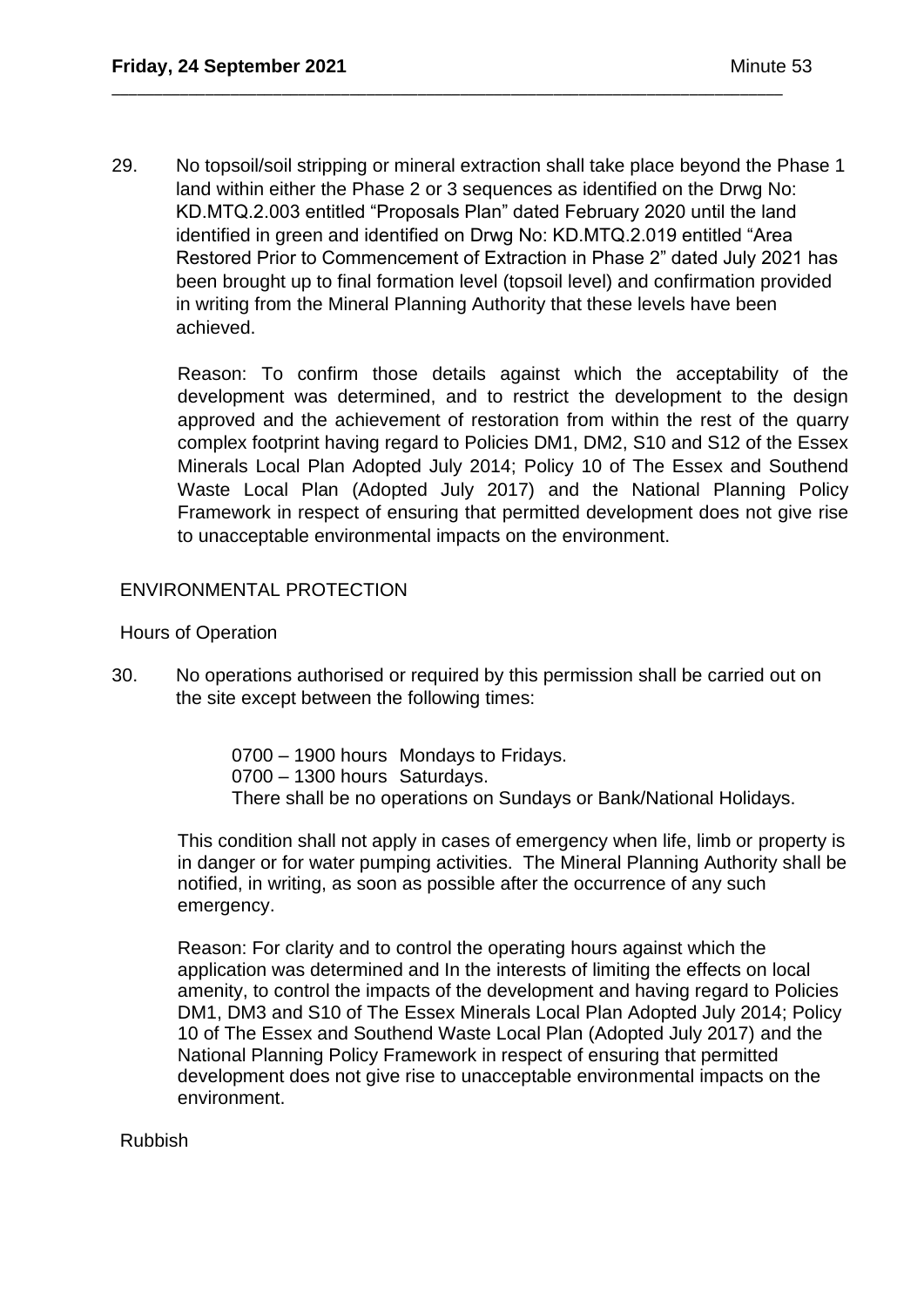31. All rubbish and scrap materials generated on the site shall be collected and stored in a screened position within the site area until such time as they may be properly disposed of to a suitably licensed management facility.

\_\_\_\_\_\_\_\_\_\_\_\_\_\_\_\_\_\_\_\_\_\_\_\_\_\_\_\_\_\_\_\_\_\_\_\_\_\_\_\_\_\_\_\_\_\_\_\_\_\_\_\_\_\_\_\_\_\_\_\_\_\_\_\_\_\_\_\_\_\_\_\_\_\_\_\_\_\_\_

Reason: To clarify those details approved, in the interests of minimising the impact on the amenities of the local area having regard to National Planning Policy Framework in respect of ensuring that permitted operations do not give rise to unacceptable environmental impacts on the environment.

### Burning

32. No waste or other materials/rubbish shall be burnt on the site.

Reason: To protect the amenity of neighbouring occupiers having regard to Policies DM1; DM2 and S10 of The Essex Minerals Local Plan Adopted July 2014 and the National Planning Policy Framework in respect of ensuring that permitted operations do not give rise to unacceptable environmental impacts on the environment.

## **Lighting**

- 33. No artificial external lighting, whether free standing or affixed to infrastructure, that may be required to be provided within the application site shall be installed until a scheme of lighting at the site has been submitted to, and received the written approval of, the Mineral Planning Authority. The scheme shall be implemented in accordance with the details as approved. The submitted scheme shall make provision for:
	- a) Lighting point location.
	- b) Lighting design details including:
		- (i) height,
		- (ii) tilt,
		- (iii) lighting controls,
		- (iv) lighting design,
		- (iv) illuminance levels,
		- (v) uniformities,
		- (vi) spill light contour lines on to an Ordnance Survey mapping base.
	- c) Assessment of sky glow and light spillage outside of site boundary.
	- d) Hours of use including consideration given to switching off or dimming after hours.

Reason: To minimise the potential nuisance and disturbance of light spill to adjoining land occupiers and the rural environment having regard to Policies DM1, DM2 and S10 of The Essex Minerals Local Plan Adopted July 2014; Policy 10 of the Essex and Southend Waste Local Plan (adopted July 2017) and the National Planning Policy Framework in respect of ensuring that permitted operations do not give rise to unacceptable environmental impacts on the environment.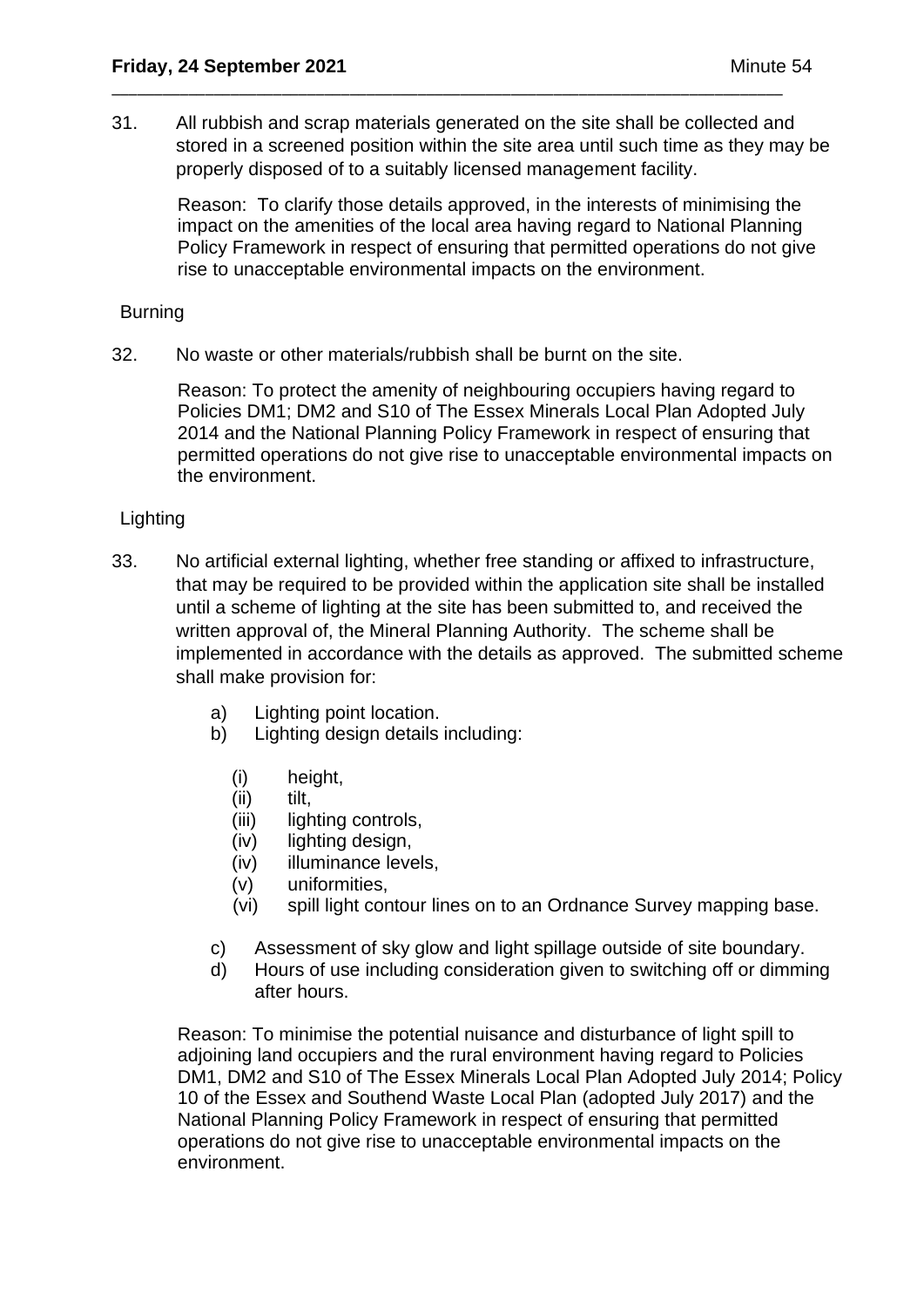### Noise – Monitoring

34. No site preparation works shall take place, as defined in Condition 2 of this permission, until a scheme of site noise monitoring has been submitted to, and has received the written approval of, the Mineral Planning Authority. The scheme shall be implemented as approved and shall make provision for:

\_\_\_\_\_\_\_\_\_\_\_\_\_\_\_\_\_\_\_\_\_\_\_\_\_\_\_\_\_\_\_\_\_\_\_\_\_\_\_\_\_\_\_\_\_\_\_\_\_\_\_\_\_\_\_\_\_\_\_\_\_\_\_\_\_\_\_\_\_\_\_\_\_\_\_\_\_\_\_

- a) A programme of implementation to include the noise monitoring locations identified in Condition 36 of this permission and as identified on the attached plan no: ESS/29/20/TEN/A entitled "Noise Monitoring Locations" during the life of the development.
- b) Unless determined by the Mineral Planning Authority noise monitoring to be at three monthly intervals.
- c) Monitoring during typical working hours with the main items of plant and machinery in operation.
- d) Monitoring to be carried out for at least 2 separate measurements of at least 15 minutes at different times during the working day at each monitoring location which shall include Saturday periods whilst typical site operations are occurring.
- e) That if noise compliance is not clear cut, as determined by the County Noise Consultant) then additional measurements such that at least 1 hr of data is obtained at the relevant locations is provided for.
- f) The logging of all weather conditions including wind speed and direction.
- g) The logging of both on-site and off-site noise events occurring during measurements with any extraneous noise events identified and, if necessary, discounted from the measured data.
- h) The results of the noise monitoring to be made available to the Mineral Planning Authority no later than 7 days following the date of the measurement.

The location of monitoring points may be varied with the written approval of the Mineral Planning Authority as the site develops and noise levels shall correlate with those levels in Condition 36 of this permission.

Reason: In the interests of clarity and to ensure that the applicant has in place an appropriate plan to mitigate environmental nuisance arising on both neighbouring sensitive receptors and the rural environment as a result of their activities having regard to Policies DM1, DM2 and S10 of The Essex Minerals Local Plan Adopted July 2014; Policy 10 of the Essex and Southend Waste Local Plan (adopted July 2017) and the National Planning Policy Framework in respect of ensuring that permitted operations do not give rise to unacceptable environmental impacts on the environment.

## Noise – Temporary Operations

35. For temporary operations, the free field Equivalent Continuous Noise Level (LAeq,1hr) at noise sensitive properties as listed in Condition 36 of this permission shall not exceed 70dB LAeq,1hr. Measurement shall be made no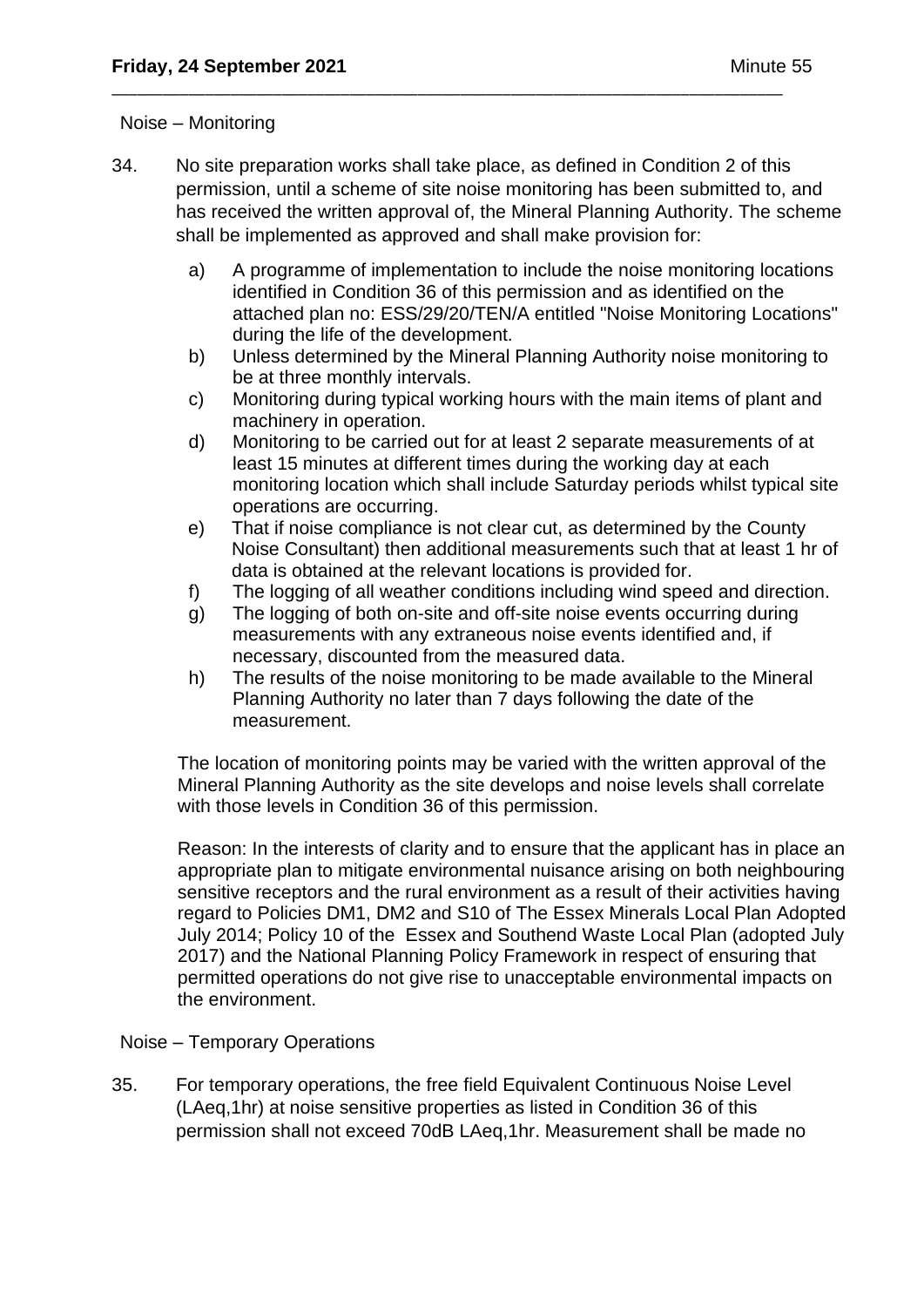closer than 3.5 metres from the façade of properties or other reflective surface and shall be corrected for extraneous noise.

\_\_\_\_\_\_\_\_\_\_\_\_\_\_\_\_\_\_\_\_\_\_\_\_\_\_\_\_\_\_\_\_\_\_\_\_\_\_\_\_\_\_\_\_\_\_\_\_\_\_\_\_\_\_\_\_\_\_\_\_\_\_\_\_\_\_\_\_\_\_\_\_\_\_\_\_\_\_\_

Temporary operations shall not exceed a total of eight weeks in any continuous 12-month duration. Five days written notice shall be given to the Mineral Planning Authority in advance of the commencement of a temporary operation. Temporary operations shall include site preparation bund formation and removal, site stripping and restoration and any other temporary activity that has been approved in writing by the Mineral Planning Authority in advance of such a temporary activity taking place.

Reason: In the interests of clarity, to protect the amenity of neighbouring occupiers having regard to Policies DM1, DM2 and S10 of The Essex Minerals Local Plan Adopted July 2014; Policy 10 of the Essex and Southend Waste Local Plan (adopted July 2017) and the National Planning Policy Framework that seeks to ensure that suitable control is in place in respect of noise emissions.

Noise - Normal Levels

36. Except for temporary operations, the free field Equivalent Continuous Noise Level (LAeq,1hr) at noise sensitive premises adjoining the site, due to operations in the site, shall not exceed 1h, the LAeq levels as set out in the following table and identified on the attached plan no: ESS/29/20/TEN/A entitled "Noise Monitoring Locations":

| <b>Receptor Location</b>   | Criterion / dB LAeq, 1hr |
|----------------------------|--------------------------|
| <b>Rumage House</b>        | 49 dB LAeq 1hr           |
|                            |                          |
| <b>Ardleigh Park</b>       | 51                       |
| <b>Coronation Cottages</b> | 55                       |
| Slough Farm                | 54                       |
| <b>Park Corner</b>         | 55                       |
| <b>White House</b>         | 55                       |
| Carringtons                | 55                       |
| George Hall                | 55                       |
| <b>Hull Farm</b>           | 51                       |

Measurements shall be made no closer than 3.5 metres to the façade of properties or other reflective surface and shall have regard to the effects of extraneous noise and shall be corrected for any such effects.

Reason: In the interests of clarity, to protect the amenity of neighbouring occupiers having regard to Policies DM1, DM2 and S10 of The Essex Minerals Local Plan Adopted July 2014; Policy 10 of the Essex and Southend Waste Local Plan (adopted July 2017) and the National Planning Policy Framework that seeks to ensure that suitable control is in place in respect of noise emissions.

### **Loudspeakers**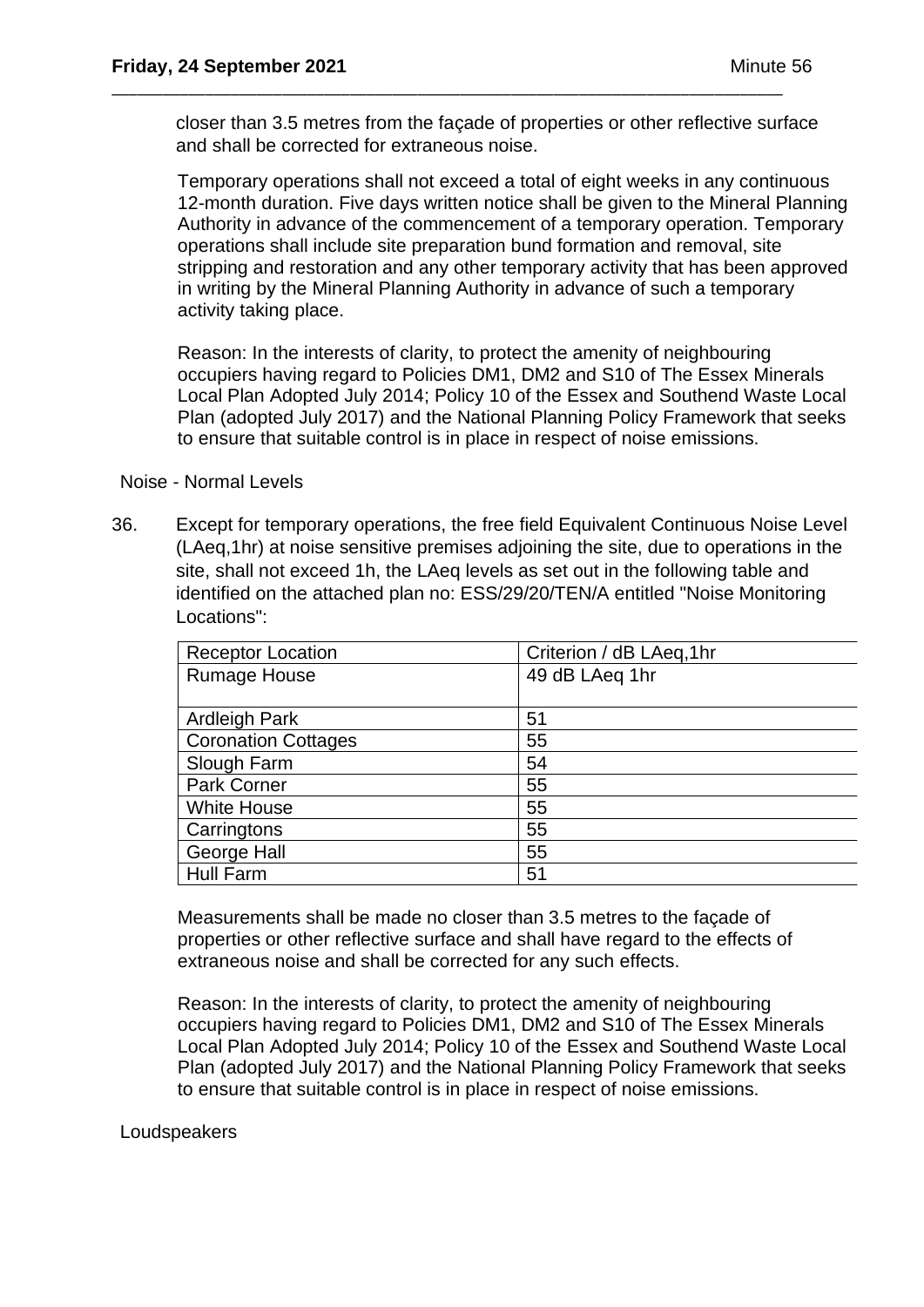37. No sound reproduction or amplification equipment (including public address systems, loudspeakers etc) which is audible at the nearest noise sensitive location shall be installed or operated on the site without the prior written approval of the Mineral Planning Authority.

\_\_\_\_\_\_\_\_\_\_\_\_\_\_\_\_\_\_\_\_\_\_\_\_\_\_\_\_\_\_\_\_\_\_\_\_\_\_\_\_\_\_\_\_\_\_\_\_\_\_\_\_\_\_\_\_\_\_\_\_\_\_\_\_\_\_\_\_\_\_\_\_\_\_\_\_\_\_\_

Reason: In the interests of clarity, to protect the amenity of neighbouring occupiers having regard to Policies DM1, DM2 and S10 of The Essex Minerals Local Plan Adopted July 2014; Policy 10 of the Essex and Southend Waste Local Plan (adopted July 2017) and the National Planning Policy Framework that seeks to ensure that suitable control is in place in respect of noise emissions.

### Reversing alarms

38. Only white noise emitting reversing alarms shall be employed on vehicles and plant engaged in site activities and transport on and off site and in control of the applicant.

Reason: In the interests of clarity, to protect the amenity of neighbouring occupiers having regard to Policies DM1, DM2 and S10 of The Essex Minerals Local Plan Adopted July 2014; Policy 10 of the Essex and Southend Waste Local Plan (adopted July 2017) and the National Planning Policy Framework that seeks to ensure that suitable control is in place in respect of noise emissions.

## **Dust**

- 39. No site preparation works shall take place, as defined in Condition 2 until a Dust Management Plan for the land has received the written approval of the Mineral Planning Authority. The scheme shall be implemented in accordance with the details as approved, in writing, by the Mineral Planning Authority. The submitted scheme shall make provision for:
	- a) Confirmation based on a review of more recent Tendring District Council Local Air Quality Management publications and other available air quality data to confirm that PM10 concentrations are below 17µg/m3
	- b) The Dust Management Plan to incorporate such dust mitigation, management and monitoring procedures as provided for within the extant dust monitoring/management/control schemes accommodated under ESS/61/19/TEN.
	- c) Details of responsibilities and procedures for identifying the need for applying additional mitigation (i.e. under what circumstances would it be required, how would it be identified that dust has been emitted off-site etc) or to respond to complaints.
	- d) Dust mitigation measures to include specific reference to the best practice techniques to be employed during enabling works (such as during initial soil stripping) and bund creation to minimise adverse impacts from dust emissions at nearby residential properties, particularly Coronation Cottages and Slough Farm.

Reason: In the interests of clarity, to ensure that the applicant has in place an appropriate plan to mitigate environmental nuisance arising on both neighbouring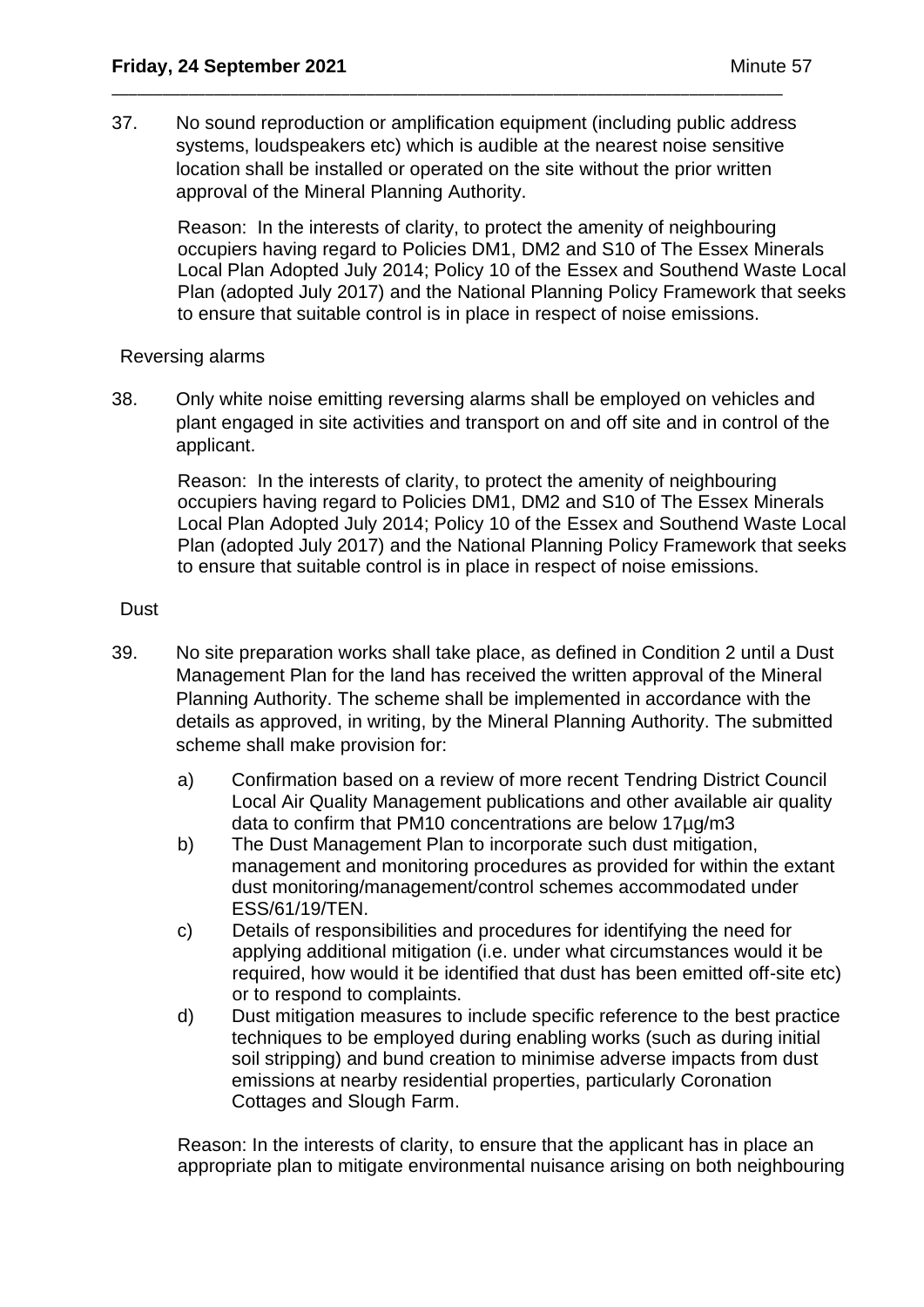sensitive receptors and the rural environment as a result of their activities having regard to Policies DM1, DM2 and S10 of The Essex Minerals Local Plan Adopted July 2014; Policy 10 of the Essex and Southend Waste Local Plan (adopted July 2017) and Minerals Planning Practice Guidance and the National Planning Policy Framework that seeks to ensure that suitable control is in place in respect of emissions.

\_\_\_\_\_\_\_\_\_\_\_\_\_\_\_\_\_\_\_\_\_\_\_\_\_\_\_\_\_\_\_\_\_\_\_\_\_\_\_\_\_\_\_\_\_\_\_\_\_\_\_\_\_\_\_\_\_\_\_\_\_\_\_\_\_\_\_\_\_\_\_\_\_\_\_\_\_\_\_

Surface Water Drainage and Pollution Protection

- 40. No site preparation works shall take place (as defined in Condition 2 of this permission) until a detailed surface water drainage scheme for the site's restoration stage, based on sustainable drainage principles and an assessment of the hydrological and hydro geological context of the development, has been submitted to and approved in writing by the Mineral Planning Authority. The scheme shall be implemented as approved, or as may subsequently be approved, in writing by the Mineral Planning Authority. The scheme shall make provision for but not be limited to:
	- (i) Limiting discharge rates to 13.63l/s for all storm events up to and including the 1 in 100 year rate plus 40% allowance for climate change. All relevant permissions to discharge from the site into any outfall should be demonstrated.
	- (ii) Provide sufficient storage to ensure no off-site flooding as a result of the development during all storm events up to and including the 1 in 100 year plus 40% climate change event.
	- (iii) Final modelling and calculations for all areas of the drainage system.
	- (iv) Detailed engineering drawings of each component of the drainage scheme.
	- (v) A final drainage plan which details where appropriate exceedance and conveyance routes, FFL and ground levels, and location and sizing of any drainage features.
	- (vi) A written report summarising the final strategy and highlighting any minor changes to the approved strategy.

Reason: To ensure that the applicant has in place an appropriate plan to mitigate environmental nuisance arising to both neighbouring sensitive receptors and the rural environment as a result of their activities; to prevent flooding by ensuring the satisfactory storage of/disposal of surface water from the site; to ensure the effective operation of Sustainable Urban Drainage features over the lifetime of the development; to provide mitigation of any environmental harm which may be caused to the local water environment and that failure to provide the above required information before commencement of works may result in a system being installed that is not sufficient to deal with surface water occurring during rainfall events and may lead to increased flood risk and pollution hazard from the site; having regard to Policies DM1, DM2 and S10 of The Essex Minerals Local Plan Adopted July 2014; Policy 10 of the Essex and Southend Waste Local Plan (adopted July 2017) and Minerals Planning Practice Guidance and the National Planning Policy Framework in respect of ensuring that permitted operations do not give rise to unacceptable environmental impacts on the environment.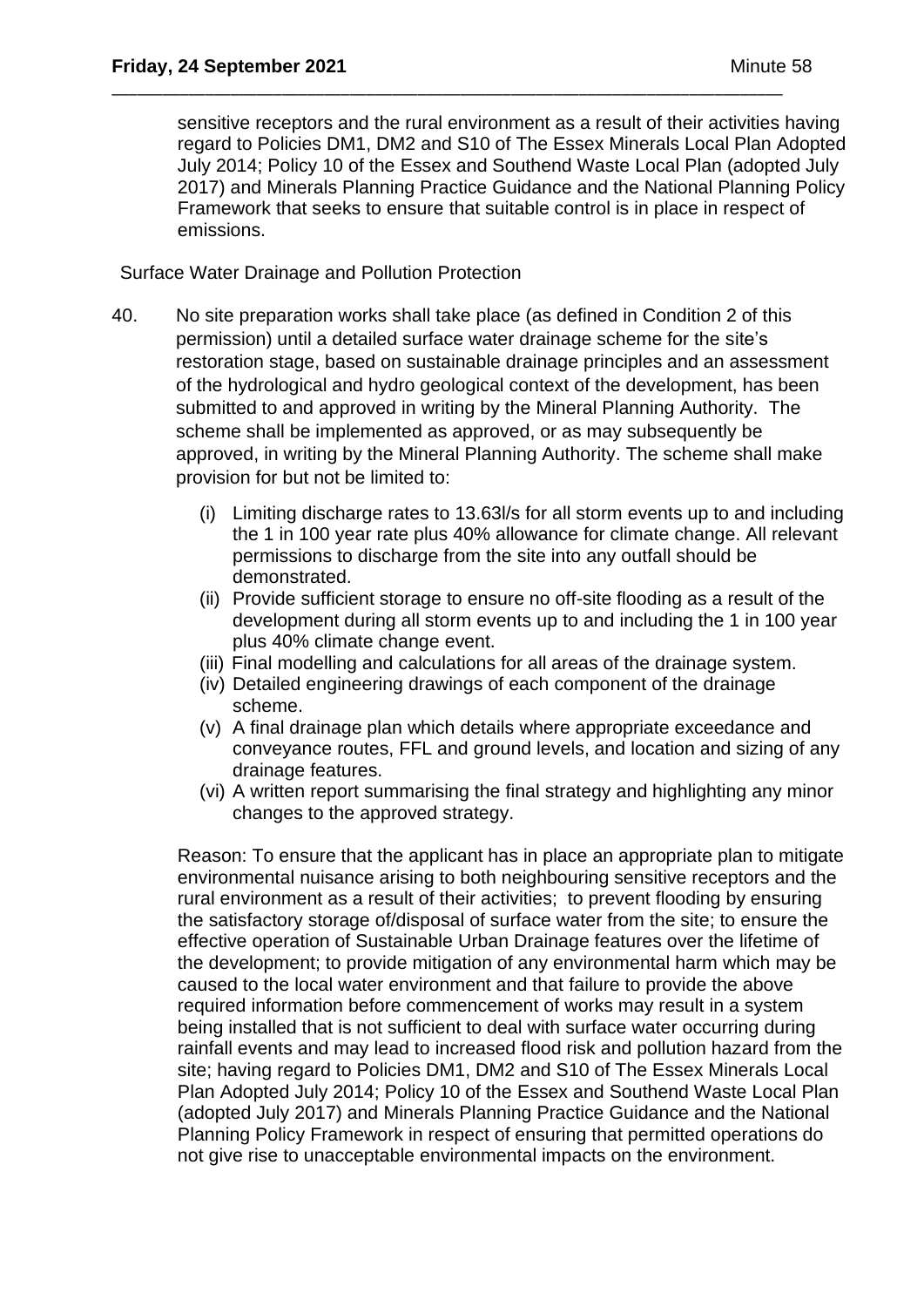### Surface Water Drainage Scheme Management

41. No site preparation works shall take place (as defined in Condition 2 of this permission) until a Maintenance Plan during the development site life and Aftercare period has been submitted to and approved in writing by the Mineral Planning Authority. The scheme shall be implemented as approved, or as may subsequently be approved, in writing by the Mineral Planning Authority. The scheme shall make provision for but not be limited to:

\_\_\_\_\_\_\_\_\_\_\_\_\_\_\_\_\_\_\_\_\_\_\_\_\_\_\_\_\_\_\_\_\_\_\_\_\_\_\_\_\_\_\_\_\_\_\_\_\_\_\_\_\_\_\_\_\_\_\_\_\_\_\_\_\_\_\_\_\_\_\_\_\_\_\_\_\_\_\_

- a) Clarifying a named contact/maintenance company for who is responsible for such elements of the Surface Water Drainage Scheme for the land.
- b) Funding arrangements during life of the development permitted by this permission.
- c) Maintenance programme including keeping of yearly records and their availability for inspection on request.
- d) Maintenance frequency.
- a) Provision for the applicant or any successor in title to maintain yearly logs of maintenance which should be carried out in accordance with any approved Maintenance Plan.

Reason: To provide against installation of a system that is not properly maintained and may increase flood risk or pollution hazard from the site and to ensure that Sustainable Urban Drainage provision is maintained for the lifetime of the development and continue to function as intended to ensure mitigation against flood risk having regard to Policies DM1, DM2 and S10 of The Essex Minerals Local Plan Adopted July 2014; Policy 10 of the Essex and Southend Waste Local Plan (adopted July 2017) and Minerals Planning Practice Guidance and the National Planning Policy Framework in respect of ensuring that permitted operations do not give rise to unacceptable environmental impacts on the environment.

42. Any oil, fuel, lubricant, paint, or solvent within the site shall be stored so as to prevent such materials contaminating topsoil or subsoil or reaching any watercourse.

Reason: To prevent contamination of the soil resource and pollution of the drainage and groundwater regime having regard to Policies DM1, DM2 and S10 of The Essex Minerals Local Plan Adopted July 2014; Policy 10 of the Essex and Southend Waste Local Plan (adopted July 2017) and the National Planning Policy Framework in respect of ensuring that permitted development does not give rise to unacceptable environmental impacts on the environment.

43. Any fixed or free-standing oil or fuel tanks shall be surrounded by a fully sealed impermeable enclosure with a capacity not less than 110% of that of the tanks so as to fully contain their contents in the event of any spillage. If there are multiple tankages, the enclosure shall have a capacity not less than 110% of the largest tank. All filling points, vents and sight glasses shall be within the sealed impermeable enclosure; and there shall be no drain through the impermeable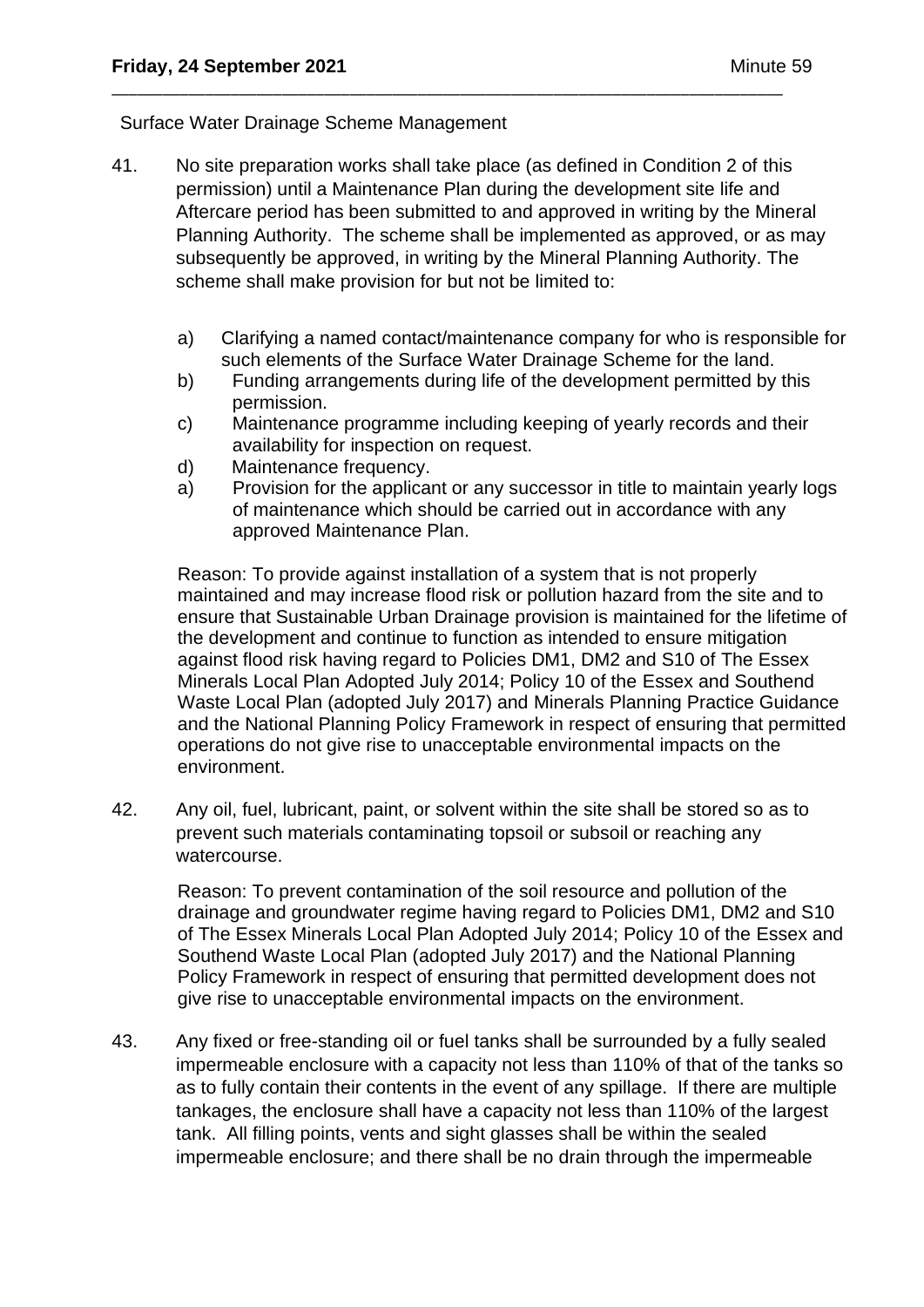enclosure. (The applicant's attention is drawn to the requirement set out in BS 799 Part 5: 1987.)

\_\_\_\_\_\_\_\_\_\_\_\_\_\_\_\_\_\_\_\_\_\_\_\_\_\_\_\_\_\_\_\_\_\_\_\_\_\_\_\_\_\_\_\_\_\_\_\_\_\_\_\_\_\_\_\_\_\_\_\_\_\_\_\_\_\_\_\_\_\_\_\_\_\_\_\_\_\_\_

Reason: To prevent contamination of the soil resource and pollution of the drainage and groundwater regime having regard to Policies DM1, DM2 and S10 of The Essex Minerals Local Plan Adopted July 2014; Policy 10 of the Essex and Southend Waste Local Plan (adopted July 2017) and the National Planning Policy Framework in respect of ensuring that permitted development does not give rise to unacceptable environmental impacts on the environment.

44. All foul drainage shall be contained within a sealed and watertight sealed drainage system fitted with a level warning device constructed to BS standards.

Reason: To minimise the risk of pollution to watercourses and to prevent contamination of the soil resource and pollution of the drainage and groundwater regime having regard to Policies DM1, DM2 and S10 of The Essex Minerals Local Plan Adopted July 2014; Policy 10 of the Essex and Southend Waste Local Plan (adopted July 2017) and the National Planning Policy Framework in respect of ensuring that permitted development does not give rise to unacceptable environmental impacts on the environment.

45. No drainage from the site, or from areas immediately adjoining the site, shall be interrupted either partially or fully by the operations hereby approved unless already provided for in the approved working scheme.

Reason: To minimise the risk of pollution to watercourses and to prevent contamination of the soil resource and pollution of the drainage and groundwater regime having regard to Policies DM1, DM2 and S10 of The Essex Minerals Local Plan Adopted July 2014; Policy 10 of the Essex and Southend Waste Local Plan (adopted July 2017) and the National Planning Policy Framework in respect of ensuring that permitted development does not give rise to unacceptable environmental impacts on the environment.

46. No foul or contaminated surface water or trade effluent shall be discharged from the site into either the ground water or surface water drainage systems except as may be permitted under other legislation.

Reason: To minimise the risk of pollution to watercourses and to prevent contamination of the soil resource and pollution of the drainage and groundwater regime having regard to Policies DM1, DM2 and S10 of The Essex Minerals Local Plan Adopted July 2014; Policy 10 of the Essex and Southend Waste Local Plan (adopted July 2017) and the National Planning Policy Framework in respect of ensuring that permitted development does not give rise to unacceptable environmental impacts on the environment.

## Fixed Plant and Buildings

47. Notwithstanding the provisions of Article 3 and Part 19 of Schedule 2 of the Town and Country Planning (General Permitted Development) Order 2015 (or any order revoking or re-enacting that Order with, or without modification) no plant/structures whether fixed/static or mobile nor stocking of minerals or other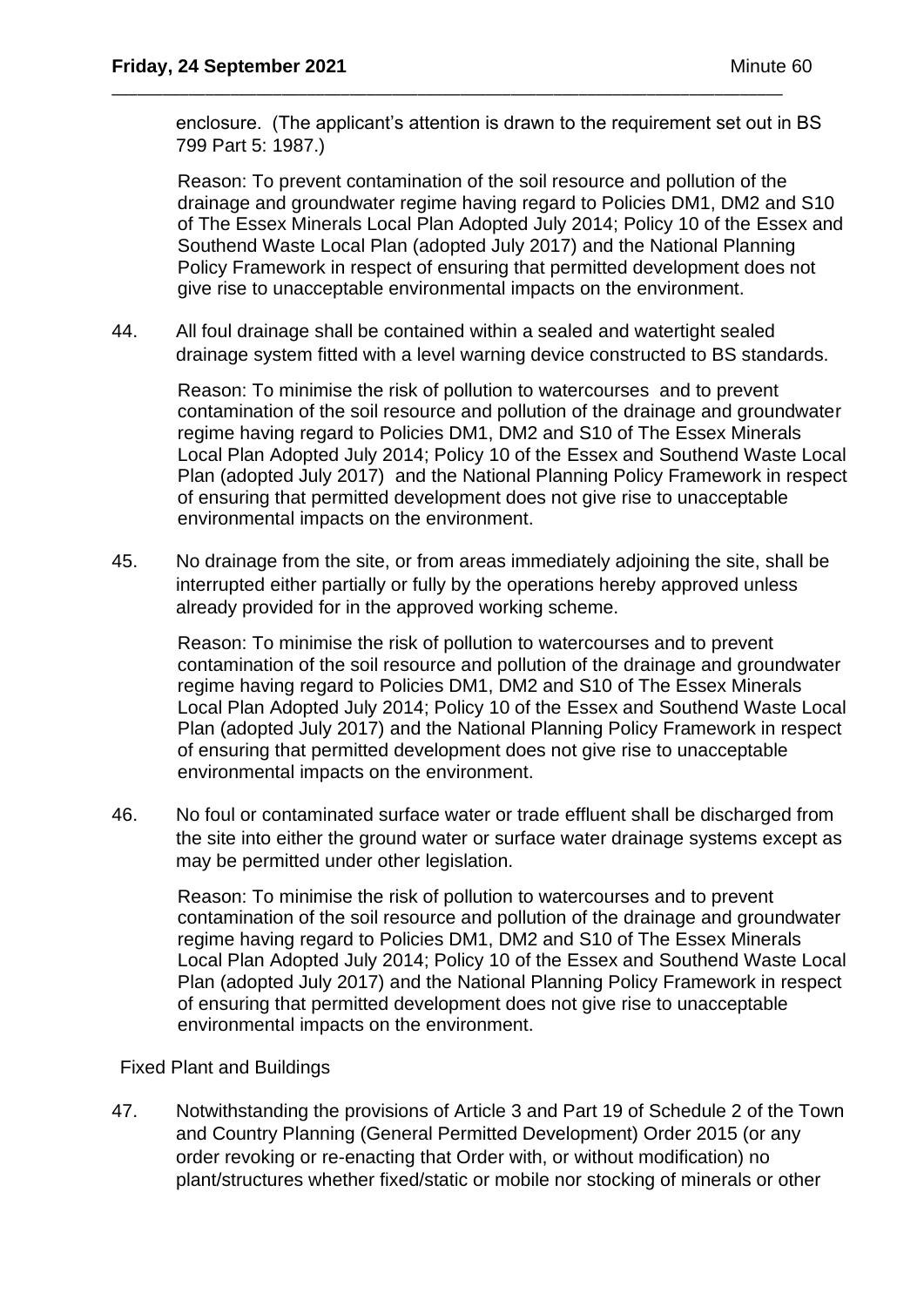materials shall be erected or placed on the site unless otherwise to have received the prior written approval of the Mineral Planning Authority

Reason: To enable the Mineral Planning Authority to adequately control, monitor, and minimise the impact on the amenities of the local area having regard to Policies DM1, DM2 and S10 of The Essex Minerals Local Plan Adopted July 2014, Policy 10 of the Essex and Southend Waste Local Plan (adopted July 2017) and the National Planning Policy Framework in respect of ensuring that permitted development does not give rise to unacceptable environmental impacts on the environment.

Handling and Storage of Soil and Soil Forming Material

48. Prior to the stripping of any soils from the site, excess vegetation shall be removed from the areas to be stripped.

\_\_\_\_\_\_\_\_\_\_\_\_\_\_\_\_\_\_\_\_\_\_\_\_\_\_\_\_\_\_\_\_\_\_\_\_\_\_\_\_\_\_\_\_\_\_\_\_\_\_\_\_\_\_\_\_\_\_\_\_\_\_\_\_\_\_\_\_\_\_\_\_\_\_\_\_\_\_\_

The term 'excess vegetation' in this condition means all vegetation above a height of 154mm (6") above ground level.

Reason: To prevent damage of the soil resource by avoiding movement during unsuitable conditions having regard to Policy DM1 and S10 and S12 of the Essex Minerals Local Plan Adopted July 2014, Policy 10 of the Essex and Southend Waste Local Plan (adopted July 2017) and the Minerals Planning Practice Guidance on Restoration and Aftercare of mineral sites.

49. No movement of any soils or soil making materials shall take place except when the full depth of soil to be stripped or otherwise transported is in a 'suitably dry' soil moisture condition. Suitably dry means the soils shall be sufficiently dry for the topsoil to be separated from the subsoil without difficulty so that it is not damaged by machinery passage over it.

For clarity, the criteria for determining "suitably dry soil moisture conditions" and "dry and friable" is based on a field assessment of the soil's wetness in relation to its lower plastic limit. The assessment should be made by attempting to roll a ball of soil into a thread on the surface of a clean plain glazed tile (or plate glass square) using light pressure from the flat of the hand. if the soil crumbles before a long thread of 3mm diameter can be formed, the soil is dry enough to move. The assessment should be carried out on representative samples of each major soil type.

Reason: To prevent damage of the soil resource by avoiding movement during unsuitable conditions having regard to Policy DM1 and S10 and S12 of the Essex Minerals Local Plan Adopted July 2014, Policy 10 of the Essex and Southend Waste Local Plan (adopted July 2017) and the Minerals Planning Practice Guidance on Restoration and Aftercare of mineral sites.

50. All suitable soils and soil making material shall be recovered where practicable during site operations, retained on site and separately stored.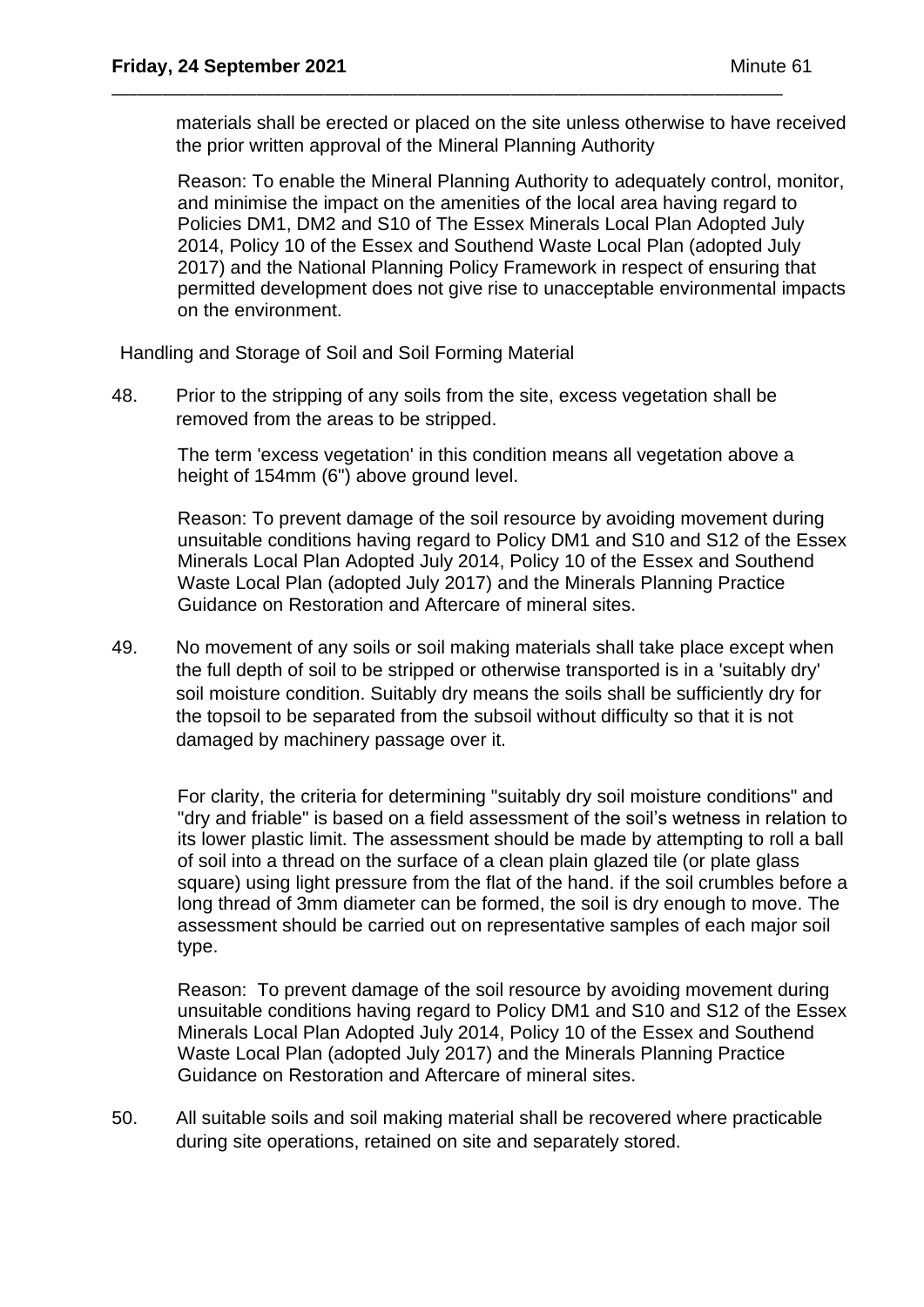Reason: To prevent damage to the integrity of the soil resource when the soil condition does not meet the defined criteria material and to ensure the satisfactory restoration of the land and to ensure that soils are suitably handled for use in restoration having regard to Policy DM1 and S10 and S12 of the Essex Minerals Local Plan Adopted July 2014; Policy 10 of the Essex and Southend Waste Local Plan (adopted July 2017) and the Minerals Planning Practice Guidance on Restoration and Aftercare of mineral sites.

51. Any topsoil, subsoil, and soil making material mounds shall be constructed with only the minimum amount of compaction necessary to ensure stability and shall not be traversed by heavy vehicles or machinery except during stacking and removal for re-spreading during the restoration of the site. They shall be graded and seeded with a suitable low maintenance grass seed mixture in the first available growing season following their construction. The sward shall be managed in accordance with correct agricultural management techniques throughout the period of storage.

\_\_\_\_\_\_\_\_\_\_\_\_\_\_\_\_\_\_\_\_\_\_\_\_\_\_\_\_\_\_\_\_\_\_\_\_\_\_\_\_\_\_\_\_\_\_\_\_\_\_\_\_\_\_\_\_\_\_\_\_\_\_\_\_\_\_\_\_\_\_\_\_\_\_\_\_\_\_\_

Reason: To prevent damage to the integrity of the soil resource when the soil condition does not meet the defined criteria material and to ensure the satisfactory restoration of the land and to ensure that soils are suitably handled for use in restoration having regard to Policy DM1 and S10 and S12 of the Essex Minerals Local Plan Adopted July 2014, Policy 10 of the Essex and Southend Waste Local Plan (adopted July 2017) and the Minerals Planning Practice Guidance on Restoration and Aftercare of mineral sites.

52. Any soil storage mounds that may be required and insitu for more than 6 months shall be kept free of weeds and all necessary steps shall be taken to destroy weed at an early stage of growth to prevent seeding.

Reason: To prevent damage to the integrity of the soil resource when the soil condition does not meet the defined criteria material and to ensure the satisfactory restoration of the land and to ensure that soils are suitably handled for use in restoration having regard to Policy DM1 and S10 and S12 of the Essex Minerals Local Plan Adopted July 2014, Policy 10 of the e Essex and Southend Waste Local Plan (adopted July 2017) Policy 10 and the Minerals Planning Practice Guidance on Restoration and Aftercare of mineral sites.

## **Restoration**

- 53. Within one year of the date of this permission, a revised restoration scheme based on Drwg No: MTQ/2.009 Rev D entitled "Concept Restoration" dated April 2021 shall be submitted to the Mineral Planning Authority. The scheme shall then only be implemented as approved, or as may subsequently be approved, in writing, by the Mineral Planning Authority. The submitted scheme shall make provision for:
	- a) Design details for the ground features including water bodies, including profiles and cross sections.
	- b) Incorporation of the recommendations set out in para 3.22 of the Susan Deakin Ecological Assessment report dated February 2020.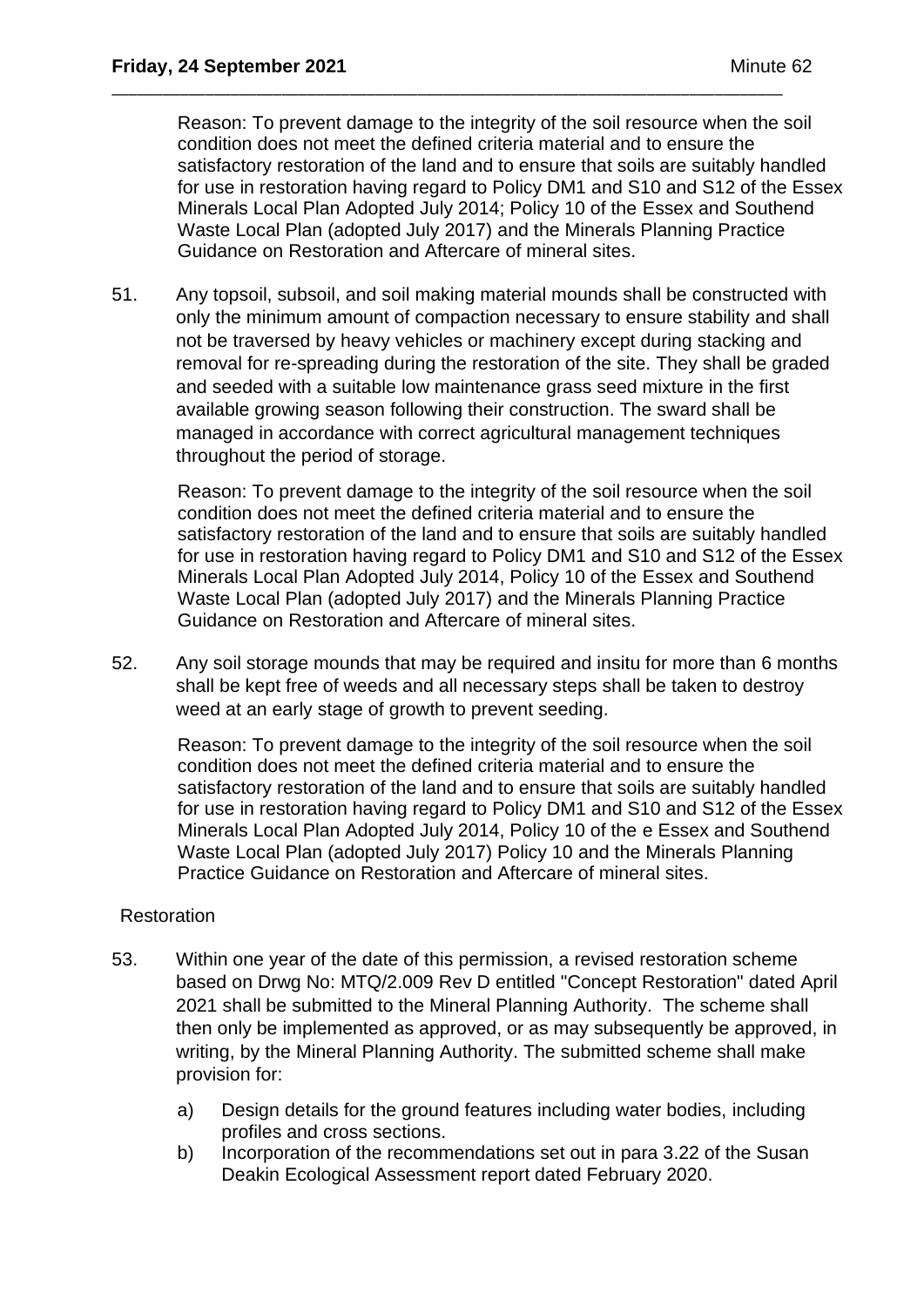- c) Reinstatement programme including soil handling and replacement and profiles for the areas identified for differing grassland uses.
- d) Removal of all site structures including access entrance.

\_\_\_\_\_\_\_\_\_\_\_\_\_\_\_\_\_\_\_\_\_\_\_\_\_\_\_\_\_\_\_\_\_\_\_\_\_\_\_\_\_\_\_\_\_\_\_\_\_\_\_\_\_\_\_\_\_\_\_\_\_\_\_\_\_\_\_\_\_\_\_\_\_\_\_\_\_\_\_

e) Site water drainage.

Reason: To provide for a comprehensive scheme of restoration enabling the land to be returned to the specific restoration after-use/To retain control over the development to not prejudice the restoration and afteruse of the land having regard to Policy DM1 and S10 and S12 of the Essex Minerals Local Plan Adopted July 2014, Policy 10 of the Essex and Southend Waste Local Plan (adopted July 2017) and the Minerals Planning Practice Guidance on Restoration and Aftercare of mineral sites.

## **Landscaping**

54. No site preparation works shall take place as defined in condition 2 of this permission, until a scheme of landscaping, based on Drwg No: MTQ/2.009 Rev D entitled "Concept Restoration" dated April 2021 has received the written approval of the Mineral Planning Authority.

The scheme shall be implemented in accordance with the details as approved and shall be maintained for the life of the permission. The submitted scheme shall make provision for:

- a) Detailing of the advance planting provisions.
- b) Details of the longer-term boundary management.
- c) For a) and b) above the details shall address the:
	- i) Planting species including native trees; berry bearing shrubs, size, density, numbers and location planting arrangements;
	- ii) husbandry management of the existing perimeter hedgerows/trees and buffer planting,
	- iii) a programme of implementation to include the provision for planting during the first available season of the planting process.
	- iv)a programme of maintenance including final recommendations for tree management.

Reason: In accordance with Section 197 of the Town and Country Planning Act 1990; to ensure a comprehensive scheme of landscaping and to provide for the integration of the site back into the landscape having regard to Policy DM1; DM2; S10 and S12 of the Essex Minerals Local Plan Adopted July 2014 and the Minerals Planning Practice Guidance on Restoration and Aftercare of mineral sites.

55. Trees, shrubs and hedges planted in accordance with the approved scheme/s of this permission shall be maintained and any plants which at any time during the life of this permission including the aftercare period, die, are removed or become seriously damaged or diseased shall be replaced in the next planting season with others of a similar size and species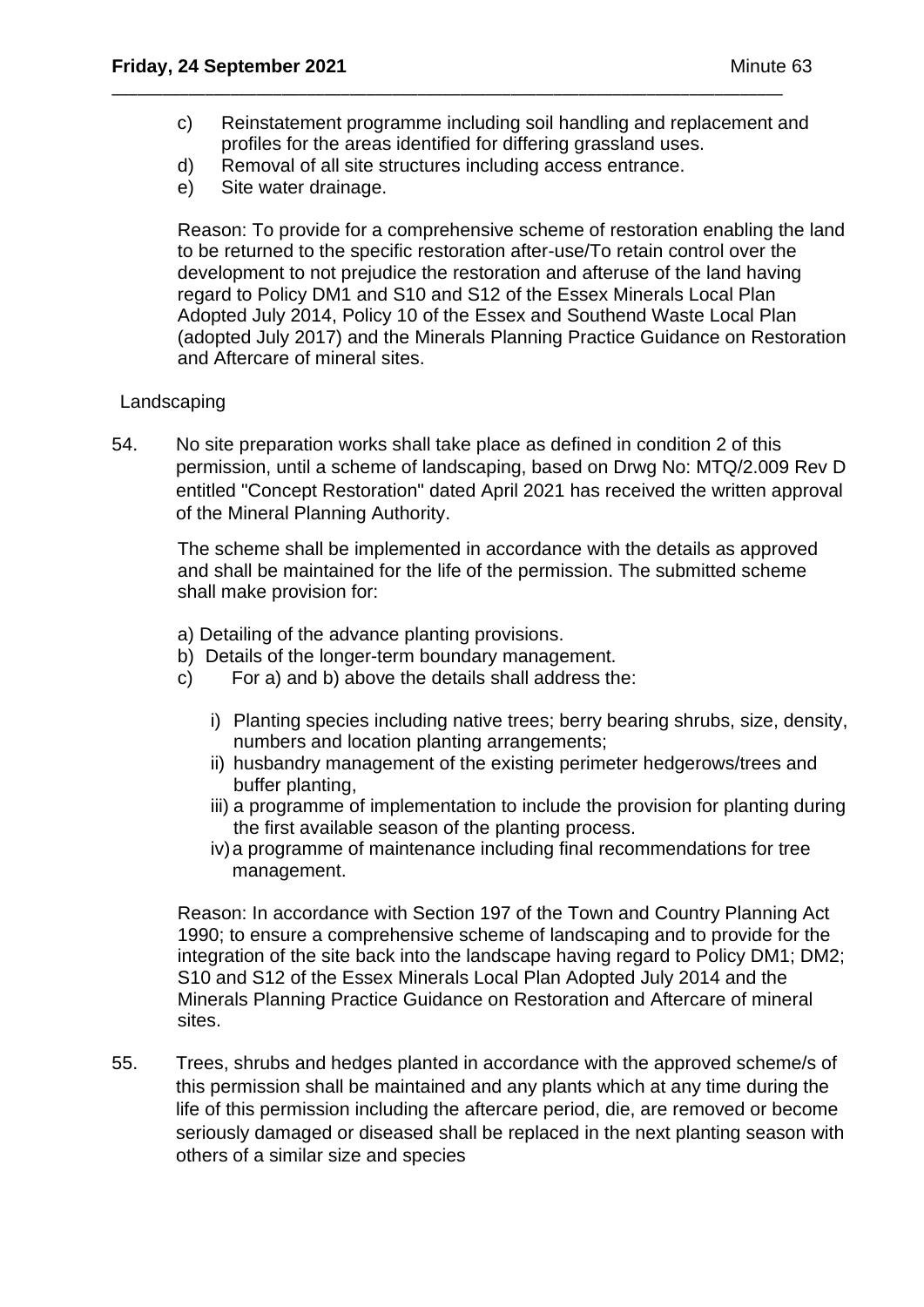Reason: In accordance with Section 197 of the Town and Country Planning Act 1990; to ensure a comprehensive scheme of landscaping and to provide for the integration of the site back into the landscape having regard to Policies DM1; DM2; S10 and S12 of the Essex Minerals Local Plan Adopted July 2014 and the Minerals Planning Practice Guidance on Restoration and Aftercare of mineral sites.

\_\_\_\_\_\_\_\_\_\_\_\_\_\_\_\_\_\_\_\_\_\_\_\_\_\_\_\_\_\_\_\_\_\_\_\_\_\_\_\_\_\_\_\_\_\_\_\_\_\_\_\_\_\_\_\_\_\_\_\_\_\_\_\_\_\_\_\_\_\_\_\_\_\_\_\_\_\_\_

## Agricultural Aftercare

56. Within two years of the date of the commencement of site preparation works as provided for by Condition 2, an agricultural aftercare scheme providing for such steps as may be necessary to bring the land to the required standard for use for agriculture shall be submitted to the Mineral Planning Authority for approval. The aftercare scheme shall be implemented as approved, or as may subsequently be approved, in writing, by the Mineral Planning Authority.

The submitted scheme shall specify the steps to be taken and state the five-year period during which they are to be taken and shall make provision for:

- (i) soil analysis;
- (ii) planting;
- (iii) cultivating;
- (iv) fertilising;
- (v) watering;
- (vi) drainage;
- (vii) weed control measures;
- (viii) grazing management;
- (ix) keeping of records; and
- (x) annual meetings with representatives of the Mineral Planning Authority, Natural England, landowners and interested parties to review performance.

The period of agricultural/meadowland aftercare for the site or any part of it shall commence on the date of written certification by the Mineral Planning Authority that the site or, as the case may be, the specified part of it, has been satisfactorily restored.

Reason: To ensure that the land is rehabilitated to a suitable condition to support an agricultural use and to comply with Policies DM1, DM3, S10 and S12 of the Essex Minerals Local Plan Adopted July 2014 and the Minerals Planning Practice Guidance on Restoration and Aftercare of mineral sites.

## Amenity Aftercare

57. Within two years of the date of the commencement of site preparation works as provided for by Condition 2 of this permission an amenity aftercare scheme providing for such steps as may be necessary to bring the land to the required standard for use as nature conservation habitat shall be submitted for the approval of the Mineral Planning Authority. The amenity aftercare scheme shall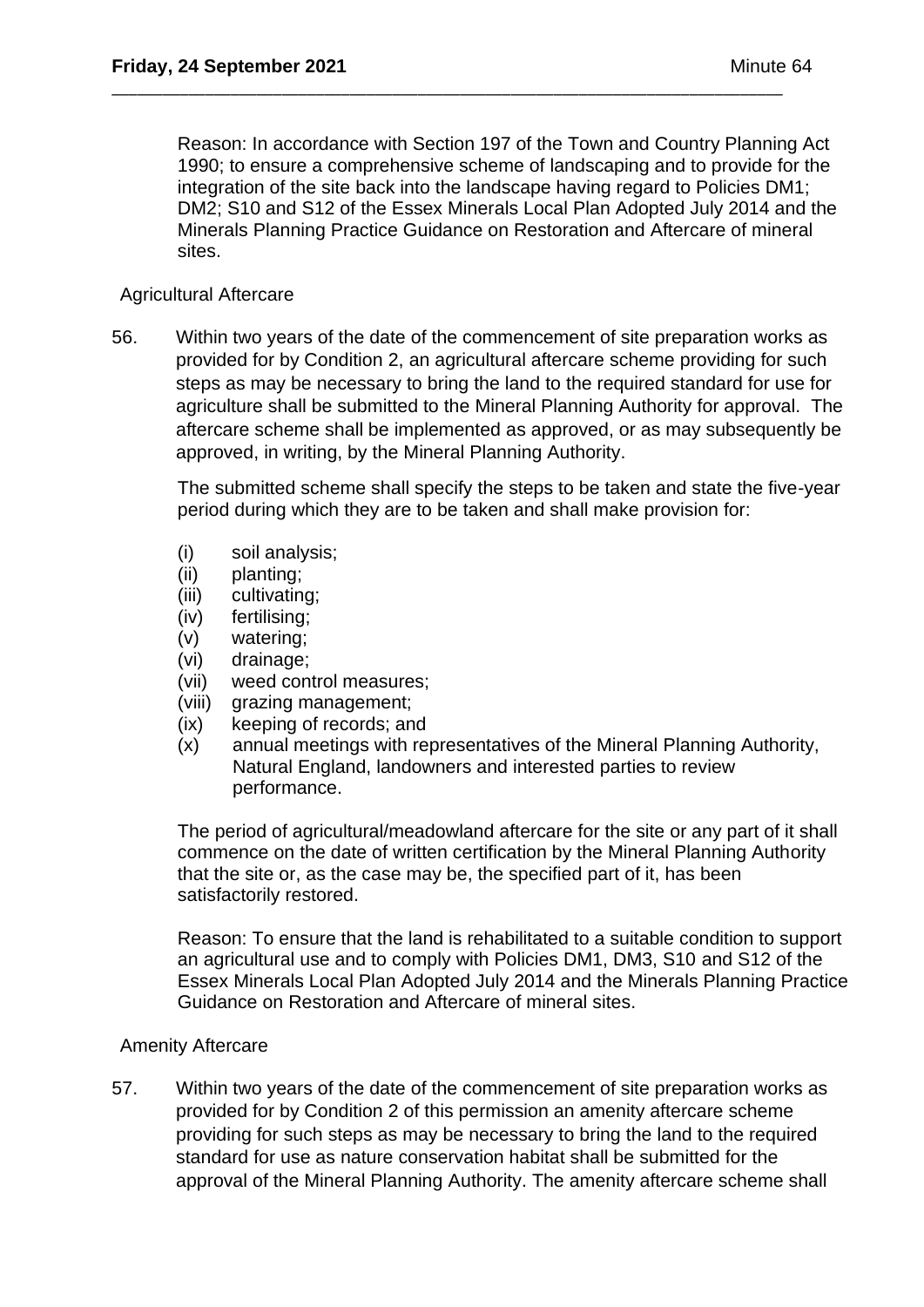be implemented in accordance with the details as approved in writing, by the Mineral Planning Authority. The submitted scheme shall specify the steps to be carried out and their timing within a five-year aftercare period, or such longer period as may be proposed, and shall make provision for:

\_\_\_\_\_\_\_\_\_\_\_\_\_\_\_\_\_\_\_\_\_\_\_\_\_\_\_\_\_\_\_\_\_\_\_\_\_\_\_\_\_\_\_\_\_\_\_\_\_\_\_\_\_\_\_\_\_\_\_\_\_\_\_\_\_\_\_\_\_\_\_\_\_\_\_\_\_\_\_

- i. a management plan and strategy;
- ii. a programme to allow for monitoring the establishment of the habitat types which shall provide for:
	- a) such works as necessary to enable the establishment of i) above; and
	- (b) maintenance arrangements to include such amendments to drainage patterns, and replacement and/or control of plant species as required to achieve the objectives;
	- (c) for the habitat areas the:

cultivation practices; post-restoration secondary soil treatments; soil analysis; fertiliser applications, based on soil analysis; drainage; planting and maintenance; weed control:

(d) annual meetings with representatives of the Mineral Planning Authority and landowners to review performance.

All areas the subject of amenity aftercare shall be clearly defined on a plan together with the separate demarcation of areas as necessary according to differences in management.

The period of amenity aftercare for the site or any part of it shall commence on the date of written certification by the Mineral Planning Authority that the site or, as the case may be, the specified part of it has been satisfactorily restored.

Reason: To ensure that the land is rehabilitated to a suitable condition to support an amenity use during the 5-year aftercare period having regard to Policies DM1, DM3, S10 and S12 of the Essex Minerals Local Plan Adopted July 2014 and the Mineral Planning Practice Guidance on Restoration and Aftercare of mineral sites.

## **Cessation**

58. In the event of mineral extraction/infilling activities being discontinued for six months in the period specified in Condition 3 of this permission then the land as disturbed within the application footprint shall be restored in accordance with a scheme submitted by the developer which has the written approval of the Mineral Planning Authority. The scheme shall be submitted not later than one month from the Mineral Planning Authority's issue of written notice that it is of the opinion that mineral extraction has not taken place in the six-month period and shall include the requirements of Conditions 49 - 52 (inclusive) of this permission.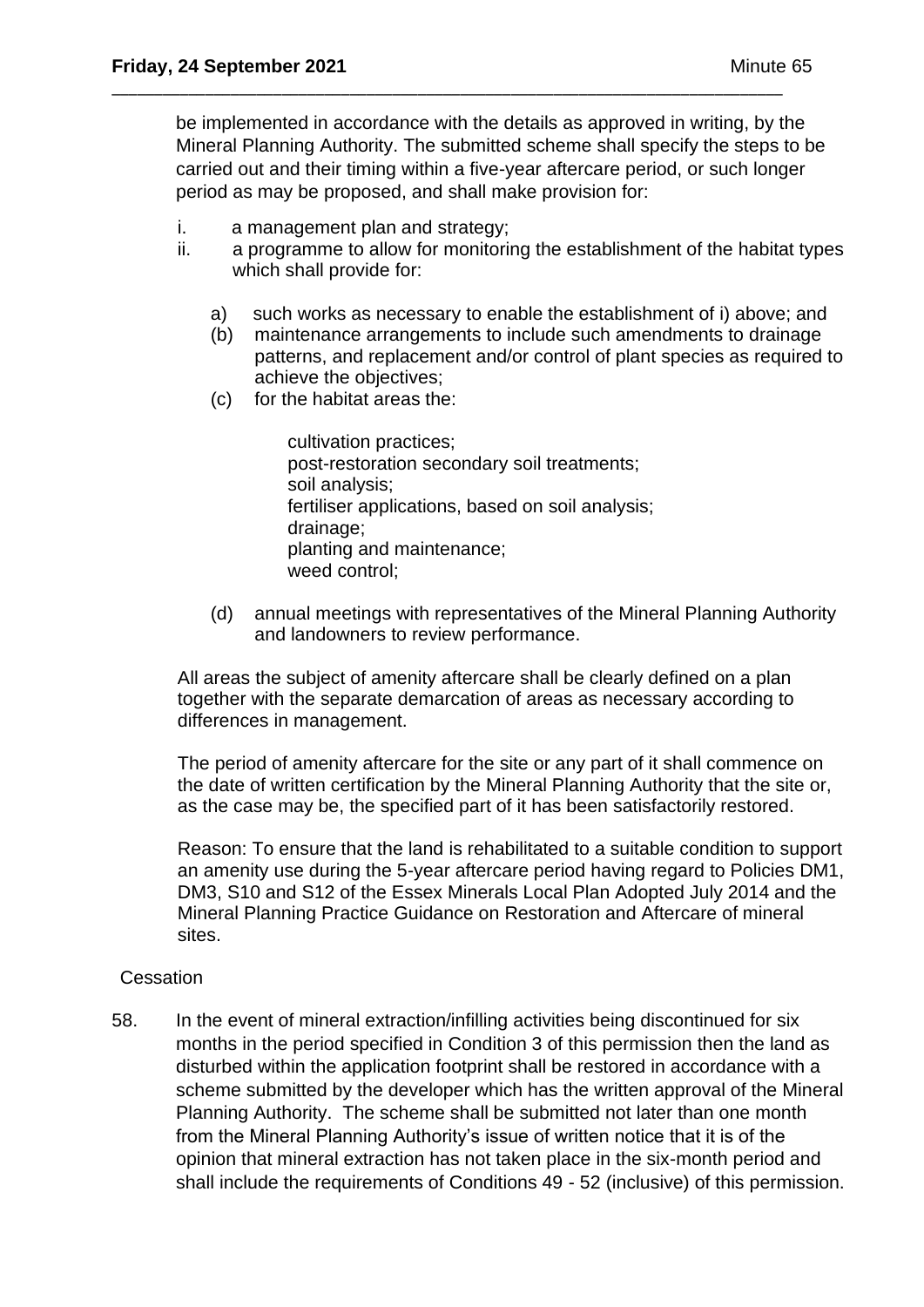The scheme, as approved by the Mineral Planning Authority, shall be commenced within three months of notification of determination of the scheme and shall be fully implemented within a further period of 12 months or such other period as may be approved by the Mineral Planning Authority.

\_\_\_\_\_\_\_\_\_\_\_\_\_\_\_\_\_\_\_\_\_\_\_\_\_\_\_\_\_\_\_\_\_\_\_\_\_\_\_\_\_\_\_\_\_\_\_\_\_\_\_\_\_\_\_\_\_\_\_\_\_\_\_\_\_\_\_\_\_\_\_\_\_\_\_\_\_\_\_

Reason: To ensure the reclamation of the site is achieved and to enable integration of the restored land into the landscape having regard to Policies DM1; DM2; S10 and S12 of the Essex Minerals Local Plan Adopted July 2014 and the Minerals Planning Practice Guidance on Restoration and Aftercare of mineral sites.

# **5. Land adjacent to Chelmsford City Racecourse, Great Leighs, Chelmsford**

The Committee considered report DR/17/21 by the Chief Planning Officer.

Members noted the addendum to the agenda, particularly in respect of an additional proposed condition, and changes to proposed condition 3.

Policies relevant to the application were detailed in the report.

Details of consultation and representations received were set out in the report and addendum to the agenda.

The Committee noted the key issues:

- Need and Policy Considerations
- Air Quality
- Noise and Dust
- Landscape and Visual Impact
- Design and Lighting
- Ecology and Trees
- Traffic, Highways and PRoW
- SuDs and Drainage
- Historic Environment
- Climate Change

In accordance with the protocol on public speaking the Committee was addressed by Mr Michael Roberts, speaking as an agent on behalf of the Applicant. Mr Roberts made several points:

- The pure pyrolysis technology was aimed to act as a green replacement for incineration, which was viewed as unpopular by the general public.
- Any materials that could be recycled would be removed from the residual waste before the pyrolysis process and EasyPower was hoping the technology would become net zero within three to five years.
- This site would act as a demonstrator for the technology, and as an Essex based company, EasyPower hoped that the skilled jobs associated with the technology would be based within the county.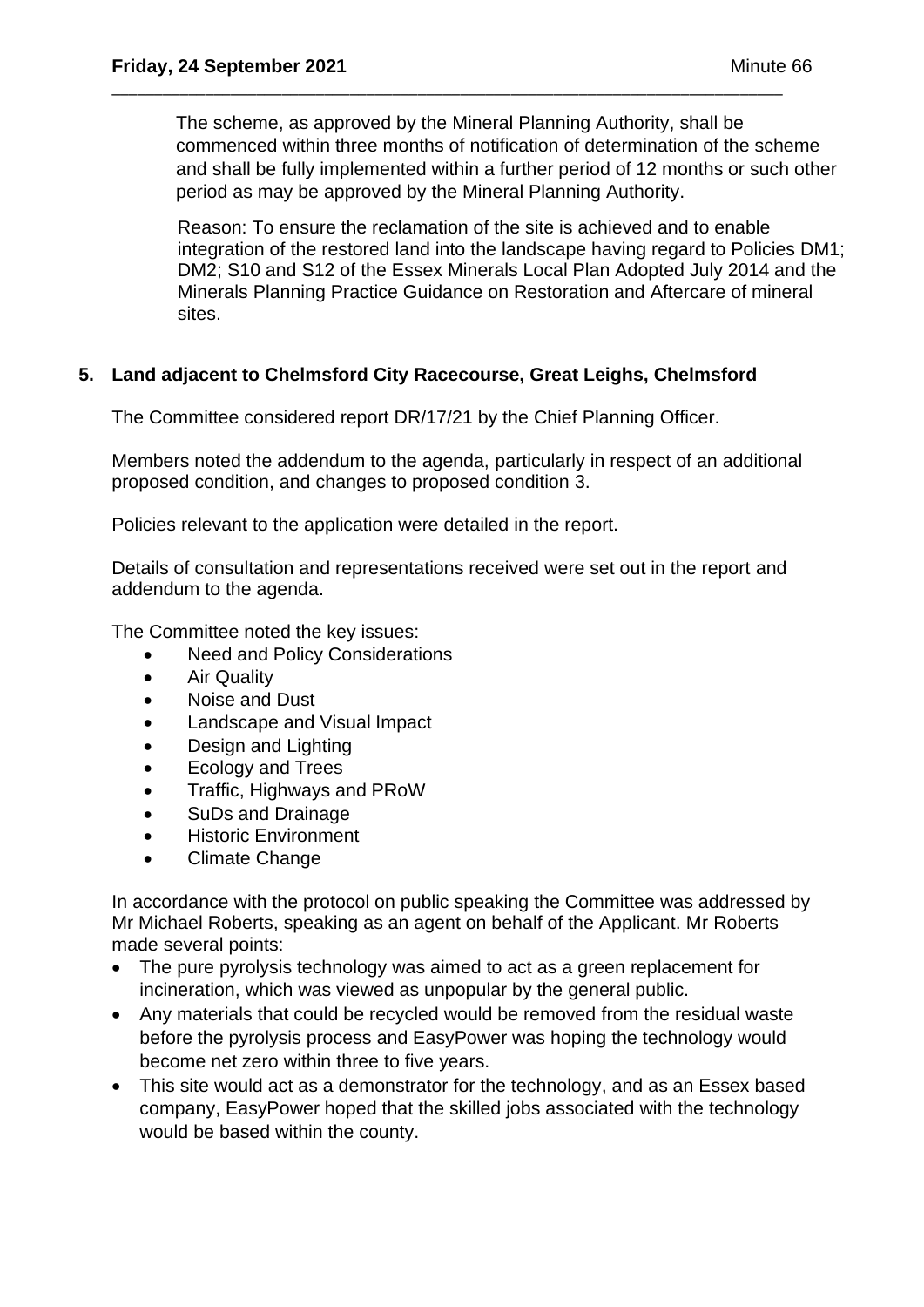• This specific location had been chosen as Chelmsford City Racecourse had approached EasyPower with a desire to enhance their sustainability and provide heat to the racecourse facilities.

\_\_\_\_\_\_\_\_\_\_\_\_\_\_\_\_\_\_\_\_\_\_\_\_\_\_\_\_\_\_\_\_\_\_\_\_\_\_\_\_\_\_\_\_\_\_\_\_\_\_\_\_\_\_\_\_\_\_\_\_\_\_\_\_\_\_\_\_\_\_\_\_\_\_\_\_\_\_\_

Following comments and concerns raised by members, it was noted:

- The Environmental Permit would be administered by Chelmsford City Council, rather than the Environment Agency. The permit would control the nature of the waste, but not necessarily ensure that 60% of the feed stock would be biogenic. Officers reported that it was not uncommon for the planning application and the Environmental Permit application to be twin tracked, but this was not the case. However, the planning application was supported by an air quality assessment that had considered worst case scenarios, and both the County's Air Quality Consultant and the Environmental Health Officer were satisfied that the emissions from the facility would be within acceptable limits.
- During development of the site, the public right of way would be protected using fencing. Once the site was operational, the public would be prevented from gaining access due to acoustic fencing to the south and further fencing to the north of the site. In addition, the public right of way would be separated from the site with vegetation. There would be one crossing point where pedestrians would cross the access road to the site, at which there would be signs for both pedestrians and road users. Essex County Council would be responsible for maintaining the public right of way.
- Officers reported that whilst it was normal practice for the stack to be higher than the adjacent building; both the County's Air Quality Consultant and the Environmental Health Officer were satisfied that the air quality assessment demonstrated that there would not be significant adverse impacts from the emissions. This was partly due to the gas engine being located away from the building, as well as the temperature at which the gas engine would be operating, resulting in improved dispersion, hence, the stack would be adequate at 8 meters high.
- It was noted that the technology behind pyrolysis plants had existed for decades, but the plant itself would be a demonstrator.
- The generator engine would be contained within an ISO container, equivalent to a metal container on an HGV lorry. The noise generated would be mitigated by acoustic fencing on the southern half of the site, as described in the noise assessment within the report.

There being no further points raised, the resolution, including the amendments to the conditions in the Addendum, was proposed by Councillor J Jowers and seconded by Councillor M Steptoe. Following a vote of eight in favour and two against, it was

# **Resolved**

That planning permission be granted subject to the following conditions:

1. The development hereby permitted shall be begun before the expiry of 3 years from the date of this permission. Written notification of the date of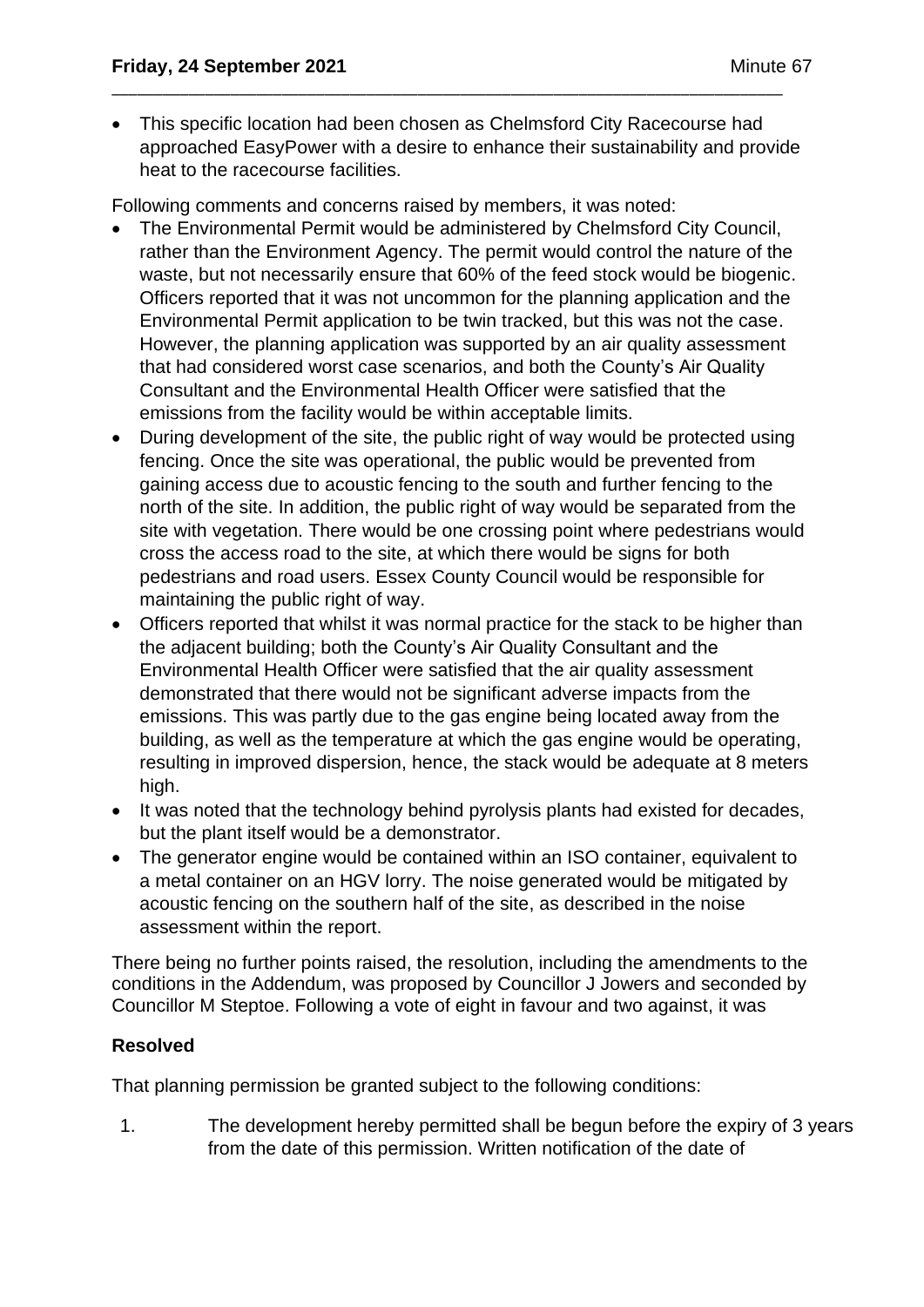commencement shall be sent to the Waste Planning Authority within 7 days of such commencement.

Reason: To comply with section 91 of the Town and Country Planning Act 1990 (as amended). To enable the Waste Planning Authority to monitor the site to ensure compliance with the planning permission, to minimise the impact upon amenity and to comply with Waste Local Plan adopted 2014 (WLP) policy 10 and Chelmsford Local Plan Adopted 2020 (CLP) policies DM 29 and DM30.

2. The developer shall notify the Waste Planning Authority 7 days prior to the first treatment of SRF in the pyrolysis plant.

\_\_\_\_\_\_\_\_\_\_\_\_\_\_\_\_\_\_\_\_\_\_\_\_\_\_\_\_\_\_\_\_\_\_\_\_\_\_\_\_\_\_\_\_\_\_\_\_\_\_\_\_\_\_\_\_\_\_\_\_\_\_\_\_\_\_\_\_\_\_\_\_\_\_\_\_\_\_\_

Reason: To enable the Waste Planning Authority to monitor the site to ensure compliance with the planning permission, to minimise the impact upon amenity and to comply with Waste Local Plan adopted 2014 (WLP) policy 10 and Chelmsford Local Plan Adopted 2020 (CLP) policies DM 29 and DM30.

3. The development hereby permitted shall be carried out in accordance with the details of the application dated 17 May 2021, together with drawings as set out below:

| <b>Drawing No</b>      | <b>Description</b>                                          | <b>Last Revision</b><br><b>Date</b> |
|------------------------|-------------------------------------------------------------|-------------------------------------|
| 300.03                 | Proposed Site Layout Plan                                   | 06.07.2021                          |
| 306.01                 | Prop Site Location Plan                                     | 14.05.2021                          |
| 107.00                 | <b>Ext Site Block Plan</b>                                  | 03.02.2021                          |
| 301.04                 | Prop Ground Floor Plan                                      | 09.02.2021                          |
| 302.03                 | Prop First Floor Plan                                       | 03.02.2021                          |
| 303.04                 | <b>Prop Elevations</b>                                      | 09.02.2021                          |
| 304.01                 | <b>Prop Section</b>                                         | 03.02.2021                          |
| 305.02                 | Prop Site Roof Plan                                         | 03.02.2021                          |
| 2114-E06-001 Rev<br>00 | <b>Exterior Small Power &amp; Lighting</b><br>Layout        | 25.01.2021                          |
| 307.00                 | Prop Site layout labels                                     | 15.09.2021                          |
| SK01.00                | Material Specification (ELE's)                              | 20.07.2021                          |
| 406.06                 | Site Plan - Fencing details                                 | 17.12.2020                          |
| <b>SK3006 Rev 2</b>    | <b>General Arrangement of Double</b><br>Membrane Gas Holder |                                     |
| Rev <sub>2</sub>       | Flare - Skid & Concrete Base - GA<br>Drawing                | 22.09.2021                          |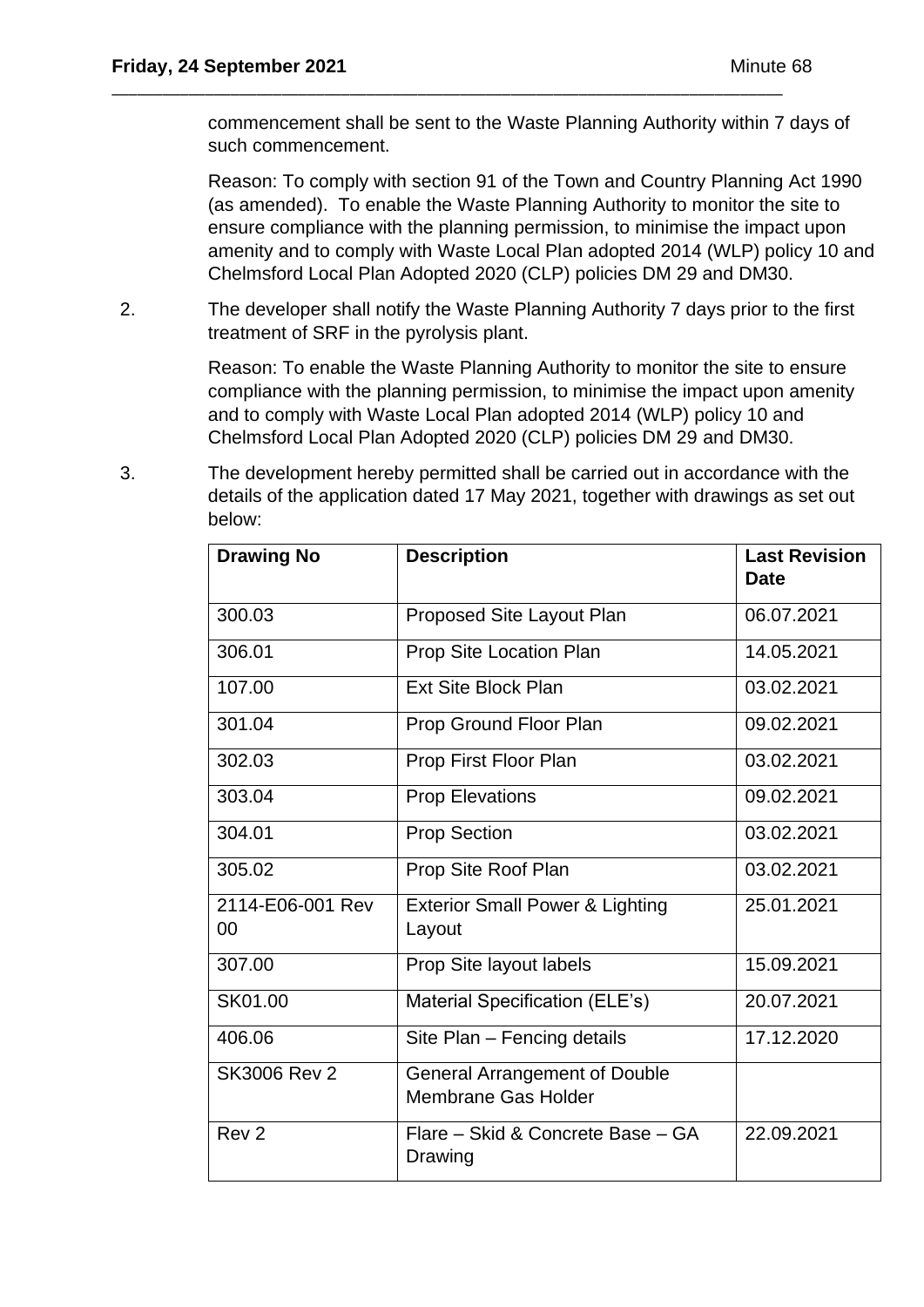|                                  | Siemens Energy - Container - Part<br>No. 2005016990 - Sheets 1 & 2 | 09.06.2021 |
|----------------------------------|--------------------------------------------------------------------|------------|
| CHEL-ICS-01-XX-<br>DR-C-0200-T02 | Drainage Design                                                    | 16.07.2021 |
| CHEL-ICS-01-XX-<br>DR-C-0400-T02 | <b>Construction Details Sheet 1 of 2</b>                           | 30.06.2021 |
| CHEL-ICS-01-XX-<br>DR-C-0401-T02 | <b>Construction Details Sheet 2 of 2</b>                           | 30.06.2021 |

\_\_\_\_\_\_\_\_\_\_\_\_\_\_\_\_\_\_\_\_\_\_\_\_\_\_\_\_\_\_\_\_\_\_\_\_\_\_\_\_\_\_\_\_\_\_\_\_\_\_\_\_\_\_\_\_\_\_\_\_\_\_\_\_\_\_\_\_\_\_\_\_\_\_\_\_\_\_\_

And in accordance with any non-material amendment(s) as may be subsequently approved in writing by the Waste Planning Authority, except as varied by the following conditions:

Reason: For the avoidance of doubt as to the nature of the development hereby permitted, to ensure development is carried out in accordance with the approved application details, to ensure that the development is carried out with the minimum harm to the local environment, to ensure the development does not give rise to environmental impacts that have not been previously assessed and in accordance with WLP policies 5, 10, 11 and 12 and CLP policies S2, S4, S8, S11, DM8, DM16, DM17, DM18, DM19, DM23, DM25, DM27, DM29 and DM30.

4. HGVs entering or leaving the site, shall be restricted to the following periods:

0700 hours to 1830 hours Monday to Friday;

0700 hours to 1300 hours Saturday;

and shall not take place on Sundays or Bank or Public Holidays.

Reason: In the interests of limiting the effects on local amenity, to control the impacts of the development and to comply with WLP policy 10 and CLP policies DM29 and DM30.

5. No more than 8,000 tonnes per annum of waste shall be imported to the site. From beneficial use of the pyrolysis plant records of the quarterly tonnages of waste shall be maintained and shall be made available to the Waste Planning Authority within 14 days of a written request.

> Reason: For the avoidance of doubt as to the scale of the development hereby permitted, to ensure that the development is carried out with the minimum harm to the local environment and in accordance with WLP policies 5, 10, 11 and 12 and CLP policies S2, S4, S8, S11, DM8, DM16, DM17, DM18, DM19, DM23, DM25, DM27, DM29 and DM30.

6. Details of the materials to be used for the external appearance of the building shall be in accordance with the details set out on drawing no. SK01.00 entitled "Material Specification (ELE's)" dated 20 July 2021.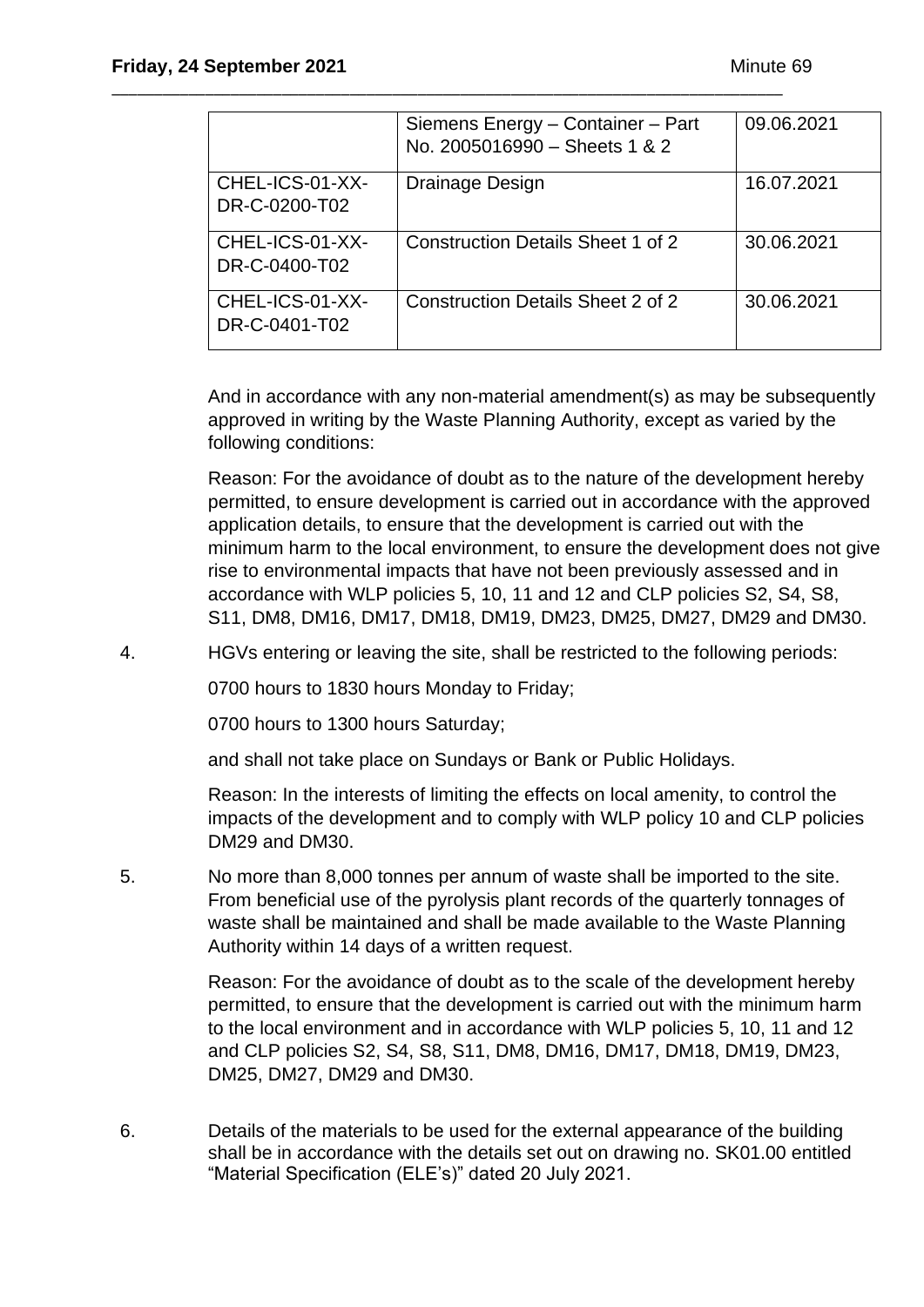Reason: In the interest of the amenity of the local area and to comply with WLP policy 10 and CLP policies S11, DM8, DM23 and DM29.

7. All vehicular access and egress to and from the site shall be from the A131, as indicated on drawing ref. 306.01 dated 14 May 2021. No other access shall be used by vehicles entering or exiting the site.

\_\_\_\_\_\_\_\_\_\_\_\_\_\_\_\_\_\_\_\_\_\_\_\_\_\_\_\_\_\_\_\_\_\_\_\_\_\_\_\_\_\_\_\_\_\_\_\_\_\_\_\_\_\_\_\_\_\_\_\_\_\_\_\_\_\_\_\_\_\_\_\_\_\_\_\_\_\_\_

Reason: In the interests of highway safety, safeguarding local amenity and to comply with WLP policy 10 and CLP policy DM29.

8. Heavy goods vehicles shall only access the site via the entrance on the north east side of the site labelled "Site Entrance 2" on drawing no. 300.03 entitled Prop Site Layout Plan" dated 6 July 2021.

> Reason: In the interests of safety for public rights of way users, safeguarding local amenity and to comply with WLP policy 10 and CLP policy DM29.

9. During the construction of the development hereby permitted no commercial vehicle shall leave the site unless its wheels and underside chassis have been cleaned to prevent materials, including mud and debris, being deposited on the public highway.

> Reason: In the interests of highway safety, safeguarding local amenity and to comply with WLP policy 10 and CLP policy DM29.

10. The total number of HGVs movements associated with delivery of Solid Recovered Fuel shall not exceed 4 movements per day. The total number of HGV movements associated with the export of char shall not exceed 4 movements per week.

> NB For the avoidance of doubt a heavy goods vehicle (HGV) shall have a gross vehicle weight of 7.5 tonnes or more.

Reason: In the interests of highway safety, safeguarding local amenity and to comply with WLP policies 10 and 12 and CLP policy DM29.

11. No development shall take place until signs have been erected on both sides of the site access road to the staff and visitor parking at the point where Footpath Great and Little Leighs Number 2 crosses, to warn pedestrians and vehicles of the intersection. The signs shall read: 'CAUTION: PEDESTRIANS CROSSING' and 'CAUTION: VEHICLES CROSSING' and shall be maintained for the duration of the development hereby permitted.

> Reason: In the interest of the safety of all users of both the Right of Way and the access road and to comply with WLP policy 10 and 12 and CLP policy DM29.

12. No beneficial operation of the pyrolysis plant hereby permitted shall take place until the parking areas indicated on drawing No. 300.03 entitled "Prop Site Layout Plan" dated 6 July 2021 have been laid out and clearly marked for the parking of vehicles that may use the site including those for disabled users. The parking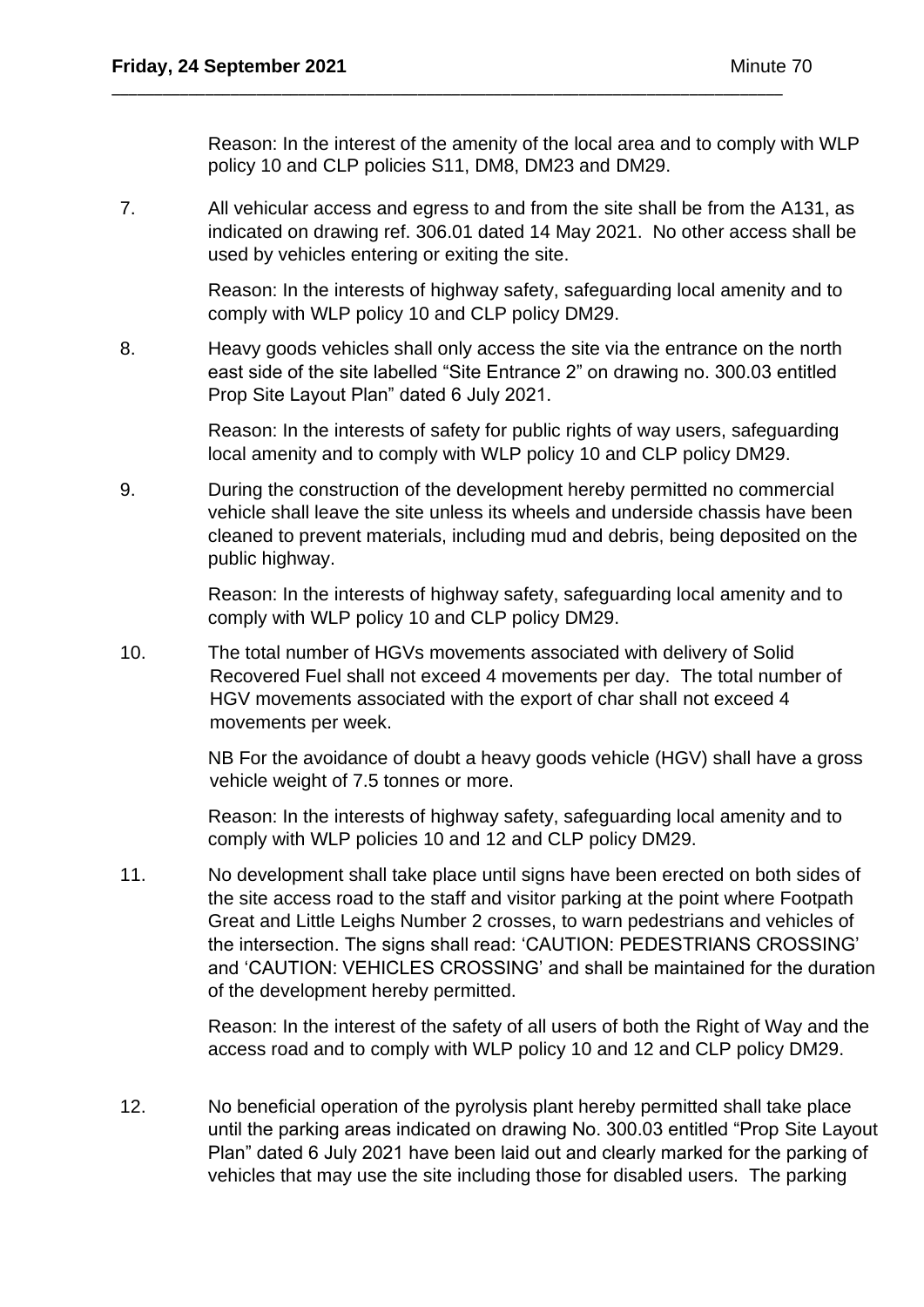areas shall be permanently retained and maintained for parking and shall be used for no other purpose. No beneficial operation of the pyrolysis plant hereby permitted shall take place until the electric charging points indicated on drawing No. 300.03 entitled "Prop Site Layout Plan" dated 6 July 2021 have been installed and are operational and shall be maintained and operational at all times.

Reason: To ensure staff and visitor parking is contained within the site in the interests of visual amenity and safety for drivers visiting the site, the adjacent Blackley Quarry, Chelmsford City Racecourse and users of the public right of way and to comply with WLP policy 10 and CLP policies S11 and DM29.

13. The drainage scheme for the site shall be implemented in accordance with the following drawings:

\_\_\_\_\_\_\_\_\_\_\_\_\_\_\_\_\_\_\_\_\_\_\_\_\_\_\_\_\_\_\_\_\_\_\_\_\_\_\_\_\_\_\_\_\_\_\_\_\_\_\_\_\_\_\_\_\_\_\_\_\_\_\_\_\_\_\_\_\_\_\_\_\_\_\_\_\_\_\_

| <b>Drawing No</b>                | <b>Title</b>                                | <b>Last Revision date</b> |
|----------------------------------|---------------------------------------------|---------------------------|
| CHEL-ICS-01-XX-DR-C-<br>0200-T02 | Drainage Design                             | 16.07.2021                |
| CHEL-ICS-01-XX-DR-C-<br>0400-T02 | Construction Details<br>Sheet 1 of 2        | 30.06.2021                |
| CHEL-ICS-01-XX-DR-C-<br>0401-T02 | <b>Construction Details</b><br>Sheet 2 of 2 | 30.06.2021                |

Reason: To minimise the risk of flooding and to comply with WLP policy 10 and CLP policy DM18

14. The Rating Noise Level  $(L_{Ar,15 min})$  from the facility, when assessed in accordance with BS 4142:2014+A1:2019, at noise sensitive properties listed below (and shown on Figure 2 of the Noise Impact Assessment by Loven Acoustics Ref: LA/1744/02cR/ML dated 13 August 2021) shall not exceed the levels set out below between 2300 hours and 0700 hours. Measurements shall be made no closer than 3.5 metres from the façade of properties or other reflective surface and shall be corrected for extraneous noise.

| <b>Noise Sensitive Receptor</b>                              | <b>Maximum rating noise level limit</b><br>(LAr, 15 min) |
|--------------------------------------------------------------|----------------------------------------------------------|
| NSR1 - Blackley Cottages, Blackley<br>Lane                   | $31$ dB(A)                                               |
| NSR2 – The Lodge, Moulsham Hall<br>Farm., Moulsham Hall Lane | $32 \text{ dB}(A)$                                       |
| NSR3 - Hump Cottage & Stone Hall<br>Cottage                  | $31$ dB(A)                                               |
| NSR4 - Norwood, London Road                                  | 39 dB(A)                                                 |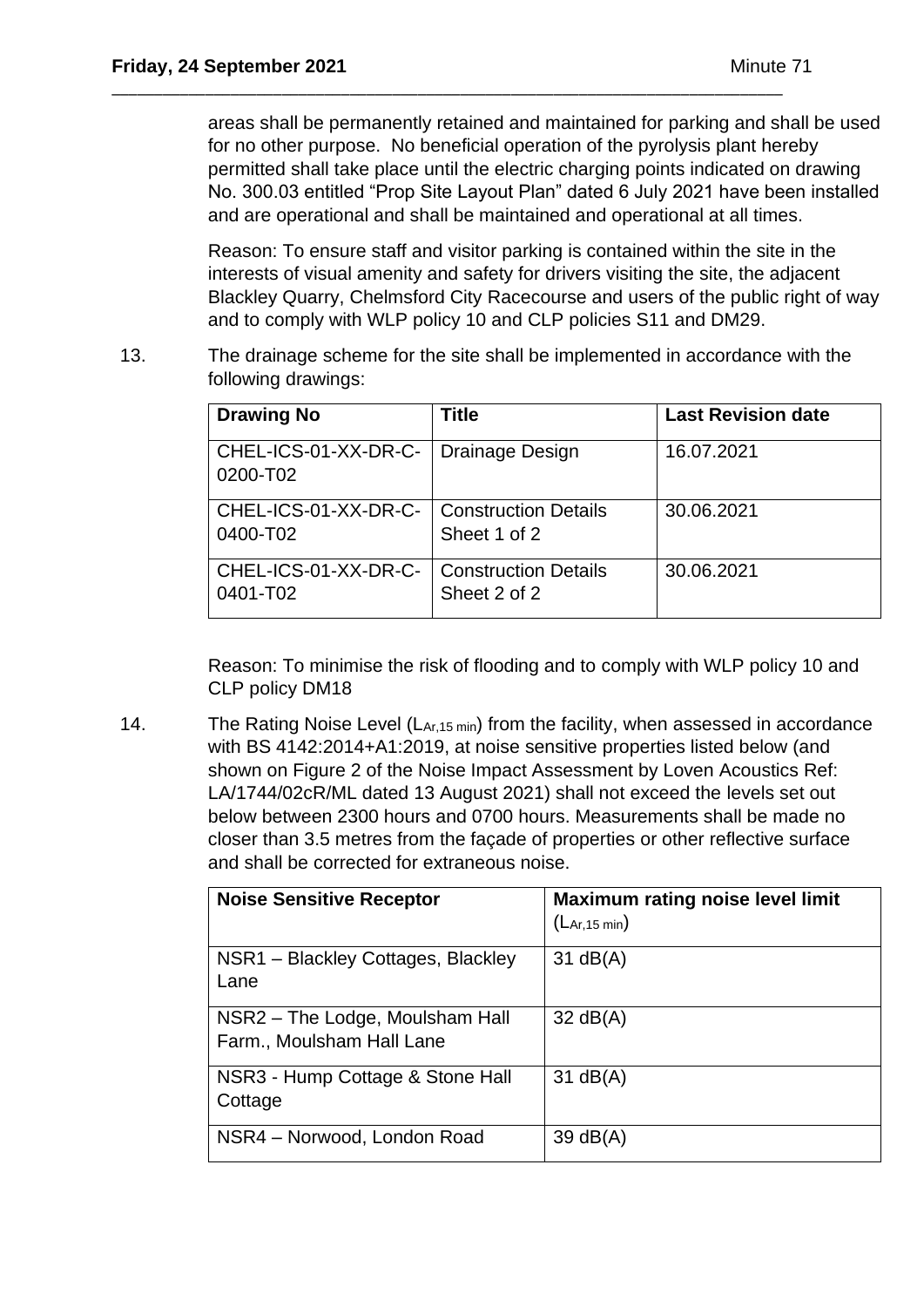| NSR5 – Old Beeches, Moulsham Hall   28 dB(A) |  |
|----------------------------------------------|--|
| Lane                                         |  |

\_\_\_\_\_\_\_\_\_\_\_\_\_\_\_\_\_\_\_\_\_\_\_\_\_\_\_\_\_\_\_\_\_\_\_\_\_\_\_\_\_\_\_\_\_\_\_\_\_\_\_\_\_\_\_\_\_\_\_\_\_\_\_\_\_\_\_\_\_\_\_\_\_\_\_\_\_\_\_

Reason: In the interests of local amenity and to comply with WLP policy 10 and CLP policy DM29.

15. Noise levels shall be monitored at three monthly intervals from the date of the commencement of development at suitable locations to demonstrate the Rating Noise Levels at noise sensitive properties identified in condition 14, for the first 12 months of operation. After 12 months noise monitoring shall be undertaken within 1 month of a written request by the Waste Planning Authority. The results of the monitoring shall include LAeq noise levels, the prevailing weather conditions, details and calibration of the equipment used for measurement and comments on other sources of noise which affect the noise climate. The monitoring shall be carried out for at least 2 separate durations of 30 minutes separated by at least 1 hour during the night (2300 to 0700 hours) and the results shall be submitted to the Waste Planning Authority within 1 month of the monitoring being carried out. Prior to the first noise monitoring a suitable noise monitoring approach shall be submitted to and approved by the Waste Planning Authority and the noise monitoring shall be implemented in accordance with the approved details.

> Reason: In the interests of local amenity and to comply with WLP policy 10 and CLP policy DM29.

16. External lighting shall be implemented and maintained in accordance with Appendix A – Luminaire Schedule and Appendix B – Site Luminaire Layout of the "Exterior Lighting Report" by the "consultus international group" Report Ref 2114-LUM-EL Rev 02, dated 29 July 2021. Lights located on the southern boundary shall be fitted with back light shields.

> Reason: To minimise the nuisance and disturbances to neighbours and the surrounding area from light pollution and to comply with WLP policy 10 and CLP policy DM29.

17. The lighting identified in condition 16 shall not be illuminated outside the following hours of 0700 and 1830 hours Monday to Friday and 0700 and 1300 Saturday and at no time on Sundays, Bank or Public Holidays except for safety lighting activated by persons or vehicles and except for security lighting activated by unauthorised persons and vehicles.

> Reason: To minimise the nuisance and disturbances to neighbours, fauna and the surrounding area from light pollution and to comply with WLP policy 10 and CLP policy DM29.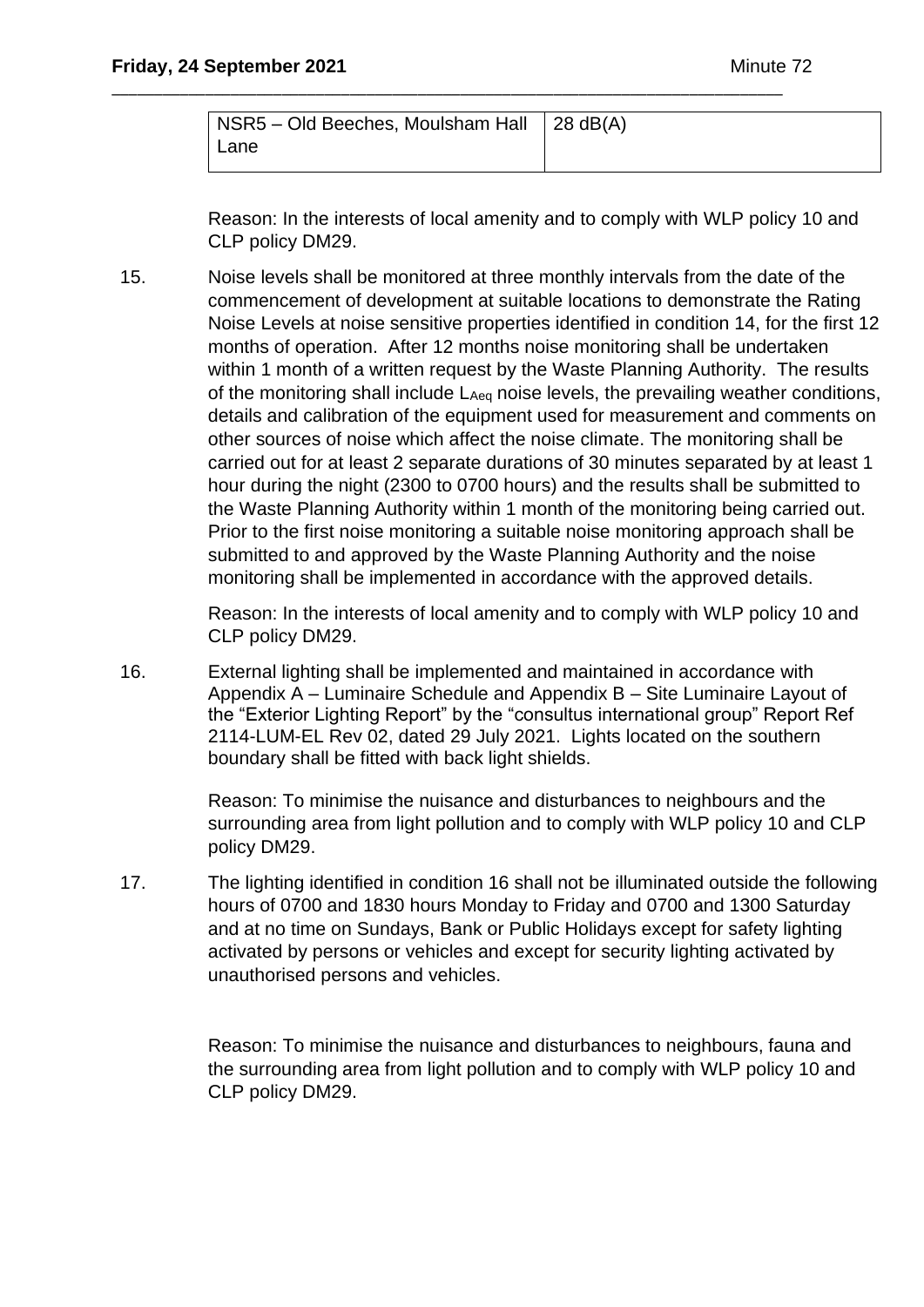18. Solid Recovered Fuel (SRF) brought onto the site shall be deposited and handled only within the building shown on drawing No. 301.04 and only when the doors on elevation B (north east side) are closed..

\_\_\_\_\_\_\_\_\_\_\_\_\_\_\_\_\_\_\_\_\_\_\_\_\_\_\_\_\_\_\_\_\_\_\_\_\_\_\_\_\_\_\_\_\_\_\_\_\_\_\_\_\_\_\_\_\_\_\_\_\_\_\_\_\_\_\_\_\_\_\_\_\_\_\_\_\_\_\_

Reason: To ensure minimum disturbance from operations, to avoid nuisance to local amenity and to comply with WLP policy DM10 and CLP policy DM29.

19. No development shall take place until a scheme of hard, soft and boundary treatment landscaping works has been submitted to and approved in writing by the Waste Planning Authority. The scheme shall include details of areas to be planted with species, sizes, spacing, protection and programme of implementation. The scheme shall be implemented within the first available planting season (October to March inclusive) following commencement of the development hereby permitted in accordance with the approved details and maintained thereafter in accordance with condition 20 of this permission.

> Reason: To comply with section 197 of the Town and Country Planning Act 1990 (as amended), to improve the appearance of the site in the interest of visual amenity and to comply with WLP policy 10 and CLP policies S4, S11, DM16 and DM17.

20. Any tree or shrub forming part of a landscaping scheme approved in connection with the development under Condition 19 of this permission that dies, is damaged, diseased or removed within the duration of 5 years during and after the completion of the development (operations) shall be replaced during the next available planting season (October to March inclusive) with an appropriate species of tree or shrub the details of which shall have received the prior written approval of the Waste Planning Authority.

> Reason: In the interest of the amenity of the local area, to ensure development is adequately screened and to comply with WLP policy 10 and CLP policies S4, S11, DM16 and DM17.

21. The protection of existing trees shall be carried out in accordance with the details set out in arboricultural method statement and tree protection plan, prepared by Sharon Hosegood Associates entitled "Arboricultural Impact Assessment Report" Reef: SHA 131 dated January 2021. Tree protection must be adhered to whilst construction is taking place, including during the installation of the acoustic fencing. Tree protective fencing must be installed prior to any development works taking place.

> Reason: In the interest of visual amenity, to ensure protection for the existing natural environment and to comply with WLP policy 10 and CLP policies S4, S11, DM16 and DM17.

22. A landscape and ecological management plan (LEMP) shall be submitted to, and be approved in writing by, the local planning authority within 6 months of commencement of development as notified under condition 1. The content of the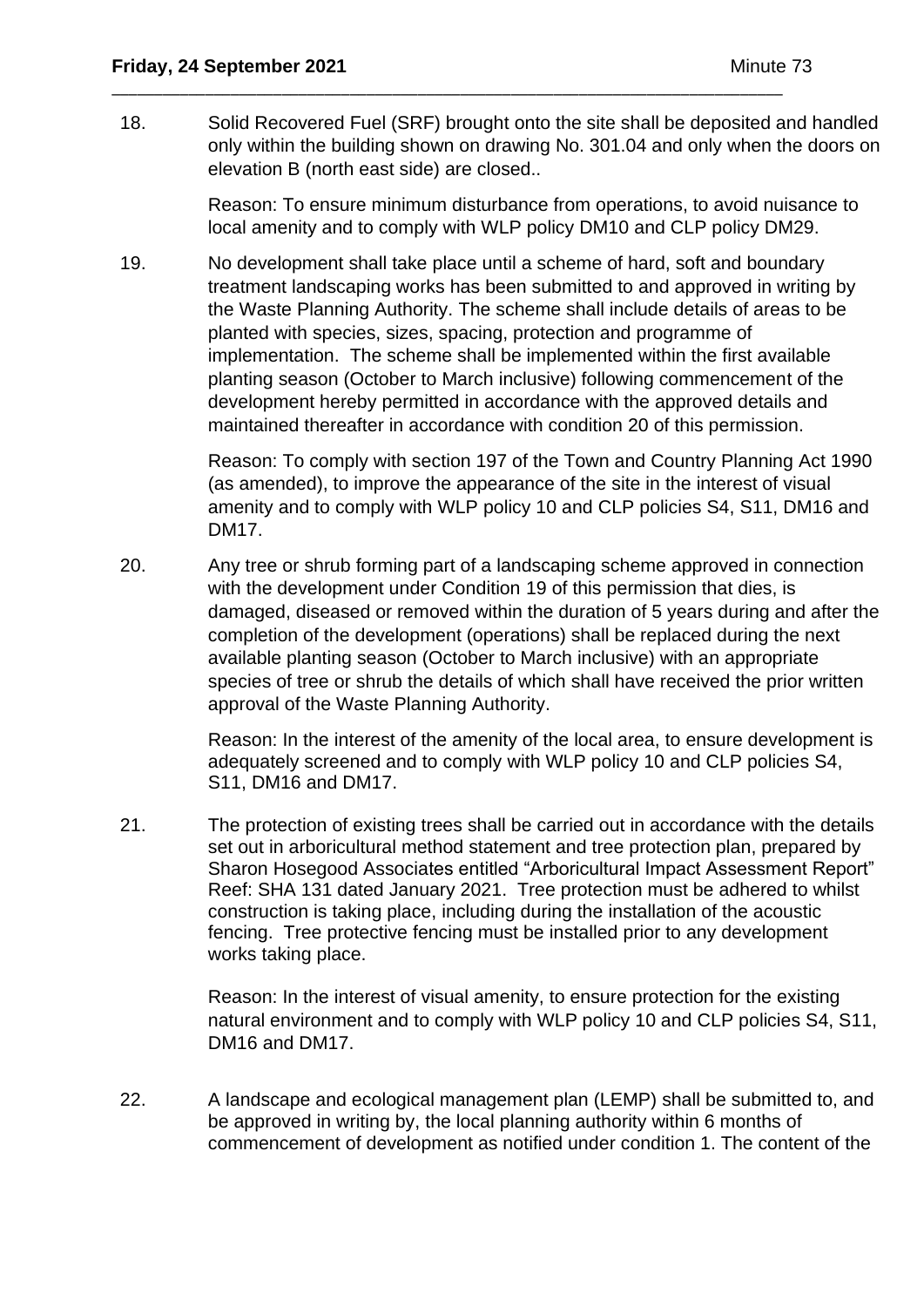LEMP shall include the following:

a) Description and evaluation of features to be managed;

\_\_\_\_\_\_\_\_\_\_\_\_\_\_\_\_\_\_\_\_\_\_\_\_\_\_\_\_\_\_\_\_\_\_\_\_\_\_\_\_\_\_\_\_\_\_\_\_\_\_\_\_\_\_\_\_\_\_\_\_\_\_\_\_\_\_\_\_\_\_\_\_\_\_\_\_\_\_\_

- b) Ecological trends and constraints on site that might influence management;
- c) Aims and objectives of management;
- d) Appropriate management options for achieving aims and objectives;
- e) Prescriptions for management actions;

f) Preparation of a work schedule (including an annual work plan capable of being rolled forward over a five-year period), this shall include selective pruning and thinning of trees as well as removal of guards;

g) Details of the body or organization responsible for implementation of the plan; and

h) Ongoing monitoring and remedial measures.

Reason: To ensure the longevity of the landscaping scheme and enhancement of the existing flora and fauna and protect the visual amenity and character of the area, in accordance with Chapters 12 and 15 of the National Planning Policy Framework, WLP policy 10 and CLP policies S4, S11, DM16 and DM17.

23. All mitigation and enhancement measures and/or works shall be carried out in accordance with the details contained in the Preliminary Ecological Appraisal (Eco-Planning UK, January 2021) and the Great Crested Newt and Reptile Survey Report (Eco-Planning UK, June 2021). This may include the appointment of an appropriately competent person e.g. an ecological clerk of works (ECoW,) to provide on-site ecological expertise during construction. The appointed person shall undertake all activities, and works shall be carried out, in accordance with the approved details.

> Reason: To conserve and enhance Protected and Priority species and allow the Waste Planning Authority to discharge its duties under the Conservation of Habitats and Species Regulations 2017 (as amended), the Wildlife & Countryside Act 1981 as amended and s40 of the NERC Act 2006 (Priority habitats & species) and in accordance with WLP policy 10 and CLP policies S4, S11, DM16 and DM17.

24. Within 6 months of commencement of development as notified under condition 1 a Biodiversity Enhancement Strategy for Protected and Priority species shall be submitted to and approved in writing by the Waste Planning Authority. The content of the Biodiversity Enhancement Strategy shall include the following:

a) Purpose and conservation objectives for the proposed enhancement measures;

b) detailed designs to achieve stated objectives;

c) locations of proposed enhancement measures by appropriate maps and plans;

d) persons responsible for implementing the enhancement measures;

e) details of initial aftercare and long-term maintenance (where relevant).

The works shall be implemented in accordance with the approved details and shall be retained in that manner thereafter.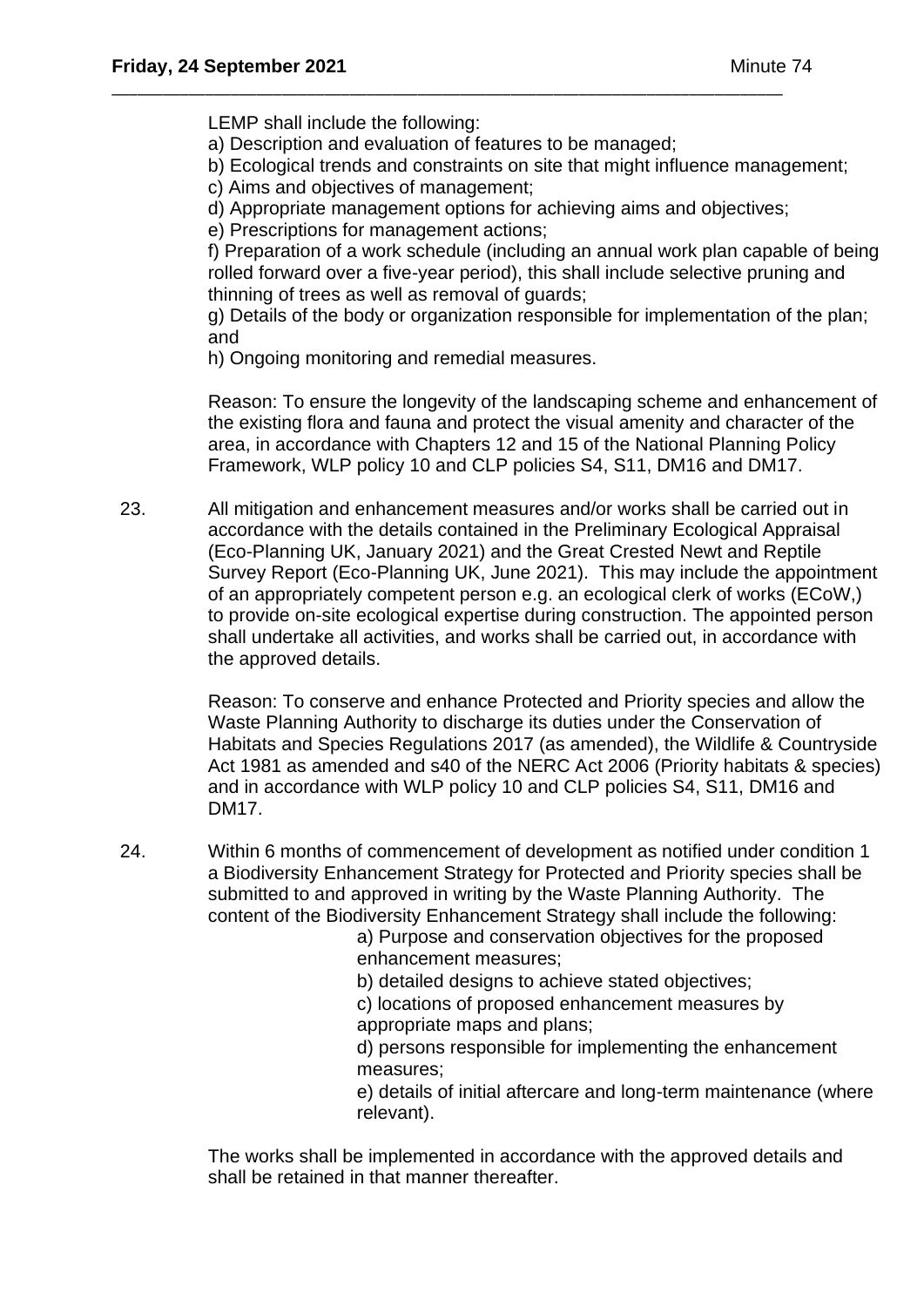Reason : To enhance Protected and Priority Species/habitats and allow the Waste Planning Authority to discharge its duties under the s40 of the NERC Act 2006 (Priority habitats & species) and in accordance with WLP policy 10 and CLP policies S4, S11, DM16 and DM17.

25. Any fuel, lubricant or/and chemical storage vessel shall be placed or installed within an impermeable container with a sealed sump and capable of holding at least 110% of the vessel's capacity. All fill, draw and overflow pipes shall be properly housed within the bunded area to avoid spillage. The storage vessel, impermeable container and pipes shall be maintained for the life of the development hereby permitted.

> Reason: To minimise the risk of pollution to water courses and aquifers and to comply with WLP policy 10 and CLP policies DM29 and DM30.

26. No waste other than solid recovered fuel (SRF) shall enter the site.

\_\_\_\_\_\_\_\_\_\_\_\_\_\_\_\_\_\_\_\_\_\_\_\_\_\_\_\_\_\_\_\_\_\_\_\_\_\_\_\_\_\_\_\_\_\_\_\_\_\_\_\_\_\_\_\_\_\_\_\_\_\_\_\_\_\_\_\_\_\_\_\_\_\_\_\_\_\_\_

Reason: Waste material outside of the aforementioned would raise alternate, additional environmental concerns which would need to be considered afresh and to comply with WLP policy 10 and CLP policy DM29 and DM30.

27. Notwithstanding the provisions of the Town and Country Planning (General Permitted Development) Order 2015 (or any order revoking and re-enacting that Order with or without modification) no buildings, plant and equipment shall be installed, extended or erected on the site without the benefit of express planning permission.

> Reason: To enable the Waste Planning Authority to adequately control, monitor and minimise the impacts on the amenities of the local area, to minimise the impact upon landscape and to comply with WLP policy 10 and CLP policies S4, S11, DM16 and DM17, DM29, DM30.

28. Prior to the erection of boundary fencing details of the materials to be used shall have been submitted to and approved in writing by the Waste Planning Authority. The development shall be implemented in accordance with the approved details.

> Reason: In the interest of the amenity of the local area, to minimise visual and landscape impact and to comply with WLP policy 10 and CLP policies s4, S11, DM8 and DM29.

Prior to beneficial use of the development an operational management plan shall be submitted to and approved in writing by the Waste Planning Authority. The operational management plan shall detail measures to prevent odour and dust nuisance. The operational management plan shall be implemented in accordance with the approved details.

Reason: In the interests of local amenity and to comply with WLP policy 10 and CLP policy DM29.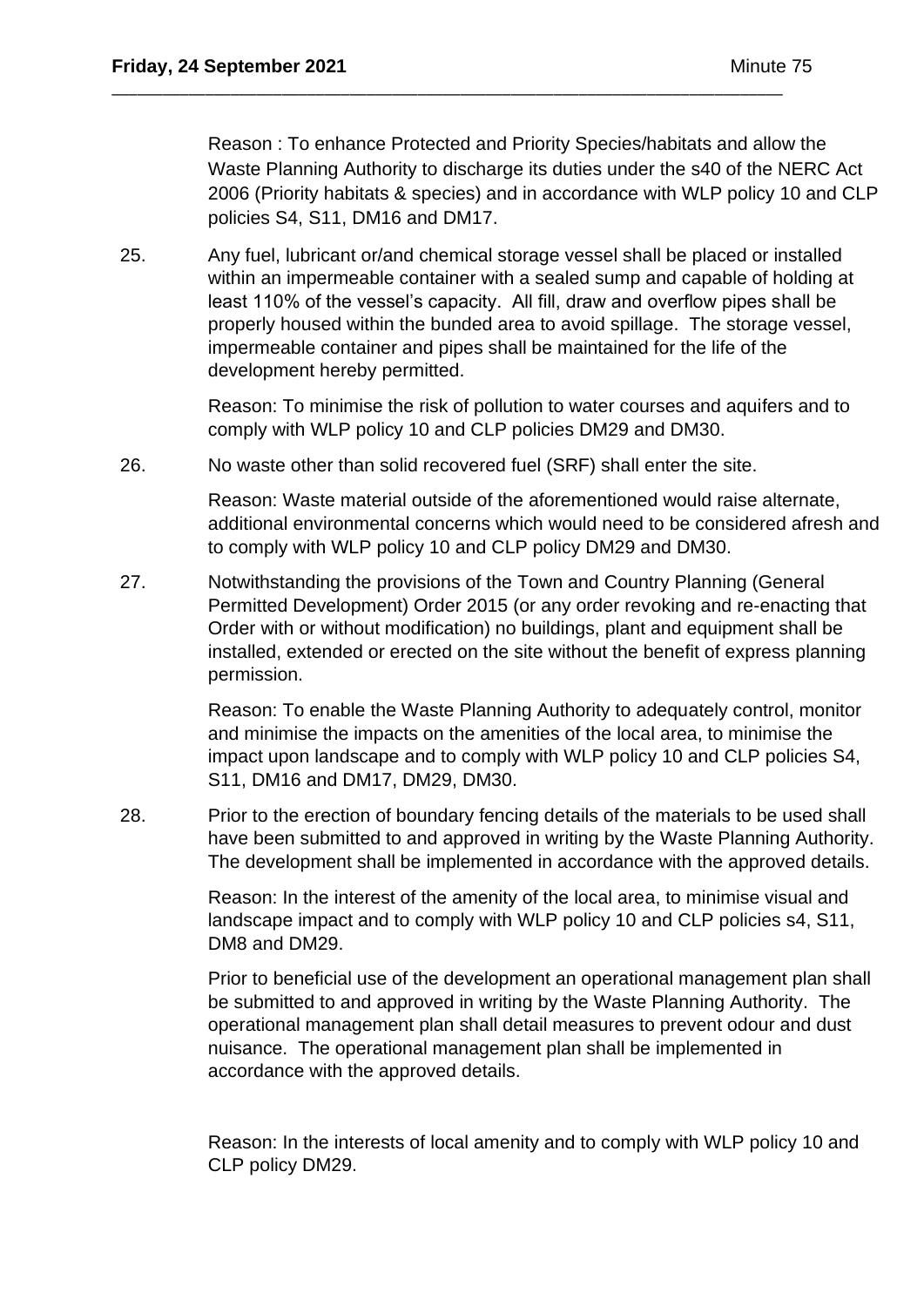29. With the exception of the site access road, the land, building and offices subject of this permission shall only be used for or in association with the operation of the Pyrolysis Plant a sui generis use as per the Town and Country Planning (Use Classes) Order 1987 (as amended). Notwithstanding the provisions of the Town and Country Planning (General Permitted Development) Order 2015 (as amended) or any order revoking and re-enacting that Order with or without modification the land, buildings and offices shall be used for no other purpose.

\_\_\_\_\_\_\_\_\_\_\_\_\_\_\_\_\_\_\_\_\_\_\_\_\_\_\_\_\_\_\_\_\_\_\_\_\_\_\_\_\_\_\_\_\_\_\_\_\_\_\_\_\_\_\_\_\_\_\_\_\_\_\_\_\_\_\_\_\_\_\_\_\_\_\_\_\_\_\_

Reason: For the avoidance of doubt as to the use of the site and building, to ensure the development does not give rise to environmental and local amenity impacts that have not been previously assessed, to ensure that the development is carried out with the minimum harm to the local environment and in accordance with WLP policies 5, 10, 11 and 12 and CLP policies S4, S8, S11, DM8, DM17, DM18, DM19, DM23, DM25, DM27, DM29 and DM30.

### **6. Bradwell Quarry, Church Road, Bradwell, CM77 8EP, and land south of Cuthedge Lane**

The Committee considered report DR/16/21 by the Chief Planning Officer.

Members noted the addendum to the agenda, particularly in respect of changes to proposed conditions 22, 36, 41 and 67.

Policies relevant to the application were detailed in the report.

Details of consultation and representations received were set out in the report.

The Committee noted the key issues:

- Changes to Braintree District Council Development Plan & NPPF
- Latest position regarding the Legal Agreement

In accordance with the protocol on public speaking the Committee was addressed by Councillor Paul Thorogood, speaking as a local member. Cllr Thorogood made several points:

- Cuthedge Lane, located to the north of Site A7, was a popular local amenity for joggers, cyclists, horse riders and wildlife spotting, particularly during lockdowns. The dust created from the use of Site A7 could create dust levels which would disrupt these activities.
- The extension of the site to the east could create a precedent of growth, potentially endangering the Flood Alleviation Scheme land to the north of Site A7 in future applications.

Following comments and concerns raised by members, it was noted:

- That the application was a time extension to a previous application, rather than a new discussion of the application itself.
- Both Cuthedge Lane to the north of the site and Pantlings Lane to the south were noted to be minor roads which would not be impeded by this application.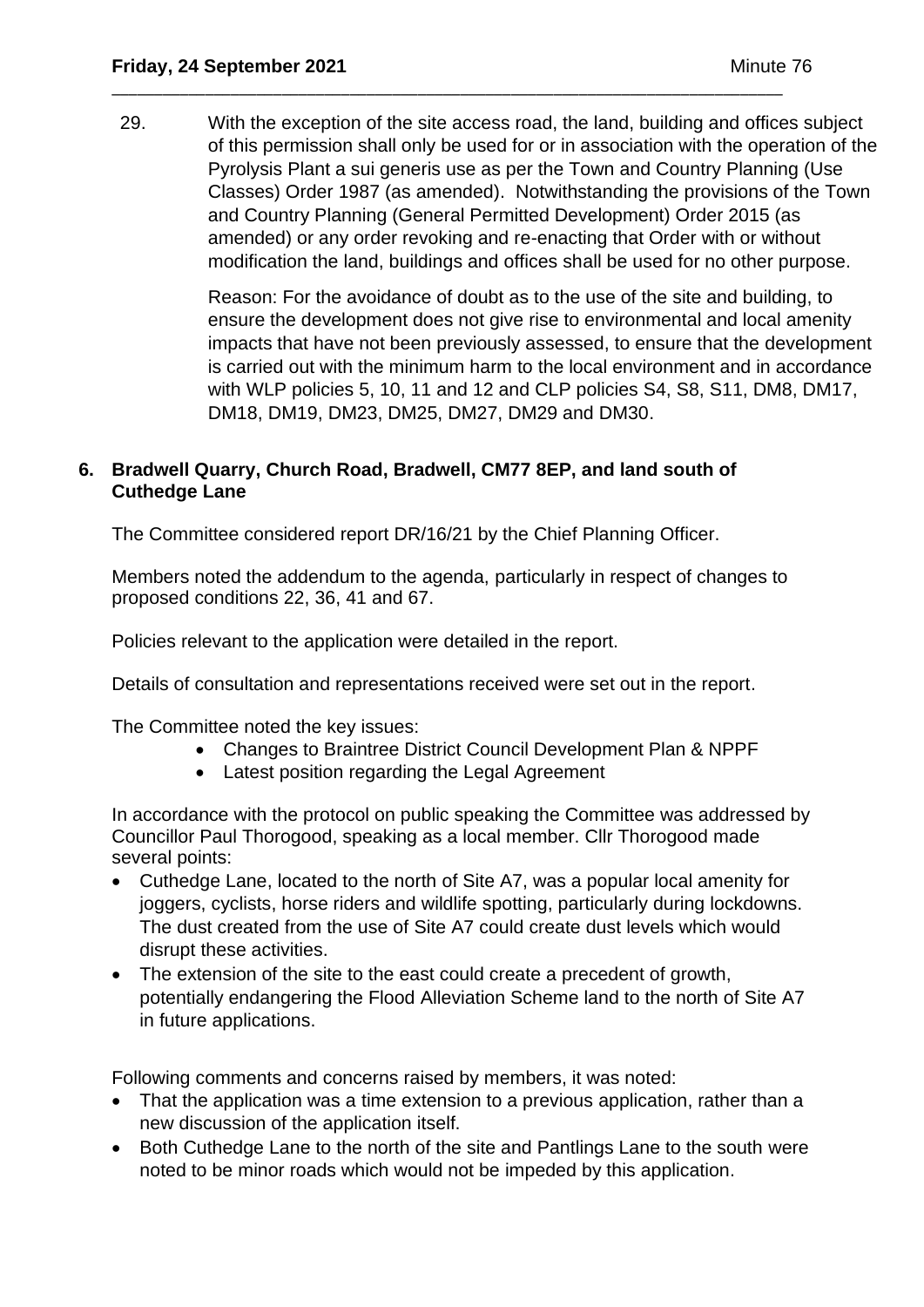However, both would have screening bunds which could detract users from the two lanes.

\_\_\_\_\_\_\_\_\_\_\_\_\_\_\_\_\_\_\_\_\_\_\_\_\_\_\_\_\_\_\_\_\_\_\_\_\_\_\_\_\_\_\_\_\_\_\_\_\_\_\_\_\_\_\_\_\_\_\_\_\_\_\_\_\_\_\_\_\_\_\_\_\_\_\_\_\_\_\_

• The long-term restoration scheme for Site A7 provided for a permissive bridleway separate from the public highway, parallel to Cuthedge Lane.

There being no further points raised, the resolution, including the amendments to the conditions in the Addendum, was proposed by Councillor J Jowers and seconded by Councillor M Steptoe. Following a vote of eight in favour and one abstention, it was

# **Resolved**

That planning permission be granted subject to

- i. The prior completion, within 6 months, of Legal Agreements under the Planning and Highways Acts to secure obligations as set out in the recommendation of the September 2020 Committee Report
- ii. And conditions as set out in Appendix 1, which incorporate changes to conditions and reasons taking into account best practice and changes in policy since the original resolution.
- 1. The development hereby permitted shall be begun before the expiry of 5 years from the date of this permission. Written notification of the date of commencement shall be sent to the Mineral Planning Authority within 7 days of such commencement.

Reason: To comply with section 91 of the Town and Country Planning Act 1990 (as amended).

- 2. The development hereby permitted shall be carried out in accordance with the details of the application reference ESS/03/18/BTE dated 26/01/2018 and Environmental Statement dated Jan 2018 documents as follows:
	- Volume 1: Planning Application Supporting Statement;
	- Volume 2 Environmental Statement Files 1 and 2 Technical Summary
	- Email from Honace dated 2 June 2020, 16:13, Site A7 Lighting Clarifications and the attachments It Does Lighting Site A7 Lighting Consultation Clarifications, Lighting assessment dated 2 June 2020 Project No: 130-04- NAD-191008-LO-LI-B and Drawing 30-04-NAD-191008-CD-LI-B Light spill assessment
	- Email from Honace dated 2 June 2020, 16:13, Site A7 SUDs Clarifications and the attachment SLR letter Ref 428.07298.00004 ECC Consultation Response ESS/12/20/BTW – Bradwell Quarry – SUDS-00429 dated 2 June 2020
	- Email from Honace dated 2 June 2020, 16:13, Site A7 Dust Clarifications and the attachment DustScan AQ Response to comments dated 28 May 2020
	- Email from Honace dated 2 June 2020, 16:13, Site A7 Noise Clarifications and attachments Ardent Bradwell Quarry Site A7 – Response to ECC dated 27 May 2020 and Drawing 183920 / 01 Rev B Baseline Noise Monitoring Positions dated 20 January 2020
	- Email from Honace dated 2 June 2020, 16:13, Site A7 EcIA Addendum and attachment Green Environmental Consultants Ecological Impact Assessment Addendum May 2020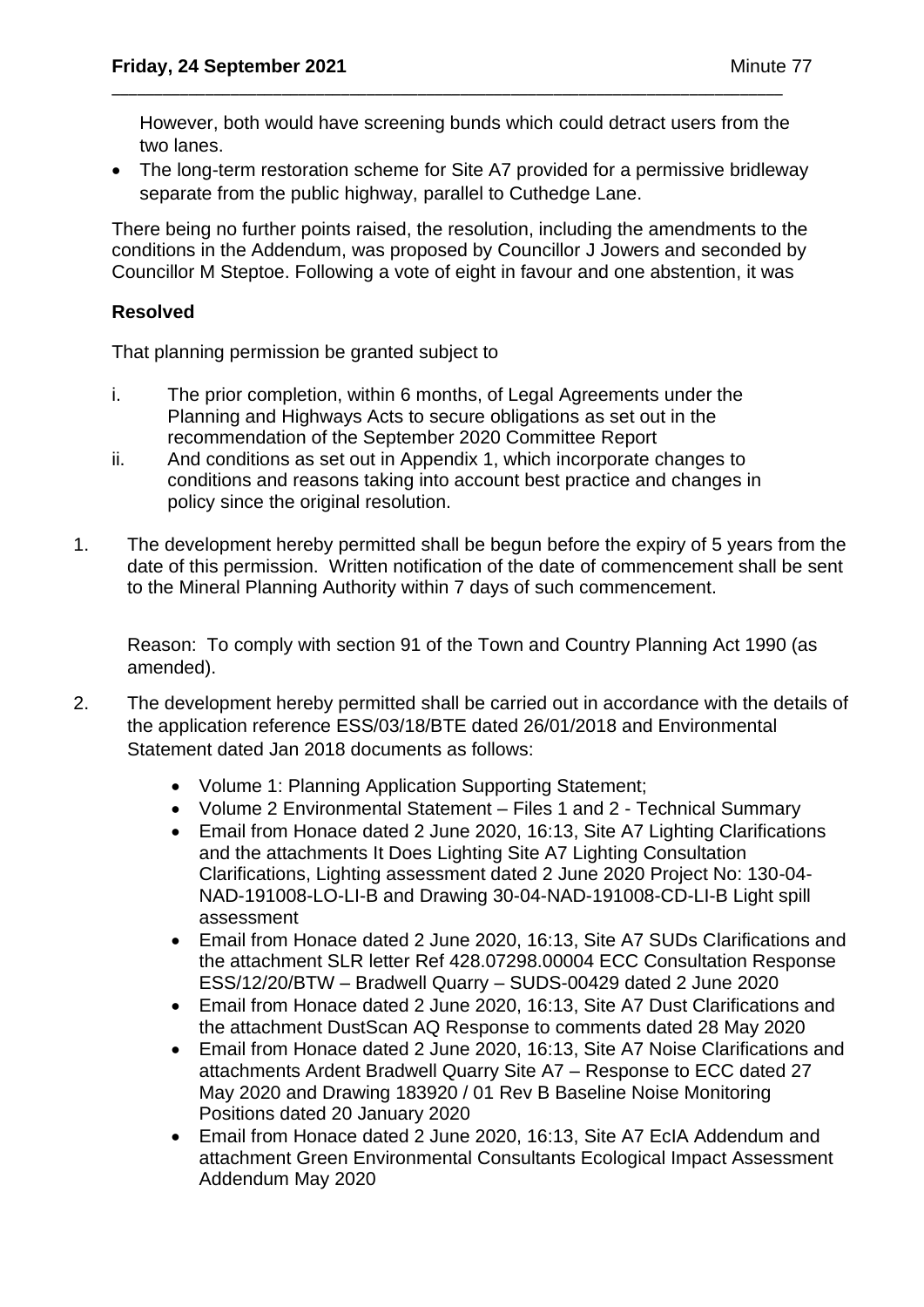• Email from Honace dated 9 June 2020, 15:55, Site A7 Heritage Assessment Clarifications and attachment Archaeology South East Revised Heritage Impact Assessment Report No. 2020097 dated June 2020

\_\_\_\_\_\_\_\_\_\_\_\_\_\_\_\_\_\_\_\_\_\_\_\_\_\_\_\_\_\_\_\_\_\_\_\_\_\_\_\_\_\_\_\_\_\_\_\_\_\_\_\_\_\_\_\_\_\_\_\_\_\_\_\_\_\_\_\_\_\_\_\_\_\_\_\_\_\_\_

- Email from Honace dated 9 June 2020, 15:55, Site A7 Tree Survey Addendum and attachments Blue Wigwam Arboricultural Report (BW319-AR01): Site A7, Bradwell Quarry, Essex dated 4 June 2020 and Drawing BW319.25 Site A7 RPA Earth Mound Protection Plan View dated 06 June 2020
- Email from Honace dated 10 June 2020, 13:12, Re: Bradwell Masterplan and attachment Essex County Council Pre-Application Planning Advise Planning, Ref: ESS/09/16/BTE/PRE, dated 22 July 2016
- Email from Honace dated 18 June 2020, 16:23, Site A7 Lighting Clarifications Contactor's Compound
- Email from Honace dated 18 June 2020, 17:45, Site A7 Landscape Addendum and attachments DRaW Landscape and Visual Impact Assessment dated 9 June 2020, Viewpoint No: 1 & 2 Rev A dated 20 April 2020
- Email from Honace dated 22 June 2020, 14:32, Site A7 Detailed Planting Plans and attachments DRaW drawings A7-19-01 Rev C Sheet 1 of 5 Overview Planting Proposals, A7-19-02 Rev C Sheet 2 of 5 Detailed Planting Proposals, A7-19-03 Rev C Sheet 3 of 5 Detailed Planting Proposals, A7-19- 04 Rev C Sheet 4 of 5 Detailed Planting Proposals and A7-19-04 Rev C Sheet 5 of 5 Detailed Planting Proposals dated 29 June 2020
- Email from Honace dated 14 August 2020, 10:42, Site A7 Dust Management Plan Addendum and attachment DustScan AQ Dust Management Plan, Site A7, Bradwell Quarry dated August 2020
- Email from Honace dated 25 August 2020, 10:25, Site A7 Groundwater Monitoring Scheme and attachments Honace Letter Reference No. 18-06- 1812.506/1 ESS/12/20/BTE Site A7 Groundwater Monitoring Scheme dated 25 August 2020 and Drawings A7-15 Rev B and A7-16 Rev C
- Email from Green Environmental Consulting dated 1 September 2020, 18:49, Bradwell A7 Skylark and attachment Green Environmental Consulting Ecological Impact Assessment Addendum Further Information Skylarks September 2020
- Email from Green Environmental Consulting dated 8 September 2020, 10:48, Bradwell Quarry Site A7 Skylarks and attachments Green Environmental Consulting Figure 1281/2/9B Phasing & Skylark Enhancements - Whole Scheme and Figure 1281/2/9A Phasing & Skylark Enhancements
- Email from Honace dated 8 September 2020, 15:52, RE: Bradwell A7 ecology
- Email from Green Environmental Consulting dated 8 September 2020, 19:25, RE: Bradwell Quarry Site A7 Skylarks
- Email from Honace dated 9 September 2020, 17:14, Site A7 Noise Further Clarification and Information and attachment Ardent Bradwell Quarry Site A7 – Response to ECC dated 9 September 2020

together with drawing numbers as follows:

| <b>Drawing No.</b> | Title | <b>Date</b> |
|--------------------|-------|-------------|
|                    |       |             |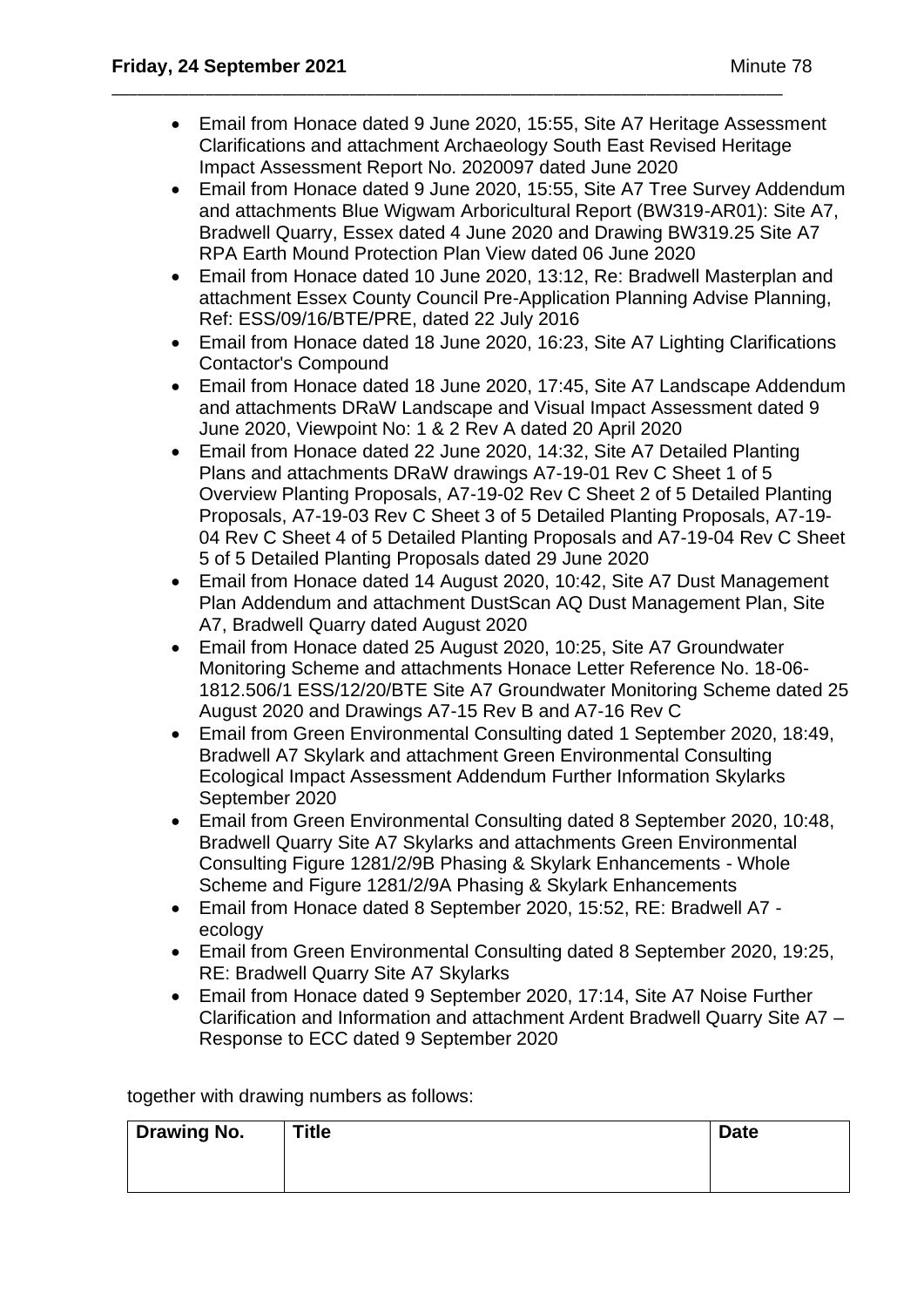| A7-1 Rev A         | Land Ownership and Proposed Site Plan                  | $31 - 10 - 19$ |
|--------------------|--------------------------------------------------------|----------------|
| A7-2 Rev C         | Proposed Extension of Existing Quarrying<br>Operations | $02 - 12 - 19$ |
| A7-3 Rev E         | <b>Existing Site Setting</b>                           | 06-01-20       |
| A7-4 Rev B         | <b>Existing Mineral Processing Area</b>                | 16-02-20       |
| A7-5 Rev C         | Public Rights of Way                                   | 02-06-20       |
| A7-6 Rev C         | <b>Geological Map and Excavation Profile</b>           | 07-01-20       |
| A7-7 Rev C         | Silt and Water Management                              | 06-02-20       |
| A7-8 Rev C         | Proposed Haul Road And Crossing Details                | 03-06-20       |
| $A7-9-1$           | Site A7 Contractor's Compound Area                     | 02-06-20       |
| A7-09-02 Rev B     | Lower Level Haul Road                                  | 18-06-20       |
| A7-09-03 Rev B     | <b>Higher Level Haul Road</b>                          | 18-06-20       |
| A7-10A Rev C       | <b>Phasing and Restoration Sequence</b>                | 02-06-20       |
| A7-10B Rev C       | <b>Phasing and Restoration Sequence</b>                | 02-06-20       |
| <b>A7-11 Rev A</b> | <b>Restoration Profile</b>                             | 06-12-19       |
| A7-12-1 Rev F      | <b>Restoration Masterplan</b>                          | 02-06-20       |
| A7-12-2 Rev B      | <b>Restoration Masterplan - Cross Sections</b>         | 04-06-20       |
| A7-13-01 Rev G     | Higher Level Restoration - Site Wide Masterplan        | 12-06-20       |
| A7-13-02 Rev H     | Lower Level Restoration - Site Wide Masterplan         | 18-06-20       |
| A7-14              | <b>Land Classification Soils Types</b>                 | $06-11-19$     |
| <b>A7-15 Rev B</b> | Groundwater Depths and Base of Mineral                 | 06-11-19       |
| <b>A7-16 Rev C</b> | <b>Groundwater Contours</b>                            | 16-01-20       |
| <b>A7-17 Rev C</b> | <b>Local Groundwater Abstraction</b>                   | 02-12-19       |
| <b>A7-18 Rev A</b> | <b>Site Services Plan</b>                              | $31 - 10 - 19$ |
| A7-19-01 Rev C     | Sheet 1 of 5 Overview Planting Proposals               | 19-06-20       |
| A7-19-02 Rev C     | Sheet 2 of 5 Detailed Planting Proposals               | 19-06-20       |
| A7-19-03 Rev C     | Sheet 3 of 5 Detailed Planting Proposals               | 19-06-20       |
| A7-19-04 Rev C     | Sheet 4 of 5 Detailed Planting Proposals               | 19-06-20       |
| A7-19-04 Rev C     | Sheet 5 of 5 Detailed Planting Proposals               | 19-06-20       |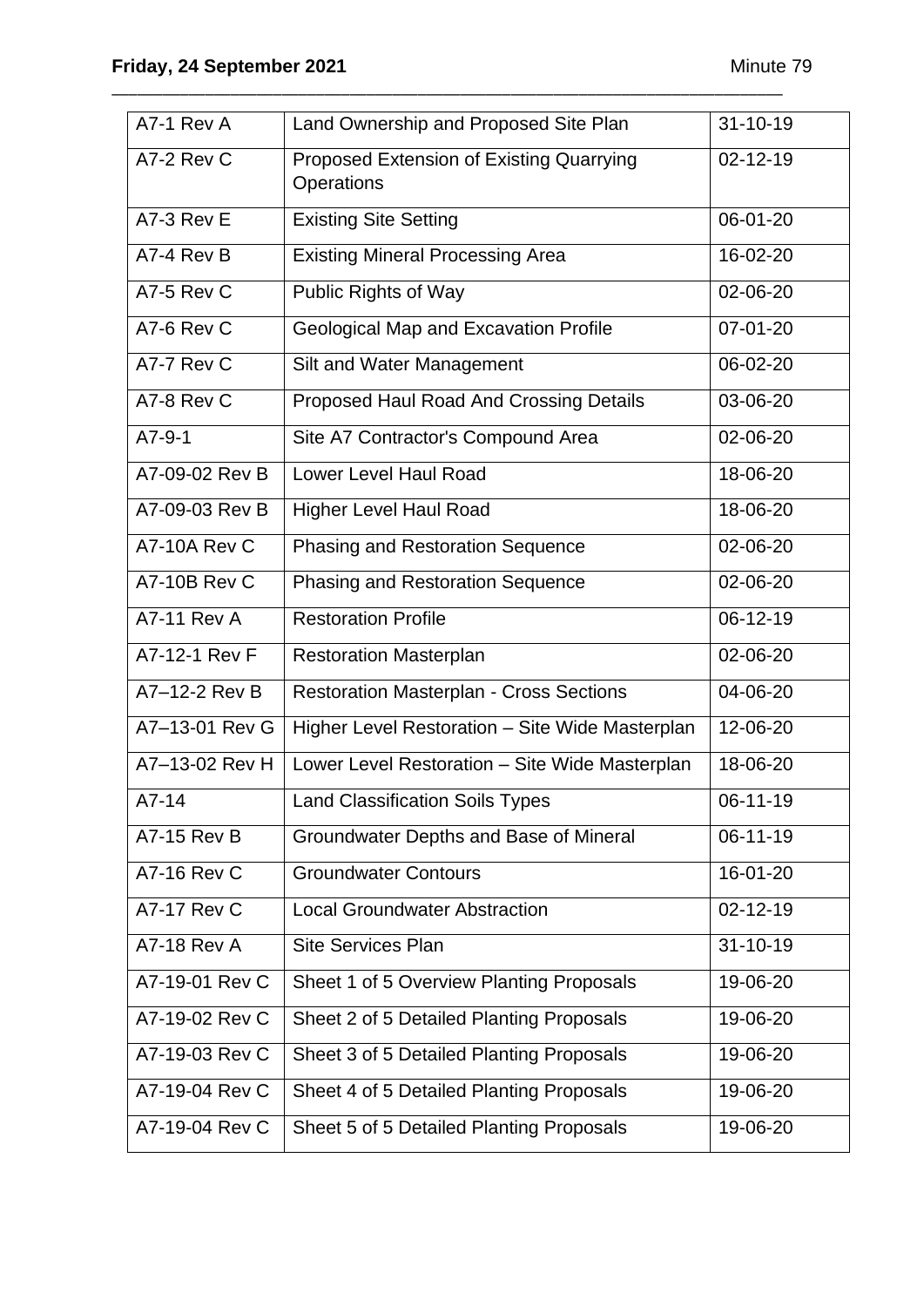| A7-20-Bio&AC    | 5 Year Aftercare Scheme Aftercare Areas with<br><b>IWMF</b>    | 12-06-20       |
|-----------------|----------------------------------------------------------------|----------------|
| A7-21-Bio&AC    | 5 Year Aftercare Scheme Aftercare Areas without<br><b>IWMF</b> | 12-06-20       |
| BW319.24        | Site A7 RPA Earth Mound Protection Sectional<br>Elevation      | $21 - 11 - 19$ |
| BW319.25        | Site A7 RPA Earth Mound Protection Plan View                   | 06-06-20       |
| Figure1281/2/9B | Phasing & Skylark Enhancements - Whole<br>Scheme               |                |
| Figure1281/2/9A | Phasing & Skylark Enhancements                                 |                |

And in accordance with any non-material amendment(s) as may be subsequently approved in writing by the Mineral Planning Authority and except as varied by the following conditions:

Reason: For the avoidance of doubt as to the nature of the development hereby permitted, to ensure development is carried out in accordance with the approved application details, to ensure that the development is carried out with the minimum harm to the local environment and in accordance with the Essex Minerals Local Plan adopted July 2014 (MLP) policies P1, S1, S10, S11, S12, DM1, DM2, DM3 and DM4, Braintree District Local Plan Review adopted 2005 (BDLPR) policies RLP 36, RLP 62, RLP 63, RLP 65, , , RLP 72, RLP 80, RLP 81, , RLP 84, , RLP 87, RLP 90 and RLP 105 and RLP 106 and Braintree District Core Strategy adopted 2011 (BCS) policies CS5 and CS8 and Braintree District Local Plan 2013-2033 Section 1 (BLP S1) policy SP 7.

3. The processing plant and ready mix concrete shall be operated and maintained in accordance with the details approved under Planning Permission ESS/07/98/BTE granted 24 May 1999 and details submitted pursuant to condition 6 of ESS/07/98/BTE, as amended by Planning Application ESS/19/00/BTE granted 6 October 2000. The relevant drawings as follows:

| Drawing No. | Title                                    | <b>Scale</b> |
|-------------|------------------------------------------|--------------|
| RK/PA/06    | Processing Plan Area (Bradwell Pit)      | 1:1,250      |
| RK/PA/07    | Processing Plant - General Arrangements  | 1:500        |
| RK/PA/08    | Processing and Concrete Plant Elevations | 1:200        |
|             | <b>Proposed Plant Location</b>           | 1:1,250      |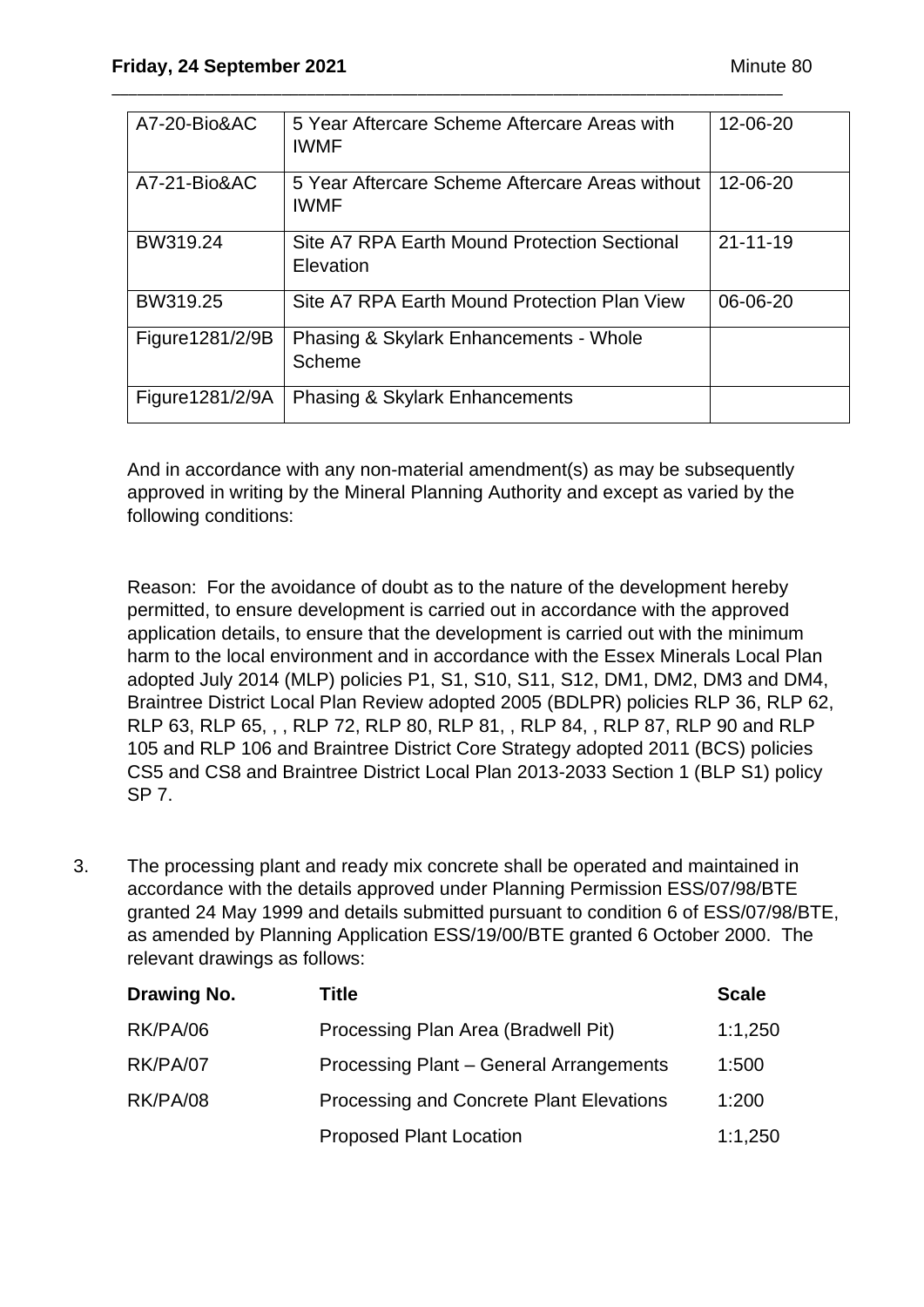| E4486/3 rev B | Processing Plant - Proposed<br>Sheeting Arrangements                | 1:150 & 1:500 |
|---------------|---------------------------------------------------------------------|---------------|
| As amended by |                                                                     |               |
| 702/001/PS    | Landscape and site layout May 2000                                  | 1:1,250       |
| B16r/115      | Proposed modification to height of existing 1:1,250<br>premix plant |               |

Reason: For the avoidance of doubt as to the nature of the development hereby permitted, to ensure development is carried out in accordance with the approved application details, to ensure that the development is carried out with the minimum harm to the local environment and in accordance with, MLP policies S1, S10, DM1, DM3 and DM4, BDLPR policies RLP 36, RLP 62, RLP 63, RLP 65, , , RLP 72, RLP 80, RLP 84 and RLP 90and BCS policies CS5 and CS8 and Braintree District Local Plan 2013-2033 Section 1 (BLP S1) policy SP 7.

4. The bagging plant shall be operated and maintained in accordance with the details submitted in relation to Planning Applications ESS/55/03/BTE granted 5 January 2004, as amended by ESS/22/04/BTE granted 24 September 2004, ESS/21/05/BTE granted 28 September 2005, except as varied by conditions of this planning permission. The relevant drawings as follows:

| Drawing No. | Title                | <b>Date</b> |
|-------------|----------------------|-------------|
| P2/1498/1   | <b>Location Plan</b> | Dec 2002    |
| P2 1498/5   | Layout               | Aug 2003    |
| P2 1498/6   | <b>Elevations</b>    | Aug 2003    |

Reason: For the avoidance of doubt as to the nature of the development hereby permitted, to ensure development is carried out in accordance with the approved application details, to ensure that the development is carried out with the minimum harm to the local environment and in accordance with MLP policies S1, S10, DM1 and DM4 and BDLPR policies RLP 36, RLP 62, RLP 63, RLP 65, , , RLP 72, RLP 80, RLP 84, RLP 90and RLP 101 and BCS policies CS5 and CS8 and Braintree District Local Plan 2013-2033 Section 1 (BLP S1) policy SP 7

5. The dry silo mortar plant shall be operated and maintained in accordance with the details submitted in relation to Planning Application ESS/53/05/BTE granted 2 March 2006, as amended by Planning Application ESS/32/12/BTE, as amended by Planning Application ESS/20/17/BTE, except as varied by the conditions of this planning permission. The relevant drawings as follows:

#### **Drawing No. Drawing No. Dated**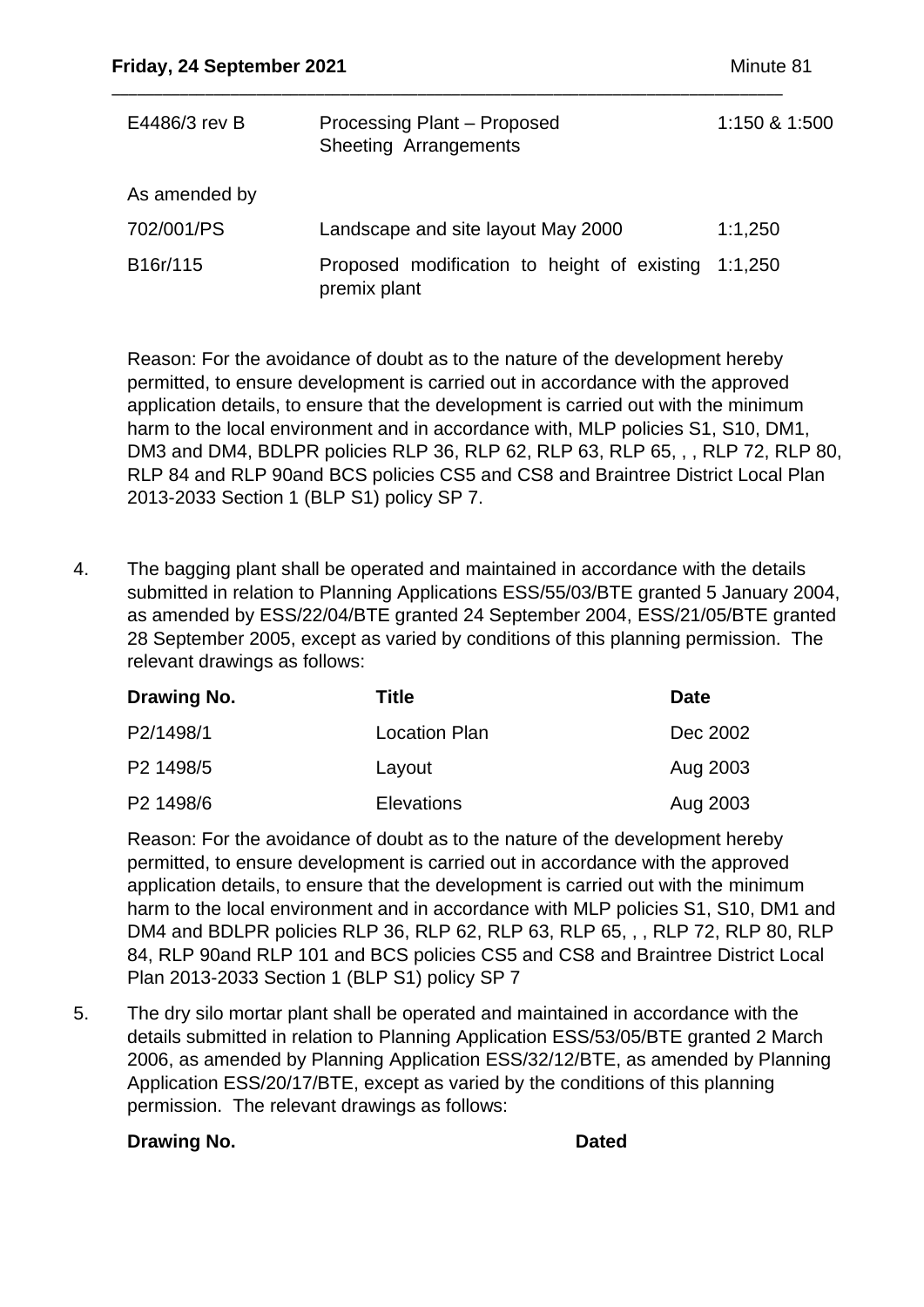| Figure 1 561071 R1    | 01/12 05 |
|-----------------------|----------|
| Figure 2 561124       | 19/11/05 |
| Figure 3 561125       | 19/11/05 |
| Figure 4 561148       | 09/12/05 |
| DT 17434 T07802 Rev B | 15/02/06 |
| DT 17434 T07803 Rev B | 15/02/06 |
| DT 17434 T07804 Rev C | 16/02/06 |

Reason: For the avoidance of doubt as to the nature of the development hereby permitted, to ensure development is carried out in accordance with the approved application details, to ensure that the development is carried out with the minimum harm to the local environment and in accordance with MLP policies S1, S10, DM1 and DM4 and BDLPR policies RLP 36, , RLP 62, RLP 63, RLP 65, RLP 69, RLP 71, RLP 72, RLP 80,RLP 84, RLP 90and RLP 101 and BDCS policies CS5 and CS8 and Braintree District Local Plan 2013-2033 Section 1 (BLP S1) policy SP 7

6. The development hereby permitted shall cease within 12 years of the date of commencement as notified under condition1 by which time extraction shall have ceased and the site shall have been restored in accordance with the details/schemes approved under condition 32, and shall be the subject of aftercare for a period of 5 years in accordance with a scheme agreed under condition 54 of this planning permission.

Reason: To provide for the completion and progressive restoration of the site within the approved timescale in the interest of local and residential amenity and to comply with, MLP policies S1, S12 and DM1, BDLPR policies RLP 36, and RLP 80 and BCS policies CS5 and CS8 and Braintree District Local Plan 2013-2033 Section 1 (BLP S1) policy SP 7.

7. Any building, plant, machinery, foundation, hardstanding, roadway, structure or erection in the nature of plant or machinery used in connection with the development hereby permitted shall be removed from the site when no longer required for the purpose for which built, erected or installed and land shall be restored in accordance with the restoration scheme approved under condition 32 of this permission.

Reason: To enable the Mineral Planning Authority to adequately control the development and to ensure that the land is restored to a condition capable of beneficial use and to comply with MLP policies S1, S12 and DM1 and BDLPR policies RLP 36, and RLP 80 and BCS policies CS5 and CS8 and Braintree District Local Plan 2013-2033 Section 1 (BLP S1) policy SP 7

8. In the event of a cessation of winning and working of minerals for a period in excess of 6 months, prior to the achievement of the completion of the approved restoration scheme as defined in condition 32 of this permission, and which in the opinion of the Mineral Planning Authority constitutes a permanent cessation within the terms of paragraph 3 of Schedule 9 of the Town and Country Planning Act 1990, a revised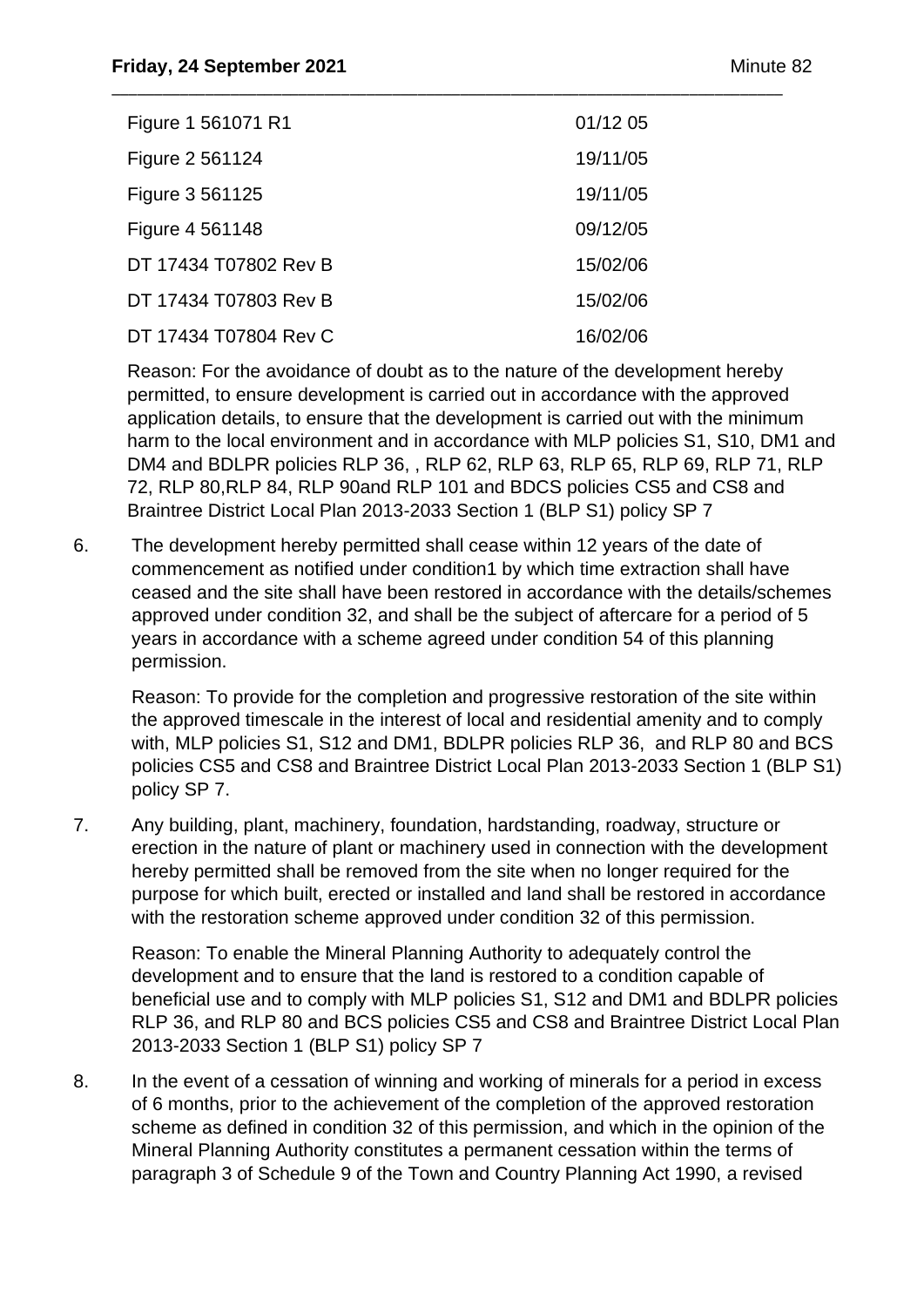scheme, to include details of reclamation, aftercare and time scales for implementation, shall be submitted to the Mineral Planning Authority for its approval in writing, within 9 months of the cessation of winning and working. The approved revised scheme shall be fully implemented within 12 months of the written approval.

\_\_\_\_\_\_\_\_\_\_\_\_\_\_\_\_\_\_\_\_\_\_\_\_\_\_\_\_\_\_\_\_\_\_\_\_\_\_\_\_\_\_\_\_\_\_\_\_\_\_\_\_\_\_\_\_\_\_\_\_\_\_\_\_\_\_\_\_\_\_\_\_\_\_\_\_\_\_\_

Reason: To secure the proper restoration of the site with a reasonable and acceptable timescale and to comply with MLP policies S12 and DM1 and BDLPR policies RLP 36, and RLP 80 and BCS policies CS5 and CS8.

9. Except in emergencies to maintain safe quarry working, which shall be notified to the Mineral Planning Authority as soon as practicable or unless the Mineral Planning Authority has agreed otherwise in writing:-

(a) No extraction of sand and gravel and primary processing of sand and gravel or temporary operations, other than water pumping, servicing, environmental monitoring, maintenance and testing of plant shall be carried out at the site except between the following times:-

07:00 hours to 18:30 hours Monday to Friday; and;

07:00 hours to 13:00 hours Saturdays.

(b) No operations, including temporary operations other than environmental monitoring and water pumping at the site shall take place on Sundays, Bank or Public Holidays;

(c) No use of the bagging plant, ancillary raw material bays and stocking area shall be carried out at the site except between the following times:-

07:00 hours to 18:30 Monday to Friday; and;

07:00 hours to 13:00 hours Saturdays

Except that the bagging plant may be operated for sand bagging only between the following hours, but shall not include movements onto the public highway

06:00 to 07:00 Monday to Friday

18:30 to 22:00 Monday to Friday;

(d) No use of the dry silo mortar (DSM) plant shall be carried out at the site except between the following times:-

07:00 hours to 18:30hours Monday to Friday

07:00 hours to 13:00 hours Saturdays

Except that the DSM may be operated to produce dry mortar between the following hours, but shall not include HGV movements onto the public highway

06:00 to 07:00 Monday to Friday

18:30 to 22:00 Monday to Friday

and at no other times.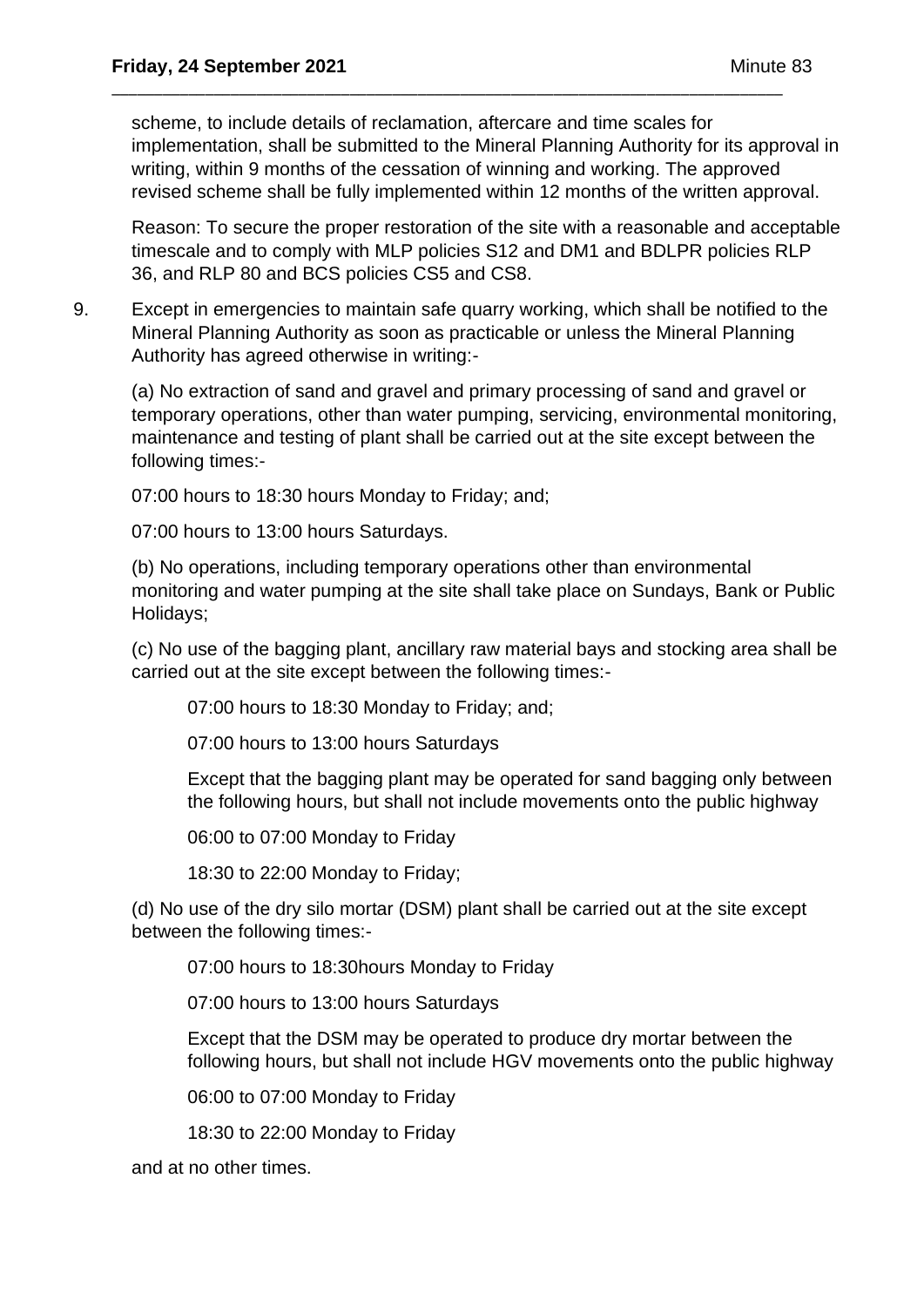Reason: In the interests of limiting the effects on local amenity, to control the impacts of the development and to comply with MLP policy DM1 and BDLPR policy RLP 36.

10. The bagging plant shall not operate between 06:00 and 07:00 and between 18:30 and 22:00 unless the roller shutter doors of the bagging plant are closed.

\_\_\_\_\_\_\_\_\_\_\_\_\_\_\_\_\_\_\_\_\_\_\_\_\_\_\_\_\_\_\_\_\_\_\_\_\_\_\_\_\_\_\_\_\_\_\_\_\_\_\_\_\_\_\_\_\_\_\_\_\_\_\_\_\_\_\_\_\_\_\_\_\_\_\_\_\_\_\_

Reason: In the interests of limiting the effects on local amenity, to control the impacts of the development and to comply with MLP policy DM1 and BDLPR policy RLP 36.

11. From the commencement of development the operators shall maintain records of their quarterly output production of primary aggregates and shall make them available to the Mineral Planning Authority within 14 days of a written request.

Reason: To allow the Minerals Planning Authority to adequately monitor activity at the site, to minimise the harm to amenity and to comply with MLP policies S12 and DM1.

12. All vehicular access and egress to and from the site shall be from A120 (Coggeshall Road) as indicated on Drawing A7-3 Rev E. No other access shall be used by vehicles entering or exiting the site, except those associated with the earth moving contractor's compound. Vehicles associated with earth moving contractor's compound may access the earth moving contractor's compound from Cuthedge Lane and Woodhouse Lane. Any HGVs movements to the earth moving contractor's compound for fuel delivery or waste collection shall be via Woodhouse Lane.

Reason: In the interests of highway safety and safeguarding local amenity and to comply with MLP policies S11 and DM1 and BDLPR policy RLP 36.

13. The development hereby permitted shall be implemented in accordance with the details for signage and routing for drivers approved on 29 May 2013 under condition 14 of planning permission ESS/32/11/BTE. To maintain the approved signage and routing arrangements for drivers visiting the site set out in the application form dated 9 March 2012 (reference ESS/32/11/BTE/14/1), emails from Blackwater Aggregates dated 29 February 2012 (13:21) with attachment "leaflet re access and egress" and dated 2 March 2012 (14:34) with photographs of signage. The "leaflet re access and egress" shall be issued to all new drivers to the site and shall be issued annually on or near the 1st April of each year to all drivers to the site.

Reason: In the interest of highway safety and to comply with MLP policies S11 and DM1 and BDLPR policy RLP 36.

14. The surfaced access road from the A120 access to the processing plant area shall be metalled, drained, kept free of potholes and kept clear of mud, dust and detritus to ensure that such material is not carried onto the public highway.

Reason: In the interests of highway safety, to prevent material being taken onto the public highway and to comply with MLP policies S11 and DM1.

15. The total number of HGV (for the avoidance of doubt a Heavy Goods Vehicle shall have a gross vehicle weight of 7.5 tonnes or more) movements associated with the development hereby permitted shall not exceed the following limits: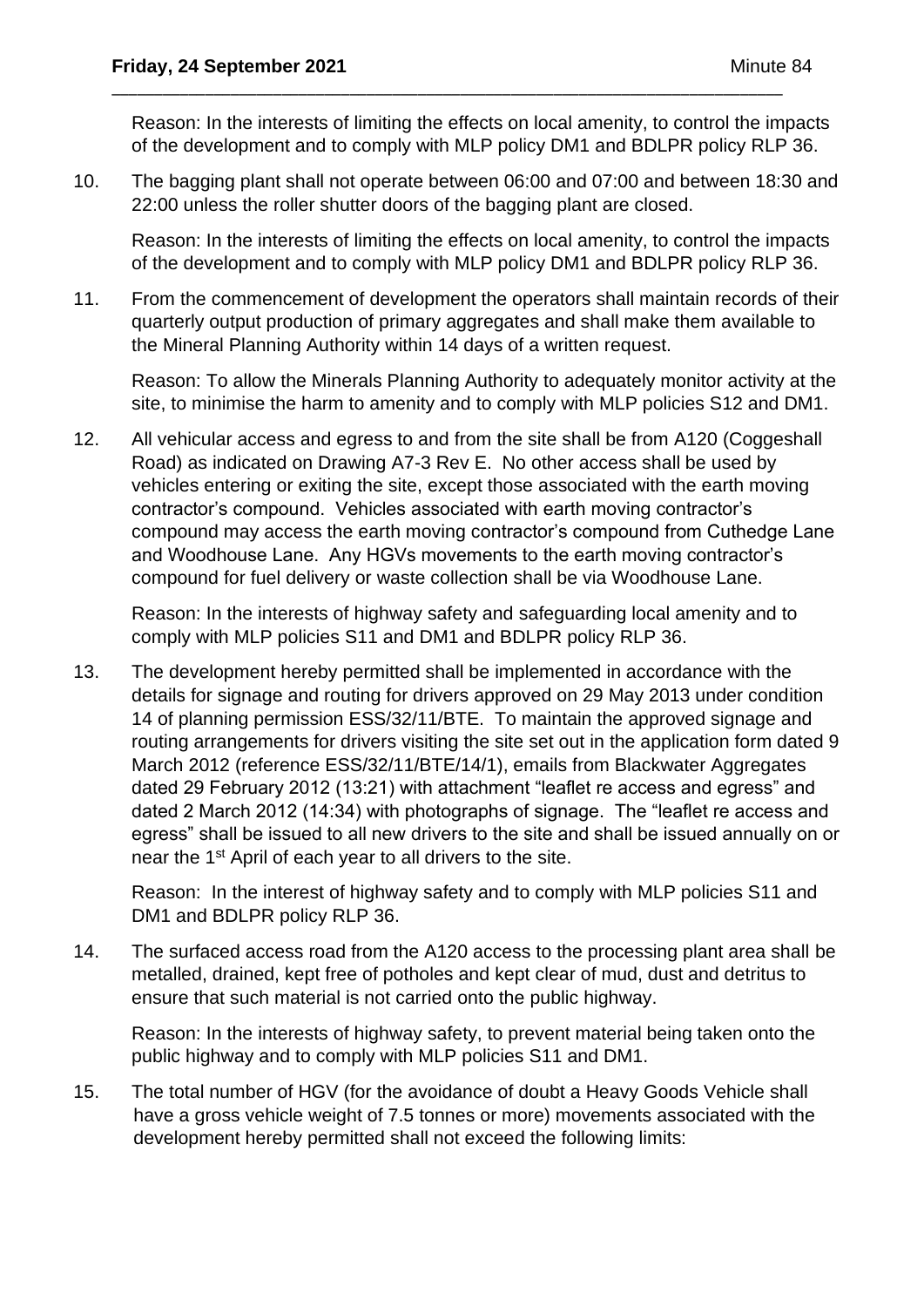590 movements (295 in and 295 out) per day Monday to Friday

294 movements (147 in and 147 out) per day Saturdays

With average daily HGV movements no greater than 458 movements a day (Monday to Friday) when averaged over the calendar year (1 January to 31 December).

\_\_\_\_\_\_\_\_\_\_\_\_\_\_\_\_\_\_\_\_\_\_\_\_\_\_\_\_\_\_\_\_\_\_\_\_\_\_\_\_\_\_\_\_\_\_\_\_\_\_\_\_\_\_\_\_\_\_\_\_\_\_\_\_\_\_\_\_\_\_\_\_\_\_\_\_\_\_\_

Records of HGV vehicle movements shall be maintained and provided to the Mineral Planning Authority within 14 days of a written request.

Reason: In the interests of highway safety and safeguarding local amenity and to comply with MLP policies S11 and DM1 and BDLPR policy RLP 36.

16. No loaded Heavy Goods Vehicles (for the avoidance of doubt a Heavy Goods Vehicle shall have a gross vehicle weight of 7.5 tonnes or more) shall leave the site unsheeted.

Reason: In the interests of highway safety and safeguarding local amenity and to comply with MLP policy S11 and DM1 and BDLPR policy RLP 36.

17. The signs stating: 'CAUTION: PEDESTRIANS AND/OR HORSES CROSSING' and 'CAUTION: VEHICLES CROSSING' shall be erected and maintained for the duration of the development hereby permitted on both sides of the private access road and on both sides of the haul road at the points where Public Rights of Way cross.

Reason: In the interest of the safety of all users of both the Rights of Way and the haul road and to comply with MLP policy DM1.

18. The development hereby permitted shall be implemented in accordance with the signage details approved on 16 November 2012 under condition 20 of planning permission ESS/32/11/BTE. The approved signage details to deter use of the haul road and crossing points with Church Road and Ash Lane as points of access and egress to the haul road are set out in the application (reference ESS/32/11/BTE/20/1) for approval of details reserved by condition dated 8 March 2012 and emails from Blackwater Aggregates dated 6 and 27 March 2012 and associated drawings. The approved signage shall be maintained along the private access road for the duration of the development hereby permitted.

Reason: In the interests of highway safety and safeguarding local amenity and to comply with MLP policy S11 and DM1 and BDLPR policy RLP 36.

19. Except for temporary operations, the free field Equivalent Continuous Noise Level (LAeq, 1 hr) at noise sensitive locations listed below, due to operations at the site between 07:00 and 18:30 Monday to Fridays and between 07:00 and 13:00 Saturdays shall not exceed, the LAeq 1hr levels as set out below:

**Criterion** 

Location dBLAeq 1hr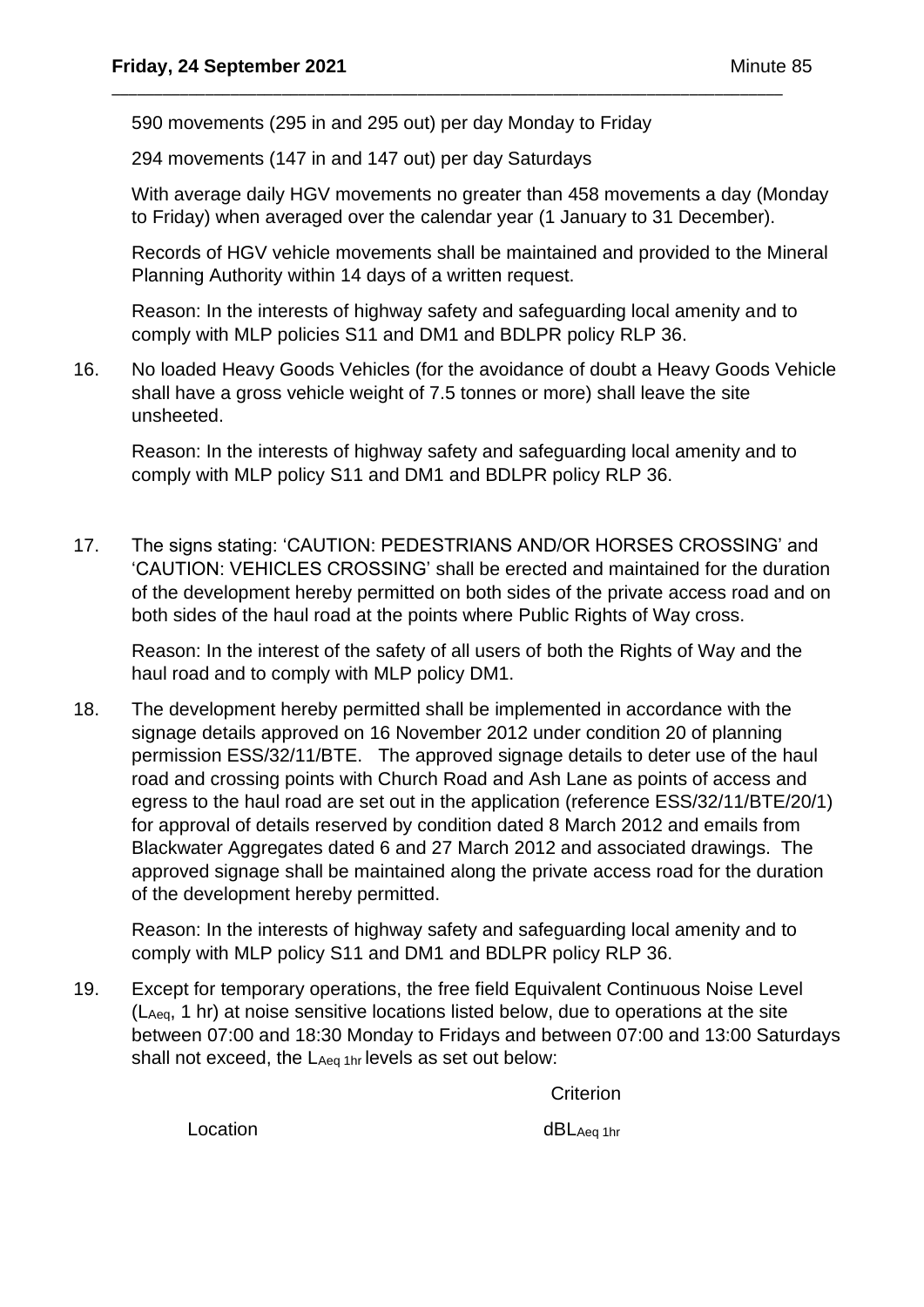| Heron's Farm                      | 45 |
|-----------------------------------|----|
| Deeks Cottage                     | 45 |
| Haywards                          | 45 |
| <b>Allshot's Farm</b>             | 47 |
| The Lodge                         | 49 |
| <b>Sheepcotes Farm</b>            | 45 |
| <b>Green Pastures Bungalow</b>    | 45 |
| <b>Goslings Cottage</b>           | 47 |
| <b>Keepers Cottage</b>            | 49 |
| <b>Bradwell Hall</b>              | 54 |
| Parkgate Road*                    | 51 |
| Silver End 1 <sup>1</sup>         | 47 |
| Silver End 2 <sup>1</sup>         | 51 |
| Hylands <sup>2</sup>              | 43 |
| Scrip's Farm <sup>2</sup>         | 43 |
| Monk's Farm Cottages <sup>2</sup> | 42 |

<sup>1</sup> Monitoring locations indicated on Drawing 12-2 within Chapter 12 of the Environmental Statement for Site A5 (ESS/03/18/BTE): Assessment of Environmental Noise, Report Reference: B3910 20171124 R

<sup>2</sup> Monitoring locations as shown on drawing no. 183920/01 Rev B dated 20/1/2020 entitled "Baseline noise monitoring positions".

Measurements shall be made no closer than 3.5m to the façade of properties or any other reflective surface and shall have regard to the effects of extraneous noise and shall be corrected for any such effects. The above limits are for noise arising from all combined activities at Bradwell Quarry and the Rivenhall IWMF (if progressed).

The sensitive locations from the above list at which noise monitoring shall be undertaken shall be agreed with the Mineral Planning Authority prior to each monitoring session.

Reason: In the interests of amenity and to comply with MLP policy DM1, and BDLPR policies RLP 36 and RLP 62.

20. During the operation of the DSM between the hours of 06:00 and 07:00 and 18:30 and 22:00 the free field Equivalent Continuous Noise Level (LAeq, 1 hr) at noise sensitive locations listed below, shall not exceed the LAeq 1hr levels as set out in the following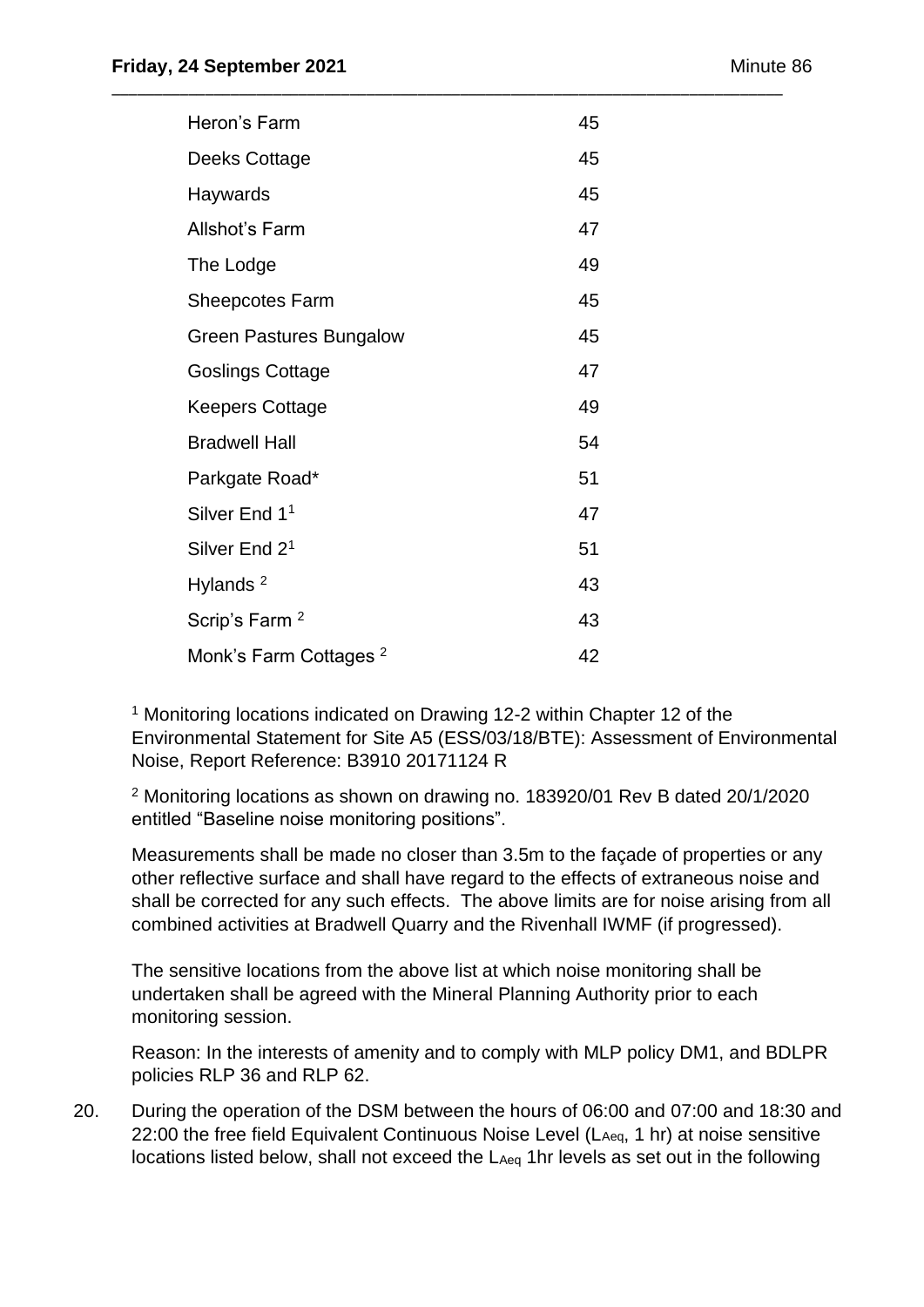table:

| Location             | <b>Night Criterion</b><br>$(06:00 \text{ to } 07:00)$ | <b>Evening Criterion</b><br>$(19:00 \text{ to } 22:00)$ |
|----------------------|-------------------------------------------------------|---------------------------------------------------------|
| <b>Bradwell Hall</b> | 42 dB LAeq,1hr                                        | 47 dB LAeg, 1hr                                         |
| Herons Farm          | 42 dB LAeq,1hr                                        | 44 dB LAeq, 1hr                                         |

\_\_\_\_\_\_\_\_\_\_\_\_\_\_\_\_\_\_\_\_\_\_\_\_\_\_\_\_\_\_\_\_\_\_\_\_\_\_\_\_\_\_\_\_\_\_\_\_\_\_\_\_\_\_\_\_\_\_\_\_\_\_\_\_\_\_\_\_\_\_\_\_\_\_\_\_\_\_\_

Measurements shall be made no closer than 3.5m to the façade of properties or any other reflective surface and shall have regard to the effects of extraneous noise and shall be corrected for any such effects.

Reason: In the interests of amenity and to comply with MLP policy DM1, and BDLPR policies RLP 36 and RLP 62.

21. For temporary operations, the free field Equivalent Continuous Noise Level [LAeq, 1 hr] at noise sensitive properties as listed in condition 19 shall not exceed 70 dB LAeq 1hr. Measurements shall be made no closer than 3.5 metres from the façade of properties or other reflective surface and shall be corrected for extraneous noise.

Temporary operations that give rise to noise levels greater than those noise limits defined within condition 20 shall not exceed a total of eight weeks in any continuous duration 12 month duration. Five days written notice shall be given to the Mineral Planning Authority in advance of the commencement of any temporary operation likely to give rise to noise levels above those defined in condition 20. Temporary operations shall include site preparation, bund formation and removal, topsoil and subsoil stripping and replacement and any other temporary activity that has been previously approved in writing by the Mineral Planning.

Reason: In the interests of amenity and to comply with MLP policy DM1 and BDLPR policies RLP 36 and RLP 62.

22. Noise levels shall be monitored at three monthly intervals from the date of the commencement of development at the closest noise sensitive properties to operations on site, the particular noise sensitive locations to be monitored shall have been agreed with the Mineral Planning Authority prior to noise monitoring being undertaken.

In addition the frequency of monitoring shall be increased to monthly during periods of operations within Site A7 that are within 300m of Scrip's Farm and/or when operations are less than 6.6m below original ground level and the results shall be submitted to the Mineral Planning Authority within 2 weeks of the date of monitoring.

The results of the monitoring shall include LA90 and L<sub>Aeg</sub> noise levels, the prevailing weather conditions, details and calibration of the equipment used for measurement and comments on other sources of noise which affect the noise climate. The monitoring shall be carried out for at least 2 separate durations during the working day. The frequency of monitoring may be reduced if the noise monitoring demonstrates that the operations are compliant with the noise limits set out in condition 19, subject to approval in writing by the Mineral Planning Authority. If the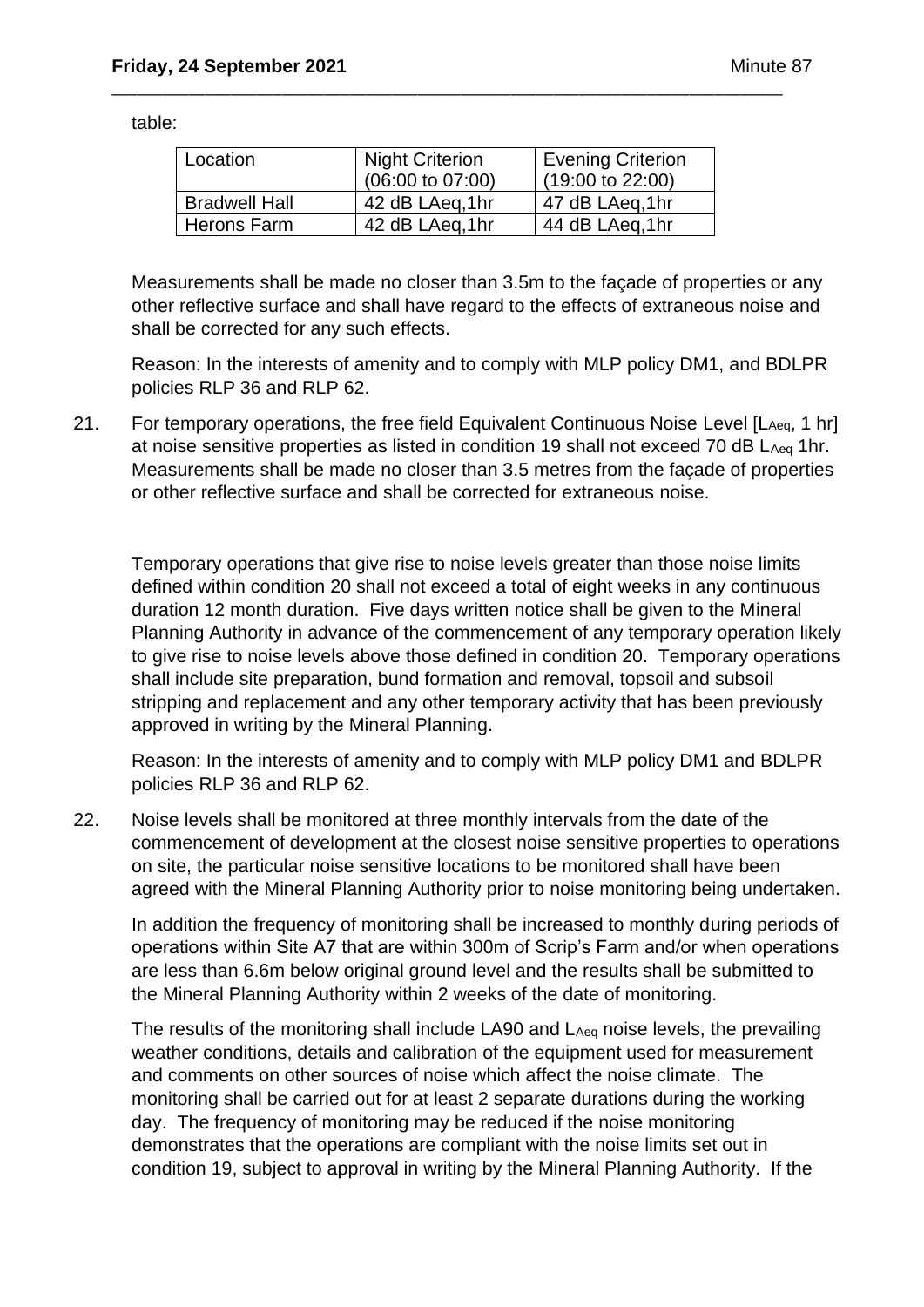results of monitoring show non-compliance with the maximum limits set out within conditions 19 and 20, then noise reduction measures as approved within the noise monitoring management plan agreed under condition 23 shall be implemented.

\_\_\_\_\_\_\_\_\_\_\_\_\_\_\_\_\_\_\_\_\_\_\_\_\_\_\_\_\_\_\_\_\_\_\_\_\_\_\_\_\_\_\_\_\_\_\_\_\_\_\_\_\_\_\_\_\_\_\_\_\_\_\_\_\_\_\_\_\_\_\_\_\_\_\_\_\_\_\_

Reason: In the interests of amenity and to comply with MLP policy DM1 and BDLPR policies RLP 36 and RLP 62.

- 23. Prior to the commencement of development a noise management plan shall be submitted to and approved in writing. The noise management shall contain the following:
	- Survey locations
	- Monitoring methodology, including details of equipment set up and calibration, experience and qualifications of survey staff, parameters to be recorded
	- Complaint response protocols
	- Actions/measures to be taken in the event of an exceedance of noise limits defined in conditions 19 and 20
	- Procedures for characterising extraneous versus site attributable noise.

The noise management plan shall be implemented in accordance with approved details.

Reason: In the interests of amenity and to comply with MLP policy DM1 and BDLPR policies RLP 36 and RLP 62.

24. No vehicles and/or mobile plant used exclusively on site shall be operated unless they have been fitted with white noise alarms to ensure that, when reversing, they do not emit a warning noise that would have an adverse impact on residential or rural amenity.

Reason: In the interests of local amenity and to comply with MLP policy DM1 and BDLPR policies RLP 36 and RLP 62.

25. No vehicle, plant, equipment and/or machinery shall be operated at the site unless it has been fitted with and uses an effective silencer. All vehicles, plant and/or machinery shall be maintained in accordance with the manufacturer's specification at all times.

Reason: In the interests of local amenity and to comply with MLP policy DM1 and BDLPR policies RLP 36 and RLP 62.

26. No processed materials shall be stockpiled or stored at a height greater than 48 metres Above Ordnance Datum and shall not be located outside the processing plant area as shown on Drawing A7-4 Rev B.

Reason: To minimise the visual impact of the development in the interests of rural amenity and to comply with MLP policy DM1 and BDLPR policy RLP 36.

27. No additional fixed lighting, other than that detailed in the application, shall be erected or installed until details of the location, height, design, sensors, and luminance have been submitted to and approved in writing by the Mineral Planning Authority. The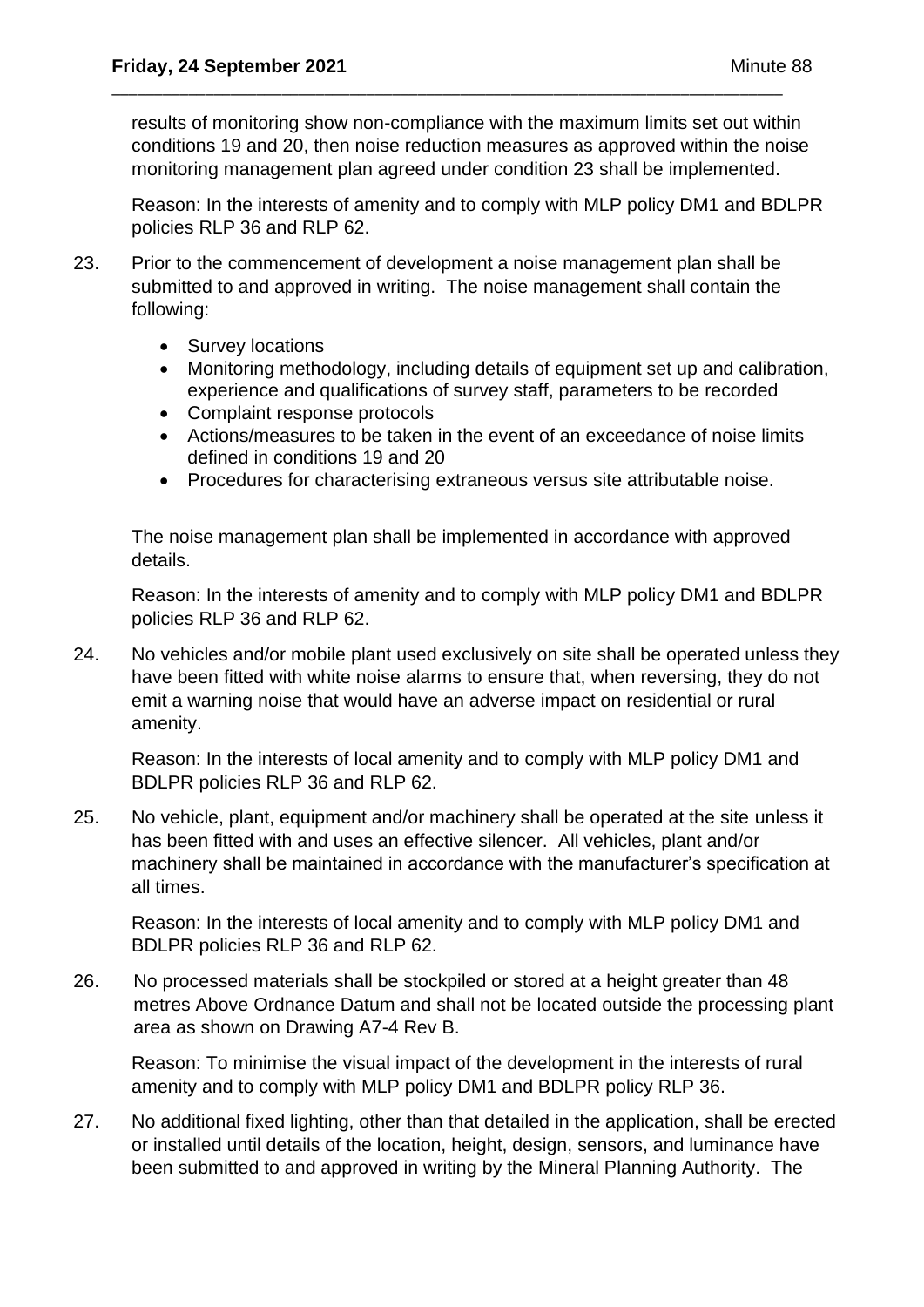details shall ensure the lighting is designed to minimise the potential nuisance of light spillage on adjoining properties and highways. The lighting shall thereafter be erected, installed and operated in accordance with the approved details.

Reason: To minimise the nuisance and disturbances to neighbours and the surrounding area and to comply with MLP policy DM1 and BDLPR policy RLP 65.

28. Floodlights/fixed Lighting shall not be illuminated outside the operational permitted hours set out within condition 9 and at no time on Sundays, Bank or Public Holidays except for security lighting.

\_\_\_\_\_\_\_\_\_\_\_\_\_\_\_\_\_\_\_\_\_\_\_\_\_\_\_\_\_\_\_\_\_\_\_\_\_\_\_\_\_\_\_\_\_\_\_\_\_\_\_\_\_\_\_\_\_\_\_\_\_\_\_\_\_\_\_\_\_\_\_\_\_\_\_\_\_\_\_

Reason: To minimise the nuisance and disturbances to neighbours and the surrounding area and to comply with MLP policy DM1 and BDLPR policy RLP 65.

29. All fixed exterior lighting shall have a tilt/uplift no greater than 25 degrees.

Reason: To minimise the nuisance and disturbances to neighbours and the surrounding area and to comply with MLP policy DM1 and BDLPR policy RLP 65.

30. The development hereby permitted shall be implemented in accordance with the Dust Management Plan, Site A7, Bradwell Quarry dated August 2020 prepared by DustScan AQ.

Reason: To reduce the impacts of dust disturbance from the site on the local environment and to comply with MLP policy DM1 and BDLPR policies RLP 36 and RLP 62.

31. The internal haul road used in connection with the development hereby permitted shall be sprayed with water during dry weather conditions.

Reason: To reduce the impacts of dust disturbance from the site on the local environment and to comply with MLP policy DM1 and BDLPR policies RLP 36 and RLP 62.

32. Woodland and hedgerow planting shall be in accordance with the details set out in the following drawings.

| A7-19-01 Rev C | Sheet 1 of 5 Overview Planting Proposals |
|----------------|------------------------------------------|
| A7-19-02 Rev C | Sheet 2 of 5 Detailed Planting Proposals |
| A7-19-03 Rev C | Sheet 3 of 5 Detailed Planting Proposals |
| A7-19-04 Rev C | Sheet 4 of 5 Detailed Planting Proposals |
| A7-19-04 Rev C | Sheet 5 of 5 Detailed Planting Proposals |
|                |                                          |

Prior to commencement of development details shall be submitted with respect to the following

- ground preparation works;
- mulching and/or measures to control weeds;
- protection measures and staking;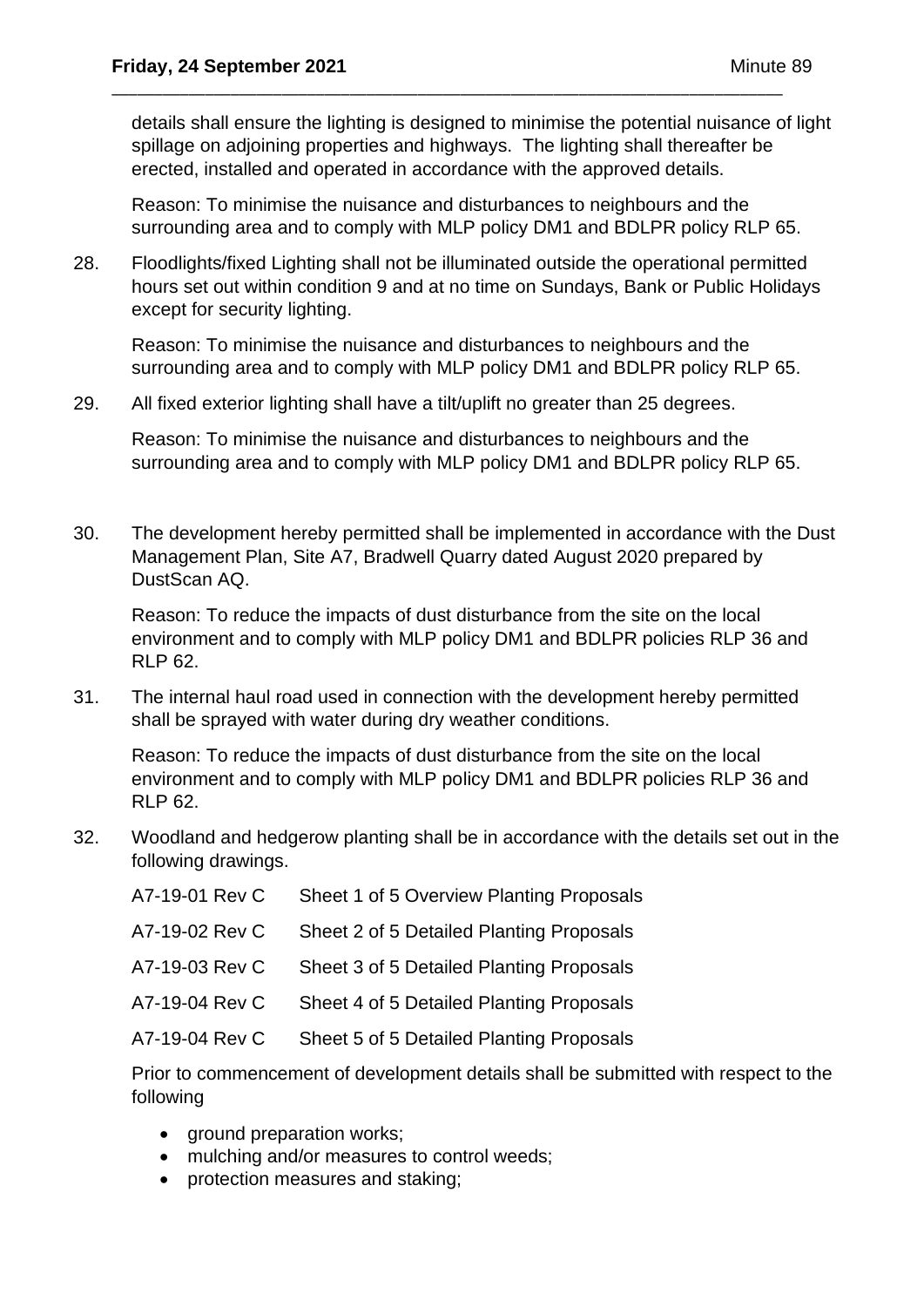- removal of guards once established; and
- phasing of implementation.

The planting scheme shall be implemented in accordance with the approved details.

\_\_\_\_\_\_\_\_\_\_\_\_\_\_\_\_\_\_\_\_\_\_\_\_\_\_\_\_\_\_\_\_\_\_\_\_\_\_\_\_\_\_\_\_\_\_\_\_\_\_\_\_\_\_\_\_\_\_\_\_\_\_\_\_\_\_\_\_\_\_\_\_\_\_\_\_\_\_\_

Reason: Reason: To comply with section 197 of the Town and Country Planning Act 1990 (as amended), to improve the appearance of the site in the interest of visual amenity and in accordance with MLP policy DM1 and BDLPR policies RLP 81.

33. Any tree or shrub forming part of the advanced or restoration planting scheme in connection with the development that dies, is damaged, diseased or removed within the duration of 5 years during and after the completion of the development shall be replaced during the next available planting season (October to March inclusive) with a tree or shrub to be approved in advance in writing by the Mineral Planning Authority.

Reason: In the interest of the amenity of the local area and to ensure the site is adequately screened and comply with MLP policy DM1 and BDLPR policy RLP 81.

- 34. No development shall take place (including demolition, ground works, vegetation clearance) until a Construction Environmental Management Plan (CEMP) for Site A7 has been submitted to and approved in writing by the Mineral Planning Authority. The CEMP shall include the following:
	- a) Risk assessment of potentially damaging construction activities;
	- b) Identification of biodiversity protection zones;
	- c) Practical measures (both physical measures and sensitive working practices) to avoid or reduce impacts during construction (may be provided as a set of method statements) and shall include stand-offs from existing hedges, trees, ponds and ditches,;
	- d) The location and timing of sensitive works to avoid harm to biodiversity features;
	- e) The times during construction when specialist ecologists need to be present on site to oversee works;
	- f) Responsible persons and lines of communication;
	- g) The role and responsibilities on site of an ecological clerk of works or similarly competent person; and the
	- h) Use of protective fences, exclusion barriers and warning signs.

The approved CEMP shall be implemented and adhered to throughout the construction period of the development hereby approved.

Reason: To make appropriate provision for conserving and enhancing the natural environment within the approved development, in the interests of biodiversity and in accordance with MLP policy DM1 and BDLPR policy RLP 84.

35. No removal of trees/hedgerows shall be carried out on site between 1<sup>st</sup> March and 31<sup>st</sup> August inclusive in any year, unless an ecological assessment has been undertaken, submitted to and approved in writing by the Mineral Planning Authority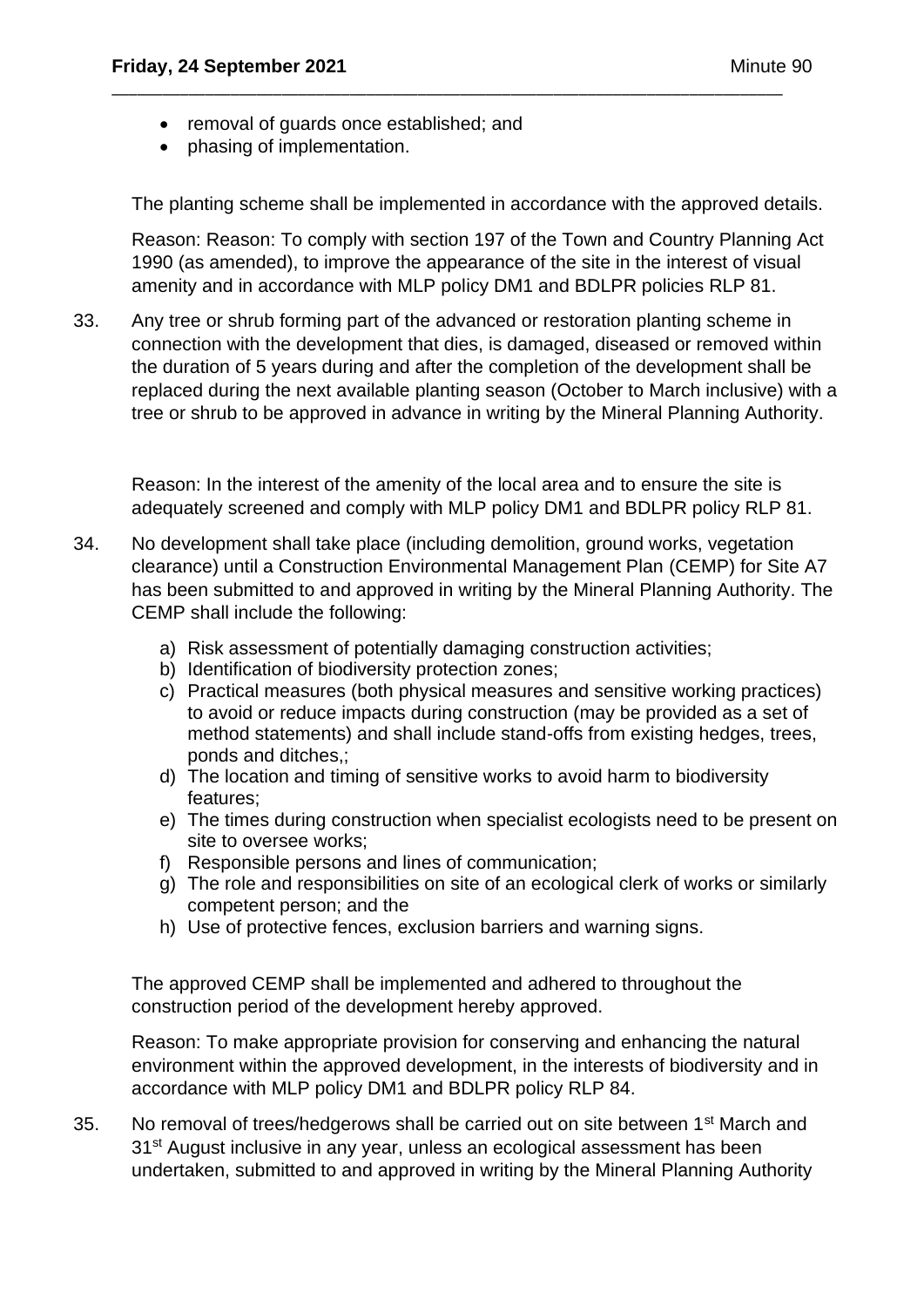which confirms that no species would be adversely affected by the removal of trees/hedgerows.

\_\_\_\_\_\_\_\_\_\_\_\_\_\_\_\_\_\_\_\_\_\_\_\_\_\_\_\_\_\_\_\_\_\_\_\_\_\_\_\_\_\_\_\_\_\_\_\_\_\_\_\_\_\_\_\_\_\_\_\_\_\_\_\_\_\_\_\_\_\_\_\_\_\_\_\_\_\_\_

Reason: To make appropriate provision for conserving and enhancing the natural environment within the approved development, in the interests of biodiversity and in accordance with MLP policy DM1 and BDLPR policy RLP 84.

36. Within 3 months of date of commencement of the development herby permitted as defined by condition 1 a Landscape and Ecological Management Plan (LEMP) for the Site shall be submitted to for approval in writing of the Mineral Planning Authority. The LEMP shall include:

a) A description and evaluation of features to be managed and proposed enhancement measures for Protected and Priority Species, in particular for stag beetles, skylarks and bats;

b) Ecological trends and constraints on site that might influence management;

c) Aims and objectives of management including reference to the Mineral Site Restoration for Biodiversity Supplementary Planning Guidance June 2016;

d) Appropriate management options for achieving the aims and objectives;

e) Locations of proposed enhancements measures by appropriate maps and plans

f) Prescriptions for management actions;

g) Preparation of a work schedule (including an annual work plan capable of being rolled forward over a five-year period);

- h) Details of the body or organisation responsible for implementation of the plan;
- i) On-going monitoring and remedial measures
- j) Details of initial aftercare

The LEMP shall also set out (where the results from monitoring show that conservation aims and objectives of the LEMP are not being met) how contingencies and/or remedial action will be identified, agreed and implemented so that the development still delivers the fully functioning biodiversity and landscape objectives of the originally approved scheme.

The LEMP shall be implemented in accordance with the approved details.

Reason: To enhance Protected and Priority Species/habitats and allow the LPA to discharge its duties under the NPPF and s40 of the NERC Act 2006 (Priority habitats & species). and in accordance with MLP policy DM1 and BDLPR policies RLP 80, RLP 81 and RLP 84.

37. Prior to the commencement of development a Biodiversity Enhancement Strategy for the pond identified as pond "PY" on drawing 1281/2/2 – entitled Habitat Map within Chapter 7 of the Environmental Statement dated January 2020shall be submitted to and approved in writing by the Mineral Planning Authority. The content of the Biodiversity Enhancement Strategy shall include the following:

a) Purpose and conservation objectives for the proposed enhancement measures;

b) detailed designs to achieve stated objectives;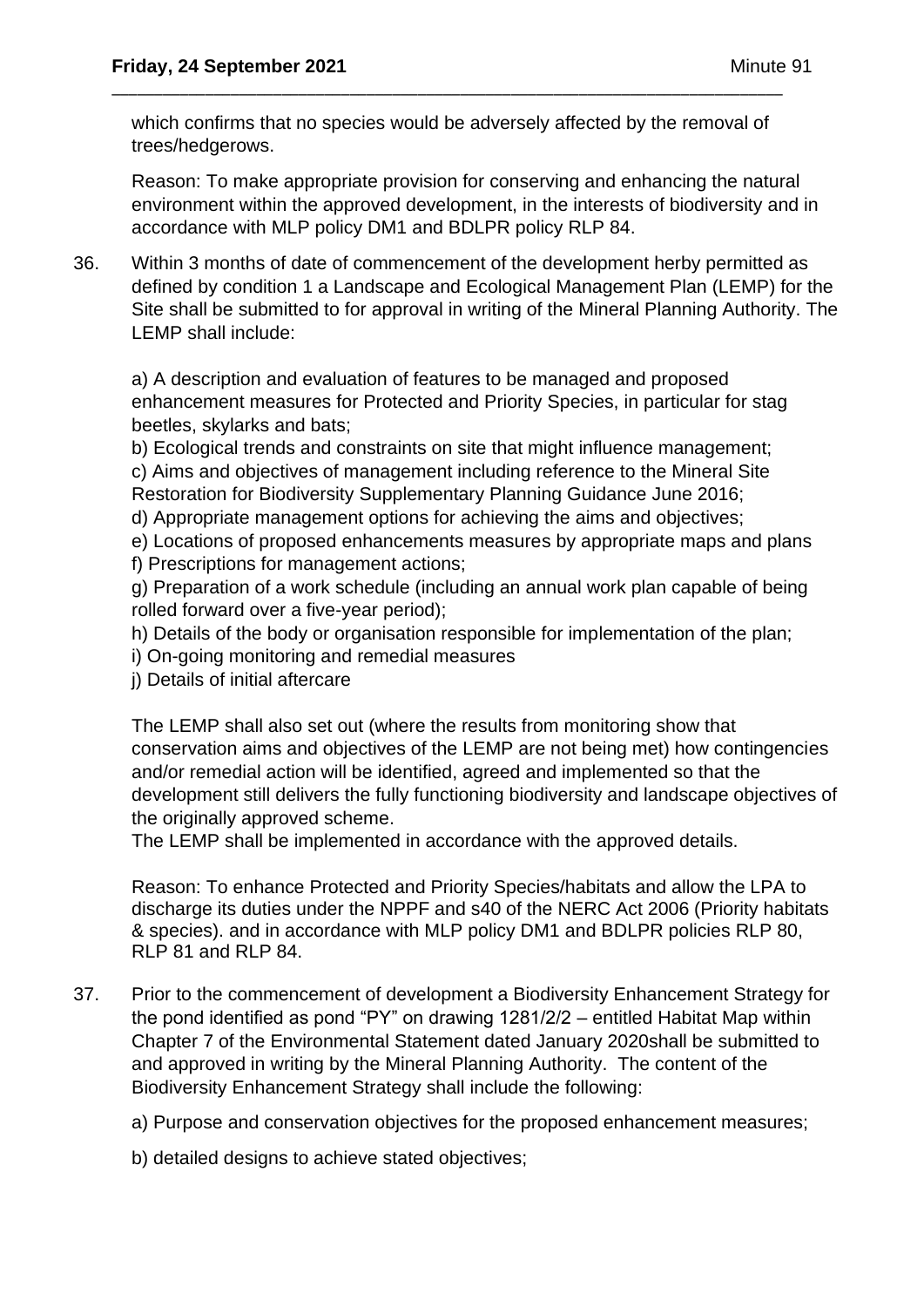d) persons responsible for implementing the enhancement measures;

\_\_\_\_\_\_\_\_\_\_\_\_\_\_\_\_\_\_\_\_\_\_\_\_\_\_\_\_\_\_\_\_\_\_\_\_\_\_\_\_\_\_\_\_\_\_\_\_\_\_\_\_\_\_\_\_\_\_\_\_\_\_\_\_\_\_\_\_\_\_\_\_\_\_\_\_\_\_\_

e) details of aftercare and long-term maintenance.

The works shall be implemented in accordance with the approved details and shall be retained in that manner thereafter.

Reason: To make appropriate provision for conserving and enhancing the natural environment within the approved development, in the interests of biodiversity and in accordance with MLP policy DM1 and BDLPR policy RLP 84.

38. No excavation shall take place closer than 100 metres to the façade of any occupied residential property.

Reason: To ensure that the development is contained within its permitted boundaries, in the interests of residential amenity and to comply with MLP policy DM1 and BDLPR policy RLP 36.

39. No excavation shall take place nor shall any area of the site be traversed by heavy vehicles or machinery for any purpose or operation (except for the purpose of stripping that part or stacking of topsoil in that part) unless all available topsoil and/or subsoil has been stripped from that part and stored in accordance with Drawings A7-8 Rev C, A7-10A Rev C, A7-10B Rev C, BW319.24 and BW319.25, unless otherwise approved in writing by the Mineral Planning Authority.

Reason: To minimise soil compaction and structural damage, and to help the final restoration in accordance with MLP policies S12 and DM1 and BCS policy CS8.

40. All topsoil, subsoil and soil making material shall be retained on the site and used in the restoration of Bradwell Quarry.

Reason: To prevent the loss of soil and aid the final restoration of the site in compliance with MLP policies S12 and DM1 and BCS policies CS5 and CS8.

41. No movement of soils or soil making materials shall take place except when the full depth of soil to be stripped or otherwise transported is in a 'suitably dry soil moisture condition". No movement of soils shall take place between November and March unless a field assessment has been undertaken and it has been agreed with the MPA that the soils are in a "suitably dry soil moisture condition"

"Suitably dry soil moisture condition" is determined by a field assessment of the soil's wetness in relation to its lower plastic limit. The field assessment should be made by attempting to roll a ball of soil into a thread on the surface of a clean plain glazed tile (or plate glass square) using light pressure from the flat of the hand. If the soil crumbles before a long thread of 3mm diameter can be formed, the soil is dry enough to move. The assessment should be carried out on representative samples of each major soil type.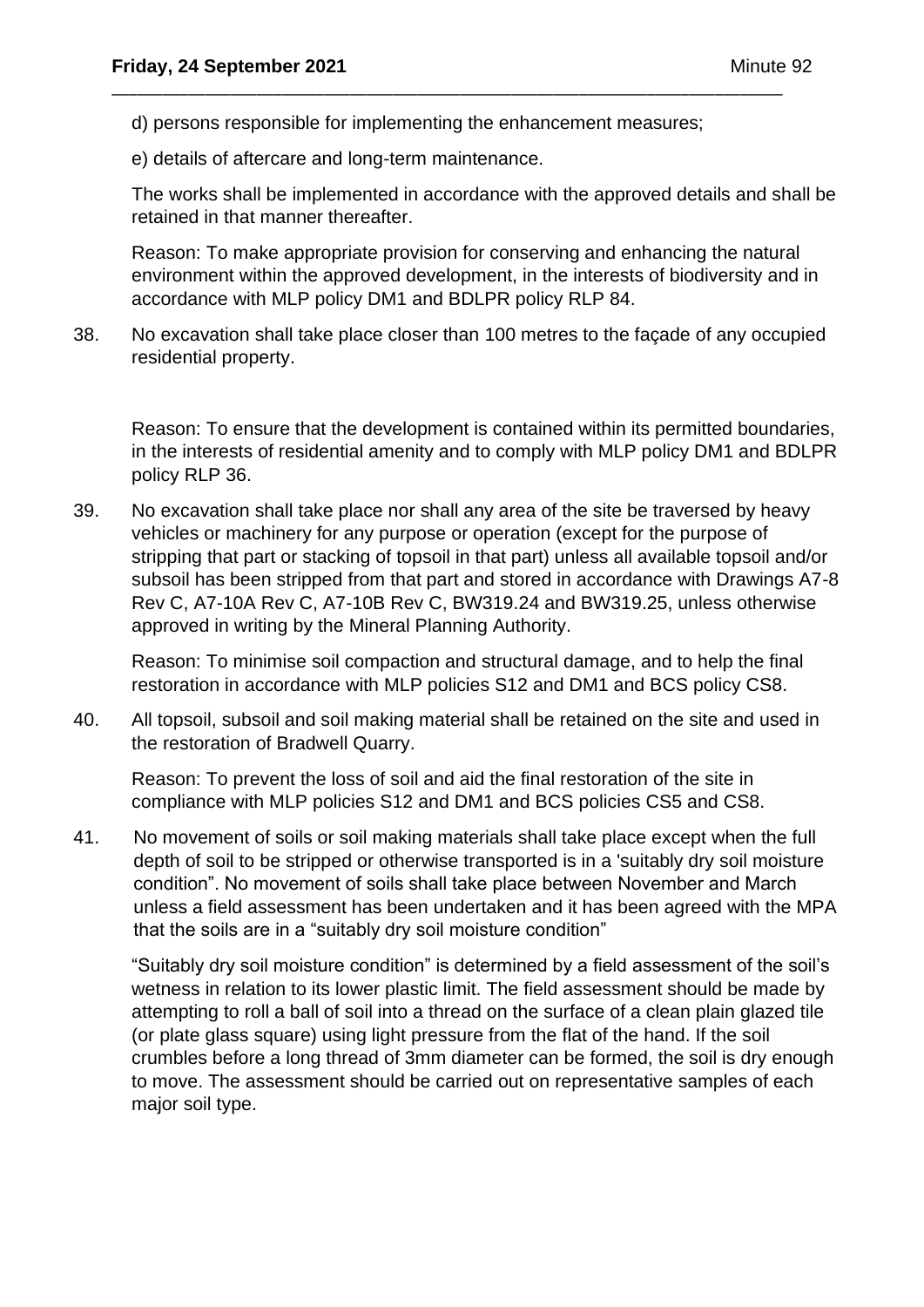Reason: To minimise the structural damage and compaction of the soil and to aid the final restoration of the site in compliance with MLP policies S12 and DM1 and BCS policy CS8.

42. The applicant shall notify the Mineral Planning Authority at least 5 working days in advance of the intention to start stripping soils from any part of the site or new phase of working.

\_\_\_\_\_\_\_\_\_\_\_\_\_\_\_\_\_\_\_\_\_\_\_\_\_\_\_\_\_\_\_\_\_\_\_\_\_\_\_\_\_\_\_\_\_\_\_\_\_\_\_\_\_\_\_\_\_\_\_\_\_\_\_\_\_\_\_\_\_\_\_\_\_\_\_\_\_\_\_

Reason: To allow the Mineral Planning Authority to monitor progress at the site, to minimise structural damage and compaction of the soil, to aid the final restoration of the site, to ensure the retention of identified soils in the approved positioning and to comply with MLP policies S12 and DM1 and BCS policy CS8.

- 43. Topsoil, subsoil and soil making materials shall be stored in separate mounds which shall:
	- a) not exceed 3 metres in height in the case of topsoil, or exceed 5 metres in height in the case of subsoils, unless otherwise agreed in writing by the Mineral Planning Authority;
	- b) be constructed with only the minimum amount of soil compaction to ensure stability and shaped so as to avoid collection of water in surface undulations;
	- c) not be subsequently moved or raised until required for restoration, unless otherwise agreed in writing by the Mineral Planning Authority;
	- d) have a minimum 3 metre standoff, undisturbed around each storage mound;
	- e) comprise topsoils on like-texture topsoils and like-texture subsoils;
	- f) in the case of continuous mounds, ensure that dissimilar soils are separated by a third material, which shall have previously been agreed in writing by the Mineral Planning Authority.

Reason: To minimise structural damage and compaction of the soil, to aid the final restoration of the site, to ensure the retention of identified soils in the approved positioning and to comply with MLP policies S12 and DM1 and BCS policy CS8.

44. No development or preliminary groundworks shall take place until a written scheme of investigation for a programme of archaeological investigation and recording has been submitted to and approved in writing by the Mineral Planning Authority.

Reason: To ensure that any archaeological interest has been adequately investigated and recorded prior to the development taking place and to comply with MLP policy DM1 and BDLPR policies RLP 105 and RLP 106.

45. The programme of archaeological investigation and recording shall be implemented in accordance with the written scheme of investigation approved under condition 44 prior to the commencement of the development hereby permitted or any preliminary groundworks.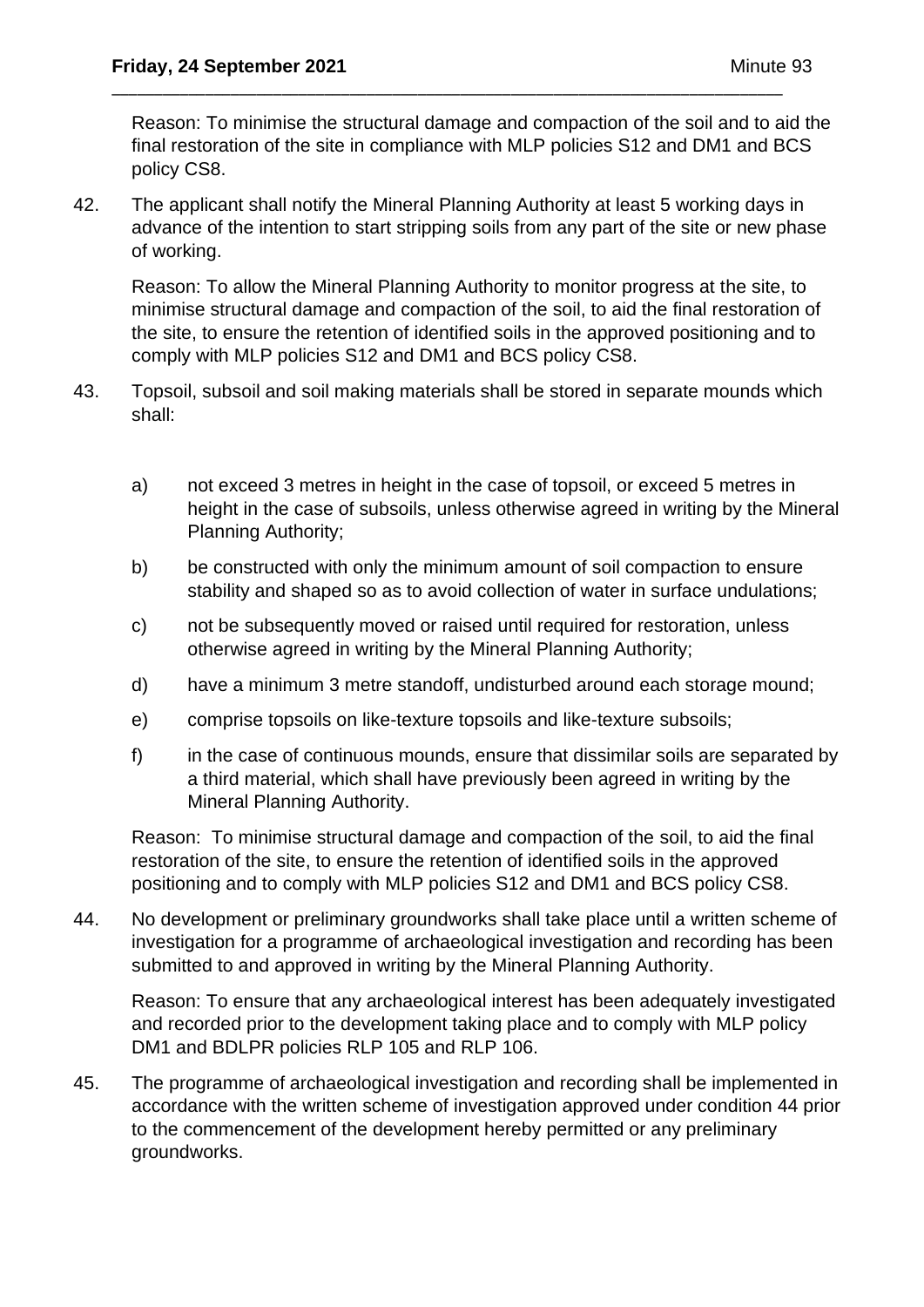Reason: To ensure that any archaeological interest has been adequately investigated and recorded prior to the development taking place and to comply with MLP policy DM1 and BDLPR policies RLP 105 and RLP 106.

46. A mitigation strategy detailing the excavation/preservation strategy shall be submitted to the Minerals Planning Authority following the completion of the archaeological investigation work approved under condition 45. The fieldwork shall be undertaken in accordance with the approved strategy prior to the commencement of development.

\_\_\_\_\_\_\_\_\_\_\_\_\_\_\_\_\_\_\_\_\_\_\_\_\_\_\_\_\_\_\_\_\_\_\_\_\_\_\_\_\_\_\_\_\_\_\_\_\_\_\_\_\_\_\_\_\_\_\_\_\_\_\_\_\_\_\_\_\_\_\_\_\_\_\_\_\_\_\_

Reason: To ensure that any archaeological interest has been adequately investigated and recorded prior to the development taking place and to comply with MLP policy DM1 and BDLPR policies RLP 105 and RLP 106.

47. No development or preliminary groundworks shall take place on those areas containing archaeological deposits until the satisfactory completion of fieldwork, as detailed in the mitigation strategy approved under condition 46.

Reason: To ensure that any archaeological interest has been adequately investigated and recorded prior to the development taking place and to comply with MLP policy DM1 and BDLPR policies RLP 105 and RLP 106.

48. Unless otherwise approved in advance in writing by the Minerals Planning Authority, within 12 months of the completion of archaeological fieldwork, the applicant shall submit to the Minerals Planning Authority a post-excavation assessment. The assessment shall include the completion of post-excavation analysis, preparation of a full site archive and report ready for deposition at the local museum, and submission of a publication report.

Reason: To disseminate the information from the archaeological investigation and to comply with MLP policy DM1 and BDLPR policies RLP 105 and RLP 106.

49. Surface water drainage shall be managed in accordance with the details set out in Chapter 16 of the Environmental Statement dated January 2020, in particular Section 5.0 of the report entitled" Flood Risk Assessment and Water Balance" by SLR (Report Ref 428.07298.00004 dated January 2020.

Reason: To minimise the risk of pollution to water courses and aquifers to comply with MLP policy DM1 and BDLPR policy RLP 72.

50. Any fuel, lubricant or/and chemical storage vessel whether temporary or not shall be placed or installed within an impermeable container with a sealed sump and capable of holding at least 110% of the vessel's capacity. All fill, draw and overflow pipes shall be properly housed within the bunded area to avoid spillage. The storage vessel, impermeable container and pipes shall be maintained for the life of operations on site/the development hereby permitted.

Reason: To minimise the risk of pollution to water courses and aquifers to comply with MLP policy DM1 and BDLPR policy RLP 72.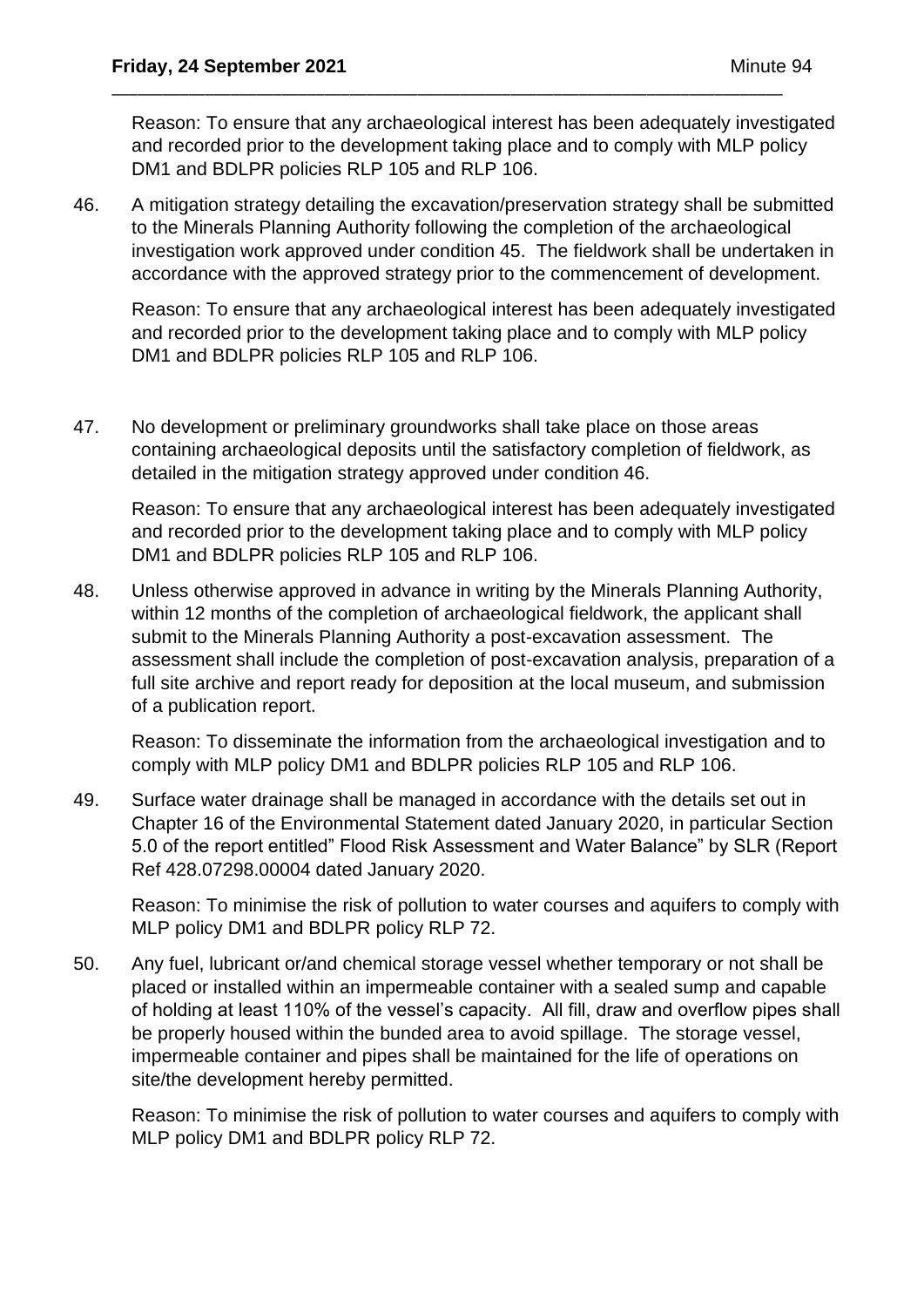51. Groundwater monitoring shall be carried out in accordance with Section 6.8 of the ES and Honace letter dated 25 August 2020 Ref: 18-06-1812.506/1 and Drawings A7-15 Rev B and Drawing A7-16 Rev C. Groundwater monitoring records shall be submitted to the Mineral Planning Authority with 14 days of a written request. In the event that groundwater monitoring effects are not as predicted in the Environmental Statement a scheme of mitigation shall be submitted to the Mineral Planning Authority within 28 days of a written request.

\_\_\_\_\_\_\_\_\_\_\_\_\_\_\_\_\_\_\_\_\_\_\_\_\_\_\_\_\_\_\_\_\_\_\_\_\_\_\_\_\_\_\_\_\_\_\_\_\_\_\_\_\_\_\_\_\_\_\_\_\_\_\_\_\_\_\_\_\_\_\_\_\_\_\_\_\_\_\_

Reason: To minimise the risk of pollution to water courses and aquifers to comply with MLP policy DM1 and BDLPR policy RLP 72.

52. Where contamination of the groundwater is identified it shall within 2 weeks be notified to the Mineral Planning Authority and mitigation measures carried out in accordance with Paragraph 6.8 of Chapter 6: Groundwater of the ES dated January 2020.

Reason: To minimise the risk of pollution to water courses and aquifers to comply with MLP policy DM1 and BDLPR policies RLP 36 and RLP 72.

53. Repair, maintenance and refuelling of plant, equipment and machinery shall only take place on an impervious surface.

Reason: To minimise the risk of pollution to water courses and aquifers to comply with MLP policy DM1 and BDLPR policies RLP 36 and RLP 72.

54. All stones and other materials in excess of 200mm in any dimension shall be picked and removed from the final restored surface of the site.

Reason: To ensure the restored land is agriculturally versatile and agricultural operations are not impeded and to comply with MLP policy S12 and BCS policy CS8.

- 55. An aftercare scheme detailing the steps that are necessary to bring the land to required standard for woodland and agricultural use shall be submitted to and approved in writing by the Mineral Planning Authority prior to commencement of restoration works and placement of soils on site. The submitted scheme shall:
	- a. Provide an outline strategy in accordance with Paragraph 57 the Planning Practice Guidance for the five year aftercare period. This shall broadly outline the steps to be carried out in the aftercare period and their timing within the overall programme.
	- b. Provide for a detailed annual programme, in accordance with Paragraph 58 to the Planning Practice Guidance to be submitted to the Mineral Planning Authority not later than two months prior to the annual Aftercare meeting.
	- c. Unless the Mineral Planning Authority approved in writing with the person or persons responsible for undertaking the Aftercare steps that there shall be lesser steps or a different timing between steps, the Aftercare shall be carried out in accordance with the submitted Scheme.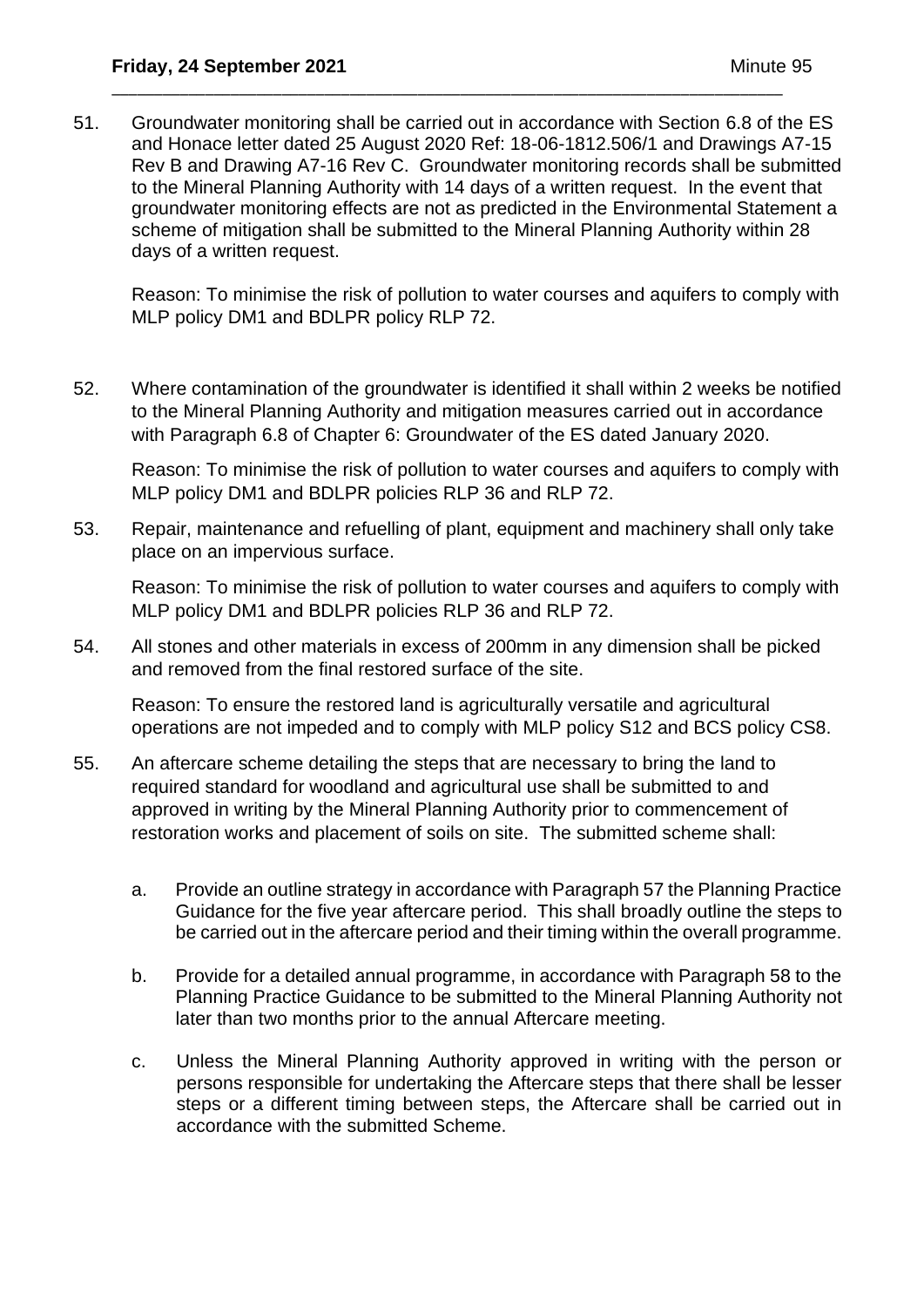The development shall be implemented in accordance with the approved aftercare scheme.

\_\_\_\_\_\_\_\_\_\_\_\_\_\_\_\_\_\_\_\_\_\_\_\_\_\_\_\_\_\_\_\_\_\_\_\_\_\_\_\_\_\_\_\_\_\_\_\_\_\_\_\_\_\_\_\_\_\_\_\_\_\_\_\_\_\_\_\_\_\_\_\_\_\_\_\_\_\_\_

Reason: To ensure the satisfactory restoration of the site for agriculture, woodland and nature conservation and in accordance with MLP policy S12 and DM1 and BCS policies CS5 and CS8.

56. No sand, gravel or aggregate shall be imported to the site for primary processing, except sand and gravel permitted for extraction under planning permission for the Rivenhall Integrated Waste Management Facility planning permission reference ESS/34/15/BTE or any subsequent amending planning permission.

Reason: To ensure that there are no adverse impacts on the local amenity from the development they were not assessed in the application details and to comply with MLP policies DM1 and DM3.

57. Not less than 66% of materials for the bagging plant shall be supplied from indigenous supplies at Bradwell Quarry. A record of imported materials to the bagging plant shall be maintained and records provided to the Mineral Planning Authority within 14 days of a written request.

Reason: To ensure that indigenous materials form the bulk of materials processed through the bagging plant and in the interests of local amenity and highway capacity and in accordance with MLP policies DM1 and DM3.

58. Notwithstanding the provisions of the Town and Country Planning (General Permitted Development) Order 1995 (or any order revoking or re-enacting that Order with or without modification) no building, structure, fixed plant or machinery except as detailed in the application shall be erected, extended, installed or replaced on the site without the prior approval of the Mineral Planning Authority.

Reason: To enable the Mineral Planning Authority to adequately control the development, to minimise its impact on the local area , to minimise the impact upon landscape and to comply with MLP policy DM1 and BCS policy CS5.

59. All sand used in the dry silo mortar plant shall be from indigenous resources at Bradwell Quarry.

Reason: In the interests of local and visual amenity and in accordance with MLP policies DM1 and DM3.

60. Air emissions and stack height in relation to the dry silo mortar plant shall be in accordance with detailed submitted pursuant to condition 3 of planning permission ESS/53/03/BTE, namely emails from Cemex dated 29 May 2005 and 2 June 2008 together with Drawing No. AZ041579-03 Rev B dated 1 January 2008, as approved by ECC in letter dated 27 June 2008.

Reason: To protect the amenities of local residents from air emissions and visual impact and compliance with MLP policy DM1 and BDLPR policies RLP 36 and RLP 62.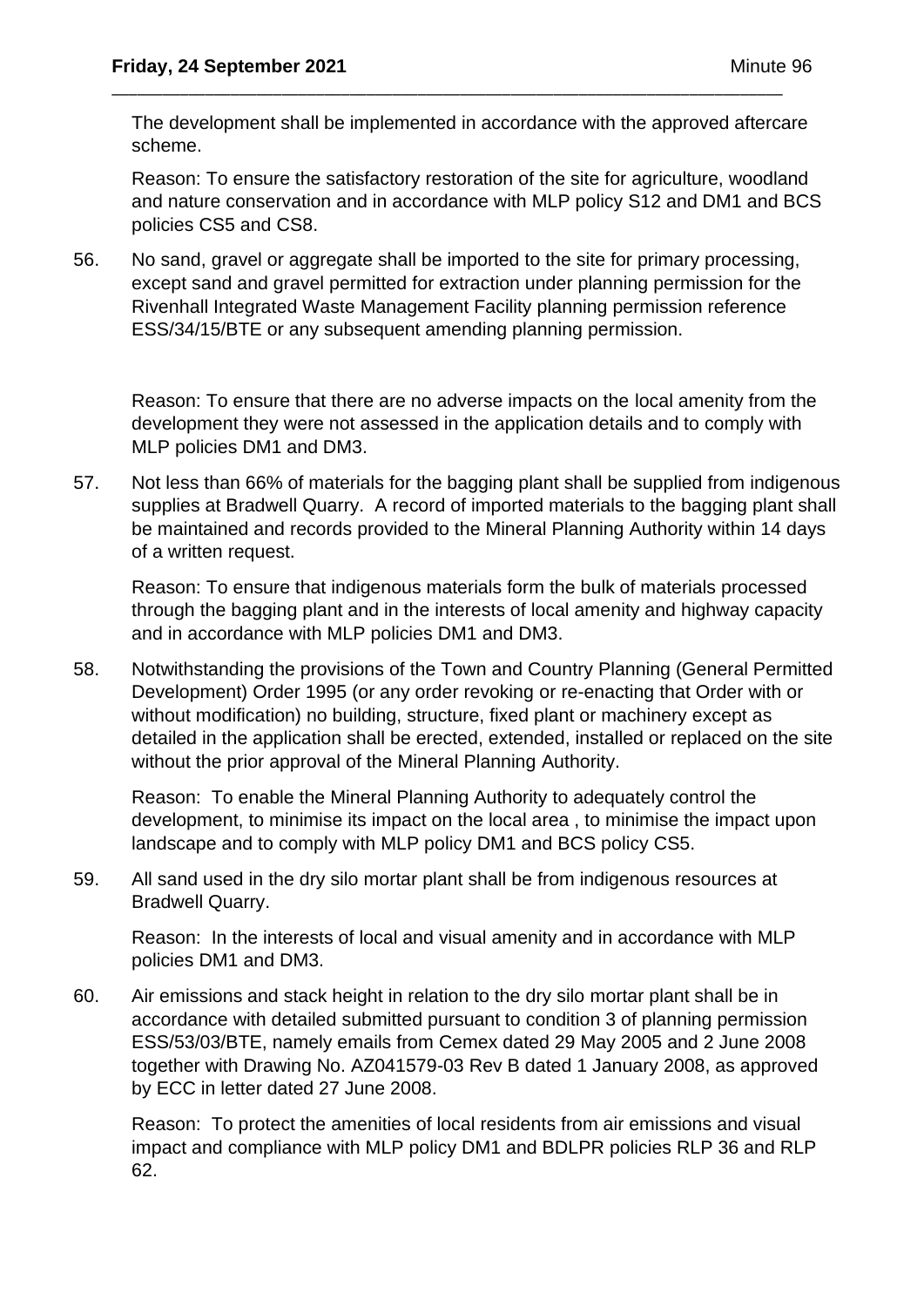61. All painted buildings and plant shall be maintained in their existing colours unless otherwise approved in writing with the Mineral Planning Authority.

\_\_\_\_\_\_\_\_\_\_\_\_\_\_\_\_\_\_\_\_\_\_\_\_\_\_\_\_\_\_\_\_\_\_\_\_\_\_\_\_\_\_\_\_\_\_\_\_\_\_\_\_\_\_\_\_\_\_\_\_\_\_\_\_\_\_\_\_\_\_\_\_\_\_\_\_\_\_\_

Reason: To minimise the visual impact of the development and compliance with MLP policy DM1 and BCS policy CS5.

62. Ecological mitigation shall be in accordance with details set out in Chapter 7 of the Environmental Statement dated January 2020 in particular Table 7.8 Ecological Mitigation Proposals – Construction, Table 7.9 Ecological Mitigation and Enhancement proposals – Operation and Table 7.10 Ecological Mitigation and Enhancement Proposals - Restoration.

Reason: To allow the LPA to discharge its duties under the Habitats and Species Regulations 2017 (as amended), the Wildlife & Countryside Act 1981 (as amended) and s40 of the NERC Act 2006 (Priority habitats & species) and in accordance with MLP policy DM1 and BDLPR policy RLP 84

63. Any works which could affect Badgers shall not in any circumstances commence unless the Mineral Planning Authority has been provided with:

a) a licence issued by Natural England, pursuant to Wildlife & Countryside Act 1981 and the Badger Protection Act 1992, authorizing the specified activity/development to go ahead.

b) a statement in writing from the relevant licensing body to the effect that it does not consider that the specified activity/development will require a licence.

Reason: To conserve Protected species and allow the Mineral Planning Authority to discharge its duties under the Badger Protection Act 1992, the Wildlife & Countryside Act 1981 and s17 Crime & Disorder Act 1998 and in accordance with MLP policy DM1 and BDLPR policy RLP 84

64. The areas of priority habitat to be delivered as part of the Site A7 identified on drawings A7-20-Bio-AC dated 12-06-20 and A7-21-Bio&AC dated 12-06-20 shall be created within 5 years of the date of commencement as defined in condition 1.

Details of the habitats to be created shall be submitted to and approved in advance by the Mineral Planning Authority. The details shall include

- a) A description of the habitats to be created
- b) Ecological trends and constraints on site that might influence management;
- c) Aims and objectives of management including reference to the Mineral Site Restoration for Biodiversity Supplementary Planning Guidance June 2016;
- a) Appropriate management options for achieving the aims and objectives;
- b) Prescriptions for management actions;
- c) Preparation of a work schedule (including an annual work plan capable of being rolled forward over a five-year period);
- d) Details of the body or organisation responsible for implementation of the plan;
- e) On-going monitoring and remedial measures in line with requirements of the Mineral Site Restoration for Biodiversity Supplementary Planning Guidance June 2016.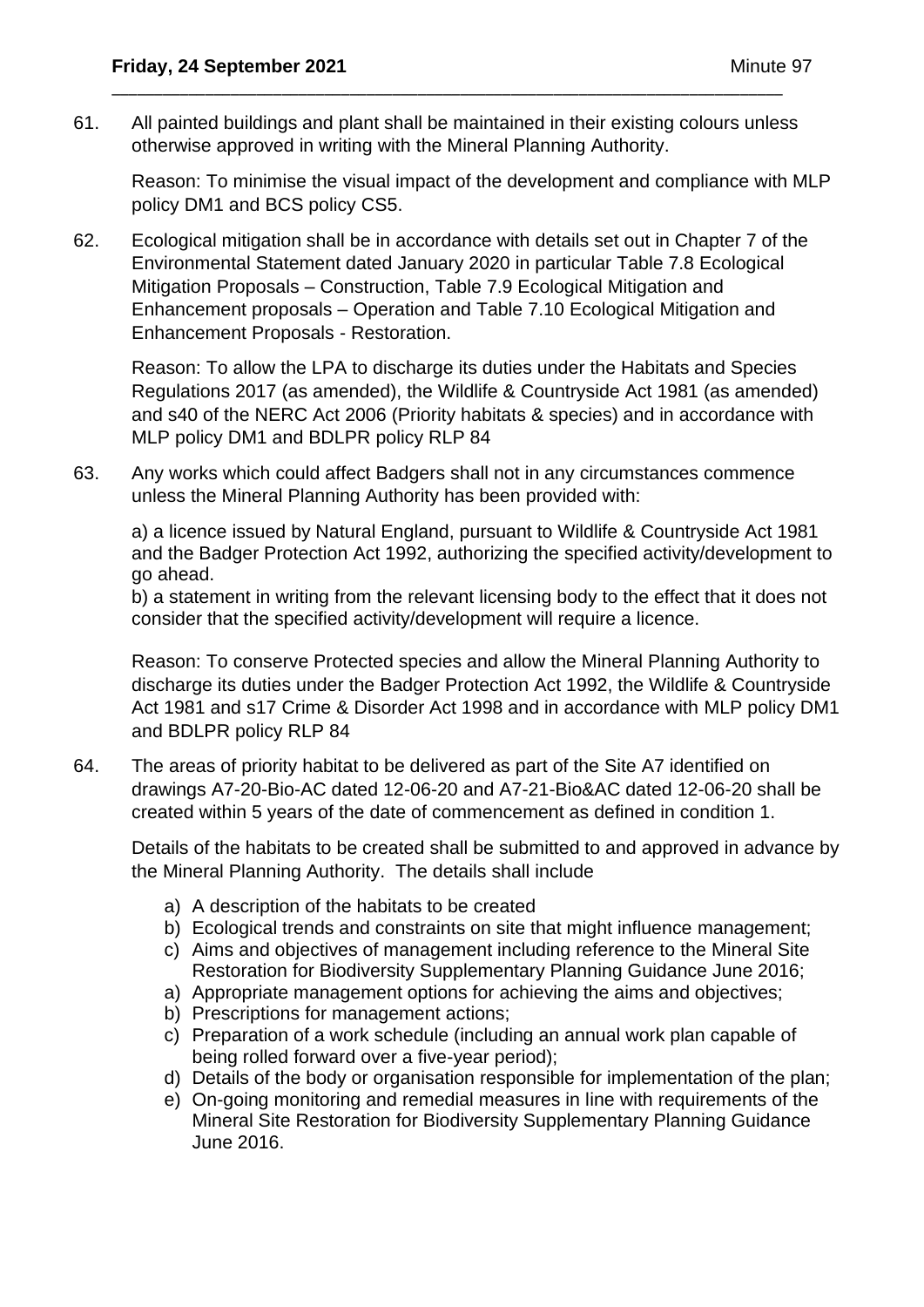The details shall also set out (where the results from monitoring show that conservation aims and objectives of the details are not being met) how contingencies and/or remedial action will be identified, agreed and implemented so that the development still delivers the fully functioning biodiversity objectives of the originally approved scheme. The development hereby permitted shall be implemented in accordance with the approved details.

\_\_\_\_\_\_\_\_\_\_\_\_\_\_\_\_\_\_\_\_\_\_\_\_\_\_\_\_\_\_\_\_\_\_\_\_\_\_\_\_\_\_\_\_\_\_\_\_\_\_\_\_\_\_\_\_\_\_\_\_\_\_\_\_\_\_\_\_\_\_\_\_\_\_\_\_\_\_\_

Reason: To make appropriate provision for the management of natural habitat within the approved development in the interests of biodiversity and in accordance with MLP policy DM1 and BDLPR policies RLP 81 and RLP 84.

- 65. In the event that this planning permission has been implemented and mineral extraction operations commence in the Coggeshall, Feering, Kelvedon Flood Alleviation Scheme (if granted permission) a temporary restoration scheme for Site A7 shall be submitted for approval by the Mineral Planning Authority. The scheme shall include:
	- The removal of all screening bunds
	- Removal of stockpiles of overburden such that they are below pre-existing levels
	- Removal of earth movers' compound
	- Details of afteruse for all areas
	- Completion of all elements of the approved restoration scheme for Site A7 where practicable

The temporary restoration shall be submitted and approved prior to the commencement of mineral extraction within the Coggeshall, Ferring and Kelvedon Flood Alleviation Scheme (if granted). The interim restoration shall be carried out in accordance with the approved details.

Reason: To ensure the satisfactory interim restoration of Site A7 and in accordance with MLP policies S12 and DM1 and BCS policies CS5 and CS8.

66. No development or any preliminary groundworks shall take place until root protection measures as detailed on drawing BW319.24 dated 21/11/19 and root protection zones calculated in accordance with BS:5837:2012 "Trees in Relation to Construction".

Notwithstanding the above, no materials shall be stored or activity shall take place within the area enclosed by the protection. No alteration, removal or repositioning of the protection shall take place during the construction period without the prior written consent of the Mineral Planning Authority.

Reason: In the interest of visual amenity, to ensure protection for the existing natural environment and to comply with MLP policy DM1 and BDLPR policy RLP 81.

# **7. Applications, Enforcement and Appeals Statistics**